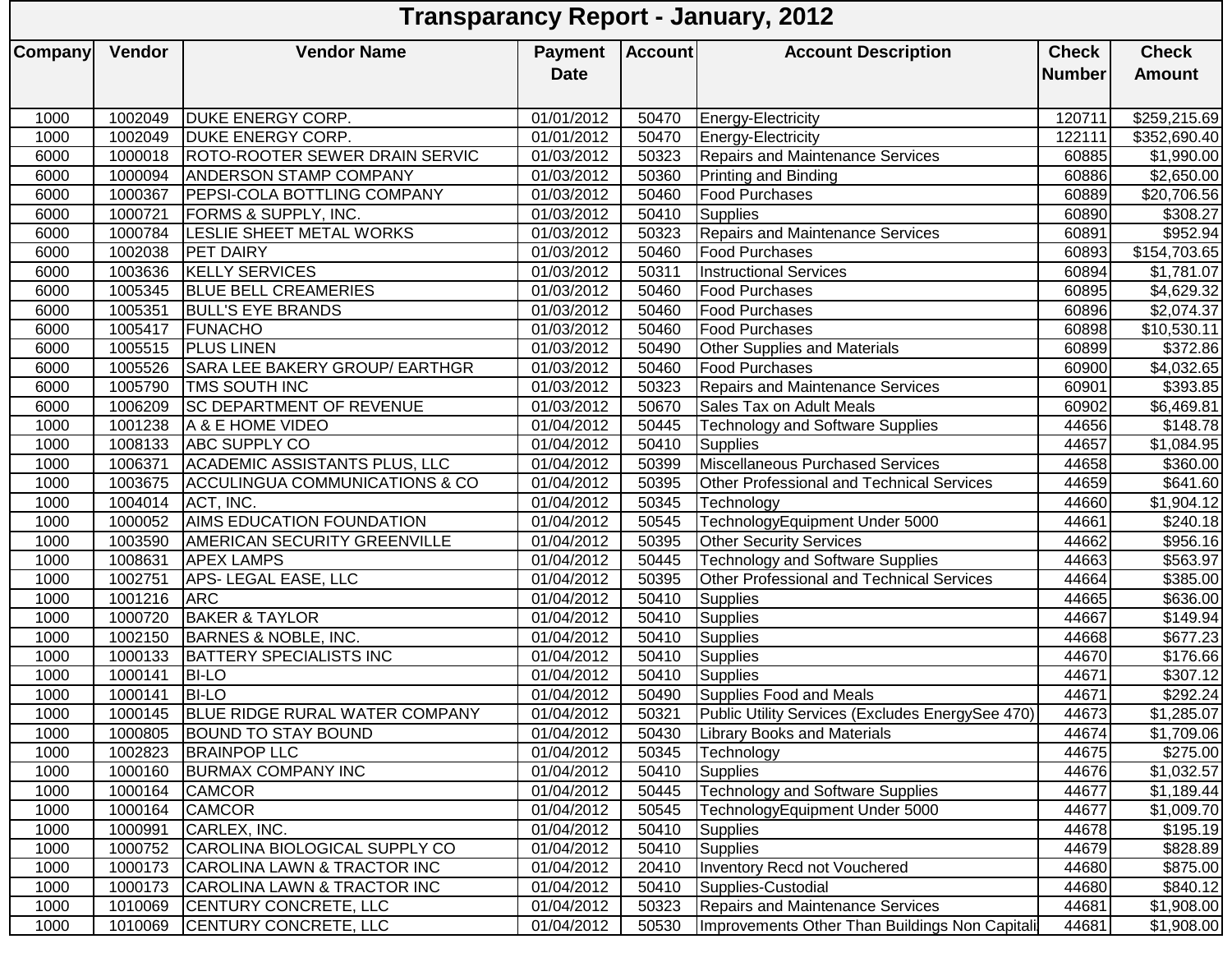| 1000 | 1000909 | CHANNING L. BETE CO., INC.            | 01/04/2012 | 50410 | Supplies                                      | 44682 | \$1,081.56               |
|------|---------|---------------------------------------|------------|-------|-----------------------------------------------|-------|--------------------------|
| 1000 | 1002680 | <b>CHARTER COMMUNICATIONS</b>         | 01/04/2012 | 50520 | ConstructionServices Buildings Capitalize     | 44684 | \$5,521.14               |
| 1000 | 1002262 | <b>CITY ELECTRIC SUPPLY</b>           | 01/04/2012 | 50410 | Supplies-Custodial                            | 44685 | \$535.53                 |
| 1000 | 1001829 | <b>CITY OF GREENVILLE POLICE DEPT</b> | 01/04/2012 | 50395 | Prof Tech Srvc-SRO Contracts                  | 44686 | \$20,666.64              |
| 1000 | 1000213 | COMMISSION OF PUBLIC WORKS            | 01/04/2012 | 50520 | ConstructionServices Buildings Capitalize     | 44687 | \$1,023.56               |
| 1000 | 1002916 | COMPUTER SOFTWARE INNOVATIONS/        | 01/04/2012 | 50445 | <b>Technology and Software Supplies</b>       | 44688 | $\overline{$212.00}$     |
| 1000 | 1000317 | <b>COWART AWARDS</b>                  | 01/04/2012 | 50410 | <b>Supplies</b>                               | 44690 | \$368.88                 |
| 1000 | 1000332 | <b>CRANDALL CORPORATION</b>           | 01/04/2012 | 50395 | Prof Tech Srvc-Chemical Disposal              | 44691 | \$1,489.19               |
| 1000 | 1009492 | <b>CRIDER &amp; ASSOCIATES, INC</b>   | 01/04/2012 | 50510 | Land Appraisal                                | 44692 | \$1,725.00               |
| 1000 | 1000344 | <b>CRYSTAL SPRINGS BOOKS</b>          | 01/04/2012 | 50410 | <b>Supplies</b>                               | 44693 | \$129.57                 |
| 1000 | 1006223 | <b>CSI TECHNOLOGY OUTFITTERS</b>      | 01/04/2012 | 50545 | TechnologyEquipment Under 5000                | 44694 | \$5,183.24               |
| 1000 | 1002695 | <b>DELL MARKETING</b>                 | 01/04/2012 | 50545 | TechnologyEquipment Under 5000                | 44697 | \$41,975.61              |
| 1000 | 1000020 | <b>DEMCO</b>                          | 01/04/2012 | 50410 | <b>Supplies</b>                               | 44698 | \$407.53                 |
| 1000 | 1001139 | <b>DEMCO INC.</b>                     | 01/04/2012 | 50410 | <b>Supplies</b>                               | 44699 | \$195.20                 |
| 1000 | 1000755 | <b>DICK BLICK COMPANY</b>             | 01/04/2012 | 50410 | <b>Supplies</b>                               | 44701 | \$357.62                 |
| 1000 | 1000838 | <b>DUKE POWER</b>                     | 01/04/2012 | 50470 | Energy-Electricity                            | 44702 | \$2,639.80               |
| 1000 | 1000096 | <b>EBSCO SUBSCRIPTION SERVICES</b>    | 01/04/2012 | 50440 | Periodicals                                   | 44703 | \$214.66                 |
| 1000 | 1005405 | <b>ECOLAB</b>                         | 01/04/2012 | 50410 | <b>Supplies</b>                               | 44704 | \$1,205.82               |
| 1000 | 1000635 | <b>EMPLOYEE INSURANCE PROGRAM</b>     | 01/04/2012 | 20412 | Accrued Exp - Dental Ins                      | 44825 | \$85,993.50              |
| 1000 | 1000635 | <b>EMPLOYEE INSURANCE PROGRAM</b>     | 01/04/2012 | 20412 | Accrued Exp - Health Ins                      |       | 44825 \$3,131,939.44     |
| 1000 | 1000635 | <b>EMPLOYEE INSURANCE PROGRAM</b>     | 01/04/2012 | 20412 | Accrued Exp - LngTerm Disab                   | 44825 | \$22,504.58              |
| 1000 | 1000635 | <b>EMPLOYEE INSURANCE PROGRAM</b>     | 01/04/2012 | 20412 | Accrued Exp - State Life Ins                  | 44825 | \$2,376.26               |
| 1000 | 1000635 | <b>EMPLOYEE INSURANCE PROGRAM</b>     | 01/04/2012 | 20412 | Dental Insurance                              | 44825 | \$172,297.36             |
| 1000 | 1000635 | <b>EMPLOYEE INSURANCE PROGRAM</b>     | 01/04/2012 | 20412 | Long Term Disability                          | 44825 | $\overline{$15,569.32}$  |
| 1000 | 1000635 | <b>EMPLOYEE INSURANCE PROGRAM</b>     | 01/04/2012 | 20412 | State Health Insurance BCBS                   |       | 44825 \$1,306,155.72     |
| 1000 | 1000635 | <b>EMPLOYEE INSURANCE PROGRAM</b>     | 01/04/2012 | 20412 | State Term Life Ins                           | 44825 | \$63,101.38              |
| 1000 | 1004117 | <b>ENHANCED FINANCIAL SOLUTIONS</b>   | 01/04/2012 | 50690 | Other Objects                                 | 44705 | $\overline{$}113,818.53$ |
| 1000 | 1000247 | <b>EPS/SCHOOL SPECIALTY INVERVENT</b> | 01/04/2012 | 50410 | <b>Supplies</b>                               | 44706 | \$112.07                 |
| 1000 | 1002145 | <b>FINISHMASTER, INC.</b>             | 01/04/2012 | 50410 | <b>Supplies</b>                               | 44707 | \$120.79                 |
| 1000 | 1001572 | <b>FLINN SCIENTIFIC, INC.</b>         | 01/04/2012 | 50410 | <b>Supplies</b>                               | 44708 | \$257.34                 |
| 1000 | 1008286 | <b>FRONTIER COMMUNICATIONS</b>        | 01/04/2012 | 50340 | Comm Srvc-Landlines                           | 44826 | \$3,924.56               |
| 1000 | 1004469 | <b>GARRISON, VILVIN WHITE</b>         | 01/04/2012 | 50311 | <b>Instructional Services</b>                 | 44711 | \$737.20                 |
| 1000 | 1001228 | <b>GOVERNMENT FINANCE OFFICERS AS</b> | 01/04/2012 | 50640 | Organization Membership Dues and Fees (Profes | 44712 | \$200.00                 |
| 1000 | 1007524 | <b>GREENVILLE ROOFING CO. INC.</b>    | 01/04/2012 | 50323 | <b>Repairs and Maintenance Services</b>       | 44713 | \$4,125.00               |
| 1000 | 1007702 | HAYNEEDLE INC                         | 01/04/2012 | 50410 | Supplies                                      | 44715 | \$2,534.95               |
| 1000 | 1005742 | <b>HEINEMANN</b>                      | 01/04/2012 | 50410 | Supplies                                      | 44716 | \$1,171.50               |
| 1000 |         | 1000365 J W PEPPER & SON INC.         | 01/04/2012 |       | 50410 Supplies                                | 44719 | \$1,206.76               |
| 1000 | 1007453 | JA PIPER ROOFING CO                   | 01/04/2012 | 50323 | Repairs and Maintenance Services              | 44720 | \$375.00                 |
| 1000 | 1000557 | JANITOR'S WHOLESALE SUPPLY            | 01/04/2012 | 20410 | <b>Inventory Recd not Vouchered</b>           | 44721 | \$1,935.47               |
| 1000 | 1000462 | <b>JANPAK</b>                         | 01/04/2012 | 50410 | Supplies-Custodial                            | 44722 | \$446.36                 |
| 1000 | 1001529 | <b>JUNIOR LIBRARY GUILD</b>           | 01/04/2012 | 50430 | <b>Library Books and Materials</b>            | 44726 | \$374.40                 |
| 1000 | 1002146 | <b>KNOWBUDDY RESOURCES</b>            | 01/04/2012 | 50430 | <b>Library Books and Materials</b>            | 44729 | \$174.60                 |
| 1000 | 1002192 | LAMINEX, INC.                         | 01/04/2012 | 50410 | Supplies                                      | 44730 | \$442.58                 |
| 1000 | 1000210 | LAURENS ELECTRIC COOPERATIVE          | 01/04/2012 | 50470 | Energy-Electricity                            | 44731 | \$36,686.74              |
| 1000 | 1000210 | LAURENS ELECTRIC COOPERATIVE          | 01/04/2012 | 50470 | Energy-Electricity                            | 44827 | \$22,274.22              |
| 1000 | 1001667 | LEARNING WRAP-UPS                     | 01/04/2012 | 50410 | <b>Supplies</b>                               | 44732 | \$4,719.83               |
| 1000 | 1002934 | LEGACY CHARTER SCHOOL                 | 01/04/2012 | 50720 | Transits                                      | 44733 | \$18,564.16              |
| 1000 | 1009982 | LENHARDT, CAROLYN                     | 01/04/2012 | 50311 | <b>Instructional Services</b>                 | 44734 | \$776.00                 |
| 1000 | 1006085 | <b>LEROY DYER SIGNS</b>               | 01/04/2012 | 50410 | Supplies-Routine Maintenance                  | 44735 | \$614.11                 |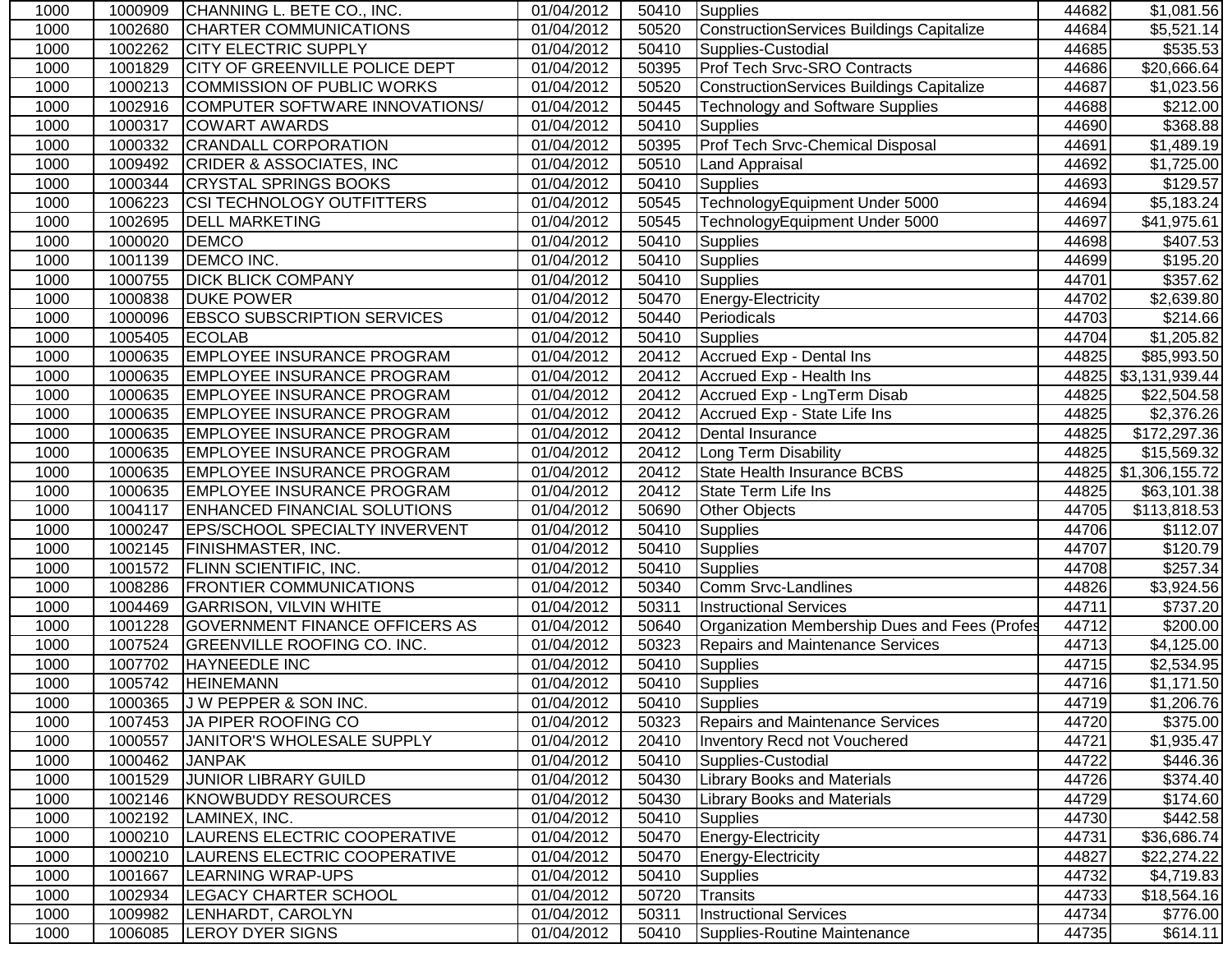| 1000 | 1002342 | <b>LOOKOUT BOOKS</b>                      | 01/04/2012 | 50430 | <b>Library Books and Materials</b>                | 44738 | \$374.67             |
|------|---------|-------------------------------------------|------------|-------|---------------------------------------------------|-------|----------------------|
| 1000 | 1000825 | MACHINE & WELDING SUPPLY CO.              | 01/04/2012 | 50323 | <b>Repairs and Maintenance Services</b>           | 44739 | \$102.65             |
| 1000 | 1000421 | <b>MARKERBOARD PEOPLE</b>                 | 01/04/2012 | 50410 | <b>Supplies</b>                                   | 44740 | \$529.68             |
| 1000 | 1006591 | <b>MITCHELL 1</b>                         | 01/04/2012 | 50345 | Technology                                        | 44743 | \$1,058.94           |
| 1000 | 1000841 | <b>MOTOROLA INC</b>                       | 01/04/2012 | 50323 | <b>Repairs and Maintenance Services</b>           | 44744 | \$1,144.75           |
| 1000 | 1000205 | <b>NASCO INC</b>                          | 01/04/2012 | 50410 | <b>Supplies</b>                                   | 44745 | \$555.01             |
| 1000 | 1004450 | <b>OFFICE DEPOT</b>                       | 01/04/2012 | 50410 | <b>Supplies</b>                                   | 44747 | \$499.83             |
| 1000 | 1003037 | PEDIATRIC SERVICES OF AMERICA,            | 01/04/2012 | 50395 | Other Professional and Technical Services         | 44751 | \$495.00             |
| 1000 | 1003614 | <b>PIEDMONT NATURAL GAS</b>               | 01/04/2012 | 50470 | Energy-Gas                                        | 44753 | \$12,009.36          |
| 1000 | 1003614 | <b>PIEDMONT NATURAL GAS</b>               | 01/04/2012 | 50470 | Energy-Gas                                        | 44828 | \$17,134.85          |
| 1000 | 1000392 | <b>PITNEY BOWES</b>                       | 01/04/2012 | 50410 | Supplies                                          | 44754 | \$155.82             |
| 1000 | 1002201 | <b>PITSCO</b>                             | 01/04/2012 | 50410 | Supplies                                          | 44755 | \$990.25             |
| 1000 | 1003893 | <b>PRINCIPLE WOODS, INC</b>               | 01/04/2012 | 50410 | <b>Supplies</b>                                   | 44756 | \$1,295.36           |
| 1000 | 1000305 | <b>QUILL CORPORATION</b>                  | 01/04/2012 | 50410 | <b>Supplies</b>                                   | 44759 | \$469.23             |
| 1000 | 1000901 | <b>QUILL CORPORATION</b>                  | 01/04/2012 | 50410 | <b>Supplies</b>                                   | 44759 | \$278.93             |
| 1000 | 1000901 | <b>QUILL CORPORATION</b>                  | 01/04/2012 | 50445 | <b>Technology and Software Supplies</b>           | 44759 | \$355.84             |
| 1000 | 1000327 | <b>READING SOURCE</b>                     | 01/04/2012 | 50410 | Supplies                                          | 44760 | \$1,737.88           |
| 1000 | 1001573 | <b>REALLY GOOD STUFF</b>                  | 01/04/2012 | 50410 | <b>Supplies</b>                                   | 44761 | \$1,698.17           |
| 1000 | 1003278 | <b>ROPER COMPANY, LLC</b>                 | 01/04/2012 | 50410 | Supplies                                          | 44767 | \$439.90             |
| 1000 | 1009932 | <b>RUTGERS-NEWARK CAMPUS</b>              | 01/04/2012 | 50373 | Tuition to other Entity                           | 44769 | \$1,000.00           |
| 1000 | 1004998 | <b>RUTHERFORD HEATING &amp; AIR CONDI</b> | 01/04/2012 | 50520 | ConstructionServices (Temp) Building/Construction | 44770 | \$26,748.90          |
| 1000 | 1002001 | S&ME                                      | 01/04/2012 | 50395 | Other Professional and Technical Services         | 44771 | $\overline{$}768.35$ |
| 1000 | 1000056 | <b>SAUNDERS OFFICE SUPPLY</b>             | 01/04/2012 | 50410 | <b>Supplies</b>                                   | 44772 | $\overline{$}339.16$ |
| 1000 | 1006991 | <b>SCHOLASTIC BOOK FAIRS</b>              | 01/04/2012 | 50410 | <b>Supplies</b>                                   | 44774 | \$1,406.71           |
| 1000 | 1006991 | <b>SCHOLASTIC BOOK FAIRS</b>              | 01/04/2012 | 50430 | <b>Library Books and Materials</b>                | 44775 | \$899.80             |
| 1000 | 1001268 | <b>SCHOLASTIC INC</b>                     | 01/04/2012 | 50410 | Supplies                                          | 44776 | \$859.04             |
| 1000 | 1001240 | SCHOOL HEALTH CORPORATION                 | 01/04/2012 | 50410 | <b>Supplies</b>                                   | 44777 | \$374.74             |
| 1000 | 1000896 | <b>SCHOOL MATE</b>                        | 01/04/2012 | 50410 | <b>Supplies</b>                                   | 44778 | \$177.92             |
| 1000 | 1000675 | <b>SCHOOL NURSE SUPPLY</b>                | 01/04/2012 | 50410 | <b>Supplies</b>                                   | 44779 | \$572.29             |
| 1000 | 1004788 | <b>SHARP BUSINESS SYSTEMS</b>             | 01/04/2012 | 50345 | <b>Tech Srvc-Copier Contract</b>                  | 44781 | \$1,596.67           |
| 1000 | 1002999 | <b>SILMAR ELECTRONICS</b>                 | 01/04/2012 | 50520 | <b>ConstructionServices Buildings Capitalize</b>  | 44784 | \$10,035.87          |
| 1000 | 1002092 | SIMPSONVILLE POLICE DEPARTMENT            | 01/04/2012 | 50395 | Prof Tech Srvc-SRO Contracts                      | 44785 | \$9,791.68           |
| 1000 | 1000372 | <b>SMILEMAKERS INC</b>                    | 01/04/2012 | 50410 | <b>Supplies</b>                                   | 44786 | \$143.74             |
| 1000 | 1000954 | SMITH, SAMUEL (SECURITY)                  | 01/04/2012 | 50395 | Other Professional and Technical Services         | 44787 | \$149.50             |
| 1000 | 1000375 | SOCIAL STUDIES SCHOOL SERVICE             | 01/04/2012 | 50445 | <b>Technology and Software Supplies</b>           | 44788 | \$345.54             |
| 1000 | 1001731 | SOUTH CAROLINA RETIREMENT SYST            | 01/04/2012 | 20412 | <b>Employer Retirement Payable</b>                | 44789 | \$93,686.72          |
| 1000 |         | 1001731 SOUTH CAROLINA RETIREMENT SYST    | 01/04/2012 |       | 20412   Retirement Deduction                      | 44789 | \$44,205.11          |
| 1000 | 1002318 | SOUTHEASTERN PAPER GROUP                  | 01/04/2012 | 20410 | Inventory Recd not Vouchered                      | 44790 | \$82,134.31          |
| 1000 | 1001049 | SOUTHERN FLOORING INC.                    | 01/04/2012 | 50323 | <b>Repairs and Maintenance Services</b>           | 44791 | \$2,396.00           |
| 1000 | 1001425 | <b>SOUTHPAW ENTERPRISES</b>               | 01/04/2012 | 50410 | <b>Supplies</b>                                   | 44793 | \$1,227.38           |
| 1000 | 1001222 | <b>STAPLES ADVANTAGE</b>                  | 01/04/2012 | 50445 | <b>Technology and Software Supplies</b>           | 44794 | \$346.98             |
| 1000 | 1005110 | <b>STAPLES ADVANTAGE</b>                  | 01/04/2012 | 50410 | <b>Supplies</b>                                   | 44794 | \$823.34             |
| 1000 | 1005110 | <b>STAPLES ADVANTAGE</b>                  | 01/04/2012 | 50410 | <b>Supplies</b>                                   | 44802 | \$433.54             |
| 1000 | 1005110 | <b>STAPLES ADVANTAGE</b>                  | 01/04/2012 | 50445 | <b>Technology and Software Supplies</b>           | 44794 | \$217.49             |
| 1000 | 1001145 | <b>STEVE WEISS MUSIC, INC.</b>            | 01/04/2012 | 50410 | <b>Supplies</b>                                   | 44796 | \$435.00             |
| 1000 | 1002330 | <b>STUDIES WEEKLY, INC./AMERICAN</b>      | 01/04/2012 | 50410 | <b>Supplies</b>                                   | 44797 | \$411.68             |
| 1000 | 1000654 | <b>SUMMIT LEARNING</b>                    | 01/04/2012 | 50410 | <b>Supplies</b>                                   | 44799 | \$509.66             |
| 1000 | 1000739 | <b>SUNDANCE PUBLISHING</b>                | 01/04/2012 | 50410 | <b>Supplies</b>                                   | 44800 | \$3,797.97           |
| 1000 | 1000704 | <b>SUPER DUPER PUBLICATIONS INC</b>       | 01/04/2012 | 50410 | Supplies-Testing                                  | 44801 | \$418.70             |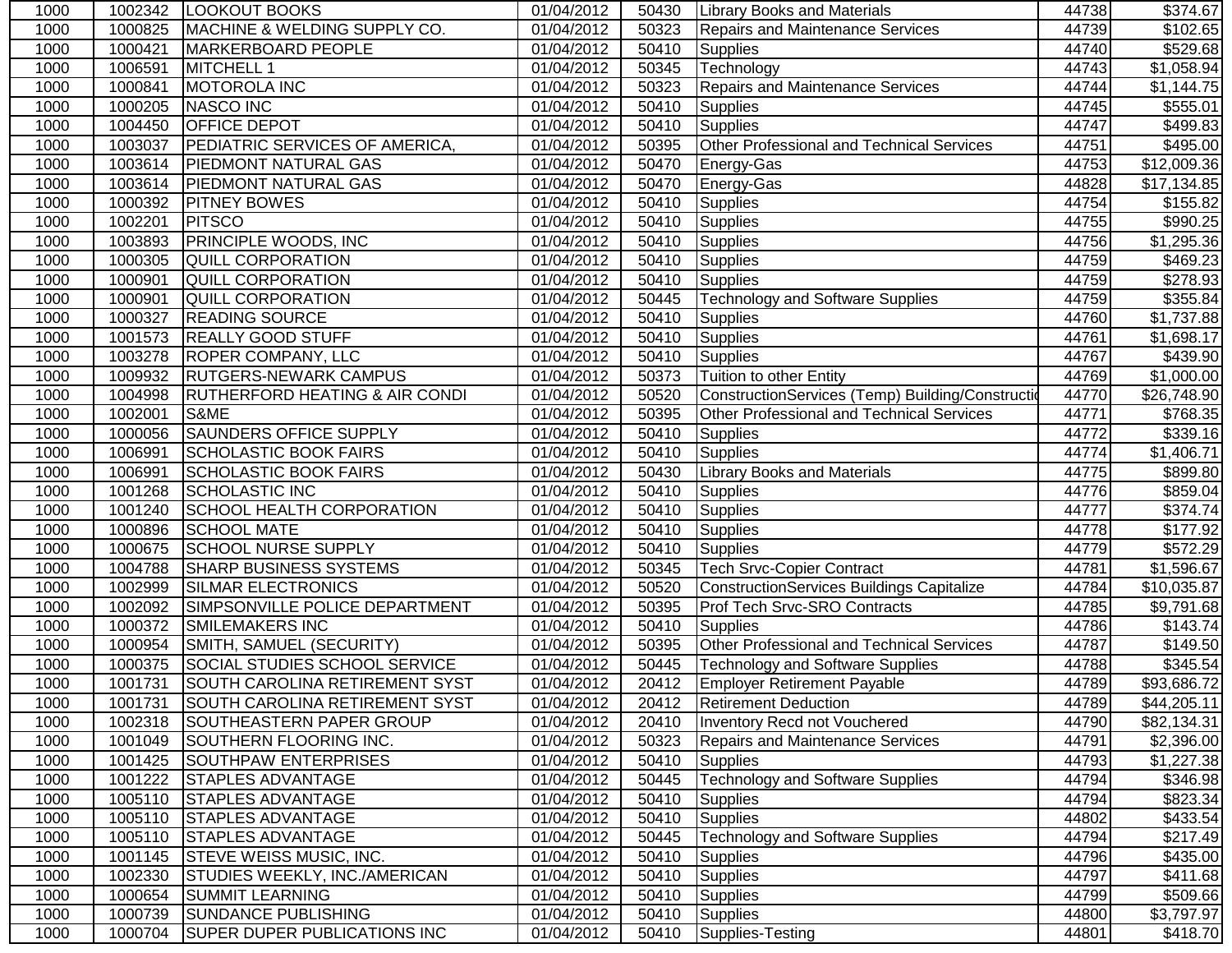| 1000 | 1007348 | <b>TEACHER CREATED MATERIALS, INC</b> | 01/04/2012 | 50410 | Supplies                                | 44805 | \$423.59               |
|------|---------|---------------------------------------|------------|-------|-----------------------------------------|-------|------------------------|
| 1000 | 1000409 | <b>TEACHER'S DISCOVERY</b>            | 01/04/2012 | 50410 | Supplies                                | 44806 | \$500.70               |
| 1000 | 1000409 | <b>TEACHER'S DISCOVERY</b>            | 01/04/2012 | 50445 | <b>Technology and Software Supplies</b> | 44806 | \$312.94               |
| 1000 | 1007825 | <b>TELERIK INC.</b>                   | 01/04/2012 | 50345 | Technology                              | 44808 | \$14,850.00            |
| 1000 | 1005646 | <b>TIME FOR KIDS</b>                  | 01/04/2012 | 50410 | <b>Supplies</b>                         | 44809 | \$1,263.80             |
| 1000 | 1010252 | <b>TRIPLE A LEARNING</b>              | 01/04/2012 | 50345 | Technology                              | 44810 | $\overline{$1,653.75}$ |
| 1000 | 1000302 | US FOODSERVICE                        | 01/04/2012 | 50410 | <b>Supplies</b>                         | 44812 | \$359.97               |
| 1000 | 1002932 | <b>WARD'S NATURAL SCIENCE</b>         | 01/04/2012 | 50410 | <b>Supplies</b>                         | 44813 | $\overline{$}182.25$   |
| 1000 | 1000653 | <b>WEEKLY READER CORP.</b>            | 01/04/2012 | 50410 | <b>Supplies</b>                         | 44814 | \$390.95               |
| 1000 | 1001714 | <b>WEST GROUP</b>                     | 01/04/2012 | 50319 | <b>Legal Services</b>                   | 44815 | \$344.03               |
| 1000 | 1010260 | <b>WHIPP PROMOTIONS</b>               | 01/04/2012 | 50410 | <b>Supplies</b>                         | 44816 | \$418.09               |
| 1000 | 1000502 | WILSON'S #2                           | 01/04/2012 | 50410 | <b>Supplies</b>                         | 44817 | \$199.43               |
| 1000 | 1005780 | <b>WORLD BOOK, INC</b>                | 01/04/2012 | 50430 | <b>Library Books and Materials</b>      | 44819 | \$1,483.40             |
| 1000 | 1005780 | <b>WORLD BOOK, INC</b>                | 01/04/2012 | 50430 | <b>Library Books and Materials</b>      | 44820 | \$1,258.00             |
| 1000 | 1005780 | <b>WORLD BOOK, INC</b>                | 01/04/2012 | 50440 | Periodicals                             | 44819 | \$421.00               |
| 1000 | 1000859 | <b>WORTHINGTON DIRECT, INC.</b>       | 01/04/2012 | 50410 | <b>Supplies</b>                         | 44821 | \$152.17               |
| 1000 | 1003406 | <b>WT COX SUBSCRIPTIONS</b>           | 01/04/2012 | 50440 | Periodicals                             | 44822 | \$687.42               |
| 1000 | 1003364 | <b>WURTH WOOD GROUP, INC.</b>         | 01/04/2012 | 50410 | Supplies                                | 44823 | \$377.75               |
| 1000 | 1001386 | ZANER-BLOSER                          | 01/04/2012 | 50410 | <b>Supplies</b>                         | 44824 | \$5,522.21             |
| 6000 | 1000017 | <b>AAA SUPPLY</b>                     | 01/05/2012 | 50323 | <b>Repairs and Maintenance Services</b> | 60908 | \$198.55               |
| 6000 | 1000018 | ROTO-ROOTER SEWER DRAIN SERVIC        | 01/05/2012 | 50323 | <b>Repairs and Maintenance Services</b> | 60909 | \$4,325.00             |
| 6000 | 1000025 | JOYCE EQUIPMENT COMPANY               | 01/05/2012 | 10290 | <b>Asset Clearing</b>                   | 60910 | \$7,883.00             |
| 6000 | 1000025 | JOYCE EQUIPMENT COMPANY               | 01/05/2012 | 50323 | Repairs and Maintenance Services        | 60910 | \$6,195.28             |
| 6000 | 1000025 | JOYCE EQUIPMENT COMPANY               | 01/05/2012 | 50540 | Equipment Under 5000                    | 60910 | \$3,468.20             |
| 6000 | 1000047 | <b>SAM'S CLUB</b>                     | 01/05/2012 | 50460 | <b>Food Purchases</b>                   | 60911 | \$2,715.31             |
| 6000 | 1000047 | <b>SAM'S CLUB</b>                     | 01/05/2012 | 50490 | Other Supplies and Materials            | 60911 | \$317.32               |
| 6000 | 1000260 | <b>GENESIS PRESS, INC-FORMER PRIN</b> | 01/05/2012 | 50360 | Printing and Binding                    | 60914 | \$132.50               |
| 6000 | 1000332 | <b>CRANDALL CORPORATION</b>           | 01/05/2012 | 50323 | Repairs and Maintenance Services        | 60915 | \$944.40               |
| 6000 | 1000831 | <b>BAKER DISTRIBUTING</b>             | 01/05/2012 | 50323 | <b>Repairs and Maintenance Services</b> | 60918 | \$2,560.30             |
| 6000 | 1001304 | <b>GRAINGER</b>                       | 01/05/2012 | 50323 | Repairs and Maintenance Services        | 60919 | \$1,468.89             |
| 6000 | 1001483 | <b>CC DICKSON</b>                     | 01/05/2012 | 50323 | <b>Repairs and Maintenance Services</b> | 60920 | \$4,044.36             |
| 6000 | 1001800 | <b>SIMPLEX GRINNELL</b>               | 01/05/2012 | 50323 | <b>Repairs and Maintenance Services</b> | 60921 | \$338.09               |
| 6000 | 1003636 | <b>KELLY SERVICES</b>                 | 01/05/2012 | 50311 | <b>Instructional Services</b>           | 60922 | \$4,613.06             |
| 6000 | 1004788 | <b>SHARP BUSINESS SYSTEMS</b>         | 01/05/2012 | 50323 | <b>Repairs and Maintenance Services</b> | 60923 | \$152.84               |
| 6000 | 1005405 | <b>ECOLAB</b>                         | 01/05/2012 | 50323 | <b>Repairs and Maintenance Services</b> | 60924 | \$195.04               |
| 6000 | 1005526 | SARA LEE BAKERY GROUP/ EARTHGR        | 01/05/2012 | 50460 | <b>Food Purchases</b>                   | 60925 | \$4,130.34             |
| 6000 |         | 1005564 WHALEY FOOD SERVICE REPAIRS   | 01/05/2012 |       | 50323 Repairs and Maintenance Services  | 60926 | \$1,398.14             |
| 6000 | 1005627 | <b>HOBART CORPORATION</b>             | 01/05/2012 | 50323 | <b>Repairs and Maintenance Services</b> | 60927 | \$1,302.00             |
| 6000 | 1005790 | <b>TMS SOUTH INC</b>                  | 01/05/2012 | 50323 | <b>Repairs and Maintenance Services</b> | 60928 | \$162.20               |
| 1000 | 1000850 | <b>AIRGAS NATIONAL WELDERS</b>        | 01/06/2012 | 50410 | <b>Supplies</b>                         | 724   | \$455.28               |
| 1000 | 1001623 | <b>BENDER BURKOT EAST COAST SUPPL</b> | 01/06/2012 | 50410 | <b>Supplies</b>                         | 726   | \$849.46               |
| 1000 | 1003917 | <b>CLASSROOM DIRECT</b>               | 01/06/2012 | 50410 | <b>Supplies</b>                         | 731   | \$684.85               |
| 1000 | 1002726 | ECHOLS OIL CO.                        | 01/06/2012 | 50410 | Supplies-Vehicle fuel                   | 728   | \$9,225.28             |
| 1000 | 1003021 | <b>FIRE PROTECTION SPECIALIST OF</b>  | 01/06/2012 | 50323 | <b>R&amp;M Serv-Plant Serv</b>          | 730   | \$631.89               |
| 1000 | 1000567 | <b>FOLLETT LIBRARY RESOURCES</b>      | 01/06/2012 | 50430 | <b>Library Books and Materials</b>      | 721   | \$3,650.07             |
| 1000 | 1000721 | FORMS & SUPPLY, INC.                  | 01/06/2012 | 50410 | <b>Supplies</b>                         | 722   | \$1,116.48             |
| 1000 | 1000721 | FORMS & SUPPLY, INC.                  | 01/06/2012 | 50445 | <b>Technology and Software Supplies</b> | 722   | \$533.33               |
| 1000 | 1001499 | G & K SERVICES                        | 01/06/2012 | 50329 | Oth Prop Srv-Uniform Services           | 725   | \$4,216.35             |
| 1000 | 1002887 | <b>GREENVILLE OFFICE SUPPLY</b>       | 01/06/2012 | 50410 | Supplies                                | 729   | \$397.22               |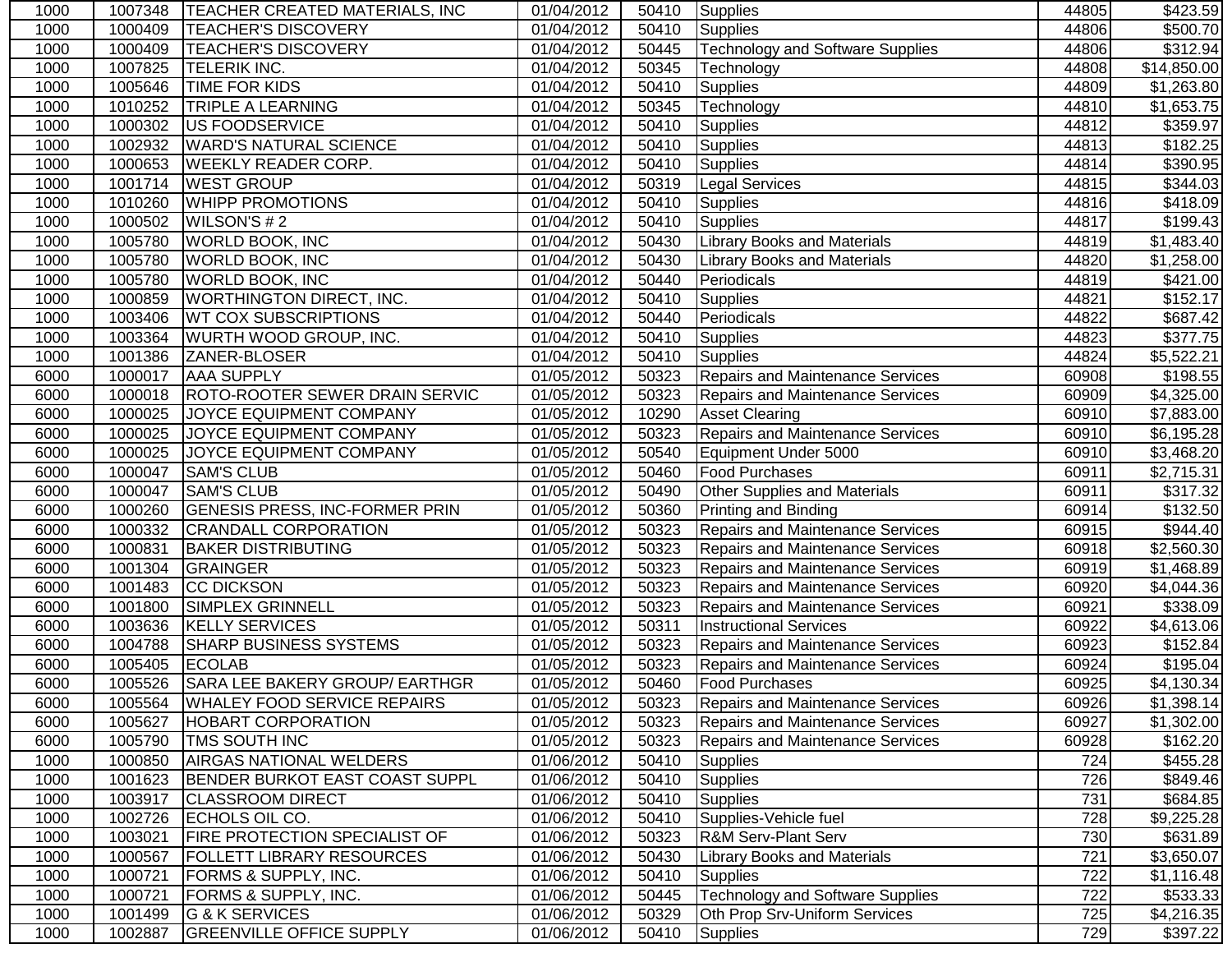| 1000 | 1000066 | LAKESHORE LEARNING MATERIALS              | 01/06/2012 | 50410 | Supplies                                          | 719   | \$692.22               |
|------|---------|-------------------------------------------|------------|-------|---------------------------------------------------|-------|------------------------|
| 1000 | 1000066 | LAKESHORE LEARNING MATERIALS              | 01/06/2012 | 50420 | <b>Textbooks</b>                                  | 719   | \$314.34               |
| 1000 | 1000313 | <b>R L BRYAN COMPANY/CENTRAL TEXT</b>     | 01/06/2012 | 50410 | <b>Supplies</b>                                   | 720   | \$12,689.07            |
| 1000 | 1000313 | R L BRYAN COMPANY/CENTRAL TEXT            | 01/06/2012 | 50420 | <b>Textbooks</b>                                  | 720   | \$11,525.36            |
| 1000 | 1004998 | <b>RUTHERFORD HEATING &amp; AIR CONDI</b> | 01/06/2012 | 50520 | ConstructionServices (Temp) Building/Construction | 732   | \$26,748.90            |
| 1000 | 1003927 | <b>SCHOOL SPECIALTY</b>                   | 01/06/2012 | 50410 | <b>Supplies</b>                                   | 731   | \$4,842.37             |
| 1000 | 1002041 | <b>THYSSENKRUPP ELEVATOR</b>              | 01/06/2012 | 50323 | <b>R&amp;M Serv-Elevator Serv</b>                 | 727   | $\overline{4,679.35}$  |
| 1000 | 1002049 | <b>DUKE ENERGY CORP.</b>                  | 01/09/2012 | 50470 | Energy-Electricity                                | 10912 | \$243,760.55           |
| 6000 | 1000025 | JOYCE EQUIPMENT COMPANY                   | 01/09/2012 | 50323 | <b>Repairs and Maintenance Services</b>           | 60932 | \$592.12               |
| 6000 | 1000025 | JOYCE EQUIPMENT COMPANY                   | 01/09/2012 | 50490 | <b>Other Supplies and Materials</b>               | 60932 | \$125.16               |
| 6000 | 1000025 | JOYCE EQUIPMENT COMPANY                   | 01/09/2012 | 50540 | Equipment Under 5000                              | 60932 | \$1,761.66             |
| 6000 | 1000130 | <b>BALLENTINE EQUIPMENT COMPANY</b>       | 01/09/2012 | 50540 | Equipment Under 5000                              | 60933 | \$4,355.47             |
| 6000 | 1000185 | <b>CARSON'S NUT AND BOLT</b>              | 01/09/2012 | 50323 | Repairs and Maintenance Services                  | 60934 | \$234.85               |
| 6000 | 1000302 | <b>US FOODSERVICE</b>                     | 01/09/2012 | 50460 | Food Purchases                                    | 60935 | \$509,854.91           |
| 6000 | 1000302 | US FOODSERVICE                            | 01/09/2012 | 50490 | Supplies Food and Meals                           | 60935 | \$34,034.08            |
| 6000 | 1000367 | <b>PEPSI-COLA BOTTLING COMPANY</b>        | 01/09/2012 | 50460 | <b>Food Purchases</b>                             | 60936 | \$7,798.92             |
| 6000 | 1001140 | PAPA JOHN'S PIZZA                         | 01/09/2012 | 50460 | <b>Food Purchases</b>                             | 60951 | \$88,852.00            |
| 6000 | 1001304 | GRAINGER                                  | 01/09/2012 | 50323 | <b>Repairs and Maintenance Services</b>           | 60938 | \$565.33               |
| 6000 | 1001561 | <b>HOLDER ELECTRIC SUPPLY</b>             | 01/09/2012 | 50323 | <b>Repairs and Maintenance Services</b>           | 60939 | $\overline{$}191.39$   |
| 6000 | 1002212 | LOWE'S COMPANIES, INC.                    | 01/09/2012 | 50323 | <b>Repairs and Maintenance Services</b>           | 60940 | $\overline{$}1,210.42$ |
| 6000 | 1002928 | <b>FED EX</b>                             | 01/09/2012 | 50490 | Other Supplies and Materials                      | 60941 | \$148.83               |
| 6000 | 1005276 | <b>GREENVILLE COUNTY SCHOOLS</b>          | 01/09/2012 | 10150 | Due To From General Fund                          | 60943 | \$2,005,905.50         |
| 6000 | 1005345 | <b>BLUE BELL CREAMERIES</b>               | 01/09/2012 | 50460 | <b>Food Purchases</b>                             | 60944 | $\overline{$}738.26$   |
| 6000 | 1005351 | <b>BULL'S EYE BRANDS</b>                  | 01/09/2012 | 50460 | Food Purchases                                    | 60945 | \$478.86               |
| 6000 | 1005417 | FUNACHO                                   | 01/09/2012 | 50460 | <b>Food Purchases</b>                             | 60946 | \$3,131.36             |
| 6000 | 1005526 | SARA LEE BAKERY GROUP/ EARTHGR            | 01/09/2012 | 50460 | <b>Food Purchases</b>                             | 60947 | \$8,940.40             |
| 6000 | 1009972 | <b>VIC BAILEY FORD LINCOLN</b>            | 01/09/2012 | 10290 | <b>Asset Clearing</b>                             | 60949 | \$20,926.00            |
| 6000 | 1010585 | LEE TRANSPORT EQUIPMENT INC               | 01/09/2012 | 50540 | Equipment Under 5000                              | 60950 | \$9,020.60             |
| 6000 | 1000367 | <b>PEPSI-COLA BOTTLING COMPANY</b>        | 01/10/2012 | 50460 | <b>Food Purchases</b>                             | 60952 | \$12,590.31            |
| 6000 | 1005345 | <b>BLUE BELL CREAMERIES</b>               | 01/10/2012 | 50323 | Repairs and Maintenance Services                  | 60953 | \$124.20               |
| 6000 | 1005345 | <b>BLUE BELL CREAMERIES</b>               | 01/10/2012 | 50460 | <b>Food Purchases</b>                             | 60953 | \$3,722.23             |
| 6000 | 1005417 | <b>FUNACHO</b>                            | 01/10/2012 | 50460 | <b>Food Purchases</b>                             | 60954 | \$8,487.54             |
| 6000 | 1005561 | NATIONAL FOOD GROUP, INC                  | 01/10/2012 | 10160 | Inventory - Food                                  | 60955 | \$12,300.00            |
| 1000 | 1006373 | ALL ABOUT PARTNERS IN EDUCATIO            | 01/11/2012 | 50399 | Miscellaneous Purchased Services                  | 44830 | \$2,880.00             |
| 1000 | 1003341 | ALL SEASONS ENVIRONMENTAL LABO            | 01/11/2012 | 50321 | Public Utility Services (Excludes EnergySee 470)  | 44831 | \$9,335.25             |
| 1000 | 1004357 | <b>AMERICAN LEGACY PUBLISHING</b>         | 01/11/2012 | 50410 | Supplies                                          | 44834 | \$724.55               |
| 1000 |         | 1003590 AMERICAN SECURITY GREENVILLE      | 01/11/2012 |       | 50395 Other Professional and Technical Services   | 44835 | \$3,185.96             |
| 1000 | 1000663 | <b>ANN'S CAKES &amp; CATERING</b>         | 01/11/2012 | 50490 | Supplies Food and Meals                           | 44836 | \$173.50               |
| 1000 | 1001489 | <b>ANTHONY ALLEN'S TREE SERVICE</b>       | 01/11/2012 | 50323 | R&M Grounds                                       | 44837 | \$100.00]              |
| 1000 | 1009895 | <b>ANY PROMO</b>                          | 01/11/2012 | 50410 | Supplies                                          | 44838 | \$371.76               |
| 1000 | 1001655 | ARD, WOOD, HOLCOMBE, & SLATE              | 01/11/2012 | 50520 | ConstructionServices Arch Fees Capitalize         | 44839 | \$1,649.23             |
| 1000 | 1002050 | <b>ART VIDEO WORLD</b>                    | 01/11/2012 | 50410 | Supplies                                          | 44841 | \$106.75               |
| 1000 | 1001705 | AT&T                                      | 01/11/2012 | 50340 | Comm Srvc-Landlines                               | 44844 | \$146.99               |
| 1000 | 1002150 | BARNES & NOBLE, INC.                      | 01/11/2012 | 50410 | <b>Supplies</b>                                   | 44848 | \$1,941.19             |
| 1000 | 1002130 | <b>BATTERIES PLUS</b>                     | 01/11/2012 | 50410 | Supplies                                          | 44849 | \$158.36               |
| 1000 | 1000133 | <b>BATTERY SPECIALISTS INC</b>            | 01/11/2012 | 50410 | Supplies-Custodial                                | 44850 | \$1,048.36             |
| 1000 | 1006191 | <b>BELTON HONEA PATH HIGH SCHOOL</b>      | 01/11/2012 | 50660 | <b>Pupil Activity</b>                             | 44851 | \$642.00               |
| 1000 | 1007268 | <b>BELUE, THOMAS SCOTT</b>                | 01/11/2012 | 50395 | <b>Other Professional and Technical Services</b>  | 44852 | \$122.50               |
| 1000 | 1002560 | BERNHARDT HOUSE OF VIOLINS                | 01/11/2012 | 50323 | R&M Serv-Piano & Strings Serv                     | 44854 | \$349.39               |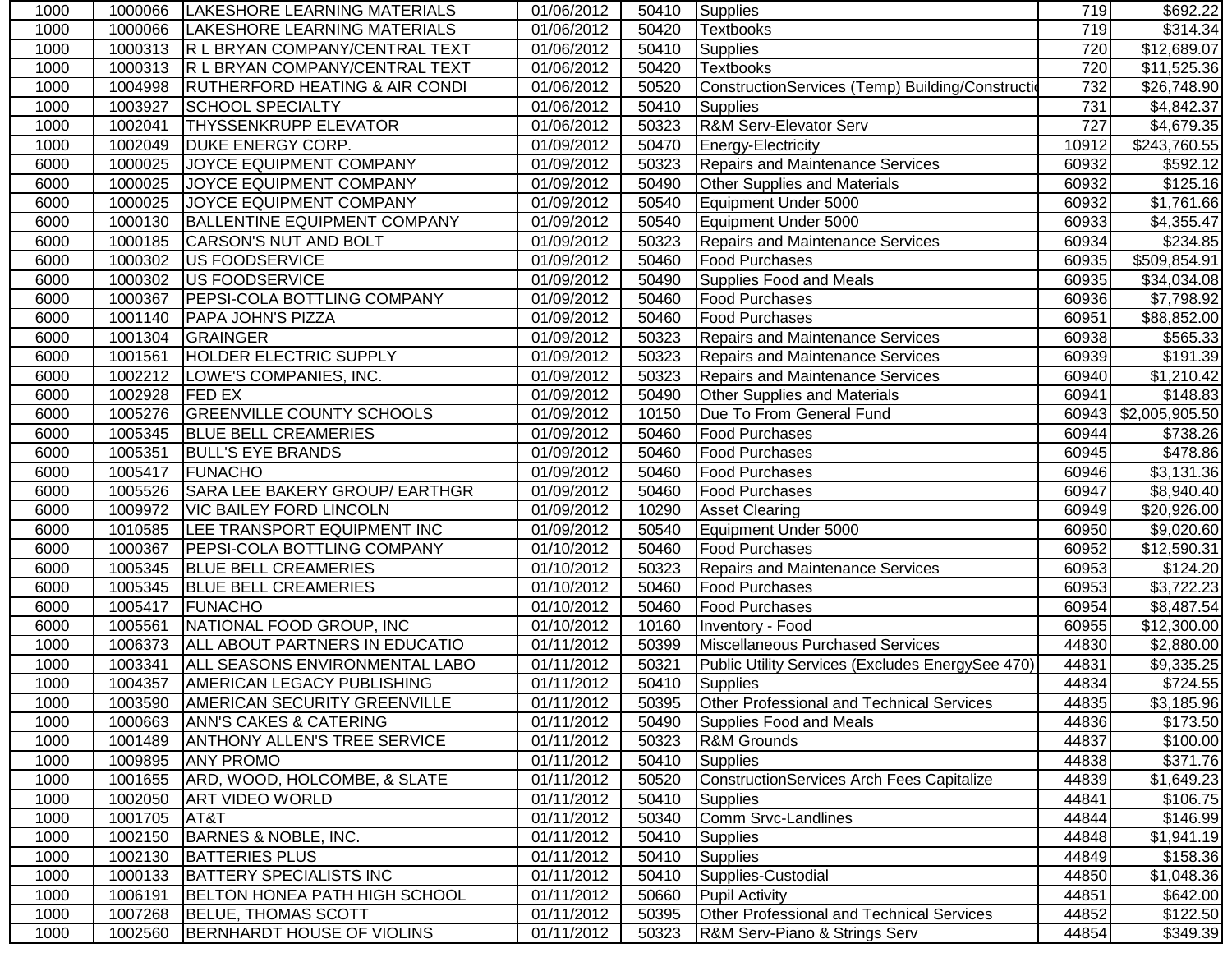| 1000 | 1000141 | <b>BI-LO</b>                          | 01/11/2012              | 50410 | Supplies                                           | 44855 | \$266.36                |
|------|---------|---------------------------------------|-------------------------|-------|----------------------------------------------------|-------|-------------------------|
| 1000 | 1006377 | <b>BI-LO</b>                          | 01/11/2012              | 50410 | Supplies                                           | 44857 | 358.34                  |
| 1000 | 1008621 | <b>BISCO</b>                          | 01/11/2012              | 50323 | Repairs and Maintenance Services                   | 44858 | \$110.00                |
| 1000 | 1000145 | <b>BLUE RIDGE RURAL WATER COMPANY</b> | $\overline{01}/11/2012$ | 50321 | Public Utility Services (Excludes EnergySee 470)   | 44860 | $\overline{\$1,570.25}$ |
| 1000 | 1000805 | <b>BOUND TO STAY BOUND</b>            | 01/11/2012              | 50430 | <b>Library Books and Materials</b>                 | 44862 | \$1,542.89              |
| 1000 | 1002823 | <b>BRAINPOP LLC</b>                   | 01/11/2012              | 50445 | <b>Technology and Software Supplies</b>            | 44863 | \$195.00                |
| 1000 | 1003233 | <b>BRASHIER MID COLLEGE CHARTER</b>   | 01/11/2012              | 50720 | <b>Transits</b>                                    | 44864 | \$20,685.77             |
| 1000 | 1000754 | <b>BRODART COMPANY</b>                | 01/11/2012              | 50410 | Supplies                                           | 44867 | \$162.48                |
| 1000 | 1007840 | <b>BRUCE AIR FILTER CO</b>            | 01/11/2012              | 50410 | Supplies-Filters                                   | 44871 | \$316.09                |
| 1000 | 1000734 | <b>BUNNELL-LAMMONS ENGINEERING</b>    | 01/11/2012              | 50395 | Other Professional and Technical Services          | 44873 | \$312.50                |
| 1000 | 1004872 | <b>BUSINESS SOFTWARE, INC.</b>        | 01/11/2012              | 50345 | Technology                                         | 44877 | \$9,955.58              |
| 1000 | 1000164 | <b>CAMCOR</b>                         | 01/11/2012              | 50410 | Supplies                                           | 44879 | \$324.96                |
| 1000 | 1000164 | <b>CAMCOR</b>                         | 01/11/2012              | 50445 | <b>Technology and Software Supplies</b>            | 44879 | \$4,338.07              |
| 1000 | 1008336 | CAMPBELL, DON RICHARD                 | 01/11/2012              | 50312 | <b>Instructional Programs Improvement Services</b> | 44880 | \$500.00                |
| 1000 | 1000752 | CAROLINA BIOLOGICAL SUPPLY CO         | 01/11/2012              | 50410 | <b>Supplies</b>                                    | 44881 | \$248.86                |
| 1000 | 1000184 | CARSON-DELLOSA PUBLISHING CO.,        | 01/11/2012              | 50410 | <b>Supplies</b>                                    | 44882 | \$1,176.53              |
| 1000 | 1003799 | <b>CENGAGE LEARNING</b>               | 01/11/2012              | 50410 | <b>Supplies</b>                                    | 44884 | \$185.73                |
| 1000 | 1002680 | <b>CHARTER COMMUNICATIONS</b>         | 01/11/2012              | 50395 | Other Professional and Technical Services          | 44886 | \$174.98                |
| 1000 | 1002680 | <b>CHARTER COMMUNICATIONS</b>         | 01/11/2012              | 50395 | Other Professional and Technical Services          | 44887 | \$444.96                |
| 1000 | 1004246 | <b>CINTAS</b>                         | 01/11/2012              | 50395 | Other Professional and Technical Services          | 45209 | \$4,420.04              |
| 1000 | 1002262 | <b>CITY ELECTRIC SUPPLY</b>           | 01/11/2012              | 50410 | Supplies-Custodial                                 | 44889 | \$1,612.79              |
| 1000 | 1005616 | <b>CITY OF MAULDIN</b>                | 01/11/2012              | 50395 | Prof Tech Srvc-SRO Contracts                       | 44890 | \$8,333.33              |
| 1000 | 1002173 | CLARKSON, WALSH, TERRELL& COULTE      | 01/11/2012              | 50319 | <b>Legal Services</b>                              | 44892 | \$625.00                |
| 1000 | 1000237 | <b>CLEMSON UNIVERSITY</b>             | 01/11/2012              | 50312 | Instructional Programs Improvement Services        | 44893 | \$400.00]               |
| 1000 | 1003509 | <b>CLEMSON UNIVERSITY</b>             | 01/11/2012              | 50312 | Instructional Programs Improvement Services        | 44894 | \$5,850.00              |
| 1000 | 1000213 | COMMISSION OF PUBLIC WORKS            | 01/11/2012              | 50321 | Public Utility Services (Excludes EnergySee 470)   | 44895 | \$2,609.72              |
| 1000 | 1000213 | COMMISSION OF PUBLIC WORKS            | 01/11/2012              | 50470 | Energy-Electricity                                 | 44895 | \$54,890.80             |
| 1000 | 1000213 | COMMISSION OF PUBLIC WORKS            | 01/11/2012              | 50470 | Energy-Gas                                         | 44895 | \$8,303.60              |
| 1000 | 1002506 | COMMISSION OF PUBLIC WORKS-GRE        | 01/11/2012              | 50470 | Energy-Gas                                         | 44896 | \$424.48                |
| 1000 | 1002916 | COMPUTER SOFTWARE INNOVATIONS/        | 01/11/2012              | 50445 | <b>Technology and Software Supplies</b>            | 44897 | \$2,155.83              |
| 1000 | 1002916 | COMPUTER SOFTWARE INNOVATIONS/        | 01/11/2012              | 50545 | TechnologyEquipment Under 5000                     | 44897 | \$17,311.92             |
| 1000 | 1002963 | COUNTER ACT, INC.                     | 01/11/2012              | 50410 | Supplies-Routine Maintenance                       | 44899 | \$220.48                |
| 1000 | 1000317 | <b>COWART AWARDS</b>                  | 01/11/2012              | 50410 | <b>Supplies</b>                                    | 44900 | \$101.76                |
| 1000 | 1000320 | CRAIG GAULDEN AND DAVIS, INC          | 01/11/2012              | 50520 | <b>ConstructionServices Arch Fees Capitalize</b>   | 44903 | \$19,660.00             |
| 1000 | 1000332 | <b>CRANDALL CORPORATION</b>           | 01/11/2012              | 50395 | <b>Prof Tech Srvc-Chemical Disposal</b>            | 44904 | \$700.00                |
| 1000 | 1006223 | <b>CSI TECHNOLOGY OUTFITTERS</b>      | 01/11/2012              | 50445 | <b>Technology and Software Supplies</b>            | 44906 | \$9,877.33              |
| 1000 |         | 1006223 CSI TECHNOLOGY OUTFITTERS     | 01/11/2012              |       | 50545   Technology Equipment Under 5000            | 44906 | \$229,251.58            |
| 1000 | 1001405 | <b>CUSTOM SIGNS AND GRAPHICS</b>      | 01/11/2012              | 50490 | <b>Other Supplies and Materials</b>                | 44910 | \$1,064.77              |
| 1000 | 1000934 | DE LAGE LANDEN FINANCIAL SERVI        | 01/11/2012              | 50345 | <b>Tech Srvc-Copier Contract</b>                   | 44912 | \$165.48                |
| 1000 | 1002695 | <b>DELL MARKETING</b>                 | 01/11/2012              | 50445 | <b>Technology and Software Supplies</b>            | 44913 | \$4,606.63              |
| 1000 | 1003025 | <b>DELTA ENGINEERING, INC.</b>        | 01/11/2012              | 50520 | <b>ConstructionServices Arch Fees Capitalize</b>   | 44914 | \$3,188.75              |
| 1000 | 1000020 | <b>DEMCO</b>                          | 01/11/2012              | 50445 | <b>Technology and Software Supplies</b>            | 44915 | \$276.94                |
| 1000 | 1006667 | <b>DIFFERENT ROADS TO LEARNING IN</b> | 01/11/2012              | 50410 | <b>Supplies</b>                                    | 44917 | \$454.26                |
| 1000 | 1005827 | <b>DISCOUNT SCHOOL SUPPLY</b>         | 01/11/2012              | 50410 | <b>Supplies</b>                                    | 44918 | \$280.28                |
| 1000 | 1000838 | <b>DUKE POWER</b>                     | 01/11/2012              | 50470 | Energy-Electricity                                 | 44923 | \$2,591.44              |
| 1000 | 1003216 | DYNAVOX/MAYER JOHNSON                 | 01/11/2012              | 50345 | Technology                                         | 44925 | \$1,864.00              |
| 1000 | 1003216 | DYNAVOX/MAYER JOHNSON                 | 01/11/2012              | 50410 | <b>Supplies</b>                                    | 44925 | \$164.25                |
| 1000 | 1003216 | DYNAVOX/MAYER JOHNSON                 | 01/11/2012              | 50545 | Technology Equipment Over 5000                     | 44925 | \$8,286.79              |
| 1000 | 1008723 | <b>EAI EDUCATION</b>                  | 01/11/2012              | 50410 | Supplies                                           | 44926 | \$1,864.57              |
|      |         |                                       |                         |       |                                                    |       |                         |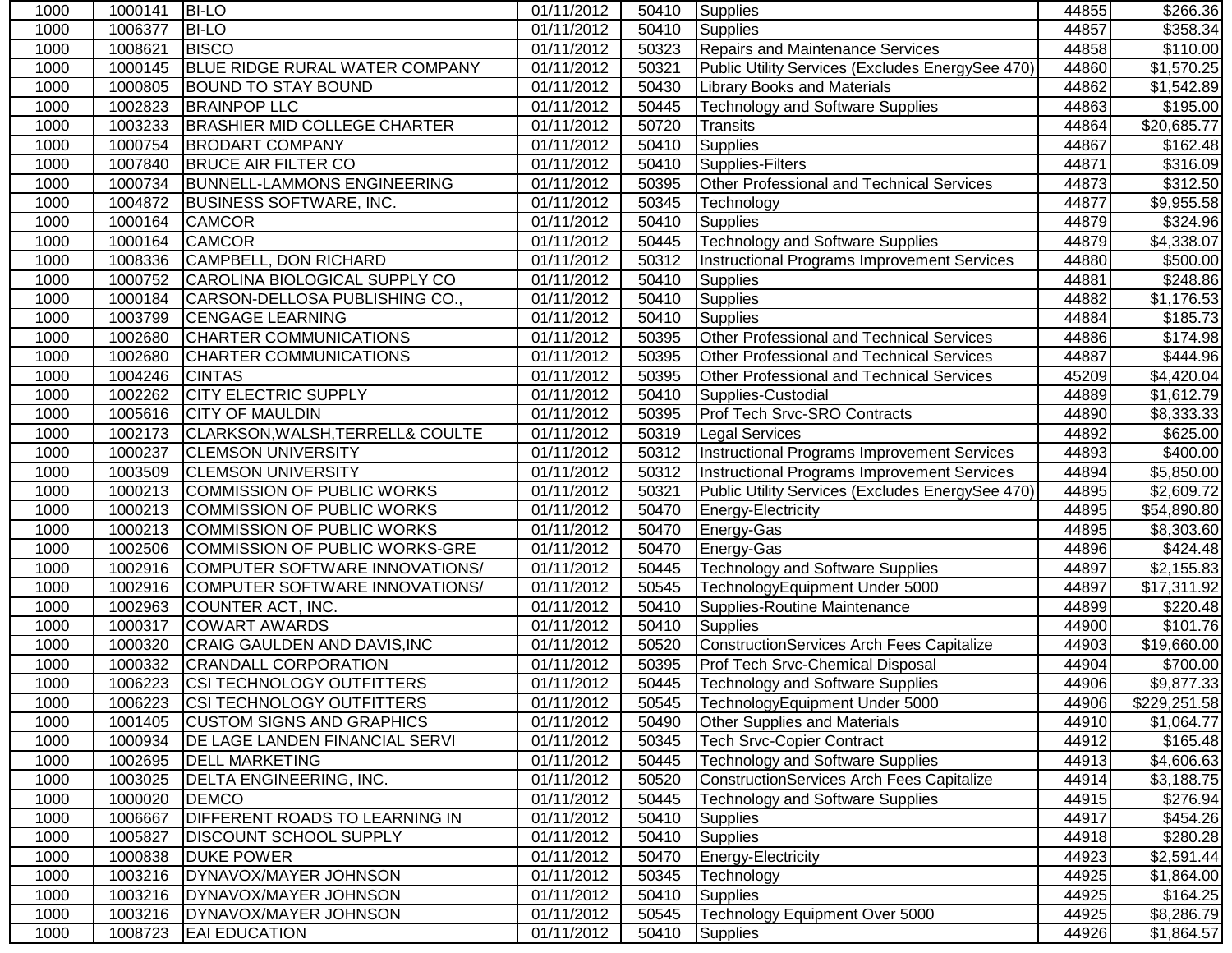| 1000 | 1010075 | <b>ECS CAROLINAS LLP</b>              | 01/11/2012 | 50395 | <b>Other Professional and Technical Services</b>  | 44927 | \$1,463.00              |
|------|---------|---------------------------------------|------------|-------|---------------------------------------------------|-------|-------------------------|
| 1000 | 1000669 | <b>ELECTRONIX EXPRESS</b>             | 01/11/2012 | 50410 | <b>Supplies</b>                                   | 44928 | \$143.53                |
| 1000 | 1008350 | <b>ELECTUDE USA LLC</b>               | 01/11/2012 | 50345 | Technology                                        | 44929 | \$780.00                |
| 1000 | 1001627 | <b>ERIC ARMIN INC.</b>                | 01/11/2012 | 50410 | <b>Supplies</b>                                   | 44932 | \$272.43                |
| 1000 | 1003607 | <b>EXCENT CORPORATION</b>             | 01/11/2012 | 50395 | Other Professional and Technical Services         | 44933 | \$800.00                |
| 1000 | 1010333 | <b>EXPANDING EXPRESSION</b>           | 01/11/2012 | 50312 | Instructional Programs Improvement Services       | 44934 | \$3,816.18              |
| 1000 | 1007122 | <b>FLORIDA INSTITUTE OF TECHNOLOG</b> | 01/11/2012 | 50399 | Miscellaneous Purchased Services                  | 44939 | \$1,700.00              |
| 1000 | 1000721 | FORMS & SUPPLY, INC.                  | 01/11/2012 | 50410 | <b>Supplies</b>                                   | 44943 | \$270.10                |
| 1000 | 1001903 | FREEDOM SCIENTIFIC BLV GROUP          | 01/11/2012 | 50345 | Technology                                        | 44945 | \$8,234.21              |
| 1000 | 1008571 | FREESTYLE PHOTOGRAPHIC SUPPLIE        | 01/11/2012 | 50410 | Supplies                                          | 44946 | \$310.77                |
| 1000 | 1002417 | FRINGE BENEFITS MANGEMENT COMP        | 01/11/2012 | 20412 | Out of Pocket Medical                             | 44947 | \$277.49                |
| 1000 | 1008286 | <b>FRONTIER COMMUNICATIONS</b>        | 01/11/2012 | 50340 | Comm Srvc-Landlines                               | 44948 | \$355.16                |
| 1000 | 1009159 | <b>GALLAGHER, LAUREN M</b>            | 01/11/2012 | 50395 | Other Professional and Technical Services         | 44949 | \$5,610.00              |
| 1000 | 1001056 | <b>GOPHER SPORT</b>                   | 01/11/2012 | 50410 | <b>Supplies</b>                                   | 44954 | \$960.39                |
| 1000 | 1002232 | <b>GOVCONNECTION, INC</b>             | 01/11/2012 | 50445 | <b>Technology and Software Supplies</b>           | 44955 | \$206.48                |
| 1000 | 1007007 | <b>GRASON-STADLER</b>                 | 01/11/2012 | 50410 | <b>Supplies</b>                                   | 44957 | \$135.68                |
| 1000 | 1000458 | <b>GREENVILLE COUNTY SOLID WASTE</b>  | 01/11/2012 | 50329 | Oth Prop Srv-Waste Management                     | 44961 | \$268.88                |
| 1000 | 1004807 | <b>GREENVILLE COUNTY TAX COLLECTO</b> | 01/11/2012 | 50510 | Land                                              | 44962 | \$589.71                |
| 1000 | 1007524 | <b>GREENVILLE ROOFING CO. INC.</b>    | 01/11/2012 | 50323 | Repairs and Maintenance Services                  | 44963 | \$14,650.00             |
| 1000 | 1007524 | <b>GREENVILLE ROOFING CO. INC.</b>    | 01/11/2012 | 50520 | ConstructionServices (Temp) Building/Construction | 44963 | \$2,590.00              |
| 1000 | 1002688 | <b>GREENVILLE TECH CHARTER HIGH S</b> | 01/11/2012 | 50720 | <b>Transits</b>                                   | 44965 | \$20,986.29             |
| 1000 | 1001497 | <b>GREENVILLE WATER SYSTEM</b>        | 01/11/2012 | 50321 | Public Utility Services (Excludes EnergySee 470)  | 44966 | \$110,522.33            |
| 1000 | 1001351 | GREER GAS CO.                         | 01/11/2012 | 50470 | Energy-Gas                                        | 44967 | \$1,379.70              |
| 1000 | 1004436 | <b>GREER MIDDLE COLLEGE CHARTER S</b> | 01/11/2012 | 50720 | Transits                                          | 44968 | \$18,632.22             |
| 1000 | 1003250 | <b>HEALTHMASTER HOLDINGS, LLC</b>     | 01/11/2012 | 50395 | Other Professional and Technical Services         | 44973 | \$546.14                |
| 1000 | 1003588 | HEARTWOOD CONSTRUCTORS, INC.          | 01/11/2012 | 50520 | ConstructionServices (Temp) Building/Construction | 44974 | $\overline{$16,758.00}$ |
| 1000 | 1005742 | <b>HEINEMANN</b>                      | 01/11/2012 | 50410 | <b>Supplies</b>                                   | 44975 | \$541.64                |
| 1000 | 1000561 | HERITAGE PROPANE                      | 01/11/2012 | 50470 | Energy-Gas                                        | 44977 | \$587.00                |
| 1000 | 1000539 | <b>HOUGHTON MIFFLIN HARCOURT</b>      | 01/11/2012 | 50410 | <b>Supplies</b>                                   | 44980 | \$681.96                |
| 1000 | 1007542 | <b>HUE HD</b>                         | 01/11/2012 | 50445 | <b>Technology and Software Supplies</b>           | 44843 | \$1,918.40              |
| 1000 | 1000341 | <b>IANCICI/CPI</b>                    | 01/11/2012 | 50445 | <b>Technology and Software Supplies</b>           | 44902 | \$163.21                |
| 1000 | 1001211 | INTERNATIONAL BACCALAUREATE OR        | 01/11/2012 | 50345 | Technology                                        | 44986 | \$561.00                |
| 1000 | 1000365 | J W PEPPER & SON INC.                 | 01/11/2012 | 50410 | <b>Supplies</b>                                   | 44987 | \$1,412.34              |
| 1000 | 1007453 | JA PIPER ROOFING CO                   | 01/11/2012 | 50323 | <b>Repairs and Maintenance Services</b>           | 44988 | \$12,454.47             |
| 1000 | 1000462 | <b>JANPAK</b>                         | 01/11/2012 | 50410 | Supplies-Custodial                                | 44990 | \$218.57                |
| 1000 | 1006948 | <b>JASON'S DELI</b>                   | 01/11/2012 | 50490 | Supplies Food and Meals                           | 44991 | \$350.00                |
| 1000 |         | 1000956 JOHN DEERE COMPANY            | 01/11/2012 |       | 50540 Equipment Over 5000                         | 44992 | \$9,262.03              |
| 1000 | 1000109 | KAPLAN EARLY LEARNING CO              | 01/11/2012 | 50410 | <b>Supplies</b>                                   | 44996 | \$465.32                |
| 1000 | 1002655 | <b>KLG JONES</b>                      | 01/11/2012 | 50395 | Other Professional and Technical Services         | 45003 | \$2,750.00              |
| 1000 | 1001618 | LAERDAL MEDICAL CORPORATION           | 01/11/2012 | 50410 | <b>Supplies</b>                                   | 45006 | \$468.65                |
| 1000 | 1002929 | LANGSTON CHARTER MIDDLE SCHOOL        | 01/11/2012 | 50720 | Transits                                          | 45007 | \$14,216.79             |
| 1000 | 1000210 | LAURENS ELECTRIC COOPERATIVE          | 01/11/2012 | 50470 | Energy-Electricity                                | 45008 | \$37,803.02             |
| 1000 | 1002498 | LEAPFROG ENTERPRISES, INC.- OR        | 01/11/2012 | 50445 | <b>Technology and Software Supplies</b>           | 45009 | \$133.53                |
| 1000 | 1003798 | <b>LEARNING A-Z</b>                   | 01/11/2012 | 50345 | Technology                                        | 45010 | \$3,682.28              |
| 1000 | 1010528 | LEARNING FUNDAMENTALS INC             | 01/11/2012 | 50410 | <b>Supplies</b>                                   | 45011 | \$287.00                |
| 1000 | 1002934 | <b>LEGACY CHARTER SCHOOL</b>          | 01/11/2012 | 50720 | <b>Transits</b>                                   | 45012 | \$9,666.72              |
| 1000 | 1002934 | LEGACY CHARTER SCHOOL                 | 01/11/2012 | 50720 | Transits                                          | 45013 | \$18,563.44             |
| 1000 | 1002343 | LIBRARIAN'S BOOK EXPRESS              | 01/11/2012 | 50430 | <b>Library Books and Materials</b>                | 45014 | \$472.21                |
| 1000 | 1010628 | LITWIN, ERIC                          | 01/11/2012 | 50399 | Miscellaneous Purchased Services                  | 45016 | \$1,300.00              |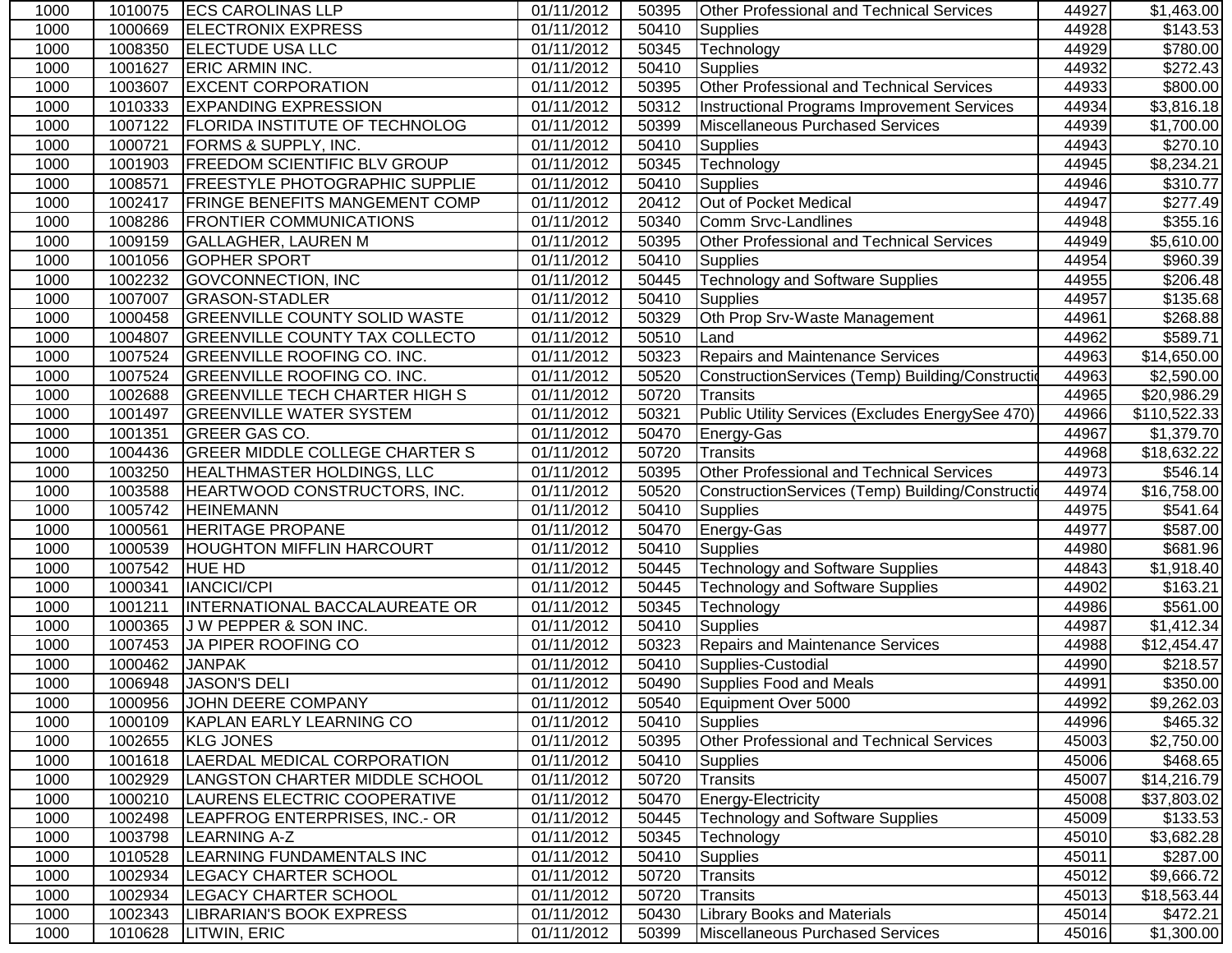| 1000 | 1010670 | <b>LONG JOHN SILVER</b>               | 01/11/2012 | 50490 | Supplies Food and Meals                           | 45017 | \$585.90               |
|------|---------|---------------------------------------|------------|-------|---------------------------------------------------|-------|------------------------|
| 1000 | 1005469 | LOWE'S - CHERRYDALE                   | 01/11/2012 | 50410 | Supplies                                          | 45018 | $\overline{$}519.26$   |
| 1000 | 1005469 | LOWE'S - CHERRYDALE                   | 01/11/2012 | 50410 | <b>Supplies</b>                                   | 45019 | \$362.57               |
| 1000 | 1001452 | LOWE'S OF SIMPSONVILLE                | 01/11/2012 | 50410 | Supplies-Custodial                                | 45019 | \$115.35               |
| 1000 | 1003404 | MANAGEMENT DECISIONS                  | 01/11/2012 | 50395 | Other Professional and Technical Services         | 45022 | \$1,125.00             |
| 1000 | 1001244 | <b>MARCY COOK MATH MATERIALS</b>      | 01/11/2012 | 50410 | <b>Supplies</b>                                   | 45024 | \$543.20               |
| 1000 | 1000209 | <b>MARIETTA WATER DISTRICT</b>        | 01/11/2012 | 50321 | Public Utility Services (Excludes EnergySee 470)  | 45025 | \$198.31               |
| 1000 | 1009696 | <b>MATRIX CONSTRUCTION CO</b>         | 01/11/2012 | 50520 | ConstructionServices Buildings Capitalize         | 45026 | \$107,058.35           |
| 1000 | 1007986 | <b>MBAJ ARCHITECTURE</b>              | 01/11/2012 | 50520 | ConstructionServices Arch Fees Capitalize         | 45030 | \$2,236.14             |
| 1000 | 1005122 | MCCOY, MELODY JOELL                   | 01/11/2012 | 50311 | <b>Instructional Services</b>                     | 45032 | \$1,470.00             |
| 1000 | 1000733 | MCMILLAN PAZDAN SMITH ARCHITEC        | 01/11/2012 | 50520 | <b>ConstructionServices Arch Fees Capitalize</b>  | 45035 | \$125,807.87           |
| 1000 | 1000733 | MCMILLAN PAZDAN SMITH ARCHITEC        | 01/11/2012 | 50520 | ConstructionServices Arch Fees Reimb Capitalize   | 45035 | \$978.24               |
| 1000 | 1002766 | MEDCO SUPPLY LOCKBOX                  | 01/11/2012 | 50410 | <b>Supplies</b>                                   | 45036 | \$216.73               |
| 1000 | 1003899 | MILLER, RANDY D                       | 01/11/2012 | 50399 | Miscellaneous Purchased Services                  | 45038 | \$390.00               |
| 1000 | 1000189 | <b>MINUTEMAN PRESS</b>                | 01/11/2012 | 50360 | <b>Printing and Binding</b>                       | 45040 | \$203.48               |
| 1000 | 1003227 | MORRISETTE PAPER COMPANY              | 01/11/2012 | 20410 | Inventory Recd not Vouchered                      | 45041 | \$2,906.27             |
| 1000 | 1000841 | <b>MOTOROLA INC</b>                   | 01/11/2012 | 50323 | R&M Serv-Equipment Repair Serv                    | 45042 | \$2,443.83             |
| 1000 | 1007593 | MULCH MART OF POWDERSVILLE            | 01/11/2012 | 50323 | <b>R&amp;M Grounds</b>                            | 45043 | \$8,400.00             |
| 1000 | 1001773 | MULLIS, SARAH CATHERINE CLIFFO        | 01/11/2012 | 50395 | Other Professional and Technical Services         | 45044 | $\overline{$}210.00$   |
| 1000 | 1005731 | <b>MUSICAL INNOVATIONS</b>            | 01/11/2012 | 50410 | Supplies                                          | 45046 | \$4,290.46             |
| 1000 | 1000205 | <b>NASCO INC</b>                      | 01/11/2012 | 50410 | <b>Supplies</b>                                   | 45048 | 3465.92                |
| 1000 | 1005586 | NCS PEARSON, INC.                     | 01/11/2012 | 50410 | Supplies-Testing                                  | 45051 | $\overline{31,112.95}$ |
| 1000 | 1001763 | NETWORK CONTROLS & ELECTRIC           | 01/11/2012 | 50520 | ConstructionServices (Temp) Building/Construction | 45053 | $\overline{$}455.72$   |
| 1000 | 1005950 | <b>OPTIONS PUBLISHING</b>             | 01/11/2012 | 50410 | <b>Supplies</b>                                   | 45132 | \$1,153.57             |
| 1000 | 1000329 | ORIENTAL TRADING COMPANY              | 01/11/2012 | 50410 | <b>Supplies</b>                                   | 45060 | \$748.03               |
| 1000 | 1001328 | <b>PACKAGE SUPPLY &amp; EQUIPMENT</b> | 01/11/2012 | 20410 | <b>Inventory Recd not Vouchered</b>               | 45111 | \$371.00               |
| 1000 | 1000748 | PALMETTO MICROFILM & IMAGING S        | 01/11/2012 | 50445 | <b>Technology and Software Supplies</b>           | 45062 | \$276.12               |
| 1000 | 1007146 | PARAGON ENGINEERING & GEOSCIEN        | 01/11/2012 | 50395 | Other Professional and Technical Services         | 45063 | \$373.50               |
| 1000 | 1001317 | PCI EDUCATIONAL                       | 01/11/2012 | 50445 | <b>Technology and Software Supplies</b>           | 45064 | \$149.44               |
| 1000 | 1001410 | <b>PEARSON EDUCATION</b>              | 01/11/2012 | 50410 | <b>Supplies</b>                                   | 45066 | \$4,165.81             |
| 1000 | 1000243 | PEARSON EDUCATION, INC.               | 01/11/2012 | 50420 | <b>Textbooks</b>                                  | 45067 | \$1,487.67             |
| 1000 | 1001154 | <b>PEBBLE CREEK COUNTRY CLUB</b>      | 01/11/2012 | 50399 | <b>Miscellaneous Purchased Services</b>           | 45068 | \$7,104.00             |
| 1000 | 1003662 | PETSMART #1301                        | 01/11/2012 | 50410 | <b>Supplies</b>                                   | 45069 | $\overline{$}115.38$   |
| 1000 | 1003614 | <b>PIEDMONT NATURAL GAS</b>           | 01/11/2012 | 50470 | Energy-Gas                                        | 45072 | \$33,493.00            |
| 1000 | 1000392 | <b>PITNEY BOWES</b>                   | 01/11/2012 | 50399 | Miscellaneous Purchased Services                  | 45211 | \$15,000.00            |
| 1000 | 1000392 | <b>PITNEY BOWES</b>                   | 01/11/2012 | 50399 | Miscellaneous Purchased Services                  | 45212 | \$11,968.36            |
| 1000 |         | 1000392 PITNEY BOWES                  | 01/11/2012 | 50410 | Supplies                                          | 45073 | \$417.00               |
| 1000 | 1002201 | <b>PITSCO</b>                         | 01/11/2012 | 50410 | Supplies                                          | 45074 | \$113.50               |
| 1000 | 1010558 | PLAY IT AGAIN SPORTS                  | 01/11/2012 | 50410 | <b>Supplies</b>                                   | 45075 | \$408.37               |
| 1000 | 1000394 | <b>PLUS INC</b>                       | 01/11/2012 | 50323 | <b>Repairs and Maintenance Services</b>           | 45076 | \$215.72               |
| 1000 | 1003238 | PMA MANAGEMENT CORP.                  | 01/11/2012 | 50270 | <b>Worker's Compensation Tax</b>                  | 45077 | \$17,437.00            |
| 1000 | 1000271 | <b>PRO-ED</b>                         | 01/11/2012 | 50410 | <b>Supplies</b>                                   | 45078 | \$658.90               |
| 1000 | 1000327 | <b>READING SOURCE</b>                 | 01/11/2012 | 50410 | <b>Supplies</b>                                   | 45079 | \$1,134.62             |
| 1000 | 1000327 | <b>READING SOURCE</b>                 | 01/11/2012 | 50430 | <b>Library Books and Materials</b>                | 45079 | \$167.70               |
| 1000 | 1000737 | <b>RICHLAND SCHOOL DISTRICT ONE</b>   | 01/11/2012 | 50720 | <b>Transits</b>                                   | 45081 | \$3,500.98             |
| 1000 | 1000015 | <b>ROPER MOUNTAIN SCIENCE CENTER</b>  | 01/11/2012 | 50410 | <b>Supplies</b>                                   | 45085 | \$314.01               |
| 1000 | 1008241 | <b>RUSHTON, JAMES HOWARD</b>          | 01/11/2012 | 50395 | Other Professional and Technical Services         | 45086 | \$980.00               |
| 1000 | 1000814 | SARGENT-WELCH SCIENTIFIC              | 01/11/2012 | 50445 | <b>Technology and Software Supplies</b>           | 45088 | \$699.67               |
| 1000 | 1000062 | <b>SC DEPARTMENT OF CORRECTIONS</b>   | 01/11/2012 | 50410 | <b>Supplies</b>                                   | 45090 | \$1,332.13             |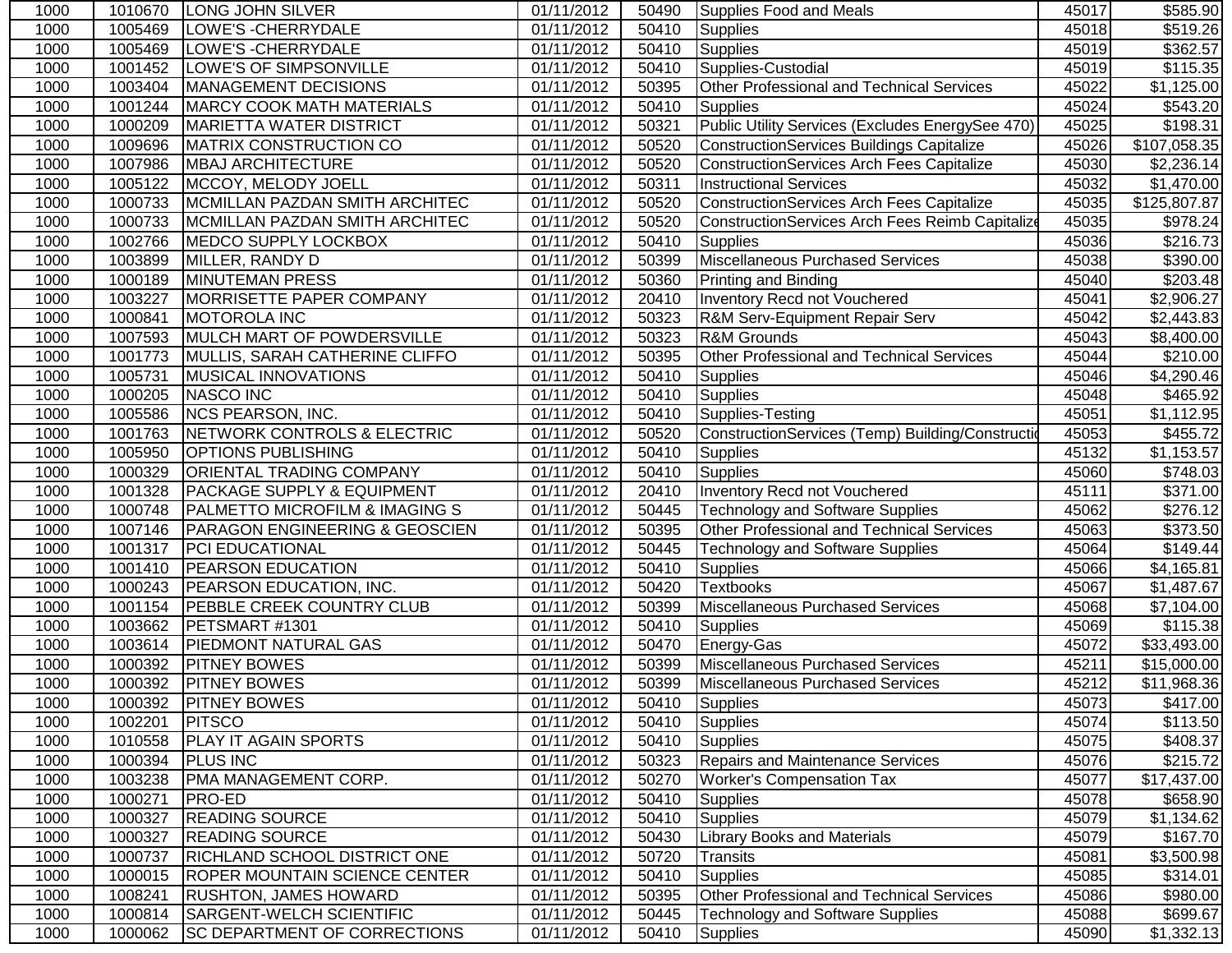| 1000 | 1000068 | <b>SC LAW ENFORCEMENT DIVISION</b>    | 01/11/2012              | 50314 | <b>Staff Services</b>                            | 45091 | \$196.00               |
|------|---------|---------------------------------------|-------------------------|-------|--------------------------------------------------|-------|------------------------|
| 1000 | 1001268 | <b>SCHOLASTIC INC</b>                 | 01/11/2012              | 50410 | <b>Supplies</b>                                  | 45092 | $\overline{$3,687.62}$ |
| 1000 | 1002762 | SCHOLASTIC, INC.                      | 01/11/2012              | 50410 | <b>Supplies</b>                                  | 45093 | \$1,200.00             |
| 1000 | 1009261 | <b>SENSORY EDGE</b>                   | $\overline{01}/11/2012$ | 50410 | <b>Supplies</b>                                  | 45094 | $\overline{$}211.54$   |
| 1000 | 1004788 | <b>SHARP BUSINESS SYSTEMS</b>         | 01/11/2012              | 38045 | Local Funds AP                                   | 45097 | $\overline{$}281.41$   |
| 1000 | 1004788 | <b>SHARP BUSINESS SYSTEMS</b>         | 01/11/2012              | 50345 | <b>Tech Srvc-Copier Contract</b>                 | 45097 | \$29,554.63            |
| 1000 | 1002936 | SILMAR ELECTRONICS, INC.              | 01/11/2012              | 50540 | Equipment Under 5000                             | 45099 | \$4,022.70             |
| 1000 | 1009945 | SIMPLIFIED OFFICE SYSTEMS, LLC        | 01/11/2012              | 50345 | <b>Tech Srvc-Copier Contract</b>                 | 45100 | \$289.78               |
| 1000 | 1002092 | SIMPSONVILLE POLICE DEPARTMENT        | 01/11/2012              | 50395 | Prof Tech Srvc-SRO Contracts                     | 45102 | \$9,791.68             |
| 1000 | 1000372 | <b>SMILEMAKERS INC</b>                | 01/11/2012              | 50410 | Supplies                                         | 45104 | \$198.05               |
| 1000 | 1002057 | <b>SMITH DRAY LINE</b>                | 01/11/2012              | 50395 | Other Professional and Technical Services        | 45105 | \$2,598.90             |
| 1000 | 1000375 | <b>SOCIAL STUDIES SCHOOL SERVICE</b>  | 01/11/2012              | 50410 | <b>Supplies</b>                                  | 45109 | \$257.58               |
| 1000 | 1001391 | SOUTH CAROLINA SCHOOL FOR DEAF        | 01/11/2012              | 50410 | <b>Supplies</b>                                  | 45110 | \$394.00               |
| 1000 | 1001425 | SOUTHPAW ENTERPRISES                  | 01/11/2012              | 50410 | Supplies                                         | 45112 | \$397.19               |
| 1000 | 1010648 | <b>SPEAK EASIES</b>                   | 01/11/2012              | 50410 | <b>Supplies</b>                                  | 45114 | \$232.98               |
| 1000 | 1001222 | <b>STAPLES ADVANTAGE</b>              | 01/11/2012              | 50410 | <b>Supplies</b>                                  | 45124 | \$296.79               |
| 1000 | 1005110 | <b>STAPLES ADVANTAGE</b>              | 01/11/2012              | 50410 | <b>Supplies</b>                                  | 45116 | \$490.15               |
| 1000 | 1005110 | <b>STAPLES ADVANTAGE</b>              | 01/11/2012              | 50445 | <b>Technology and Software Supplies</b>          | 45116 | \$111.38               |
| 1000 | 1000377 | <b>STATE DEPARTMENT OF EDUCATION</b>  | 01/11/2012              | 50660 | <b>Pupil Activity</b>                            | 45117 | \$45,487.85            |
| 1000 | 1003599 | <b>STOVER MECHANICAL INC.</b>         | 01/11/2012              | 50520 | ConstructionServices (Temp) Building/Constructio | 45118 | \$5,288.94             |
| 1000 | 1002330 | <b>STUDIES WEEKLY, INC./AMERICAN</b>  | 01/11/2012              | 50410 | <b>Supplies</b>                                  | 44834 | \$192.12               |
| 1000 | 1000654 | <b>SUMMIT LEARNING</b>                | 01/11/2012              | 50410 | <b>Supplies</b>                                  | 45121 | \$364.57               |
| 1000 | 1004430 | <b>SURRY INSURANCE</b>                | 01/11/2012              | 50324 | <b>Property Insurance</b>                        | 45122 | \$834.00               |
| 1000 | 1007348 | TEACHER CREATED MATERIALS, INC        | 01/11/2012              | 50410 | <b>Supplies</b>                                  | 45125 | \$5,433.65             |
| 1000 | 1003926 | <b>TEACHER'S DISCOUNT</b>             | 01/11/2012              | 50410 | <b>Supplies</b>                                  | 45128 | \$384.48               |
| 1000 | 1000409 | <b>TEACHER'S DISCOVERY</b>            | 01/11/2012              | 50410 | <b>Supplies</b>                                  | 45127 | \$109.30               |
| 1000 | 1007452 | <b>TECTA AMERICA</b>                  | 01/11/2012              | 50323 | <b>Repairs and Maintenance Services</b>          | 45129 | \$2,250.00             |
| 1000 | 1000427 | TOOL SHED INC                         | 01/11/2012              | 50410 | <b>Supplies</b>                                  | 45130 | \$1,497.92             |
| 1000 | 1000632 | <b>TPM</b>                            | 01/11/2012              | 50323 | <b>Repairs and Maintenance Services</b>          | 45131 | \$295.21               |
| 1000 | 1000494 | UNITED CHEMICAL AND SUPPLY INC        | 01/11/2012              | 50410 | <b>Supplies</b>                                  | 45134 | \$451.93               |
| 1000 | 1000494 | UNITED CHEMICAL AND SUPPLY INC        | 01/11/2012              | 50410 | Supplies-Custodial                               | 45134 | \$4,253.95             |
| 1000 | 1000494 | UNITED CHEMICAL AND SUPPLY INC        | 01/11/2012              | 50540 | Equipment Under 5000                             | 45134 | \$4,801.30             |
| 1000 | 1007000 | <b>VICK SR., DONALD S.</b>            | 01/11/2012              | 50311 | <b>Instructional Services</b>                    | 45137 | \$310.40               |
| 1000 | 1005113 | <b>VIRTUCOM INC.</b>                  | 01/11/2012              | 50345 | <b>Tech Srvc-Copier Contract</b>                 | 45139 | \$5,776.95             |
| 1000 | 1000660 | <b>WALDROP HEATING &amp; AIR</b>      | 01/11/2012              | 50520 | ConstructionServices Buildings Capitalize        | 45140 | \$497,946.06           |
| 1000 | 1007414 | <b>WALKER &amp; WHITESIDE INC</b>     | 01/11/2012              | 50520 | ConstructionServices (Temp) Building/Constructio | 45142 | \$9,826.00             |
| 1000 |         | 1007414 WALKER & WHITESIDE INC        | 01/11/2012              |       | 50520 ConstructionServices Buildings Capitalize  | 45142 | \$489.12               |
| 1000 | 1001078 | <b>WENGER CORP.</b>                   | 01/11/2012              | 50410 | <b>Supplies</b>                                  | 45147 | \$426.12]              |
| 1000 | 1010124 | <b>WIESER EDUCATIONAL</b>             | 01/11/2012              | 50410 | <b>Supplies</b>                                  | 45148 | \$853.36               |
| 1000 | 1003386 | <b>WOODCRAFT</b>                      | 01/11/2012              | 50410 | <b>Supplies</b>                                  | 45152 | \$1,498.84             |
| 1000 | 1003294 | <b>WOODRUFF, NANCY</b>                | 01/11/2012              | 50395 | Other Professional and Technical Services        | 45154 | \$440.00               |
| 1000 | 1006002 | <b>WORKWELL OCCUPATIONAL HEALTH</b>   | 01/11/2012              | 50395 | <b>Prof Tech Srvc-Drug Testing</b>               | 45155 | \$1,301.00             |
| 1000 | 1003251 | <b>WRIGHT EXPRESS FINANCIAL SERVI</b> | 01/11/2012              | 50410 | Supplies-Vehicle fuel                            | 45156 | \$523.30               |
| 1000 | 1003406 | <b>WT COX SUBSCRIPTIONS</b>           | 01/11/2012              | 50410 | <b>Supplies</b>                                  | 45157 | \$464.88               |
| 1000 | 1003406 | <b>WT COX SUBSCRIPTIONS</b>           | 01/11/2012              | 50440 | Periodicals                                      | 45157 | \$1,061.64             |
| 1000 | 1001806 | YEARGIN CONSTRUCTION COMPANY          | 01/11/2012              | 50520 | <b>ConstructionServices Buildings Capitalize</b> | 45158 | \$435,014.00           |
| 6000 | 1000018 | <b>ROTO-ROOTER SEWER DRAIN SERVIC</b> | 01/11/2012              | 50323 | <b>Repairs and Maintenance Services</b>          | 60956 | \$2,020.00             |
| 6000 | 1000025 | JOYCE EQUIPMENT COMPANY               | 01/11/2012              | 10290 | <b>Asset Clearing</b>                            | 60957 | \$7,883.00             |
| 6000 | 1000025 | JOYCE EQUIPMENT COMPANY               | 01/11/2012              | 50323 | <b>Repairs and Maintenance Services</b>          | 60957 | \$3,586.89             |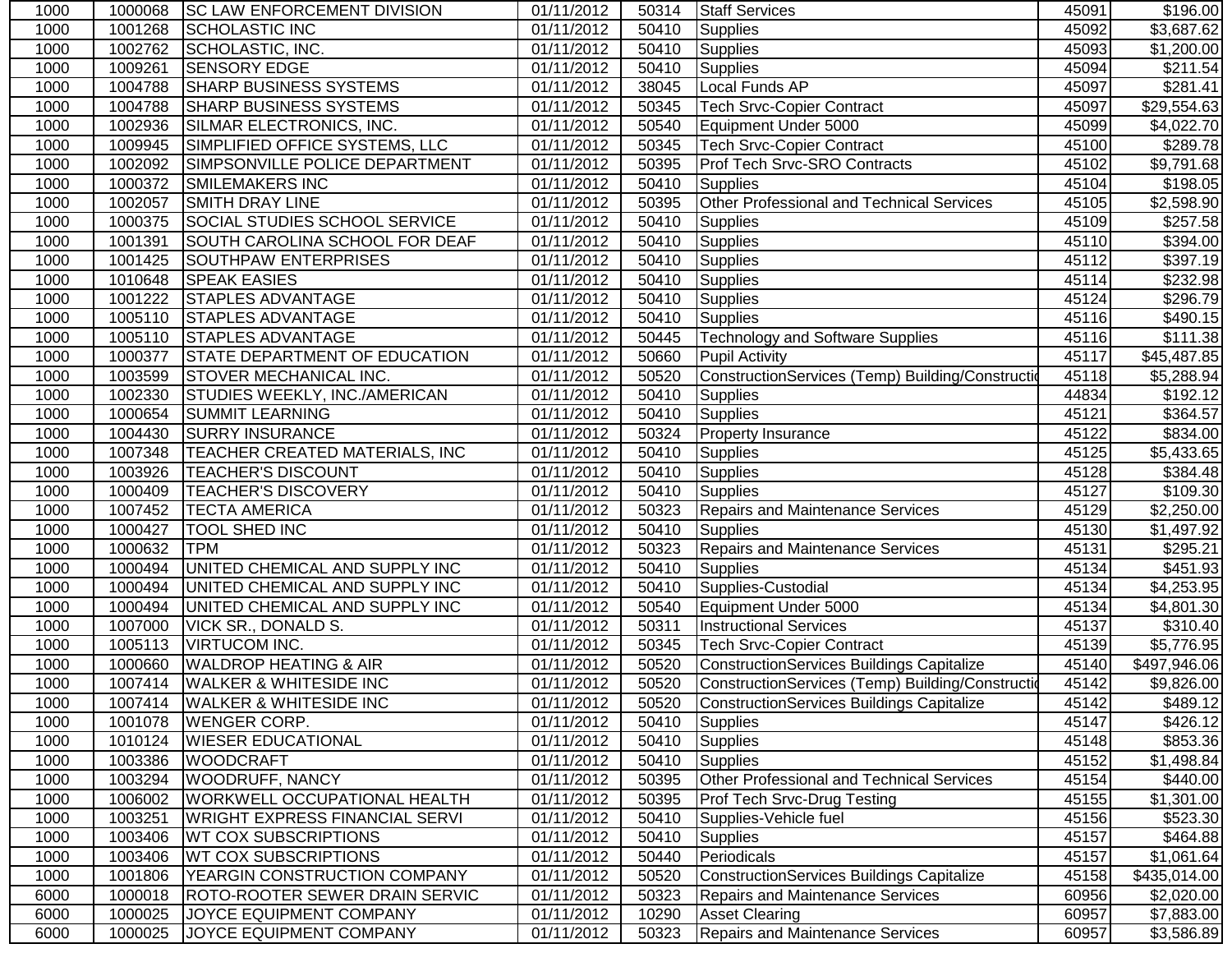| 6000 | 1000025 | <b>JOYCE EQUIPMENT COMPANY</b>        | 01/11/2012              | 50540 | Equipment Under 5000                      | 60957 | \$148.40               |
|------|---------|---------------------------------------|-------------------------|-------|-------------------------------------------|-------|------------------------|
| 6000 | 1001815 | <b>GREGORY PEST CONTROL</b>           | 01/11/2012              | 50323 | <b>Repairs and Maintenance Services</b>   | 60958 | \$350.00               |
| 6000 | 1005417 | FUNACHO                               | 01/11/2012              | 50460 | <b>Food Purchases</b>                     | 60959 | \$5,562.45             |
| 6000 | 1005503 | <b>PALMER HAMILTON</b>                | 01/11/2012              | 50323 | <b>Repairs and Maintenance Services</b>   | 60960 | \$4,874.43             |
| 6000 | 1000367 | <b>PEPSI-COLA BOTTLING COMPANY</b>    | 01/12/2012              | 50460 | <b>Food Purchases</b>                     | 60969 | \$4,956.84             |
| 6000 | 1000721 | <b>FORMS &amp; SUPPLY, INC.</b>       | 01/12/2012              | 50410 | <b>Supplies</b>                           | 60970 | \$230.02               |
| 6000 | 1000784 | <b>LESLIE SHEET METAL WORKS</b>       | 01/12/2012              | 50323 | <b>Repairs and Maintenance Services</b>   | 60971 | \$129.48               |
| 6000 | 1000831 | <b>BAKER DISTRIBUTING</b>             | 01/12/2012              | 50323 | <b>Repairs and Maintenance Services</b>   | 60972 | \$1,053.40             |
| 6000 | 1001483 | <b>CC DICKSON</b>                     | 01/12/2012              | 50323 | <b>Repairs and Maintenance Services</b>   | 60973 | \$2,058.28             |
| 6000 | 1002022 | <b>CHICK-FIL-A</b>                    | 01/12/2012              | 50460 | <b>Food Purchases</b>                     | 60976 | \$428.31               |
| 6000 | 1004583 | <b>GIBBS WELDING, INC.</b>            | 01/12/2012              | 50323 | <b>Repairs and Maintenance Services</b>   | 60978 | \$400.00               |
| 6000 | 1004748 | MARVIN'S PRODUCE                      | 01/12/2012              | 50460 | Food Purchases                            | 60979 | \$28,086.61            |
| 6000 | 1005345 | <b>BLUE BELL CREAMERIES</b>           | 01/12/2012              | 50460 | <b>Food Purchases</b>                     | 60980 | \$2,341.60             |
| 6000 | 1005351 | <b>BULL'S EYE BRANDS</b>              | 01/12/2012              | 50460 | <b>Food Purchases</b>                     | 60981 | \$176.80               |
| 6000 | 1005526 | SARA LEE BAKERY GROUP/ EARTHGR        | 01/12/2012              | 50460 | <b>Food Purchases</b>                     | 60982 | \$3,779.75             |
| 1000 | 1003344 | <b>AJ CHEMICAL</b>                    | 01/13/2012              | 50323 | <b>R&amp;M Preventative Maintenance</b>   | 746   | \$4,333.33             |
| 1000 | 1001623 | <b>BENDER BURKOT EAST COAST SUPPL</b> | 01/13/2012              | 50410 | <b>Supplies</b>                           | 741   | \$1,400.44             |
| 1000 | 1003917 | <b>CLASSROOM DIRECT</b>               | 01/13/2012              | 50410 | <b>Supplies</b>                           | 747   | \$970.06               |
| 1000 | 1000818 | COMMUNICATIONS SERVICE CTR-INV        | 01/13/2012              | 50323 | <b>R&amp;M Serv-Plant Serv</b>            | 738   | $\overline{4,035.29}$  |
| 1000 | 1002643 | <b>CULLUM SERVICES</b>                | 01/13/2012              | 50520 | ConstructionServices Buildings Capitalize | 744   | \$17,950.00            |
| 1000 | 1000014 | <b>DELTA EDUCATION</b>                | 01/13/2012              | 50410 | <b>Supplies</b>                           | 747   | \$18,604.04            |
| 1000 | 1000567 | <b>FOLLETT LIBRARY RESOURCES</b>      | 01/13/2012              | 50345 | Technology                                | 736   | 3489.64                |
| 1000 | 1000567 | <b>FOLLETT LIBRARY RESOURCES</b>      | $\overline{01/13}/2012$ | 50410 | Supplies                                  | 736   | \$1,391.67             |
| 1000 | 1000567 | <b>FOLLETT LIBRARY RESOURCES</b>      | 01/13/2012              | 50430 | <b>Library Books and Materials</b>        | 736   | \$23,566.48            |
| 1000 | 1000721 | <b>FORMS &amp; SUPPLY, INC.</b>       | 01/13/2012              | 50410 | <b>Supplies</b>                           | 737   | \$516.85               |
| 1000 | 1002887 | <b>GREENVILLE OFFICE SUPPLY</b>       | 01/13/2012              | 50445 | <b>Technology and Software Supplies</b>   | 745   | \$573.21               |
| 1000 | 1001790 | JOHNSTONE SUPPLY                      | 01/13/2012              | 50323 | <b>R&amp;M Serv-HVAC Serv</b>             | 742   | \$2,421.70             |
| 1000 | 1000066 | LAKESHORE LEARNING MATERIALS          | 01/13/2012              | 50410 | <b>Supplies</b>                           | 733   | \$1,703.34             |
| 1000 | 1001336 | <b>PALMETTO AIR AND WATER BALANCE</b> | 01/13/2012              | 50395 | Other Professional and Technical Services | 740   | \$16,301.40            |
| 1000 | 1000313 | R L BRYAN COMPANY/CENTRAL TEXT        | 01/13/2012              | 50410 | <b>Supplies</b>                           | 734   | $\overline{$5,969.40}$ |
| 1000 | 1003927 | <b>SCHOOL SPECIALTY</b>               | 01/13/2012              | 20410 | Inventory Recd not Vouchered              | 747   | $\overline{$2,336.80}$ |
| 1000 | 1003927 | <b>SCHOOL SPECIALTY</b>               | 01/13/2012              | 38010 | Item Cost Var Suspense                    | 747   | \$1,097.07             |
| 1000 | 1003927 | <b>SCHOOL SPECIALTY</b>               | 01/13/2012              | 50410 | Supplies                                  | 747   | $\overline{$3,101.70}$ |
| 1000 | 1000670 | <b>SCHOOL SPECIALTY INC</b>           | 01/13/2012              | 50410 | <b>Supplies</b>                           | 747   | \$224.03               |
| 1000 | 1002041 | <b>THYSSENKRUPP ELEVATOR</b>          | 01/13/2012              | 50323 | <b>R&amp;M Serv-Elevator Serv</b>         | 743   | \$9,050.99             |
| 1000 | 1000542 | <b>TMS SOUTH (IMSCO)</b>              | 01/13/2012              | 50410 | Supplies-Custodial                        | 735   | \$354.89               |
| 1000 |         | 1000846    VIRCO INC.                 | 01/13/2012              |       | 50410 Supplies                            | 739   | \$63,247.55            |
| 6000 | 1002022 | CHICK-FIL-A                           | 01/13/2012              | 50460 | <b>Food Purchases</b>                     | 61070 | \$49,525.50            |
| 6000 | 1000025 | JOYCE EQUIPMENT COMPANY               | 01/17/2012              | 10290 | <b>Asset Clearing</b>                     | 61071 | \$19,758.20            |
| 6000 | 1000025 | JOYCE EQUIPMENT COMPANY               | 01/17/2012              | 50323 | <b>Repairs and Maintenance Services</b>   | 61071 | \$923.36               |
| 6000 | 1000025 | JOYCE EQUIPMENT COMPANY               | 01/17/2012              | 50540 | Equipment Under 5000                      | 61071 | \$6,467.41             |
| 6000 | 1002136 | <b>SUBWAY (GOODWILL INDUSTRIES)</b>   | 01/17/2012              | 50460 | <b>Food Purchases</b>                     | 61074 | \$3,656.90             |
| 6000 | 1005405 | <b>ECOLAB</b>                         | 01/17/2012              | 50323 | Repairs and Maintenance Services          | 61075 | \$261.65               |
| 6000 | 1005453 | <b>INTEGRATED FOOD SERVICES</b>       | 01/17/2012              | 10160 | Inventory - Food                          | 61076 | \$52,892.80            |
| 6000 | 1005458 | <b>JTM PROVISIONS CO</b>              | 01/17/2012              | 10160 | Inventory - Food                          | 61077 | \$11,000.00            |
| 6000 | 1005459 | KINGS DELIGHT, LTD.                   | 01/17/2012              | 10160 | Inventory - Food                          | 61078 | \$73,444.60            |
| 6000 | 1005526 | SARA LEE BAKERY GROUP/ EARTHGR        | 01/17/2012              | 50460 | <b>Food Purchases</b>                     | 61079 | \$4,442.64             |
| 6000 | 1005558 | <b>TYSON FOODS COMMODITY PROCESSI</b> | 01/17/2012              | 10160 | Inventory - Food                          | 61080 | \$15,567.50            |
| 6000 | 1006854 | <b>TASTY BRANDS, LLC</b>              | 01/17/2012              | 10160 | Inventory - Food                          | 61081 | \$9,689.12             |
|      |         |                                       |                         |       |                                           |       |                        |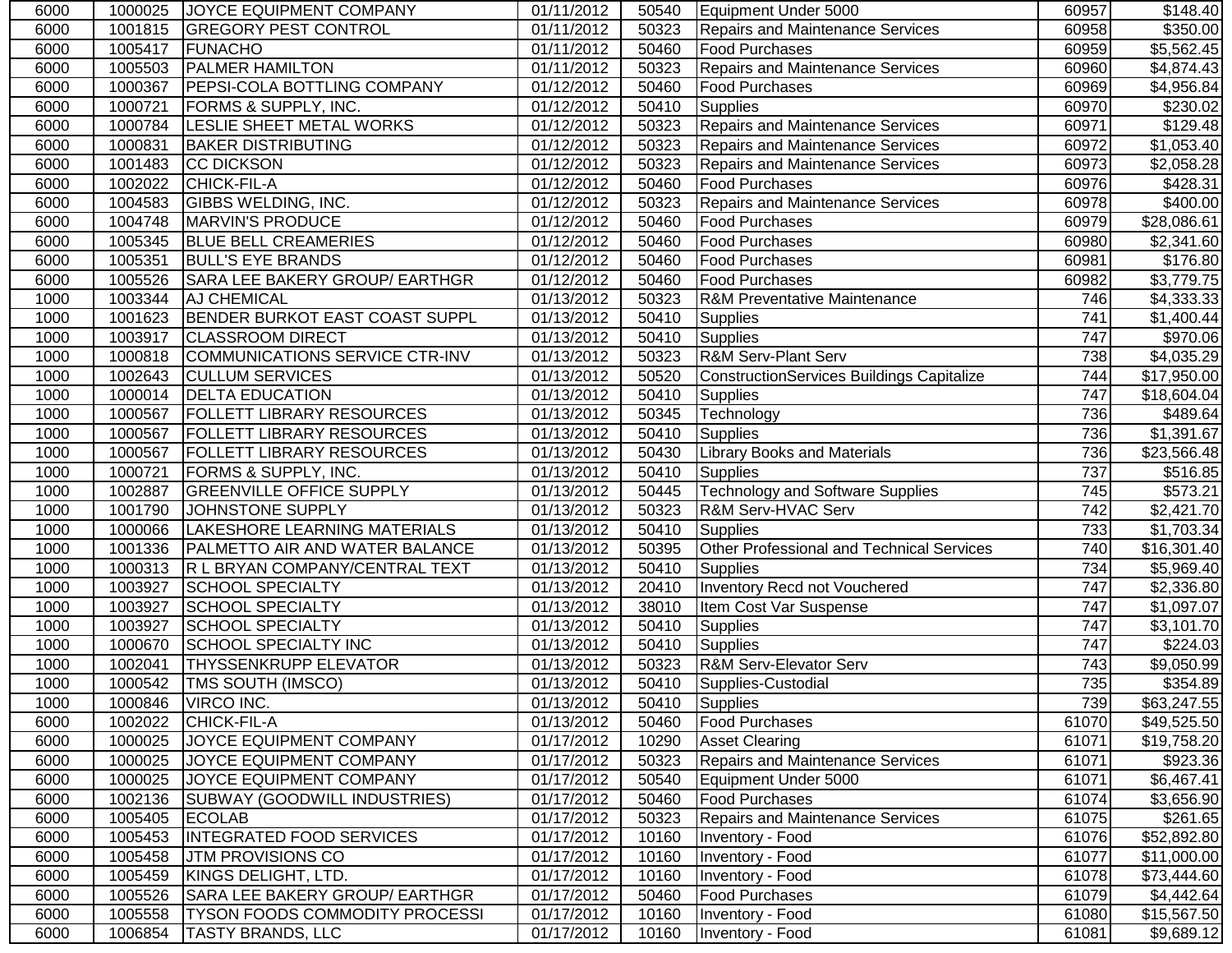| 6000 | 1008317 | GOOD HARBOR FOOD GROUP                    | 01/17/2012              | 10160 | Inventory - Food                                  | 61082 | \$9,281.75              |
|------|---------|-------------------------------------------|-------------------------|-------|---------------------------------------------------|-------|-------------------------|
| 6000 | 1009972 | <b>VIC BAILEY FORD LINCOLN</b>            | 01/17/2012              | 10290 | <b>Asset Clearing</b>                             | 61083 | \$20,926.00             |
| 6000 | 1000047 | <b>SAM'S CLUB</b>                         | 01/18/2012              | 50460 | <b>Food Purchases</b>                             | 61085 | \$3,026.96              |
| 6000 | 1000047 | <b>SAM'S CLUB</b>                         | 01/18/2012              | 50490 | Other Supplies and Materials                      | 61085 | \$626.78                |
| 6000 | 1000367 | <b>PEPSI-COLA BOTTLING COMPANY</b>        | 01/18/2012              | 50460 | Food Purchases                                    | 61086 | $\overline{$7,352.98}$  |
| 6000 | 1000721 | FORMS & SUPPLY, INC.                      | 01/18/2012              | 50410 | <b>Supplies</b>                                   | 61087 | \$111.30                |
| 6000 | 1001800 | SIMPLEX GRINNELL                          | 01/18/2012              | 50323 | <b>Repairs and Maintenance Services</b>           | 61088 | $\overline{$2,736.35}$  |
| 6000 | 1002038 | <b>PET DAIRY</b>                          | 01/18/2012              | 50460 | <b>Food Purchases</b>                             | 61089 | \$125,098.58            |
| 6000 | 1004748 | MARVIN'S PRODUCE                          | 01/18/2012              | 50460 | <b>Food Purchases</b>                             | 61090 | \$32,968.61             |
| 6000 | 1005345 | <b>BLUE BELL CREAMERIES</b>               | 01/18/2012              | 50460 | Food Purchases                                    | 61091 | \$2,205.12              |
| 6000 | 1005351 | <b>BULL'S EYE BRANDS</b>                  | 01/18/2012              | 50460 | <b>Food Purchases</b>                             | 61092 | \$652.27                |
| 6000 | 1005405 | <b>ECOLAB</b>                             | 01/18/2012              | 50323 | <b>Repairs and Maintenance Services</b>           | 61093 | \$399.54                |
| 6000 | 1005417 | <b>FUNACHO</b>                            | 01/18/2012              | 50460 | <b>Food Purchases</b>                             | 61094 | \$883.05                |
| 6000 | 1005526 | SARA LEE BAKERY GROUP/ EARTHGR            | 01/18/2012              | 50460 | <b>Food Purchases</b>                             | 61095 | \$4,447.78              |
| 1000 | 1006375 | <b>3M COMPANY</b>                         | 01/19/2012              | 50445 | <b>Technology and Software Supplies</b>           | 45215 | \$208.71                |
| 1000 | 1002525 | 4IMPRINT, INC.                            | 01/19/2012              | 50410 | <b>Supplies</b>                                   | 45216 | \$321.02                |
| 1000 | 1006371 | ACADEMIC ASSISTANTS PLUS, LLC             | 01/19/2012              | 50399 | Miscellaneous Purchased Services                  | 45217 | \$1,290.00              |
| 1000 | 1004812 | ADVANCED DOOR SYSTEMS, INC.               | 01/19/2012              | 50520 | ConstructionServices (Temp) Building/Construction | 45220 | \$900.00                |
| 1000 | 1000850 | AIRGAS NATIONAL WELDERS                   | 01/19/2012              | 50410 | Supplies                                          | 755   | \$509.75                |
| 1000 | 1003914 | AMAZON                                    | 01/19/2012              | 50410 | <b>Supplies</b>                                   | 45221 | \$227.33                |
| 1000 | 1003590 | <b>AMERICAN SECURITY GREENVILLE</b>       | 01/19/2012              | 50329 | Other - Property Serv                             | 45223 | \$4,253.34              |
| 1000 | 1003590 | <b>AMERICAN SECURITY GREENVILLE</b>       | 01/19/2012              | 50395 | <b>Other Security Services</b>                    | 45223 | $\overline{\$1,}912.32$ |
| 1000 | 1000663 | <b>ANN'S CAKES &amp; CATERING</b>         | 01/19/2012              | 50490 | Supplies Food and Meals                           | 45225 | \$164.30                |
| 1000 | 1001489 | <b>ANTHONY ALLEN'S TREE SERVICE</b>       | 01/19/2012              | 50323 | R&M Grounds                                       | 45226 | \$1,000.00              |
| 1000 | 1000947 | APPERSON PRINT MANAGEMENT SERV            | 01/19/2012              | 50410 | <b>Supplies</b>                                   | 45227 | \$182.71                |
| 1000 | 1003456 | ARMOR PACKAGING CORPORATION               | 01/19/2012              | 50410 | <b>Supplies</b>                                   | 45228 | \$380.29                |
| 1000 | 1000119 | ASSOCIATED MICROSCOPE, INC.               | 01/19/2012              | 50323 | <b>Repairs and Maintenance Services</b>           | 45229 | \$631.87                |
| 1000 | 1001705 | AT&T                                      | $\overline{0}1/19/2012$ | 50340 | Comm Srvc-Landlines                               | 45231 | \$57,883.16             |
| 1000 | 1007213 | <b>BANK OF AMERICA</b>                    | 01/19/2012              | 50345 | Technology                                        | 45235 | \$1,094.18              |
| 1000 | 1007213 | <b>BANK OF AMERICA</b>                    | 01/19/2012              | 50445 | <b>Technology and Software Supplies</b>           | 45235 | \$21,782.51             |
| 1000 | 1007213 | <b>BANK OF AMERICA</b>                    | 01/19/2012              | 50540 | Equipment Machinery & Tools Non Capitalize        | 45235 | \$5,721.89              |
| 1000 | 1007213 | <b>BANK OF AMERICA</b>                    | 01/19/2012              | 50545 | Technology Equipment Over 5000                    | 45235 | \$4,509.00              |
| 1000 | 1007213 | <b>BANK OF AMERICA</b>                    | 01/19/2012              | 50660 | Pupil Activity                                    | 45235 | \$14,629.34             |
| 1000 | 1007213 | <b>BANK OF AMERICA</b>                    | 01/19/2012              | 50710 | <b>Fund Modifications</b>                         | 45235 | \$318.41                |
| 1000 | 1002150 | BARNES & NOBLE, INC.                      | 01/19/2012              | 50410 | Supplies                                          | 45236 | \$2,834.11              |
| 1000 | 1002150 | BARNES & NOBLE, INC.                      | 01/19/2012              | 50410 | Supplies-Testing                                  | 45236 | \$148.17                |
| 1000 |         | 1002150 BARNES & NOBLE, INC.              | 01/19/2012              |       | 50445   Technology and Software Supplies          | 45236 | \$594.00                |
| 1000 | 1010759 | BATDORF, BRITTANY ANN                     | 01/19/2012              | 50311 | <b>Instructional Services</b>                     | 45238 | \$100.00                |
| 1000 | 1000133 | <b>BATTERY SPECIALISTS INC</b>            | 01/19/2012              | 50410 | Supplies-Custodial                                | 45239 | \$1,403.22              |
| 1000 | 1001623 | BENDER BURKOT EAST COAST SUPPL            | 01/19/2012              | 50410 | <b>Supplies</b>                                   | 757   | \$693.55                |
| 1000 | 1000141 | <b>BI-LO</b>                              | 01/19/2012              | 50410 | <b>Supplies</b>                                   | 45242 | \$340.99                |
| 1000 | 1000141 | <b>BI-LO</b>                              | 01/19/2012              | 50490 | Supplies Food and Meals                           | 45242 | \$473.86                |
| 1000 | 1001105 | <b>BINSWANGER</b>                         | 01/19/2012              | 50323 | <b>R&amp;M Serv-Plant Serv</b>                    | 45244 | \$2,488.63              |
| 1000 | 1000145 | <b>BLUE RIDGE RURAL WATER COMPANY</b>     | 01/19/2012              | 50321 | Public Utility Services (Excludes EnergySee 470)  | 45246 | \$1,467.86              |
| 1000 | 1003237 | <b>BOWERS, CLAUDIA GAIL</b>               | 01/19/2012              | 50395 | <b>Other Professional and Technical Services</b>  | 45250 | \$430.00                |
| 1000 | 1006513 | <b>BROOKLAND BANQUET &amp; CONFERENCE</b> | 01/19/2012              | 50490 | Supplies Food and Meals                           | 45251 | \$6,666.00              |
| 1000 | 1007840 | <b>BRUCE AIR FILTER CO</b>                | 01/19/2012              | 50410 | Supplies-Filters                                  | 45256 | \$1,138.95              |
| 1000 | 1007397 | <b>BUDGET LIBRARY SUPPLIES</b>            | 01/19/2012              | 50430 | <b>Library Books and Materials</b>                | 45258 | \$116.49                |
| 1000 | 1000163 | CALLOWAY HOUSE INC                        | 01/19/2012              | 50410 | <b>Supplies</b>                                   | 45262 | \$185.21                |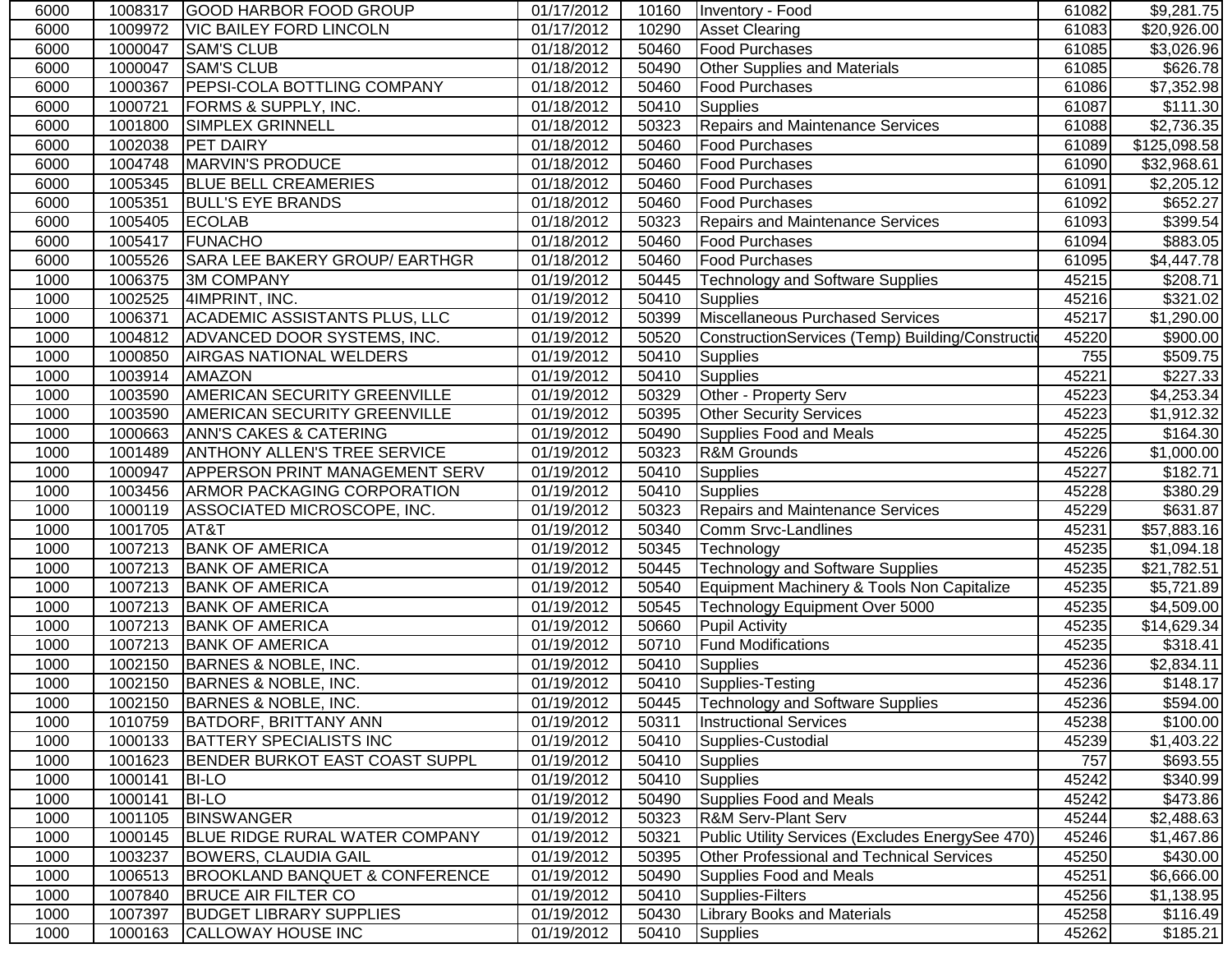| 1000 | 1000164 | <b>CAMCOR</b>                            | 01/19/2012 | 50445 | Technology and Software Supplies                   | 45264 | \$565.22                 |
|------|---------|------------------------------------------|------------|-------|----------------------------------------------------|-------|--------------------------|
| 1000 | 1000752 | CAROLINA BIOLOGICAL SUPPLY CO            | 01/19/2012 | 50410 | Supplies                                           | 45265 | $\overline{$16,996.70}$  |
| 1000 | 1010654 | CAROLINA FOUNDATION SOLUTIONS            | 01/19/2012 | 50323 | R&M Grounds                                        | 45266 | \$2,995.00               |
| 1000 | 1002686 | CAROLINA INDUSTRIAL EQUP. INC.           | 01/19/2012 | 50410 | Supplies-Custodial                                 | 45267 | \$250.36                 |
| 1000 | 1004852 | CARRIE LERSCH SERVICES, LLC              | 01/19/2012 | 50395 | Other Professional and Technical Services          | 45270 | \$375.00                 |
| 1000 | 1002301 | CHICK-FIL-A                              | 01/19/2012 | 50490 | Supplies Food and Meals                            | 45274 | \$864.00                 |
| 1000 | 1002316 | <b>CHRISTOPHER TRUCKS</b>                | 01/19/2012 | 50550 | Equipment Licensed Vehicles Capitalize             | 45275 | \$135,528.00             |
| 1000 | 1002262 | <b>CITY ELECTRIC SUPPLY</b>              | 01/19/2012 | 50410 | Supplies-Custodial                                 | 45276 | \$470.01                 |
| 1000 | 1003917 | <b>CLASSROOM DIRECT</b>                  | 01/19/2012 | 50410 | Supplies                                           | 764   | \$394.40                 |
| 1000 | 1003917 | <b>CLASSROOM DIRECT</b>                  | 01/19/2012 | 50410 | <b>Supplies</b>                                    | 765   | \$2,254.80               |
| 1000 | 1002112 | <b>COLLEGE BOARD</b>                     | 01/19/2012 | 50640 | Organization Membership Dues and Fees (Profes      | 45281 | \$325.00                 |
| 1000 | 1000213 | <b>COMMISSION OF PUBLIC WORKS</b>        | 01/19/2012 | 50321 | Public Utility Services (Excludes EnergySee 470)   | 45282 | \$1,181.86               |
| 1000 | 1000213 | <b>COMMISSION OF PUBLIC WORKS</b>        | 01/19/2012 | 50470 | Energy-Electricity                                 | 45282 | \$18,957.11              |
| 1000 | 1000213 | <b>COMMISSION OF PUBLIC WORKS</b>        | 01/19/2012 | 50470 | Energy-Gas                                         | 45282 | \$4,755.50               |
| 1000 | 1000262 | COMMONWEALTH LABORATORIES OF S           | 01/19/2012 | 50329 | Other - Property Serv                              | 45283 | \$2,962.00               |
| 1000 | 1000264 | COMMUNICATION SERVICE CENTER I           | 01/19/2012 | 50395 | <b>Other Security Services</b>                     | 750   | \$916.94                 |
| 1000 | 1000264 | <b>COMMUNICATION SERVICE CENTER I</b>    | 01/19/2012 | 50410 | Supplies                                           | 750   | \$3,441.79               |
| 1000 | 1009158 | <b>COMPASS EVALUATION &amp; RESEARCH</b> | 01/19/2012 | 50312 | <b>Instructional Programs Improvement Services</b> | 45284 | \$12,000.00              |
| 1000 | 1000565 | <b>COMPUTER DIRECT OUTLET</b>            | 01/19/2012 | 50445 | <b>Technology and Software Supplies</b>            | 45285 | \$316.94                 |
| 1000 | 1002916 | COMPUTER SOFTWARE INNOVATIONS/           | 01/19/2012 | 50445 | <b>Technology and Software Supplies</b>            | 45286 | $\overline{\$11,178.55}$ |
| 1000 | 1000320 | CRAIG GAULDEN AND DAVIS, INC             | 01/19/2012 | 50520 | ConstructionServices Arch Fees Reimb Capitalize    | 45287 | \$132.53                 |
| 1000 | 1000332 | <b>CRANDALL CORPORATION</b>              | 01/19/2012 | 50395 | Prof Tech Srvc-Chemical Disposal                   | 45288 | \$150.00                 |
| 1000 | 1006223 | CSI TECHNOLOGY OUTFITTERS                | 01/19/2012 | 50545 | Technology Equipment Over 5000                     | 45290 | \$174,294.74             |
| 1000 | 1006223 | CSI TECHNOLOGY OUTFITTERS                | 01/19/2012 | 50545 | TechnologyEquipment Under 5000                     | 45290 | \$4,390.30               |
| 1000 | 1000934 | DE LAGE LANDEN FINANCIAL SERVI           | 01/19/2012 | 50345 | <b>Tech Srvc-Copier Contract</b>                   | 45292 | $\overline{$122.90}$     |
| 1000 | 1002695 | <b>DELL MARKETING</b>                    | 01/19/2012 | 50445 | <b>Technology and Software Supplies</b>            | 45293 | \$283.02                 |
| 1000 | 1000755 | <b>DICK BLICK COMPANY</b>                | 01/19/2012 | 50410 | <b>Supplies</b>                                    | 45296 | $\overline{$}926.58$     |
| 1000 | 1000058 | <b>DISNEY EDUCATIONAL PRODUCTIONS</b>    | 01/19/2012 | 50410 | <b>Supplies</b>                                    | 45298 | \$419.79                 |
| 1000 | 1002840 | <b>DOMINO'S PIZZA</b>                    | 01/19/2012 | 50490 | <b>Supplies Food and Meals</b>                     | 45300 | \$415.80                 |
| 1000 | 1004973 | <b>DSCS HOLDINGS, LLC</b>                | 01/19/2012 | 50315 | <b>Management Services</b>                         | 45301 | \$995.88                 |
| 1000 | 1000838 | <b>DUKE POWER</b>                        | 01/19/2012 | 50470 | Energy-Electricity                                 | 45303 | $\overline{$1,808.57}$   |
| 1000 | 1002791 | <b>EDUCATIONAL ENTERPRISES RECORD</b>    | 01/19/2012 | 50410 | <b>Supplies</b>                                    | 45305 | \$209.15                 |
| 1000 | 1004511 | EDVOTEK, INC.                            | 01/19/2012 | 50410 | <b>Supplies</b>                                    | 45306 | \$104.84                 |
| 1000 | 1006600 | EICKHOLT, LISA A                         | 01/19/2012 | 50312 | Instructional Programs Improvement Services        | 45307 | \$1,000.00               |
| 1000 | 1010618 | <b>ERGOMED PRODUCTS INC</b>              | 01/19/2012 | 50410 | Supplies                                           | 45310 | \$201.21                 |
| 1000 | 1005798 | <b>FEDEX KINKO'S</b>                     | 01/19/2012 | 50360 | Printing and Binding                               | 45312 | \$403.47                 |
| 1000 |         | 1008830 FIRST BOOK                       | 01/19/2012 |       | 50410 Supplies                                     | 45314 | \$144.90                 |
| 1000 | 1000322 | <b>FIRST TEAM SPORTS</b>                 | 01/19/2012 | 50410 | Supplies                                           | 45315 | $\overline{$}259.23$     |
| 1000 | 1002523 | <b>FIRSTLAB</b>                          | 01/19/2012 | 50395 | <b>Prof Tech Srvc-Drug Testing</b>                 | 759   | \$2,977.75               |
| 1000 | 1001572 | <b>FLINN SCIENTIFIC, INC.</b>            | 01/19/2012 | 50410 | <b>Supplies</b>                                    | 45317 | \$510.10                 |
| 1000 | 1000567 | <b>FOLLETT LIBRARY RESOURCES</b>         | 01/19/2012 | 50410 | Supplies                                           | 752   | \$2,614.63               |
| 1000 | 1000567 | <b>FOLLETT LIBRARY RESOURCES</b>         | 01/19/2012 | 50430 | <b>Library Books and Materials</b>                 | 752   | \$19,400.21              |
| 1000 | 1001225 | FOLLETT SOFTWARE COMPANY                 | 01/19/2012 | 50430 | <b>Library Books and Materials</b>                 | 756   | \$304.10                 |
| 1000 | 1000721 | FORMS & SUPPLY, INC.                     | 01/19/2012 | 50410 | Supplies                                           | 753   | \$7,161.55               |
| 1000 | 1000721 | FORMS & SUPPLY, INC.                     | 01/19/2012 | 50445 | <b>Technology and Software Supplies</b>            | 753   | \$788.50                 |
| 1000 | 1002662 | FOUNTAIN INN NATURAL GAS SYSTE           | 01/19/2012 | 50470 | Energy-Gas                                         | 45318 | \$1,133.30               |
| 1000 | 1002662 | FOUNTAIN INN NATURAL GAS SYSTE           | 01/19/2012 | 50470 | Energy-Gas                                         | 45319 | \$3,733.90               |
| 1000 | 1002417 | FRINGE BENEFITS MANGEMENT COMP           | 01/19/2012 | 20412 | Out of Pocket Medical                              | 45320 | \$833.30                 |
| 1000 | 1002068 | <b>FROG STREET PRESS</b>                 | 01/19/2012 | 50410 | <b>Supplies</b>                                    | 45321 | \$100.62]                |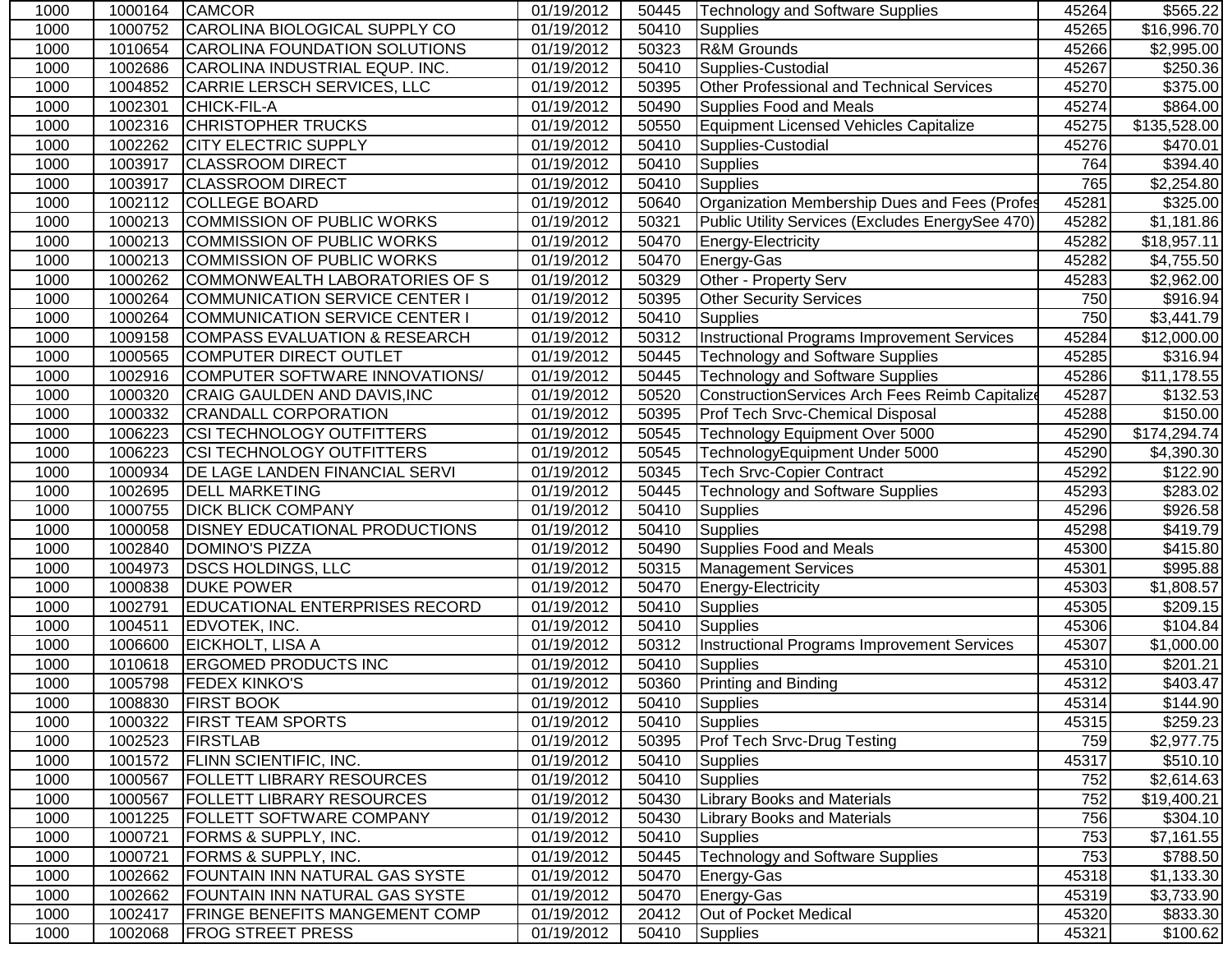| 1000 | 1009159 | <b>GALLAGHER, LAUREN M</b>           | 01/19/2012 | 50395 | <b>Other Professional and Technical Services</b>  | 45322 | \$2,145.00           |
|------|---------|--------------------------------------|------------|-------|---------------------------------------------------|-------|----------------------|
| 1000 | 1000443 | <b>GAYLORD BROTHERS</b>              | 01/19/2012 | 50410 | Supplies                                          | 45325 | \$400.87             |
| 1000 | 1000446 | <b>GENESIS II</b>                    | 01/19/2012 | 20410 | Inventory Recd not Vouchered                      | 45326 | \$6,706.71           |
| 1000 | 1010710 | <b>GEOMOTION GROUP, INC</b>          | 01/19/2012 | 50410 | Supplies                                          | 45328 | \$1,484.56           |
| 1000 | 1000770 | GOT-U-COVERED                        | 01/19/2012 | 50323 | R&M Serv-Vehicle Serv                             | 45333 | \$132.50             |
| 1000 | 1007007 | <b>GRASON-STADLER</b>                | 01/19/2012 | 50323 | <b>Repairs and Maintenance Services</b>           | 45334 | \$968.31             |
| 1000 | 1003633 | <b>GREENVILLE CAR WASH</b>           | 01/19/2012 | 50323 | R&M Serv-Vehicle Serv                             | 45336 | \$111.50             |
| 1000 | 1002887 | <b>GREENVILLE OFFICE SUPPLY</b>      | 01/19/2012 | 50410 | <b>Supplies</b>                                   | 762   | \$1,597.19           |
| 1000 | 1002887 | <b>GREENVILLE OFFICE SUPPLY</b>      | 01/19/2012 | 50490 | <b>Supplies Food and Meals</b>                    | 762   | \$414.80             |
| 1000 | 1007524 | <b>GREENVILLE ROOFING CO. INC.</b>   | 01/19/2012 | 50323 | <b>Repairs and Maintenance Services</b>           | 45338 | \$2,400.00           |
| 1000 | 1001497 | <b>GREENVILLE WATER SYSTEM</b>       | 01/19/2012 | 50321 | Public Utility Services (Excludes EnergySee 470)  | 45339 | \$42,048.51          |
| 1000 | 1003102 | <b>GREER, JENNIFER CARON</b>         | 01/19/2012 | 50395 | Other Professional and Technical Services         | 45340 | \$120.00             |
| 1000 | 1006912 | H&H GLASS & SERVICES INC.            | 01/19/2012 | 50323 | R&M Serv-Plant Serv                               | 45345 | \$1,160.00           |
| 1000 | 1001247 | <b>HAMMOND &amp; STEPHENS</b>        | 01/19/2012 | 50410 | <b>Supplies</b>                                   | 765   | \$353.88             |
| 1000 | 1002666 | HANNON, GAYLE H.                     | 01/19/2012 | 50395 | Other Professional and Technical Services         | 45349 | \$546.00             |
| 1000 | 1000826 | HARPER, LAMBERT AND BROWN, PA        | 01/19/2012 | 50319 | <b>Legal Services</b>                             | 45351 | \$886.00             |
| 1000 | 1003236 | <b>HAWKINS TOWING INC.</b>           | 01/19/2012 | 50323 | R&M Serv-Vehicle Serv                             | 45356 | \$125.00             |
| 1000 | 1000561 | <b>HERITAGE PROPANE</b>              | 01/19/2012 | 50470 | Energy-Gas                                        | 45359 | \$101.76             |
| 1000 | 1001561 | <b>HOLDER ELECTRIC SUPPLY</b>        | 01/19/2012 | 50410 | Supplies-Custodial                                | 45363 | \$374.97             |
| 1000 | 1002868 | <b>HONEY BAKED HAM</b>               | 01/19/2012 | 50490 | Supplies Food and Meals                           | 45366 | \$1,110.56           |
| 1000 | 1000539 | <b>HOUGHTON MIFFLIN HARCOURT</b>     | 01/19/2012 | 50410 | <b>Supplies</b>                                   | 45367 | \$552.40             |
| 1000 | 1002238 | <b>INTERIOR SPECIALISTS</b>          | 01/19/2012 | 50520 | ConstructionServices (Temp) Building/Construction | 45370 | \$7,198.00           |
| 1000 | 1001142 | INTERNATIONAL BACCALAUREATE NA       | 01/19/2012 | 50395 | <b>Other Professional and Technical Services</b>  | 45371 | \$14,835.00          |
| 1000 | 1001142 | INTERNATIONAL BACCALAUREATE NA       | 01/19/2012 | 50640 | Organization Membership Dues and Fees (Profes     | 45371 | $\overline{$}100.00$ |
| 1000 | 1000365 | J W PEPPER & SON INC.                | 01/19/2012 | 50410 | <b>Supplies</b>                                   | 45373 | \$104.44             |
| 1000 | 1010219 | JAMES, AARON                         | 01/19/2012 | 50395 | Other Professional and Technical Services         | 45374 | \$479.50             |
| 1000 | 1000462 | <b>JANPAK</b>                        | 01/19/2012 | 50410 | Supplies-Custodial                                | 45375 | \$5,991.39           |
| 1000 | 1002670 | JERVEY EYE GROUP                     | 01/19/2012 | 50395 | Other Professional and Technical Services         | 45376 | \$264.00             |
| 1000 | 1000671 | JONES SCHOOL SUPPLY CO.              | 01/19/2012 | 50410 | <b>Supplies</b>                                   | 45380 | \$142.71             |
| 1000 | 1000855 | <b>JUNIOR LIBRARY GUILD</b>          | 01/19/2012 | 50430 | <b>Library Books and Materials</b>                | 45382 | \$2,679.60           |
| 1000 | 1002609 | <b>KEYSTONE NATIONAL HIGH SCHOOL</b> | 01/19/2012 | 50410 | <b>Supplies</b>                                   | 45389 | \$603.00             |
| 1000 | 1000066 | LAKESHORE LEARNING MATERIALS         | 01/19/2012 | 50410 | <b>Supplies</b>                                   | 748   | \$4,552.01           |
| 1000 | 1000066 | LAKESHORE LEARNING MATERIALS         | 01/19/2012 | 50445 | <b>Technology and Software Supplies</b>           | 748   | $\overline{$}248.46$ |
| 1000 | 1000069 | LANDSCAPERS SUPPLY INC               | 01/19/2012 | 50410 | Supplies-Custodial                                | 45394 | \$1,500.92           |
| 1000 | 1000210 | LAURENS ELECTRIC COOPERATIVE         | 01/19/2012 | 50470 | Energy-Electricity                                | 45395 | \$10,421.82          |
| 1000 | 1003602 | <b>LEARNING FOCUSED</b>              | 01/19/2012 | 50410 | Supplies                                          | 45397 | \$1,048.42           |
| 1000 |         | 1001245 LEARNING LABS, INC.          | 01/19/2012 |       | 50545 Technology Equipment Over 5000              | 45398 | \$13,862.65          |
| 1000 | 1000418 | <b>LERNER PUBLISHING GROUP</b>       | 01/19/2012 | 50410 | Supplies                                          | 45401 | \$2,428.54           |
| 1000 | 1000784 | LESLIE SHEET METAL WORKS             | 01/19/2012 | 50410 | Supplies-Routine Maintenance                      | 45402 | \$352.98             |
| 1000 | 1002941 | LEXISNEXIS SCREENING SOLUTIONS       | 01/19/2012 | 50314 | <b>Staff Services</b>                             | 45403 | \$384.00             |
| 1000 | 1000095 | <b>LIBERTY PRESS INC</b>             | 01/19/2012 | 20410 | Inventory Recd not Vouchered                      | 45404 | \$1,272.00           |
| 1000 | 1000099 | <b>LIBRARY VIDEO COMPANY</b>         | 01/19/2012 | 50445 | <b>Technology and Software Supplies</b>           | 45405 | \$828.37             |
| 1000 | 1007557 | LITTLE CAFE W/DESERTS TO ENJO        | 01/19/2012 | 50490 | <b>Supplies Food and Meals</b>                    | 45408 | \$297.00             |
| 1000 | 1002069 | LOFTIS PRINTING CO., INC.            | 01/19/2012 | 50360 | Printing and Binding                              | 45409 | \$154.31             |
| 1000 | 1002212 | LOWE'S COMPANIES, INC.               | 01/19/2012 | 50410 | Supplies-Custodial                                | 45412 | \$1,107.29           |
| 1000 | 1001452 | LOWE'S OF SIMPSONVILLE               | 01/19/2012 | 50410 | <b>Supplies</b>                                   | 45412 | \$432.35             |
| 1000 | 1003404 | MANAGEMENT DECISIONS                 | 01/19/2012 | 50395 | Other Professional and Technical Services         | 45415 | \$675.00             |
| 1000 | 1000983 | MARSHALL CAVENDISH CORP.             | 01/19/2012 | 50430 | Library Books and Materials                       | 45416 | \$488.41             |
| 1000 | 1009552 | <b>MARSHMEDIA</b>                    | 01/19/2012 | 50445 | <b>Technology and Software Supplies</b>           | 45417 | \$149.51             |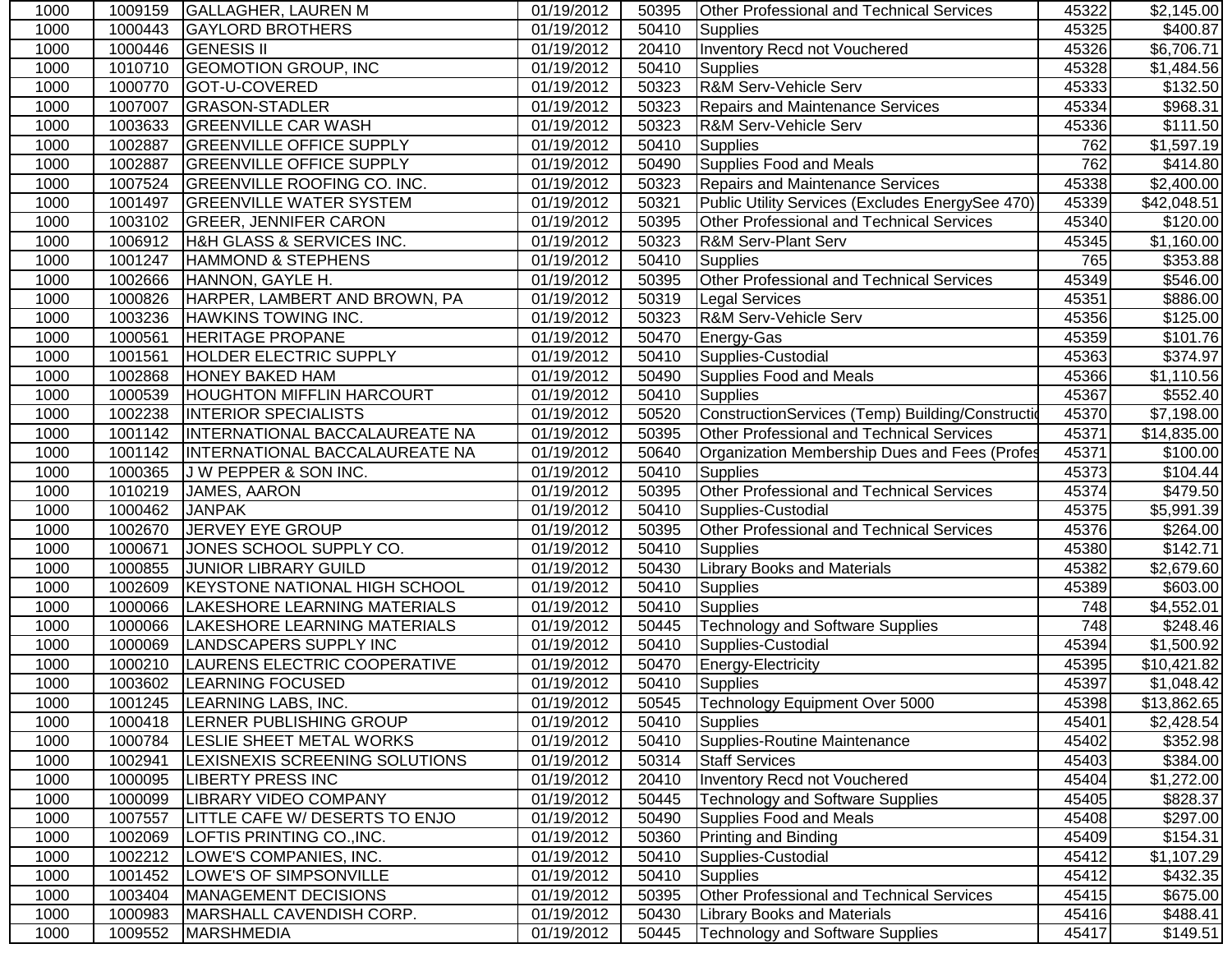| 1000 | 1007717 | <b>IMASTERCRAFT RENOVAITON SYSTEMS</b>    | 01/19/2012 | 50323 | R&M Serv-Plant Serv                               | 45418 | \$475.00               |
|------|---------|-------------------------------------------|------------|-------|---------------------------------------------------|-------|------------------------|
| 1000 | 1002878 | MAXIM HEALTHCARE SERVICES, INC            | 01/19/2012 | 50395 | Other Professional and Technical Services         | 761   | \$10,179.72            |
| 1000 | 1002878 | MAXIM HEALTHCARE SERVICES, INC            | 01/19/2012 | 50395 | <b>Other Professional and Technical Services</b>  | 45420 | \$1,518.12             |
| 1000 | 1000177 | <b>MCBRIDES INC</b>                       | 01/19/2012 | 50410 | <b>Supplies</b>                                   | 749   | \$1,364.22             |
| 1000 | 1000179 | MCGRAW HILL COMPANIES, INC.               | 01/19/2012 | 50410 | <b>Supplies</b>                                   | 45423 | \$196.91               |
| 1000 | 1002037 | MCGRAW-HILL COMPANIES                     | 01/19/2012 | 50410 | <b>Supplies</b>                                   | 45423 | \$898.80               |
| 1000 | 1000733 | MCMILLAN PAZDAN SMITH ARCHITEC            | 01/19/2012 | 50520 | ConstructionServices Arch Fees Reimb Capitalize   | 45424 | \$3,737.70             |
| 1000 | 1006119 | <b>MOVIE LICENSING USA</b>                | 01/19/2012 | 50399 | Miscellaneous Purchased Services                  | 45435 | \$375.00               |
| 1000 | 1005731 | <b>MUSICAL INNOVATIONS</b>                | 01/19/2012 | 50410 | Supplies                                          | 45436 | \$228.05               |
| 1000 | 1000205 | <b>NASCO INC</b>                          | 01/19/2012 | 50410 | Supplies                                          | 45438 | \$894.32               |
| 1000 | 1004768 | NATIONAL GEOGRAPHIC SCHOOL PUB            | 01/19/2012 | 50420 | <b>Textbooks</b>                                  | 45440 | \$108.53               |
| 1000 | 1001031 | NATIONAL GEOGRAPHIC SOCIETY               | 01/19/2012 | 50410 | <b>Supplies</b>                                   | 45439 | \$139.04               |
| 1000 | 1002552 | NATIONAL WELDERS SUPPLY COMPAN            | 01/19/2012 | 50410 | <b>Supplies</b>                                   | 760   | \$1,400.95             |
| 1000 | 1004450 | <b>OFFICE DEPOT</b>                       | 01/19/2012 | 50445 | <b>Technology and Software Supplies</b>           | 45444 | \$529.95               |
| 1000 | 1005949 | <b>ONTARIO INVESTMENTS, INC.</b>          | 01/19/2012 | 50345 | <b>Tech Srvc-Copier Contract</b>                  | 45445 | \$3,602.99             |
| 1000 | 1002332 | <b>OSBORN, SHIRLEY</b>                    | 01/19/2012 | 50395 | Other Professional and Technical Services         | 45447 | \$800.00               |
| 1000 | 1001932 | PAVILION-GREENVILLE CO. REC. D            | 01/19/2012 | 50660 | Pupil Activity                                    | 45453 | \$150.00               |
| 1000 | 1000243 | <b>PEARSON EDUCATION, INC.</b>            | 01/19/2012 | 50410 | Supplies-Testing                                  | 45441 | \$1,297.59             |
| 1000 | 1003037 | <b>PEDIATRIC SERVICES OF AMERICA,</b>     | 01/19/2012 | 50395 | Other Professional and Technical Services         | 45456 | \$12,386.25            |
| 1000 | 1003614 | <b>PIEDMONT NATURAL GAS</b>               | 01/19/2012 | 50470 | Energy-Gas                                        | 45457 | \$97,493.13            |
| 1000 | 1001079 | <b>PRESENTATION SYSTEMS SOUTH, IN</b>     | 01/19/2012 | 50410 | <b>Supplies</b>                                   | 45462 | \$2,136.67             |
| 1000 | 1000284 | <b>PROFESSIONAL ENGINEERING ASSOC</b>     | 01/19/2012 | 50520 | ConstructionServices (Temp) Building/Construction | 45463 | \$1,572.70             |
| 1000 | 1000901 | <b>QUILL CORPORATION</b>                  | 01/19/2012 | 50410 | <b>Supplies</b>                                   | 45464 | \$332.86               |
| 1000 | 1000313 | R L BRYAN COMPANY/CENTRAL TEXT            | 01/19/2012 | 50410 | Supplies                                          | 751   | \$491.83               |
| 1000 | 1000313 | R L BRYAN COMPANY/CENTRAL TEXT            | 01/19/2012 | 50420 | <b>Textbooks</b>                                  | 751   | \$1,140.18             |
| 1000 | 1000313 | R L BRYAN COMPANY/CENTRAL TEXT            | 01/19/2012 | 50420 | <b>Textbooks</b>                                  | 45465 | \$279.87               |
| 1000 | 1000714 | <b>RAINBOW BOOK CO.</b>                   | 01/19/2012 | 50430 | <b>Library Books and Materials</b>                | 45466 | $\overline{$2,587.67}$ |
| 1000 | 1008446 | <b>RAWLINS PORTRAITURES</b>               | 01/19/2012 | 50410 | <b>Supplies</b>                                   | 45467 | \$911.60               |
| 1000 | 1001573 | <b>REALLY GOOD STUFF</b>                  | 01/19/2012 | 50410 | <b>Supplies</b>                                   | 45468 | \$198.15               |
| 1000 | 1002408 | <b>ROBBINS TIRE SERVICE, INC.</b>         | 01/19/2012 | 50323 | <b>R&amp;M Serv-Vehicle Serv</b>                  | 45475 | \$8,504.84             |
| 1000 | 1002408 | ROBBINS TIRE SERVICE, INC.                | 01/19/2012 | 50331 | <b>Student Transportation</b>                     | 45475 | \$1,429.10             |
| 1000 | 1001148 | <b>ROSEN PUBLISHING</b>                   | 01/19/2012 | 50430 | <b>Library Books and Materials</b>                | 45478 | \$2,105.00             |
| 1000 | 1004998 | <b>RUTHERFORD HEATING &amp; AIR CONDI</b> | 01/19/2012 | 50520 | ConstructionServices (Temp) Building/Construction | 766   | \$18,467.10            |
| 1000 | 1004949 | <b>SC DEPARTMENT OF JUVENILE JUST</b>     | 01/19/2012 | 50720 | Transits                                          | 45480 | \$4,521.74             |
| 1000 | 1001259 | <b>SC INTERNATIONAL BACCALAUREAT</b>      | 01/19/2012 | 50640 | Organization Membership Dues and Fees (Profes     | 45481 | \$100.00               |
| 1000 | 1003927 | <b>SCHOOL SPECIALTY</b>                   | 01/19/2012 | 50410 | Supplies                                          | 763   | \$150.36               |
| 1000 | 1003927 | SCHOOL SPECIALTY                          | 01/19/2012 |       | 50410 Supplies                                    | 764   | \$165.44               |
| 1000 | 1002510 | SCIENTIFIC LEARNING CORP.                 | 01/19/2012 | 50345 | Technology                                        | 758   | \$45,368.00            |
| 1000 | 1007257 | <b>SDGC SALARY CONTINUATION</b>           | 01/19/2012 | 20412 | <b>Salary Continuation</b>                        | 45486 | \$20,000.00            |
| 1000 | 1004788 | <b>SHARP BUSINESS SYSTEMS</b>             | 01/19/2012 | 50345 | <b>Tech Srvc-Copier Contract</b>                  | 45488 | \$4,800.89             |
| 1000 | 1008539 | SHELCO, INC                               | 01/19/2012 | 50520 | ConstructionServices Buildings Capitalize         | 45489 | \$799,172.21           |
| 1000 | 1002936 | SILMAR ELECTRONICS, INC.                  | 01/19/2012 | 50323 | <b>R&amp;M Serv-Equipment Repair Serv</b>         | 45491 | \$225.00               |
| 1000 | 1001800 | SIMPLEX GRINNELL                          | 01/19/2012 | 50329 | Other - Property Serv                             | 45492 | \$508.20               |
| 1000 | 1001731 | <b>SOUTH CAROLINA RETIREMENT SYST</b>     | 01/19/2012 | 20412 | <b>Employer Retirement Payable</b>                | 45502 | \$1,249.17             |
| 1000 | 1001731 | SOUTH CAROLINA RETIREMENT SYST            | 01/19/2012 | 20412 | <b>Retirement Deduction</b>                       | 45502 | \$586.89               |
| 1000 | 1001316 | SOUTH CAROLINA STATE UNIVERSIT            | 01/19/2012 | 50660 | <b>Pupil Activity</b>                             | 45500 | \$325.00               |
| 1000 | 1002318 | SOUTHEASTERN PAPER GROUP                  | 01/19/2012 | 20410 | Inventory Recd not Vouchered                      | 45503 | \$1,449.45             |
| 1000 | 1002318 | SOUTHEASTERN PAPER GROUP                  | 01/19/2012 | 50540 | Equipment Over 5000                               | 45503 | \$11,655.02            |
| 1000 | 1002322 | <b>SPIRIT TELECOM</b>                     | 01/19/2012 | 50340 | Comm Srvc-Landlines                               | 45505 | \$1,094.15             |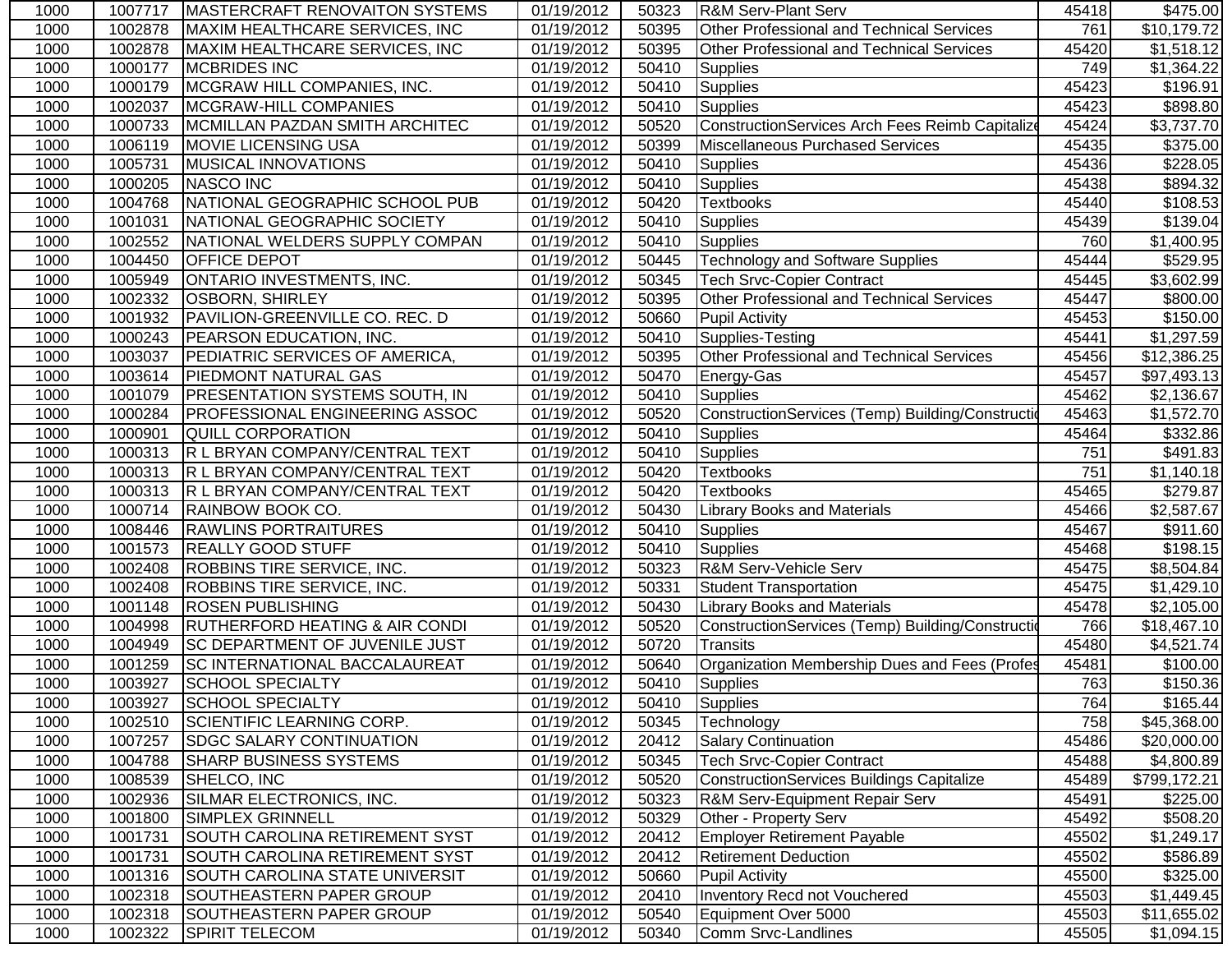| 1000 | 1001091 | STARKEY LABORATORIES                  | 01/19/2012 | 50445 | Technology and Software Supplies                  | 45507 | \$813.25             |
|------|---------|---------------------------------------|------------|-------|---------------------------------------------------|-------|----------------------|
| 1000 | 1000377 | <b>STATE DEPARTMENT OF EDUCATION</b>  | 01/19/2012 | 50660 | <b>Pupil Activity</b>                             | 45508 | \$5,589.30           |
| 1000 | 1007452 | <b>TECTA AMERICA</b>                  | 01/19/2012 | 50323 | <b>Repairs and Maintenance Services</b>           | 45516 | \$8,250.00           |
| 1000 | 1005810 | <b>THE CHILDREN'S MUSEUM</b>          | 01/19/2012 | 50660 | <b>Pupil Activity</b>                             | 45517 | \$200.00             |
| 1000 | 1002312 | <b>TRANE COMFORT SOLUTIONS</b>        | 01/19/2012 | 50520 | ConstructionServices (Temp) Building/Construction | 45519 | \$3,150.00           |
| 1000 | 1000494 | UNITED CHEMICAL AND SUPPLY INC        | 01/19/2012 | 50410 | Supplies-Custodial                                | 45522 | \$3,580.57           |
| 1000 | 1000494 | UNITED CHEMICAL AND SUPPLY INC        | 01/19/2012 | 50540 | Equipment Under 5000                              | 45522 | \$14,466.98          |
| 1000 | 1003739 | UNITED UTILITY CO                     | 01/19/2012 | 50321 | Public Utility Services (Excludes EnergySee 470)  | 45523 | \$2,663.28           |
| 1000 | 1000520 | <b>VENTILATED AWNINGS CORP</b>        | 01/19/2012 | 50323 | R&M Serv-Plant Serv                               | 45527 | \$1,100.00           |
| 1000 | 1000846 | VIRCO INC.                            | 01/19/2012 | 50410 | Supplies                                          | 754   | \$551.20             |
| 1000 | 1005113 | <b>VIRTUCOM INC.</b>                  | 01/19/2012 | 50345 | <b>Tech Srvc-Copier Contract</b>                  | 45528 | \$15,893.56          |
| 1000 | 1000756 | W.W. GRAINGER                         | 01/19/2012 | 50410 | Supplies-HVAC supplies                            | 45529 | \$1,301.26           |
| 1000 | 1009916 | <b>WASTE CONNECTIONS CAROLINAS</b>    | 01/19/2012 | 50329 | Oth Prop Srv-Waste Management                     | 45530 | \$1,336.78           |
| 1000 | 1007997 | WATSON LIBRARY SERVICES, INC          | 01/19/2012 | 50430 | <b>Library Books and Materials</b>                | 45531 | \$1,096.43           |
| 1000 | 1000484 | <b>WESTERN PSYCHOLOGICAL SERVICES</b> | 01/19/2012 | 50410 | <b>Supplies</b>                                   | 45534 | \$1,189.45           |
| 1000 | 1003251 | <b>WRIGHT EXPRESS FINANCIAL SERVI</b> | 01/19/2012 | 50410 | Supplies-Driver Ed                                | 45543 | \$1,162.47           |
| 1000 | 1003251 | <b>WRIGHT EXPRESS FINANCIAL SERVI</b> | 01/19/2012 | 50410 | Supplies-Vehicle fuel                             | 45543 | \$384.03             |
| 6000 | 1000025 | JOYCE EQUIPMENT COMPANY               | 01/19/2012 | 10290 | <b>Asset Clearing</b>                             | 61097 | \$16,682.60          |
| 6000 | 1000025 | JOYCE EQUIPMENT COMPANY               | 01/19/2012 | 50323 | <b>Repairs and Maintenance Services</b>           | 61097 | \$1,018.89           |
| 6000 | 1000025 | JOYCE EQUIPMENT COMPANY               | 01/19/2012 | 50540 | Equipment Under 5000                              | 61097 | \$1,283.97           |
| 6000 | 1000133 | <b>BATTERY SPECIALISTS INC</b>        | 01/19/2012 | 50490 | <b>Other Supplies and Materials</b>               | 61098 | \$1,113.00           |
| 6000 | 1001483 | <b>CC DICKSON</b>                     | 01/19/2012 | 50323 | <b>Repairs and Maintenance Services</b>           | 61099 | \$1,347.65           |
| 6000 | 1005405 | <b>ECOLAB</b>                         | 01/19/2012 | 50323 | Repairs and Maintenance Services                  | 61101 | \$195.04             |
| 6000 | 1005526 | SARA LEE BAKERY GROUP/ EARTHGR        | 01/19/2012 | 50460 | <b>Food Purchases</b>                             | 61102 | \$3,522.36           |
| 6000 | 1005551 | STREETMAN RESOURCES, INC.             | 01/19/2012 | 50311 | <b>Instructional Services</b>                     | 61103 | \$3,920.00           |
| 6000 | 1005790 | TMS SOUTH INC                         | 01/19/2012 | 50323 | <b>Repairs and Maintenance Services</b>           | 61104 | \$177.89             |
| 6000 | 1006209 | SC DEPARTMENT OF REVENUE              | 01/19/2012 | 50670 | Sales Tax on Adult Meals                          | 61105 | \$2,713.23           |
| 1000 | 1007213 | <b>BANK OF AMERICA</b>                | 01/20/2012 | 50314 | <b>Staff Services</b>                             | 12012 | \$4,350.00           |
| 1000 | 1007213 | <b>BANK OF AMERICA</b>                | 01/20/2012 | 50323 | R&M Serv-Equipment Repair Serv                    | 12012 | \$310.00             |
| 1000 | 1007213 | <b>BANK OF AMERICA</b>                | 01/20/2012 | 50323 | R&M Serv-HVAC Serv                                | 12012 | \$1,097.83           |
| 1000 | 1007213 | <b>BANK OF AMERICA</b>                | 01/20/2012 | 50323 | <b>R&amp;M Serv-Plant Serv</b>                    | 12012 | $\overline{$}188.48$ |
| 1000 | 1007213 | <b>BANK OF AMERICA</b>                | 01/20/2012 | 50323 | R&M Serv-Vehicle Serv                             | 12012 | \$903.65             |
| 1000 | 1007213 | <b>BANK OF AMERICA</b>                | 01/20/2012 | 50325 | Rentals                                           | 12012 | \$643.57             |
| 1000 | 1007213 | <b>BANK OF AMERICA</b>                | 01/20/2012 | 50329 | Other - Property Serv                             | 12012 | \$335.00             |
| 1000 | 1007213 | <b>BANK OF AMERICA</b>                | 01/20/2012 | 50340 | Comm Srvc-Cellular                                | 12012 | \$27,274.03          |
| 1000 | 1007213 | <b>BANK OF AMERICA</b>                | 01/20/2012 | 50345 | Technology                                        | 12012 | \$37,941.84          |
| 1000 |         | 1007213 BANK OF AMERICA               | 01/20/2012 |       | 50410 Supplies                                    | 12012 | \$125.64             |
| 1000 | 1007213 | <b>BANK OF AMERICA</b>                | 01/20/2012 | 50410 | Supplies-Custodial                                | 12012 | \$346.88             |
| 1000 | 1007213 | <b>BANK OF AMERICA</b>                | 01/20/2012 | 50410 | Supplies-Generator PM                             | 12012 | \$2,521.47           |
| 1000 | 1007213 | <b>BANK OF AMERICA</b>                | 01/20/2012 | 50410 | Supplies-Grounds                                  | 12012 | \$3,075.09           |
| 1000 | 1007213 | <b>BANK OF AMERICA</b>                | 01/20/2012 | 50410 | Supplies-HVAC supplies                            | 12012 | \$39,048.49          |
| 1000 | 1007213 | <b>BANK OF AMERICA</b>                | 01/20/2012 | 50410 | Supplies-Preventative Maint                       | 12012 | \$5,211.06           |
| 1000 | 1007213 | <b>BANK OF AMERICA</b>                | 01/20/2012 | 50410 | Supplies-Routine Maintenance                      | 12012 | \$32,912.79          |
| 1000 | 1007213 | <b>BANK OF AMERICA</b>                | 01/20/2012 | 50410 | Supplies-Security                                 | 12012 | \$1,639.79           |
| 1000 | 1007213 | <b>BANK OF AMERICA</b>                | 01/20/2012 | 50410 | Supplies-Vehicle Supplies                         | 12012 | \$18,324.73          |
| 1000 | 1007213 | <b>BANK OF AMERICA</b>                | 01/20/2012 | 50445 | <b>Technology and Software Supplies</b>           | 12012 | \$11,199.48          |
| 1000 | 1007213 | <b>BANK OF AMERICA</b>                | 01/20/2012 | 50520 | ConstructionServices (Temp) Building/Construction | 12012 | \$478.81             |
| 1000 | 1007213 | <b>BANK OF AMERICA</b>                | 01/20/2012 | 50540 | Equipment Machinery & Tools Non Capitalize        | 12012 | \$5,721.89           |
| 1000 | 1007213 | <b>BANK OF AMERICA</b>                | 01/20/2012 | 50540 | Equipment Under 5000                              | 12012 | \$1,340.90           |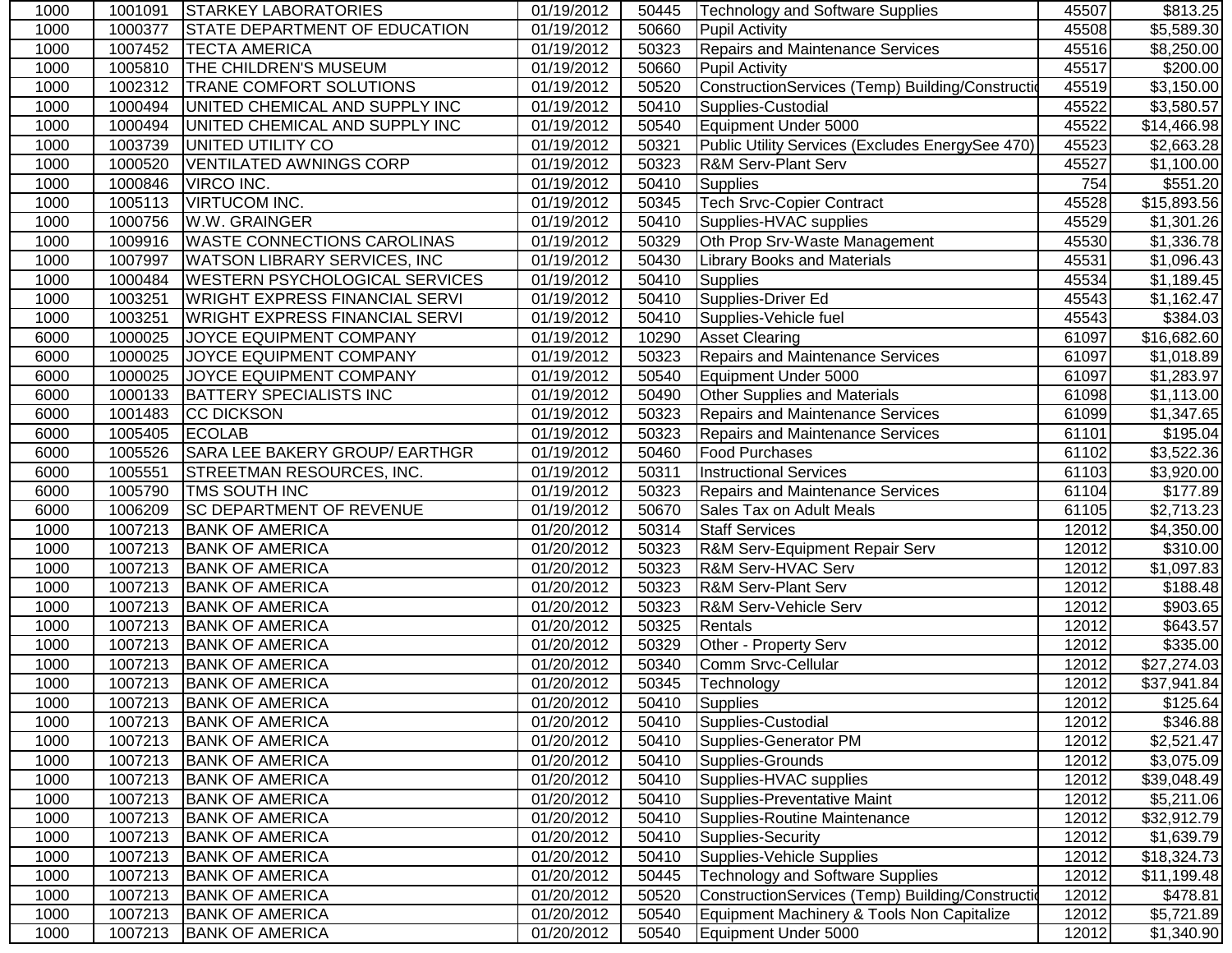| <b>BANK OF AMERICA</b><br>1000<br>1007213<br>01/20/2012<br><b>Pupil Activity</b><br>12012<br>\$134,438.38<br>50660<br>1007213<br><b>BANK OF AMERICA</b><br>01/20/2012<br>50710<br><b>Fund Modifications</b><br>12012<br>1000<br>MARVIN'S PRODUCE<br>01/20/2012<br>\$29,275.08<br>6000<br>1004748<br>50460<br><b>Food Purchases</b><br>61107<br><b>ACP DIRECT</b><br>1002668<br>01/25/2012<br>50445<br><b>Technology and Software Supplies</b><br>45552<br>1000<br><b>AIRGAS NATIONAL WELDERS</b><br>1000850<br>01/25/2012<br>50325<br>Rentals<br>45553<br>1000<br>ALLEN, DEBORAH E.<br>\$387.84<br>1002043<br>01/25/2012<br>50331<br><b>Student Transportation</b><br>45554<br>1000<br>1003033<br>AMAZON.COM<br>1000<br>01/25/2012<br>50410<br><b>Supplies</b><br>45555<br>1000065<br><b>AMERICAN BOOK COMPANY</b><br>01/25/2012<br><b>Supplies</b><br>1000<br>50410<br>45556<br>1003590<br><b>AMERICAN SECURITY GREENVILLE</b><br>01/25/2012<br>50329<br>Other - Property Serv<br>45557<br>1000<br>45557<br>1000<br>1003590<br><b>AMERICAN SECURITY GREENVILLE</b><br>01/25/2012<br>50395<br>Other Professional and Technical Services<br>1000<br>1003590<br><b>AMERICAN SECURITY GREENVILLE</b><br>01/25/2012<br>50395<br>45557<br><b>Other Security Services</b><br>1000663<br><b>ANN'S CAKES &amp; CATERING</b><br>01/25/2012<br>50490<br>Supplies Food and Meals<br>45559<br>1000<br>R&M Grounds<br>1001489<br><b>ANTHONY ALLEN'S TREE SERVICE</b><br>01/25/2012<br>50323<br>45560<br>1000<br><b>APPERSON PRINT MANAGEMENT SERV</b><br>01/25/2012<br>\$182.71<br>1000<br>1000947<br>50410<br><b>Supplies</b><br>45561<br>1000<br>1002751<br>APS-LEGAL EASE, LLC<br>01/25/2012<br>50395<br>Other Professional and Technical Services<br>45562<br>1000125<br>B & H PHOTO-VIDEO INC.<br>01/25/2012<br>1000<br>50410<br><b>Supplies</b><br>45565<br><b>Technology and Software Supplies</b><br>1000<br>1000125<br>B & H PHOTO-VIDEO INC.<br>01/25/2012<br>50445<br>45565<br>BARNES & NOBLE, INC.<br>1002150<br>01/25/2012<br>50410<br><b>Supplies</b><br>45566<br>1000<br><b>Library Books and Materials</b><br>1002150<br>BARNES & NOBLE, INC.<br>01/25/2012<br>50430<br>45566<br>1000<br><b>BATTERY SPECIALISTS INC</b><br>1000133<br>01/25/2012<br>Supplies-Custodial<br>45567<br>1000<br>50410<br><b>BEASLEY, ANTHONY WAYNE</b><br>\$375.72<br>1008648<br>01/25/2012<br>50331<br><b>Student Transportation</b><br>45568<br>1000<br>01/25/2012<br>3557.21<br>1000141<br><b>BI-LO</b><br>50410<br><b>Supplies</b><br>45569<br>1000<br>1000141<br><b>BI-LO</b><br>01/25/2012<br>50490<br>Supplies Food and Meals<br>45569<br>1000<br><b>BLACK ELECTRICAL SUPPLY INC</b><br>1000142<br>01/25/2012<br>45571<br>1000<br>50410<br><b>Supplies</b><br><b>BLACKSTOCK, SUSAN</b><br>\$193.92<br>1004003<br>01/25/2012<br><b>Student Transportation</b><br>45572<br>1000<br>50331<br>Public Utility Services (Excludes EnergySee 470)<br>45573<br>1000145<br><b>BLUE RIDGE RURAL WATER COMPANY</b><br>01/25/2012<br>50321<br>1000<br>1000805<br><b>BOUND TO STAY BOUND</b><br>01/25/2012<br>50430<br><b>Library Books and Materials</b><br>45574<br>1000<br>45575<br>1000<br>1003233<br><b>BRASHIER MID COLLEGE CHARTER</b><br>01/25/2012<br>50720<br><b>Transits</b><br>1009912<br><b>BROUGHTON, JENNIFER P</b><br>01/25/2012<br>50331<br><b>Student Transportation</b><br>45577<br>1000<br>1007840<br><b>BRUCE AIR FILTER CO</b><br>01/25/2012<br>50410<br>Supplies-Filters<br>1000<br>45580<br><b>Student Transportation</b><br>1002814<br><b>BURNS, DARRELL L</b><br>01/25/2012<br>50331<br>45583<br>1000<br>1003291<br><b>BURRELL, CHAD SR</b><br>01/25/2012<br>50331<br>1000<br><b>Student Transportation</b><br>45584<br>1001980<br>BUSINESS SOLUTIONS 2000, INC.<br>01/25/2012<br><b>Technology and Software Supplies</b><br>1000<br>50445<br>45585<br>\$4,288.01<br>1000<br>1010659<br><b>BWP &amp; ASSOCIATES LTD</b><br>01/25/2012<br>50315<br><b>Management Services</b><br>45586<br><b>CAMCOR</b><br>01/25/2012<br>1000<br>1000164<br>50410<br>Supplies<br>45587<br>1000164 CAMCOR<br>50445 Technology and Software Supplies<br>45587<br>\$3,255.02<br>1000<br>01/25/2012<br>CAROLINA BIOLOGICAL SUPPLY CO<br>45590<br>1000<br>01/25/2012<br>1000752<br>50410<br>Supplies<br><b>CAROLINA FIRST</b><br>01/25/2012<br><b>Emp Tvl-Conference Registration</b><br>1000<br>1005749<br>50332<br>45591<br>1005749<br><b>CAROLINA FIRST</b><br>01/25/2012<br>50332<br><b>Emp Tvl-Conference Transportation</b><br>45591<br>1000<br>45591<br>1005749<br><b>CAROLINA FIRST</b><br>01/25/2012<br>50490<br>\$212.08<br>1000<br>Supplies Food and Meals<br><b>CAROLINA FIRST</b><br>01/25/2012<br>45591<br>\$208.00<br>1000<br>1005749<br>Organization Membership Dues and Fees (Profes<br>50640<br>1003218<br><b>CEMEX</b><br>01/25/2012<br>Supplies-Grounds<br>45592<br>1000<br>50410<br><b>CENGAGE LEARNING</b><br>1003799<br>01/25/2012<br>50445<br><b>Technology and Software Supplies</b><br>45593<br>1000<br>01/25/2012<br>Other Professional and Technical Services<br>45594<br>1000<br>1002680<br><b>CHARTER COMMUNICATIONS</b><br>50395<br>45597<br>1002316<br><b>CHRISTOPHER TRUCKS</b><br>01/25/2012<br>50331<br>1000<br><b>Student Transportation</b><br><b>CITY OF GREENVILLE POLICE DEPT</b><br>1000<br>1001829<br>01/25/2012<br>50395<br><b>Prof Tech Srvc-SRO Contracts</b><br>45598<br>1001725<br><b>CITY OF GREER</b><br>01/25/2012<br><b>Prof Tech Srvc-SRO Contracts</b><br>1000<br>50395<br>45599<br>1000<br>1000690<br><b>CK SUPPLY</b><br>01/25/2012<br>Supplies-Routine Maintenance<br>45600<br>50410 | 1000 | 1007213 | <b>BANK OF AMERICA</b> | 01/20/2012 | 50545 | Technology Equipment Over 5000 | 12012 | \$15,091.27            |
|--------------------------------------------------------------------------------------------------------------------------------------------------------------------------------------------------------------------------------------------------------------------------------------------------------------------------------------------------------------------------------------------------------------------------------------------------------------------------------------------------------------------------------------------------------------------------------------------------------------------------------------------------------------------------------------------------------------------------------------------------------------------------------------------------------------------------------------------------------------------------------------------------------------------------------------------------------------------------------------------------------------------------------------------------------------------------------------------------------------------------------------------------------------------------------------------------------------------------------------------------------------------------------------------------------------------------------------------------------------------------------------------------------------------------------------------------------------------------------------------------------------------------------------------------------------------------------------------------------------------------------------------------------------------------------------------------------------------------------------------------------------------------------------------------------------------------------------------------------------------------------------------------------------------------------------------------------------------------------------------------------------------------------------------------------------------------------------------------------------------------------------------------------------------------------------------------------------------------------------------------------------------------------------------------------------------------------------------------------------------------------------------------------------------------------------------------------------------------------------------------------------------------------------------------------------------------------------------------------------------------------------------------------------------------------------------------------------------------------------------------------------------------------------------------------------------------------------------------------------------------------------------------------------------------------------------------------------------------------------------------------------------------------------------------------------------------------------------------------------------------------------------------------------------------------------------------------------------------------------------------------------------------------------------------------------------------------------------------------------------------------------------------------------------------------------------------------------------------------------------------------------------------------------------------------------------------------------------------------------------------------------------------------------------------------------------------------------------------------------------------------------------------------------------------------------------------------------------------------------------------------------------------------------------------------------------------------------------------------------------------------------------------------------------------------------------------------------------------------------------------------------------------------------------------------------------------------------------------------------------------------------------------------------------------------------------------------------------------------------------------------------------------------------------------------------------------------------------------------------------------------------------------------------------------------------------------------------------------------------------------------------------------------------------------------------------------------------------------------------------------------------------------------------------------------------------------------------------------------------------------------------------------------------------------------------------------------------------------------------------------------------------------------------------------------------------------------------------------------------------------------------------------------------------------------------------------------------------------------------------------------------------------------------------------------------------------------------------------------------------------------------------------------------------------------------------------------------------------------------------------------------------------------------------------------------------------------------------------------------------------|------|---------|------------------------|------------|-------|--------------------------------|-------|------------------------|
|                                                                                                                                                                                                                                                                                                                                                                                                                                                                                                                                                                                                                                                                                                                                                                                                                                                                                                                                                                                                                                                                                                                                                                                                                                                                                                                                                                                                                                                                                                                                                                                                                                                                                                                                                                                                                                                                                                                                                                                                                                                                                                                                                                                                                                                                                                                                                                                                                                                                                                                                                                                                                                                                                                                                                                                                                                                                                                                                                                                                                                                                                                                                                                                                                                                                                                                                                                                                                                                                                                                                                                                                                                                                                                                                                                                                                                                                                                                                                                                                                                                                                                                                                                                                                                                                                                                                                                                                                                                                                                                                                                                                                                                                                                                                                                                                                                                                                                                                                                                                                                                                                                                                                                                                                                                                                                                                                                                                                                                                                                                                                                                                                          |      |         |                        |            |       |                                |       |                        |
|                                                                                                                                                                                                                                                                                                                                                                                                                                                                                                                                                                                                                                                                                                                                                                                                                                                                                                                                                                                                                                                                                                                                                                                                                                                                                                                                                                                                                                                                                                                                                                                                                                                                                                                                                                                                                                                                                                                                                                                                                                                                                                                                                                                                                                                                                                                                                                                                                                                                                                                                                                                                                                                                                                                                                                                                                                                                                                                                                                                                                                                                                                                                                                                                                                                                                                                                                                                                                                                                                                                                                                                                                                                                                                                                                                                                                                                                                                                                                                                                                                                                                                                                                                                                                                                                                                                                                                                                                                                                                                                                                                                                                                                                                                                                                                                                                                                                                                                                                                                                                                                                                                                                                                                                                                                                                                                                                                                                                                                                                                                                                                                                                          |      |         |                        |            |       |                                |       | \$5,643.79             |
|                                                                                                                                                                                                                                                                                                                                                                                                                                                                                                                                                                                                                                                                                                                                                                                                                                                                                                                                                                                                                                                                                                                                                                                                                                                                                                                                                                                                                                                                                                                                                                                                                                                                                                                                                                                                                                                                                                                                                                                                                                                                                                                                                                                                                                                                                                                                                                                                                                                                                                                                                                                                                                                                                                                                                                                                                                                                                                                                                                                                                                                                                                                                                                                                                                                                                                                                                                                                                                                                                                                                                                                                                                                                                                                                                                                                                                                                                                                                                                                                                                                                                                                                                                                                                                                                                                                                                                                                                                                                                                                                                                                                                                                                                                                                                                                                                                                                                                                                                                                                                                                                                                                                                                                                                                                                                                                                                                                                                                                                                                                                                                                                                          |      |         |                        |            |       |                                |       |                        |
|                                                                                                                                                                                                                                                                                                                                                                                                                                                                                                                                                                                                                                                                                                                                                                                                                                                                                                                                                                                                                                                                                                                                                                                                                                                                                                                                                                                                                                                                                                                                                                                                                                                                                                                                                                                                                                                                                                                                                                                                                                                                                                                                                                                                                                                                                                                                                                                                                                                                                                                                                                                                                                                                                                                                                                                                                                                                                                                                                                                                                                                                                                                                                                                                                                                                                                                                                                                                                                                                                                                                                                                                                                                                                                                                                                                                                                                                                                                                                                                                                                                                                                                                                                                                                                                                                                                                                                                                                                                                                                                                                                                                                                                                                                                                                                                                                                                                                                                                                                                                                                                                                                                                                                                                                                                                                                                                                                                                                                                                                                                                                                                                                          |      |         |                        |            |       |                                |       | \$927.58               |
|                                                                                                                                                                                                                                                                                                                                                                                                                                                                                                                                                                                                                                                                                                                                                                                                                                                                                                                                                                                                                                                                                                                                                                                                                                                                                                                                                                                                                                                                                                                                                                                                                                                                                                                                                                                                                                                                                                                                                                                                                                                                                                                                                                                                                                                                                                                                                                                                                                                                                                                                                                                                                                                                                                                                                                                                                                                                                                                                                                                                                                                                                                                                                                                                                                                                                                                                                                                                                                                                                                                                                                                                                                                                                                                                                                                                                                                                                                                                                                                                                                                                                                                                                                                                                                                                                                                                                                                                                                                                                                                                                                                                                                                                                                                                                                                                                                                                                                                                                                                                                                                                                                                                                                                                                                                                                                                                                                                                                                                                                                                                                                                                                          |      |         |                        |            |       |                                |       | \$164.30               |
|                                                                                                                                                                                                                                                                                                                                                                                                                                                                                                                                                                                                                                                                                                                                                                                                                                                                                                                                                                                                                                                                                                                                                                                                                                                                                                                                                                                                                                                                                                                                                                                                                                                                                                                                                                                                                                                                                                                                                                                                                                                                                                                                                                                                                                                                                                                                                                                                                                                                                                                                                                                                                                                                                                                                                                                                                                                                                                                                                                                                                                                                                                                                                                                                                                                                                                                                                                                                                                                                                                                                                                                                                                                                                                                                                                                                                                                                                                                                                                                                                                                                                                                                                                                                                                                                                                                                                                                                                                                                                                                                                                                                                                                                                                                                                                                                                                                                                                                                                                                                                                                                                                                                                                                                                                                                                                                                                                                                                                                                                                                                                                                                                          |      |         |                        |            |       |                                |       |                        |
|                                                                                                                                                                                                                                                                                                                                                                                                                                                                                                                                                                                                                                                                                                                                                                                                                                                                                                                                                                                                                                                                                                                                                                                                                                                                                                                                                                                                                                                                                                                                                                                                                                                                                                                                                                                                                                                                                                                                                                                                                                                                                                                                                                                                                                                                                                                                                                                                                                                                                                                                                                                                                                                                                                                                                                                                                                                                                                                                                                                                                                                                                                                                                                                                                                                                                                                                                                                                                                                                                                                                                                                                                                                                                                                                                                                                                                                                                                                                                                                                                                                                                                                                                                                                                                                                                                                                                                                                                                                                                                                                                                                                                                                                                                                                                                                                                                                                                                                                                                                                                                                                                                                                                                                                                                                                                                                                                                                                                                                                                                                                                                                                                          |      |         |                        |            |       |                                |       | \$625.45               |
|                                                                                                                                                                                                                                                                                                                                                                                                                                                                                                                                                                                                                                                                                                                                                                                                                                                                                                                                                                                                                                                                                                                                                                                                                                                                                                                                                                                                                                                                                                                                                                                                                                                                                                                                                                                                                                                                                                                                                                                                                                                                                                                                                                                                                                                                                                                                                                                                                                                                                                                                                                                                                                                                                                                                                                                                                                                                                                                                                                                                                                                                                                                                                                                                                                                                                                                                                                                                                                                                                                                                                                                                                                                                                                                                                                                                                                                                                                                                                                                                                                                                                                                                                                                                                                                                                                                                                                                                                                                                                                                                                                                                                                                                                                                                                                                                                                                                                                                                                                                                                                                                                                                                                                                                                                                                                                                                                                                                                                                                                                                                                                                                                          |      |         |                        |            |       |                                |       | \$2,207.52             |
|                                                                                                                                                                                                                                                                                                                                                                                                                                                                                                                                                                                                                                                                                                                                                                                                                                                                                                                                                                                                                                                                                                                                                                                                                                                                                                                                                                                                                                                                                                                                                                                                                                                                                                                                                                                                                                                                                                                                                                                                                                                                                                                                                                                                                                                                                                                                                                                                                                                                                                                                                                                                                                                                                                                                                                                                                                                                                                                                                                                                                                                                                                                                                                                                                                                                                                                                                                                                                                                                                                                                                                                                                                                                                                                                                                                                                                                                                                                                                                                                                                                                                                                                                                                                                                                                                                                                                                                                                                                                                                                                                                                                                                                                                                                                                                                                                                                                                                                                                                                                                                                                                                                                                                                                                                                                                                                                                                                                                                                                                                                                                                                                                          |      |         |                        |            |       |                                |       | \$24,352.62            |
|                                                                                                                                                                                                                                                                                                                                                                                                                                                                                                                                                                                                                                                                                                                                                                                                                                                                                                                                                                                                                                                                                                                                                                                                                                                                                                                                                                                                                                                                                                                                                                                                                                                                                                                                                                                                                                                                                                                                                                                                                                                                                                                                                                                                                                                                                                                                                                                                                                                                                                                                                                                                                                                                                                                                                                                                                                                                                                                                                                                                                                                                                                                                                                                                                                                                                                                                                                                                                                                                                                                                                                                                                                                                                                                                                                                                                                                                                                                                                                                                                                                                                                                                                                                                                                                                                                                                                                                                                                                                                                                                                                                                                                                                                                                                                                                                                                                                                                                                                                                                                                                                                                                                                                                                                                                                                                                                                                                                                                                                                                                                                                                                                          |      |         |                        |            |       |                                |       | \$530.37               |
|                                                                                                                                                                                                                                                                                                                                                                                                                                                                                                                                                                                                                                                                                                                                                                                                                                                                                                                                                                                                                                                                                                                                                                                                                                                                                                                                                                                                                                                                                                                                                                                                                                                                                                                                                                                                                                                                                                                                                                                                                                                                                                                                                                                                                                                                                                                                                                                                                                                                                                                                                                                                                                                                                                                                                                                                                                                                                                                                                                                                                                                                                                                                                                                                                                                                                                                                                                                                                                                                                                                                                                                                                                                                                                                                                                                                                                                                                                                                                                                                                                                                                                                                                                                                                                                                                                                                                                                                                                                                                                                                                                                                                                                                                                                                                                                                                                                                                                                                                                                                                                                                                                                                                                                                                                                                                                                                                                                                                                                                                                                                                                                                                          |      |         |                        |            |       |                                |       | \$1,770.40             |
|                                                                                                                                                                                                                                                                                                                                                                                                                                                                                                                                                                                                                                                                                                                                                                                                                                                                                                                                                                                                                                                                                                                                                                                                                                                                                                                                                                                                                                                                                                                                                                                                                                                                                                                                                                                                                                                                                                                                                                                                                                                                                                                                                                                                                                                                                                                                                                                                                                                                                                                                                                                                                                                                                                                                                                                                                                                                                                                                                                                                                                                                                                                                                                                                                                                                                                                                                                                                                                                                                                                                                                                                                                                                                                                                                                                                                                                                                                                                                                                                                                                                                                                                                                                                                                                                                                                                                                                                                                                                                                                                                                                                                                                                                                                                                                                                                                                                                                                                                                                                                                                                                                                                                                                                                                                                                                                                                                                                                                                                                                                                                                                                                          |      |         |                        |            |       |                                |       | \$190.80               |
|                                                                                                                                                                                                                                                                                                                                                                                                                                                                                                                                                                                                                                                                                                                                                                                                                                                                                                                                                                                                                                                                                                                                                                                                                                                                                                                                                                                                                                                                                                                                                                                                                                                                                                                                                                                                                                                                                                                                                                                                                                                                                                                                                                                                                                                                                                                                                                                                                                                                                                                                                                                                                                                                                                                                                                                                                                                                                                                                                                                                                                                                                                                                                                                                                                                                                                                                                                                                                                                                                                                                                                                                                                                                                                                                                                                                                                                                                                                                                                                                                                                                                                                                                                                                                                                                                                                                                                                                                                                                                                                                                                                                                                                                                                                                                                                                                                                                                                                                                                                                                                                                                                                                                                                                                                                                                                                                                                                                                                                                                                                                                                                                                          |      |         |                        |            |       |                                |       | \$9,250.00             |
|                                                                                                                                                                                                                                                                                                                                                                                                                                                                                                                                                                                                                                                                                                                                                                                                                                                                                                                                                                                                                                                                                                                                                                                                                                                                                                                                                                                                                                                                                                                                                                                                                                                                                                                                                                                                                                                                                                                                                                                                                                                                                                                                                                                                                                                                                                                                                                                                                                                                                                                                                                                                                                                                                                                                                                                                                                                                                                                                                                                                                                                                                                                                                                                                                                                                                                                                                                                                                                                                                                                                                                                                                                                                                                                                                                                                                                                                                                                                                                                                                                                                                                                                                                                                                                                                                                                                                                                                                                                                                                                                                                                                                                                                                                                                                                                                                                                                                                                                                                                                                                                                                                                                                                                                                                                                                                                                                                                                                                                                                                                                                                                                                          |      |         |                        |            |       |                                |       |                        |
|                                                                                                                                                                                                                                                                                                                                                                                                                                                                                                                                                                                                                                                                                                                                                                                                                                                                                                                                                                                                                                                                                                                                                                                                                                                                                                                                                                                                                                                                                                                                                                                                                                                                                                                                                                                                                                                                                                                                                                                                                                                                                                                                                                                                                                                                                                                                                                                                                                                                                                                                                                                                                                                                                                                                                                                                                                                                                                                                                                                                                                                                                                                                                                                                                                                                                                                                                                                                                                                                                                                                                                                                                                                                                                                                                                                                                                                                                                                                                                                                                                                                                                                                                                                                                                                                                                                                                                                                                                                                                                                                                                                                                                                                                                                                                                                                                                                                                                                                                                                                                                                                                                                                                                                                                                                                                                                                                                                                                                                                                                                                                                                                                          |      |         |                        |            |       |                                |       | \$190.00               |
|                                                                                                                                                                                                                                                                                                                                                                                                                                                                                                                                                                                                                                                                                                                                                                                                                                                                                                                                                                                                                                                                                                                                                                                                                                                                                                                                                                                                                                                                                                                                                                                                                                                                                                                                                                                                                                                                                                                                                                                                                                                                                                                                                                                                                                                                                                                                                                                                                                                                                                                                                                                                                                                                                                                                                                                                                                                                                                                                                                                                                                                                                                                                                                                                                                                                                                                                                                                                                                                                                                                                                                                                                                                                                                                                                                                                                                                                                                                                                                                                                                                                                                                                                                                                                                                                                                                                                                                                                                                                                                                                                                                                                                                                                                                                                                                                                                                                                                                                                                                                                                                                                                                                                                                                                                                                                                                                                                                                                                                                                                                                                                                                                          |      |         |                        |            |       |                                |       | \$1,358.68             |
|                                                                                                                                                                                                                                                                                                                                                                                                                                                                                                                                                                                                                                                                                                                                                                                                                                                                                                                                                                                                                                                                                                                                                                                                                                                                                                                                                                                                                                                                                                                                                                                                                                                                                                                                                                                                                                                                                                                                                                                                                                                                                                                                                                                                                                                                                                                                                                                                                                                                                                                                                                                                                                                                                                                                                                                                                                                                                                                                                                                                                                                                                                                                                                                                                                                                                                                                                                                                                                                                                                                                                                                                                                                                                                                                                                                                                                                                                                                                                                                                                                                                                                                                                                                                                                                                                                                                                                                                                                                                                                                                                                                                                                                                                                                                                                                                                                                                                                                                                                                                                                                                                                                                                                                                                                                                                                                                                                                                                                                                                                                                                                                                                          |      |         |                        |            |       |                                |       | \$1,871.88             |
|                                                                                                                                                                                                                                                                                                                                                                                                                                                                                                                                                                                                                                                                                                                                                                                                                                                                                                                                                                                                                                                                                                                                                                                                                                                                                                                                                                                                                                                                                                                                                                                                                                                                                                                                                                                                                                                                                                                                                                                                                                                                                                                                                                                                                                                                                                                                                                                                                                                                                                                                                                                                                                                                                                                                                                                                                                                                                                                                                                                                                                                                                                                                                                                                                                                                                                                                                                                                                                                                                                                                                                                                                                                                                                                                                                                                                                                                                                                                                                                                                                                                                                                                                                                                                                                                                                                                                                                                                                                                                                                                                                                                                                                                                                                                                                                                                                                                                                                                                                                                                                                                                                                                                                                                                                                                                                                                                                                                                                                                                                                                                                                                                          |      |         |                        |            |       |                                |       | \$2,584.84             |
|                                                                                                                                                                                                                                                                                                                                                                                                                                                                                                                                                                                                                                                                                                                                                                                                                                                                                                                                                                                                                                                                                                                                                                                                                                                                                                                                                                                                                                                                                                                                                                                                                                                                                                                                                                                                                                                                                                                                                                                                                                                                                                                                                                                                                                                                                                                                                                                                                                                                                                                                                                                                                                                                                                                                                                                                                                                                                                                                                                                                                                                                                                                                                                                                                                                                                                                                                                                                                                                                                                                                                                                                                                                                                                                                                                                                                                                                                                                                                                                                                                                                                                                                                                                                                                                                                                                                                                                                                                                                                                                                                                                                                                                                                                                                                                                                                                                                                                                                                                                                                                                                                                                                                                                                                                                                                                                                                                                                                                                                                                                                                                                                                          |      |         |                        |            |       |                                |       | \$464.10               |
|                                                                                                                                                                                                                                                                                                                                                                                                                                                                                                                                                                                                                                                                                                                                                                                                                                                                                                                                                                                                                                                                                                                                                                                                                                                                                                                                                                                                                                                                                                                                                                                                                                                                                                                                                                                                                                                                                                                                                                                                                                                                                                                                                                                                                                                                                                                                                                                                                                                                                                                                                                                                                                                                                                                                                                                                                                                                                                                                                                                                                                                                                                                                                                                                                                                                                                                                                                                                                                                                                                                                                                                                                                                                                                                                                                                                                                                                                                                                                                                                                                                                                                                                                                                                                                                                                                                                                                                                                                                                                                                                                                                                                                                                                                                                                                                                                                                                                                                                                                                                                                                                                                                                                                                                                                                                                                                                                                                                                                                                                                                                                                                                                          |      |         |                        |            |       |                                |       | $\overline{$}577.39$   |
|                                                                                                                                                                                                                                                                                                                                                                                                                                                                                                                                                                                                                                                                                                                                                                                                                                                                                                                                                                                                                                                                                                                                                                                                                                                                                                                                                                                                                                                                                                                                                                                                                                                                                                                                                                                                                                                                                                                                                                                                                                                                                                                                                                                                                                                                                                                                                                                                                                                                                                                                                                                                                                                                                                                                                                                                                                                                                                                                                                                                                                                                                                                                                                                                                                                                                                                                                                                                                                                                                                                                                                                                                                                                                                                                                                                                                                                                                                                                                                                                                                                                                                                                                                                                                                                                                                                                                                                                                                                                                                                                                                                                                                                                                                                                                                                                                                                                                                                                                                                                                                                                                                                                                                                                                                                                                                                                                                                                                                                                                                                                                                                                                          |      |         |                        |            |       |                                |       |                        |
|                                                                                                                                                                                                                                                                                                                                                                                                                                                                                                                                                                                                                                                                                                                                                                                                                                                                                                                                                                                                                                                                                                                                                                                                                                                                                                                                                                                                                                                                                                                                                                                                                                                                                                                                                                                                                                                                                                                                                                                                                                                                                                                                                                                                                                                                                                                                                                                                                                                                                                                                                                                                                                                                                                                                                                                                                                                                                                                                                                                                                                                                                                                                                                                                                                                                                                                                                                                                                                                                                                                                                                                                                                                                                                                                                                                                                                                                                                                                                                                                                                                                                                                                                                                                                                                                                                                                                                                                                                                                                                                                                                                                                                                                                                                                                                                                                                                                                                                                                                                                                                                                                                                                                                                                                                                                                                                                                                                                                                                                                                                                                                                                                          |      |         |                        |            |       |                                |       |                        |
|                                                                                                                                                                                                                                                                                                                                                                                                                                                                                                                                                                                                                                                                                                                                                                                                                                                                                                                                                                                                                                                                                                                                                                                                                                                                                                                                                                                                                                                                                                                                                                                                                                                                                                                                                                                                                                                                                                                                                                                                                                                                                                                                                                                                                                                                                                                                                                                                                                                                                                                                                                                                                                                                                                                                                                                                                                                                                                                                                                                                                                                                                                                                                                                                                                                                                                                                                                                                                                                                                                                                                                                                                                                                                                                                                                                                                                                                                                                                                                                                                                                                                                                                                                                                                                                                                                                                                                                                                                                                                                                                                                                                                                                                                                                                                                                                                                                                                                                                                                                                                                                                                                                                                                                                                                                                                                                                                                                                                                                                                                                                                                                                                          |      |         |                        |            |       |                                |       | \$368.48               |
|                                                                                                                                                                                                                                                                                                                                                                                                                                                                                                                                                                                                                                                                                                                                                                                                                                                                                                                                                                                                                                                                                                                                                                                                                                                                                                                                                                                                                                                                                                                                                                                                                                                                                                                                                                                                                                                                                                                                                                                                                                                                                                                                                                                                                                                                                                                                                                                                                                                                                                                                                                                                                                                                                                                                                                                                                                                                                                                                                                                                                                                                                                                                                                                                                                                                                                                                                                                                                                                                                                                                                                                                                                                                                                                                                                                                                                                                                                                                                                                                                                                                                                                                                                                                                                                                                                                                                                                                                                                                                                                                                                                                                                                                                                                                                                                                                                                                                                                                                                                                                                                                                                                                                                                                                                                                                                                                                                                                                                                                                                                                                                                                                          |      |         |                        |            |       |                                |       | \$958.48               |
|                                                                                                                                                                                                                                                                                                                                                                                                                                                                                                                                                                                                                                                                                                                                                                                                                                                                                                                                                                                                                                                                                                                                                                                                                                                                                                                                                                                                                                                                                                                                                                                                                                                                                                                                                                                                                                                                                                                                                                                                                                                                                                                                                                                                                                                                                                                                                                                                                                                                                                                                                                                                                                                                                                                                                                                                                                                                                                                                                                                                                                                                                                                                                                                                                                                                                                                                                                                                                                                                                                                                                                                                                                                                                                                                                                                                                                                                                                                                                                                                                                                                                                                                                                                                                                                                                                                                                                                                                                                                                                                                                                                                                                                                                                                                                                                                                                                                                                                                                                                                                                                                                                                                                                                                                                                                                                                                                                                                                                                                                                                                                                                                                          |      |         |                        |            |       |                                |       |                        |
|                                                                                                                                                                                                                                                                                                                                                                                                                                                                                                                                                                                                                                                                                                                                                                                                                                                                                                                                                                                                                                                                                                                                                                                                                                                                                                                                                                                                                                                                                                                                                                                                                                                                                                                                                                                                                                                                                                                                                                                                                                                                                                                                                                                                                                                                                                                                                                                                                                                                                                                                                                                                                                                                                                                                                                                                                                                                                                                                                                                                                                                                                                                                                                                                                                                                                                                                                                                                                                                                                                                                                                                                                                                                                                                                                                                                                                                                                                                                                                                                                                                                                                                                                                                                                                                                                                                                                                                                                                                                                                                                                                                                                                                                                                                                                                                                                                                                                                                                                                                                                                                                                                                                                                                                                                                                                                                                                                                                                                                                                                                                                                                                                          |      |         |                        |            |       |                                |       | 3390.58                |
|                                                                                                                                                                                                                                                                                                                                                                                                                                                                                                                                                                                                                                                                                                                                                                                                                                                                                                                                                                                                                                                                                                                                                                                                                                                                                                                                                                                                                                                                                                                                                                                                                                                                                                                                                                                                                                                                                                                                                                                                                                                                                                                                                                                                                                                                                                                                                                                                                                                                                                                                                                                                                                                                                                                                                                                                                                                                                                                                                                                                                                                                                                                                                                                                                                                                                                                                                                                                                                                                                                                                                                                                                                                                                                                                                                                                                                                                                                                                                                                                                                                                                                                                                                                                                                                                                                                                                                                                                                                                                                                                                                                                                                                                                                                                                                                                                                                                                                                                                                                                                                                                                                                                                                                                                                                                                                                                                                                                                                                                                                                                                                                                                          |      |         |                        |            |       |                                |       | \$3,472.36             |
|                                                                                                                                                                                                                                                                                                                                                                                                                                                                                                                                                                                                                                                                                                                                                                                                                                                                                                                                                                                                                                                                                                                                                                                                                                                                                                                                                                                                                                                                                                                                                                                                                                                                                                                                                                                                                                                                                                                                                                                                                                                                                                                                                                                                                                                                                                                                                                                                                                                                                                                                                                                                                                                                                                                                                                                                                                                                                                                                                                                                                                                                                                                                                                                                                                                                                                                                                                                                                                                                                                                                                                                                                                                                                                                                                                                                                                                                                                                                                                                                                                                                                                                                                                                                                                                                                                                                                                                                                                                                                                                                                                                                                                                                                                                                                                                                                                                                                                                                                                                                                                                                                                                                                                                                                                                                                                                                                                                                                                                                                                                                                                                                                          |      |         |                        |            |       |                                |       | \$200,213.45           |
|                                                                                                                                                                                                                                                                                                                                                                                                                                                                                                                                                                                                                                                                                                                                                                                                                                                                                                                                                                                                                                                                                                                                                                                                                                                                                                                                                                                                                                                                                                                                                                                                                                                                                                                                                                                                                                                                                                                                                                                                                                                                                                                                                                                                                                                                                                                                                                                                                                                                                                                                                                                                                                                                                                                                                                                                                                                                                                                                                                                                                                                                                                                                                                                                                                                                                                                                                                                                                                                                                                                                                                                                                                                                                                                                                                                                                                                                                                                                                                                                                                                                                                                                                                                                                                                                                                                                                                                                                                                                                                                                                                                                                                                                                                                                                                                                                                                                                                                                                                                                                                                                                                                                                                                                                                                                                                                                                                                                                                                                                                                                                                                                                          |      |         |                        |            |       |                                |       | \$227.76               |
|                                                                                                                                                                                                                                                                                                                                                                                                                                                                                                                                                                                                                                                                                                                                                                                                                                                                                                                                                                                                                                                                                                                                                                                                                                                                                                                                                                                                                                                                                                                                                                                                                                                                                                                                                                                                                                                                                                                                                                                                                                                                                                                                                                                                                                                                                                                                                                                                                                                                                                                                                                                                                                                                                                                                                                                                                                                                                                                                                                                                                                                                                                                                                                                                                                                                                                                                                                                                                                                                                                                                                                                                                                                                                                                                                                                                                                                                                                                                                                                                                                                                                                                                                                                                                                                                                                                                                                                                                                                                                                                                                                                                                                                                                                                                                                                                                                                                                                                                                                                                                                                                                                                                                                                                                                                                                                                                                                                                                                                                                                                                                                                                                          |      |         |                        |            |       |                                |       | $\overline{$7,816.67}$ |
|                                                                                                                                                                                                                                                                                                                                                                                                                                                                                                                                                                                                                                                                                                                                                                                                                                                                                                                                                                                                                                                                                                                                                                                                                                                                                                                                                                                                                                                                                                                                                                                                                                                                                                                                                                                                                                                                                                                                                                                                                                                                                                                                                                                                                                                                                                                                                                                                                                                                                                                                                                                                                                                                                                                                                                                                                                                                                                                                                                                                                                                                                                                                                                                                                                                                                                                                                                                                                                                                                                                                                                                                                                                                                                                                                                                                                                                                                                                                                                                                                                                                                                                                                                                                                                                                                                                                                                                                                                                                                                                                                                                                                                                                                                                                                                                                                                                                                                                                                                                                                                                                                                                                                                                                                                                                                                                                                                                                                                                                                                                                                                                                                          |      |         |                        |            |       |                                |       | \$272.20               |
|                                                                                                                                                                                                                                                                                                                                                                                                                                                                                                                                                                                                                                                                                                                                                                                                                                                                                                                                                                                                                                                                                                                                                                                                                                                                                                                                                                                                                                                                                                                                                                                                                                                                                                                                                                                                                                                                                                                                                                                                                                                                                                                                                                                                                                                                                                                                                                                                                                                                                                                                                                                                                                                                                                                                                                                                                                                                                                                                                                                                                                                                                                                                                                                                                                                                                                                                                                                                                                                                                                                                                                                                                                                                                                                                                                                                                                                                                                                                                                                                                                                                                                                                                                                                                                                                                                                                                                                                                                                                                                                                                                                                                                                                                                                                                                                                                                                                                                                                                                                                                                                                                                                                                                                                                                                                                                                                                                                                                                                                                                                                                                                                                          |      |         |                        |            |       |                                |       | \$323.20               |
|                                                                                                                                                                                                                                                                                                                                                                                                                                                                                                                                                                                                                                                                                                                                                                                                                                                                                                                                                                                                                                                                                                                                                                                                                                                                                                                                                                                                                                                                                                                                                                                                                                                                                                                                                                                                                                                                                                                                                                                                                                                                                                                                                                                                                                                                                                                                                                                                                                                                                                                                                                                                                                                                                                                                                                                                                                                                                                                                                                                                                                                                                                                                                                                                                                                                                                                                                                                                                                                                                                                                                                                                                                                                                                                                                                                                                                                                                                                                                                                                                                                                                                                                                                                                                                                                                                                                                                                                                                                                                                                                                                                                                                                                                                                                                                                                                                                                                                                                                                                                                                                                                                                                                                                                                                                                                                                                                                                                                                                                                                                                                                                                                          |      |         |                        |            |       |                                |       | \$505.48]              |
|                                                                                                                                                                                                                                                                                                                                                                                                                                                                                                                                                                                                                                                                                                                                                                                                                                                                                                                                                                                                                                                                                                                                                                                                                                                                                                                                                                                                                                                                                                                                                                                                                                                                                                                                                                                                                                                                                                                                                                                                                                                                                                                                                                                                                                                                                                                                                                                                                                                                                                                                                                                                                                                                                                                                                                                                                                                                                                                                                                                                                                                                                                                                                                                                                                                                                                                                                                                                                                                                                                                                                                                                                                                                                                                                                                                                                                                                                                                                                                                                                                                                                                                                                                                                                                                                                                                                                                                                                                                                                                                                                                                                                                                                                                                                                                                                                                                                                                                                                                                                                                                                                                                                                                                                                                                                                                                                                                                                                                                                                                                                                                                                                          |      |         |                        |            |       |                                |       |                        |
|                                                                                                                                                                                                                                                                                                                                                                                                                                                                                                                                                                                                                                                                                                                                                                                                                                                                                                                                                                                                                                                                                                                                                                                                                                                                                                                                                                                                                                                                                                                                                                                                                                                                                                                                                                                                                                                                                                                                                                                                                                                                                                                                                                                                                                                                                                                                                                                                                                                                                                                                                                                                                                                                                                                                                                                                                                                                                                                                                                                                                                                                                                                                                                                                                                                                                                                                                                                                                                                                                                                                                                                                                                                                                                                                                                                                                                                                                                                                                                                                                                                                                                                                                                                                                                                                                                                                                                                                                                                                                                                                                                                                                                                                                                                                                                                                                                                                                                                                                                                                                                                                                                                                                                                                                                                                                                                                                                                                                                                                                                                                                                                                                          |      |         |                        |            |       |                                |       | \$135.25               |
|                                                                                                                                                                                                                                                                                                                                                                                                                                                                                                                                                                                                                                                                                                                                                                                                                                                                                                                                                                                                                                                                                                                                                                                                                                                                                                                                                                                                                                                                                                                                                                                                                                                                                                                                                                                                                                                                                                                                                                                                                                                                                                                                                                                                                                                                                                                                                                                                                                                                                                                                                                                                                                                                                                                                                                                                                                                                                                                                                                                                                                                                                                                                                                                                                                                                                                                                                                                                                                                                                                                                                                                                                                                                                                                                                                                                                                                                                                                                                                                                                                                                                                                                                                                                                                                                                                                                                                                                                                                                                                                                                                                                                                                                                                                                                                                                                                                                                                                                                                                                                                                                                                                                                                                                                                                                                                                                                                                                                                                                                                                                                                                                                          |      |         |                        |            |       |                                |       |                        |
|                                                                                                                                                                                                                                                                                                                                                                                                                                                                                                                                                                                                                                                                                                                                                                                                                                                                                                                                                                                                                                                                                                                                                                                                                                                                                                                                                                                                                                                                                                                                                                                                                                                                                                                                                                                                                                                                                                                                                                                                                                                                                                                                                                                                                                                                                                                                                                                                                                                                                                                                                                                                                                                                                                                                                                                                                                                                                                                                                                                                                                                                                                                                                                                                                                                                                                                                                                                                                                                                                                                                                                                                                                                                                                                                                                                                                                                                                                                                                                                                                                                                                                                                                                                                                                                                                                                                                                                                                                                                                                                                                                                                                                                                                                                                                                                                                                                                                                                                                                                                                                                                                                                                                                                                                                                                                                                                                                                                                                                                                                                                                                                                                          |      |         |                        |            |       |                                |       | \$821.50               |
|                                                                                                                                                                                                                                                                                                                                                                                                                                                                                                                                                                                                                                                                                                                                                                                                                                                                                                                                                                                                                                                                                                                                                                                                                                                                                                                                                                                                                                                                                                                                                                                                                                                                                                                                                                                                                                                                                                                                                                                                                                                                                                                                                                                                                                                                                                                                                                                                                                                                                                                                                                                                                                                                                                                                                                                                                                                                                                                                                                                                                                                                                                                                                                                                                                                                                                                                                                                                                                                                                                                                                                                                                                                                                                                                                                                                                                                                                                                                                                                                                                                                                                                                                                                                                                                                                                                                                                                                                                                                                                                                                                                                                                                                                                                                                                                                                                                                                                                                                                                                                                                                                                                                                                                                                                                                                                                                                                                                                                                                                                                                                                                                                          |      |         |                        |            |       |                                |       | \$170.00               |
|                                                                                                                                                                                                                                                                                                                                                                                                                                                                                                                                                                                                                                                                                                                                                                                                                                                                                                                                                                                                                                                                                                                                                                                                                                                                                                                                                                                                                                                                                                                                                                                                                                                                                                                                                                                                                                                                                                                                                                                                                                                                                                                                                                                                                                                                                                                                                                                                                                                                                                                                                                                                                                                                                                                                                                                                                                                                                                                                                                                                                                                                                                                                                                                                                                                                                                                                                                                                                                                                                                                                                                                                                                                                                                                                                                                                                                                                                                                                                                                                                                                                                                                                                                                                                                                                                                                                                                                                                                                                                                                                                                                                                                                                                                                                                                                                                                                                                                                                                                                                                                                                                                                                                                                                                                                                                                                                                                                                                                                                                                                                                                                                                          |      |         |                        |            |       |                                |       | \$243.40               |
|                                                                                                                                                                                                                                                                                                                                                                                                                                                                                                                                                                                                                                                                                                                                                                                                                                                                                                                                                                                                                                                                                                                                                                                                                                                                                                                                                                                                                                                                                                                                                                                                                                                                                                                                                                                                                                                                                                                                                                                                                                                                                                                                                                                                                                                                                                                                                                                                                                                                                                                                                                                                                                                                                                                                                                                                                                                                                                                                                                                                                                                                                                                                                                                                                                                                                                                                                                                                                                                                                                                                                                                                                                                                                                                                                                                                                                                                                                                                                                                                                                                                                                                                                                                                                                                                                                                                                                                                                                                                                                                                                                                                                                                                                                                                                                                                                                                                                                                                                                                                                                                                                                                                                                                                                                                                                                                                                                                                                                                                                                                                                                                                                          |      |         |                        |            |       |                                |       |                        |
|                                                                                                                                                                                                                                                                                                                                                                                                                                                                                                                                                                                                                                                                                                                                                                                                                                                                                                                                                                                                                                                                                                                                                                                                                                                                                                                                                                                                                                                                                                                                                                                                                                                                                                                                                                                                                                                                                                                                                                                                                                                                                                                                                                                                                                                                                                                                                                                                                                                                                                                                                                                                                                                                                                                                                                                                                                                                                                                                                                                                                                                                                                                                                                                                                                                                                                                                                                                                                                                                                                                                                                                                                                                                                                                                                                                                                                                                                                                                                                                                                                                                                                                                                                                                                                                                                                                                                                                                                                                                                                                                                                                                                                                                                                                                                                                                                                                                                                                                                                                                                                                                                                                                                                                                                                                                                                                                                                                                                                                                                                                                                                                                                          |      |         |                        |            |       |                                |       |                        |
|                                                                                                                                                                                                                                                                                                                                                                                                                                                                                                                                                                                                                                                                                                                                                                                                                                                                                                                                                                                                                                                                                                                                                                                                                                                                                                                                                                                                                                                                                                                                                                                                                                                                                                                                                                                                                                                                                                                                                                                                                                                                                                                                                                                                                                                                                                                                                                                                                                                                                                                                                                                                                                                                                                                                                                                                                                                                                                                                                                                                                                                                                                                                                                                                                                                                                                                                                                                                                                                                                                                                                                                                                                                                                                                                                                                                                                                                                                                                                                                                                                                                                                                                                                                                                                                                                                                                                                                                                                                                                                                                                                                                                                                                                                                                                                                                                                                                                                                                                                                                                                                                                                                                                                                                                                                                                                                                                                                                                                                                                                                                                                                                                          |      |         |                        |            |       |                                |       | \$1,129.96             |
|                                                                                                                                                                                                                                                                                                                                                                                                                                                                                                                                                                                                                                                                                                                                                                                                                                                                                                                                                                                                                                                                                                                                                                                                                                                                                                                                                                                                                                                                                                                                                                                                                                                                                                                                                                                                                                                                                                                                                                                                                                                                                                                                                                                                                                                                                                                                                                                                                                                                                                                                                                                                                                                                                                                                                                                                                                                                                                                                                                                                                                                                                                                                                                                                                                                                                                                                                                                                                                                                                                                                                                                                                                                                                                                                                                                                                                                                                                                                                                                                                                                                                                                                                                                                                                                                                                                                                                                                                                                                                                                                                                                                                                                                                                                                                                                                                                                                                                                                                                                                                                                                                                                                                                                                                                                                                                                                                                                                                                                                                                                                                                                                                          |      |         |                        |            |       |                                |       | \$1,374.16             |
|                                                                                                                                                                                                                                                                                                                                                                                                                                                                                                                                                                                                                                                                                                                                                                                                                                                                                                                                                                                                                                                                                                                                                                                                                                                                                                                                                                                                                                                                                                                                                                                                                                                                                                                                                                                                                                                                                                                                                                                                                                                                                                                                                                                                                                                                                                                                                                                                                                                                                                                                                                                                                                                                                                                                                                                                                                                                                                                                                                                                                                                                                                                                                                                                                                                                                                                                                                                                                                                                                                                                                                                                                                                                                                                                                                                                                                                                                                                                                                                                                                                                                                                                                                                                                                                                                                                                                                                                                                                                                                                                                                                                                                                                                                                                                                                                                                                                                                                                                                                                                                                                                                                                                                                                                                                                                                                                                                                                                                                                                                                                                                                                                          |      |         |                        |            |       |                                |       | \$184.08               |
|                                                                                                                                                                                                                                                                                                                                                                                                                                                                                                                                                                                                                                                                                                                                                                                                                                                                                                                                                                                                                                                                                                                                                                                                                                                                                                                                                                                                                                                                                                                                                                                                                                                                                                                                                                                                                                                                                                                                                                                                                                                                                                                                                                                                                                                                                                                                                                                                                                                                                                                                                                                                                                                                                                                                                                                                                                                                                                                                                                                                                                                                                                                                                                                                                                                                                                                                                                                                                                                                                                                                                                                                                                                                                                                                                                                                                                                                                                                                                                                                                                                                                                                                                                                                                                                                                                                                                                                                                                                                                                                                                                                                                                                                                                                                                                                                                                                                                                                                                                                                                                                                                                                                                                                                                                                                                                                                                                                                                                                                                                                                                                                                                          |      |         |                        |            |       |                                |       | \$569.45               |
|                                                                                                                                                                                                                                                                                                                                                                                                                                                                                                                                                                                                                                                                                                                                                                                                                                                                                                                                                                                                                                                                                                                                                                                                                                                                                                                                                                                                                                                                                                                                                                                                                                                                                                                                                                                                                                                                                                                                                                                                                                                                                                                                                                                                                                                                                                                                                                                                                                                                                                                                                                                                                                                                                                                                                                                                                                                                                                                                                                                                                                                                                                                                                                                                                                                                                                                                                                                                                                                                                                                                                                                                                                                                                                                                                                                                                                                                                                                                                                                                                                                                                                                                                                                                                                                                                                                                                                                                                                                                                                                                                                                                                                                                                                                                                                                                                                                                                                                                                                                                                                                                                                                                                                                                                                                                                                                                                                                                                                                                                                                                                                                                                          |      |         |                        |            |       |                                |       | \$20,666.64            |
|                                                                                                                                                                                                                                                                                                                                                                                                                                                                                                                                                                                                                                                                                                                                                                                                                                                                                                                                                                                                                                                                                                                                                                                                                                                                                                                                                                                                                                                                                                                                                                                                                                                                                                                                                                                                                                                                                                                                                                                                                                                                                                                                                                                                                                                                                                                                                                                                                                                                                                                                                                                                                                                                                                                                                                                                                                                                                                                                                                                                                                                                                                                                                                                                                                                                                                                                                                                                                                                                                                                                                                                                                                                                                                                                                                                                                                                                                                                                                                                                                                                                                                                                                                                                                                                                                                                                                                                                                                                                                                                                                                                                                                                                                                                                                                                                                                                                                                                                                                                                                                                                                                                                                                                                                                                                                                                                                                                                                                                                                                                                                                                                                          |      |         |                        |            |       |                                |       | \$37,500.00            |
|                                                                                                                                                                                                                                                                                                                                                                                                                                                                                                                                                                                                                                                                                                                                                                                                                                                                                                                                                                                                                                                                                                                                                                                                                                                                                                                                                                                                                                                                                                                                                                                                                                                                                                                                                                                                                                                                                                                                                                                                                                                                                                                                                                                                                                                                                                                                                                                                                                                                                                                                                                                                                                                                                                                                                                                                                                                                                                                                                                                                                                                                                                                                                                                                                                                                                                                                                                                                                                                                                                                                                                                                                                                                                                                                                                                                                                                                                                                                                                                                                                                                                                                                                                                                                                                                                                                                                                                                                                                                                                                                                                                                                                                                                                                                                                                                                                                                                                                                                                                                                                                                                                                                                                                                                                                                                                                                                                                                                                                                                                                                                                                                                          |      |         |                        |            |       |                                |       | \$10,311.68            |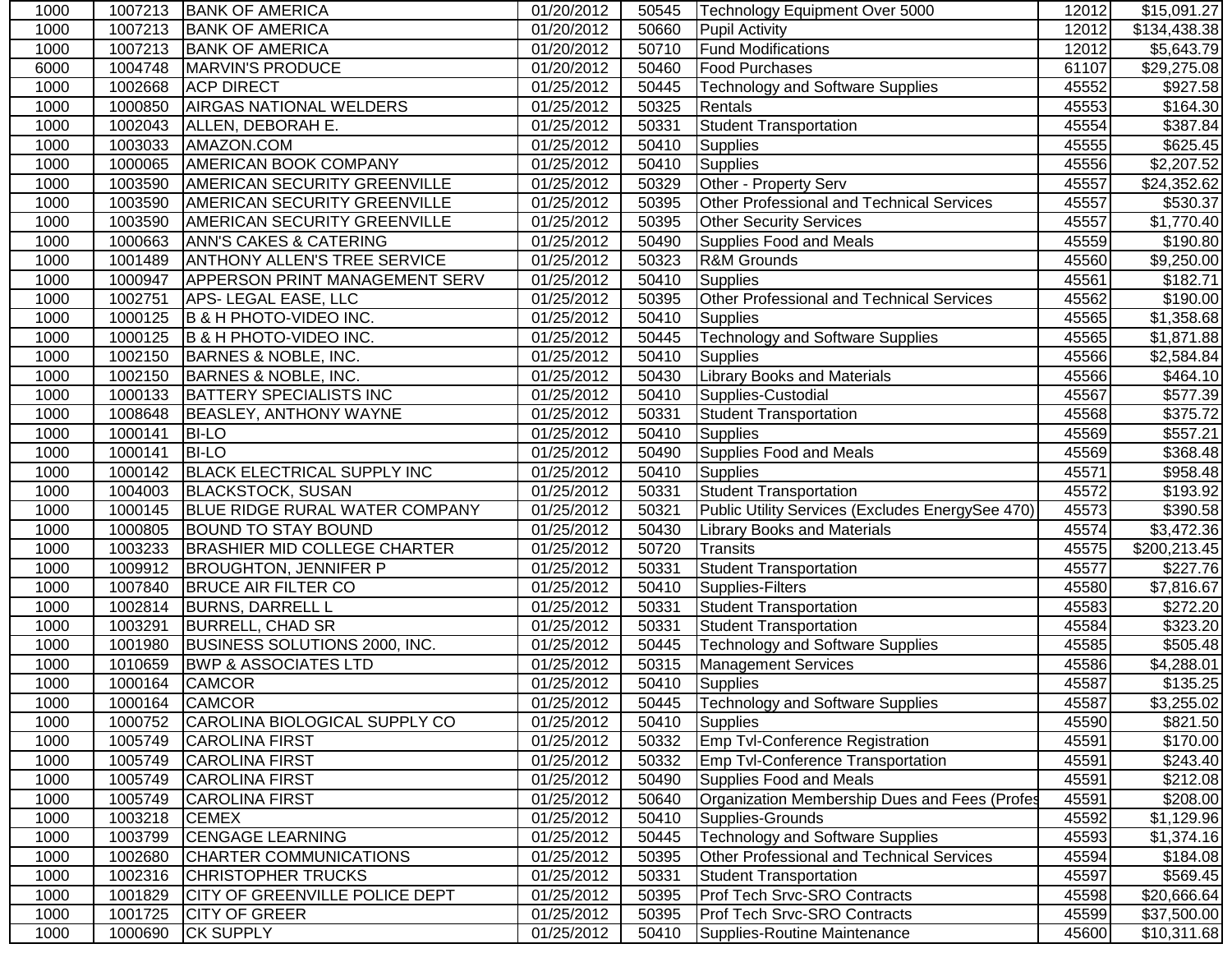| 1000 | 1003007 | CLUB Z! IN-HOME TUTORING                 | 01/25/2012 | 50399 | Miscellaneous Purchased Services                 | 45602 | \$5,784.60             |
|------|---------|------------------------------------------|------------|-------|--------------------------------------------------|-------|------------------------|
| 1000 | 1000213 | <b>COMMISSION OF PUBLIC WORKS</b>        | 01/25/2012 | 50321 | Public Utility Services (Excludes EnergySee 470) | 45604 | \$4,571.00             |
| 1000 | 1000213 | <b>COMMISSION OF PUBLIC WORKS</b>        | 01/25/2012 | 50470 | Energy-Electricity                               | 45604 | \$37,229.89            |
| 1000 | 1000213 | <b>COMMISSION OF PUBLIC WORKS</b>        | 01/25/2012 | 50470 | Energy-Gas                                       | 45604 | \$25,690.04            |
| 1000 | 1002506 | COMMISSION OF PUBLIC WORKS-GRE           | 01/25/2012 | 50470 | Energy-Gas                                       | 45605 | \$350.31               |
| 1000 | 1009969 | <b>COMMISSIONING CONSULTANTS LLP</b>     | 01/25/2012 | 50395 | Other Professional and Technical Services        | 45606 | \$2,475.00             |
| 1000 | 1002448 | COMMUNITIES IN SCHOOLS                   | 01/25/2012 | 50399 | Miscellaneous Purchased Services                 | 45607 | \$38,542.50            |
| 1000 | 1002916 | COMPUTER SOFTWARE INNOVATIONS/           | 01/25/2012 | 50345 | Technology                                       | 45608 | \$5,200.00             |
| 1000 | 1002916 | COMPUTER SOFTWARE INNOVATIONS/           | 01/25/2012 | 50445 | <b>Technology and Software Supplies</b>          | 45608 | \$2,658.22             |
| 1000 | 1000307 | CORNERSTONE PRINTING COMPANY             | 01/25/2012 | 50360 | Printing and Binding                             | 45609 | \$195.04               |
| 1000 | 1006223 | CSI TECHNOLOGY OUTFITTERS                | 01/25/2012 | 50445 | <b>Technology and Software Supplies</b>          | 45611 | \$3,416.91             |
| 1000 | 1006223 | CSI TECHNOLOGY OUTFITTERS                | 01/25/2012 | 50545 | TechnologyEquipment Under 5000                   | 45611 | \$45,028.90            |
| 1000 | 1000894 | D & S MARKETING SYSTEMS, INC.            | 01/25/2012 | 50410 | <b>Supplies</b>                                  | 45613 | \$636.00               |
| 1000 | 1008929 | <b>DELA TORRE, ANA</b>                   | 01/25/2012 | 50331 | <b>Student Transportation</b>                    | 45618 | \$355.52               |
| 1000 | 1002695 | <b>DELL MARKETING</b>                    | 01/25/2012 | 50445 | <b>Technology and Software Supplies</b>          | 45619 | \$1,712.96             |
| 1000 | 1002695 | <b>DELL MARKETING</b>                    | 01/25/2012 | 50545 | TechnologyEquipment Under 5000                   | 45619 | \$14,015.99            |
| 1000 | 1000020 | <b>DEMCO</b>                             | 01/25/2012 | 50410 | Supplies                                         | 45620 | \$629.72               |
| 1000 | 1001139 | <b>DEMCO INC.</b>                        | 01/25/2012 | 50410 | <b>Supplies</b>                                  | 45621 | \$212.51               |
| 1000 | 1000755 | <b>DICK BLICK COMPANY</b>                | 01/25/2012 | 50410 | <b>Supplies</b>                                  | 45625 | \$596.73               |
| 1000 | 1009075 | <b>DISCOVERY EDUCATION</b>               | 01/25/2012 | 50445 | <b>Technology and Software Supplies</b>          | 45627 | \$134.65               |
| 1000 | 1003604 | DOWD, DANA                               | 01/25/2012 | 50331 | <b>Student Transportation</b>                    | 45628 | \$242.40               |
| 1000 | 1006441 | DUNN, VIRGINIA DALE                      | 01/25/2012 | 50331 | <b>Student Transportation</b>                    | 45631 | $\overline{$}139.38$   |
| 1000 | 1008723 | <b>EAI EDUCATION</b>                     | 01/25/2012 | 50410 | <b>Supplies</b>                                  | 45632 | \$1,033.68             |
| 1000 | 1000261 | <b>ELLISON EDUCATIONAL EQUIPMENT</b>     | 01/25/2012 | 50410 | <b>Supplies</b>                                  | 45635 | $\overline{$1,516.79}$ |
| 1000 | 1005849 | <b>ENGINEERED SYSTEMS DESIGN</b>         | 01/25/2012 | 50520 | <b>ConstructionServices Arch Fees Capitalize</b> | 45637 | \$5,950.00             |
| 1000 | 1004117 | <b>ENHANCED FINANCIAL SOLUTIONS</b>      | 01/25/2012 | 50690 | Other Objects                                    | 45638 | \$175,141.59           |
| 1000 | 1000274 | <b>ETA</b>                               | 01/25/2012 | 50410 | Supplies                                         | 45639 | $\overline{$}719.91$   |
| 1000 | 1000286 | EVERBIND/MARCO                           | 01/25/2012 | 50410 | <b>Supplies</b>                                  | 45640 | \$971.49               |
| 1000 | 1002894 | <b>EXPLORE LEARNING</b>                  | 01/25/2012 | 50345 | Technology                                       | 45725 | \$2,395.00             |
| 1000 | 1001423 | <b>EXPRESSIONS UNLIMITED</b>             | 01/25/2012 | 50490 | Supplies Food and Meals                          | 45642 | \$654.20               |
| 1000 | 1000294 | EYE ON EDUCATION                         | 01/25/2012 | 50410 | <b>Supplies</b>                                  | 45643 | \$1,126.20             |
| 1000 | 1005798 | <b>FEDEX KINKO'S</b>                     | 01/25/2012 | 50360 | Printing and Binding                             | 45645 | \$116.39               |
| 1000 | 1006442 | <b>FISHER, GEORGIA</b>                   | 01/25/2012 | 50331 | <b>Student Transportation</b>                    | 45646 | \$387.84               |
| 1000 | 1001572 | <b>FLINN SCIENTIFIC, INC.</b>            | 01/25/2012 | 50410 | <b>Supplies</b>                                  | 45648 | \$361.47               |
| 1000 | 1000082 | <b>FOX CREEK PRINTING (DYE &amp; SON</b> | 01/25/2012 | 50360 | Printing and Binding                             | 45653 | \$222.60               |
| 1000 | 1002813 | <b>FREEMAN, TINA</b>                     | 01/25/2012 | 50331 | Student Transportation                           | 45654 | \$282.80               |
| 1000 |         | 1008286 FRONTIER COMMUNICATIONS          | 01/25/2012 |       | 50340 Comm Srvc-Landlines                        | 45655 | \$2,061.69             |
| 1000 | 1010369 | <b>FUTRELL, CANDICE M</b>                | 01/25/2012 | 50331 | <b>Student Transportation</b>                    | 45657 | \$260.58               |
| 1000 | 1009159 | <b>GALLAGHER, LAUREN M</b>               | 01/25/2012 | 50395 | <b>Other Professional and Technical Services</b> | 45658 | \$1,815.00             |
| 1000 | 1001352 | <b>GARFIELD CORPORATION</b>              | 01/25/2012 | 50410 | <b>Supplies</b>                                  | 45659 | \$280.43               |
| 1000 | 1006605 | GARY, CLARA M                            | 01/25/2012 | 50331 | Student Transportation                           | 45662 | \$375.72               |
| 1000 | 1000443 | <b>GAYLORD BROTHERS</b>                  | 01/25/2012 | 50410 | <b>Supplies</b>                                  | 45663 | \$130.04               |
| 1000 | 1000445 | GENESIS, INC.                            | 01/25/2012 | 50410 | <b>Supplies</b>                                  | 45665 | \$212.86               |
| 1000 | 1007524 | <b>GREENVILLE ROOFING CO. INC.</b>       | 01/25/2012 | 50323 | <b>Repairs and Maintenance Services</b>          | 45669 | \$5,600.00             |
| 1000 | 1002688 | <b>GREENVILLE TECH CHARTER HIGH S</b>    | 01/25/2012 | 50720 | Transits                                         | 45671 | \$209,771.66           |
| 1000 | 1001497 | <b>GREENVILLE WATER SYSTEM</b>           | 01/25/2012 | 50321 | Public Utility Services (Excludes EnergySee 470) | 45672 | \$9,898.86             |
| 1000 | 1000468 | <b>GREENVILLE ZOO</b>                    | 01/25/2012 | 50345 | Technology                                       | 45673 | \$100.00               |
| 1000 | 1004436 | <b>GREER MIDDLE COLLEGE CHARTER S</b>    | 01/25/2012 | 50720 | <b>Transits</b>                                  | 45674 | \$178,843.10           |
| 1000 | 1002614 | HART, JANE J.                            | 01/25/2012 | 50331 | <b>Student Transportation</b>                    | 45681 | \$193.92               |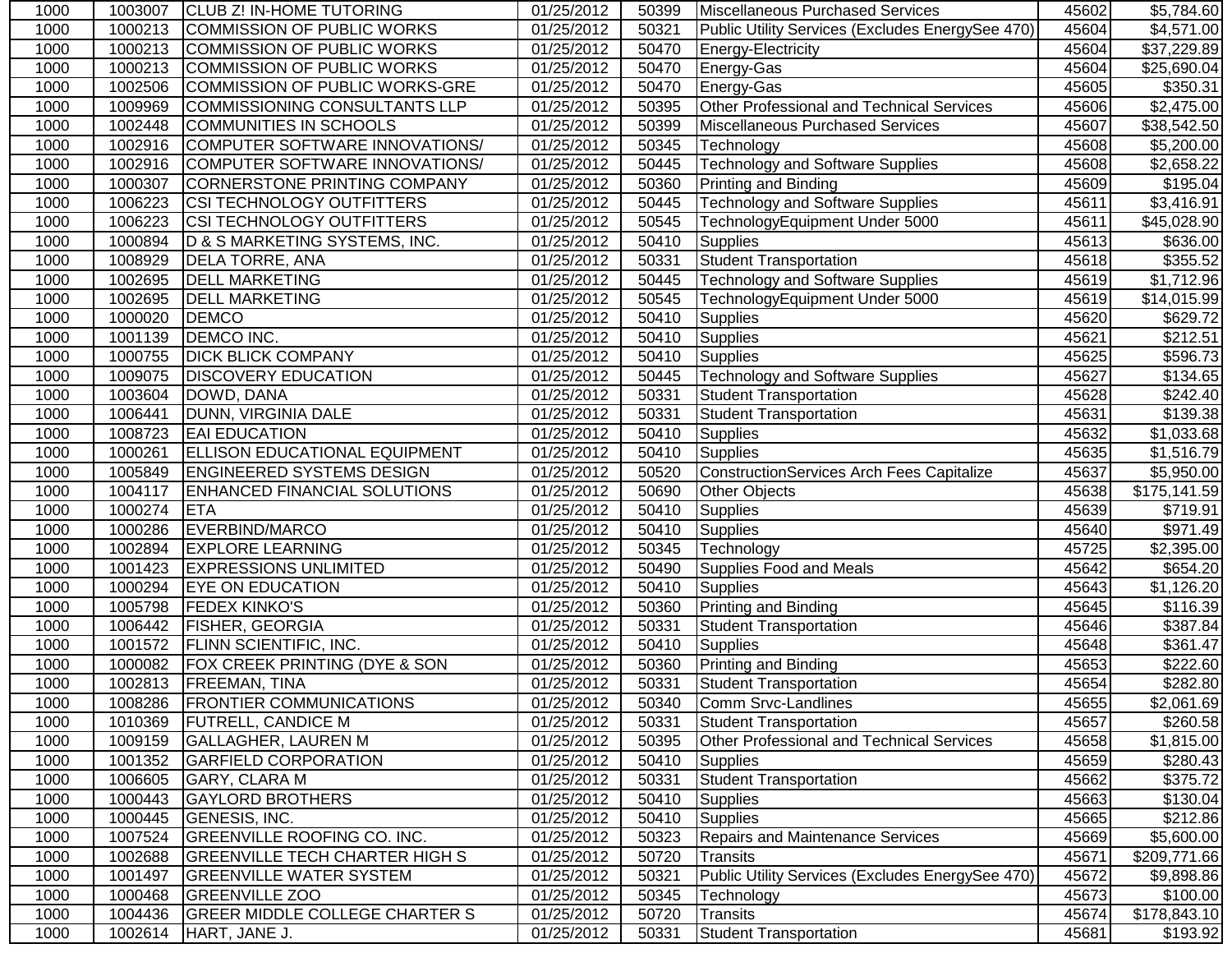| 1000 |         | 1005742  HEINEMANN                       | 01/25/2012              | 50410 | Supplies                                         | 45683 | \$3,654.00              |
|------|---------|------------------------------------------|-------------------------|-------|--------------------------------------------------|-------|-------------------------|
| 1000 | 1000561 | <b>HERITAGE PROPANE</b>                  | 01/25/2012              | 50470 | Energy-Gas                                       | 45686 | $\overline{31,137.53}$  |
| 1000 | 1002497 | <b>HEWLETT PACKARD</b>                   | 01/25/2012              | 50410 | Supplies                                         | 45687 | \$359.34                |
| 1000 | 1010776 | <b>HICKEN, LESLIE W</b>                  | 01/25/2012              | 50311 | <b>Instructional Services</b>                    | 45688 | \$1,400.00              |
| 1000 | 1004926 | HINES, KATIE                             | 01/25/2012              | 50331 | Student Transportation                           | 45689 | \$176.75                |
| 1000 | 1002812 | <b>HOFFMAN, SARA</b>                     | $\overline{01}/25/2012$ | 50331 | <b>Student Transportation</b>                    | 45691 | 3321.18                 |
| 1000 | 1003065 | <b>HOLT, CHRISTAL G</b>                  | 01/25/2012              | 50331 | <b>Student Transportation</b>                    | 45692 | 3323.20                 |
| 1000 | 1004448 | HORNER, ANGELA                           | 01/25/2012              | 50331 | <b>Student Transportation</b>                    | 45694 | $\overline{$}297.95$    |
| 1000 | 1007542 | <b>HUE HD</b>                            | 01/25/2012              | 50445 | <b>Technology and Software Supplies</b>          | 45698 | \$414.76                |
| 1000 | 1008012 | ICE MILLER, LLP                          | 01/25/2012              | 50395 | Other Professional and Technical Services        | 45699 | \$5,750.00              |
| 1000 | 1001142 | INTERNATIONAL BACCALAUREATE NA           | 01/25/2012              | 50395 | Other Professional and Technical Services        | 45701 | \$14,835.00             |
| 1000 | 1001142 | INTERNATIONAL BACCALAUREATE NA           | 01/25/2012              | 50640 | Organization Membership Dues and Fees (Profes    | 45809 | \$100.00                |
| 1000 | 1000550 | <b>INTERSTATE MUSIC SUPPLY</b>           | 01/25/2012              | 50410 | <b>Supplies</b>                                  | 45702 | \$320.30                |
| 1000 | 1000365 | J W PEPPER & SON INC.                    | 01/25/2012              | 50410 | <b>Supplies</b>                                  | 45704 | \$606.68                |
| 1000 | 1007453 | JA PIPER ROOFING CO                      | 01/25/2012              | 50323 | <b>Repairs and Maintenance Services</b>          | 45705 | \$1,235.85              |
| 1000 | 1000462 | <b>JANPAK</b>                            | 01/25/2012              | 50410 | Supplies-Custodial                               | 45706 | $\overline{\$1,707.76}$ |
| 1000 | 1002434 | JARA, ROBERT J                           | 01/25/2012              | 50331 | <b>Student Transportation</b>                    | 45707 | \$328.44                |
| 1000 | 1000559 | JEFF LYNCH APPLIANCE & TV CENT           | 01/25/2012              | 50410 | Supplies                                         | 45708 | \$645.17                |
| 1000 | 1002589 | KADI MEDICAL SERVICES                    | 01/25/2012              | 50345 | Technology                                       | 45712 | $\overline{$}189.00$    |
| 1000 | 1000109 | KAPLAN EARLY LEARNING CO                 | 01/25/2012              | 50410 | Supplies                                         | 45713 | \$362.69                |
| 1000 | 1010387 | KELLY, SEAN A                            | 01/25/2012              | 50331 | <b>Student Transportation</b>                    | 45716 | \$115.14                |
| 1000 | 1004254 | <b>KIDS DISCOVER</b>                     | 01/25/2012              | 50410 | <b>Supplies</b>                                  | 45717 | \$602.32                |
| 1000 | 1003603 | KIRBY, TAMMIE                            | 01/25/2012              | 50331 | <b>Student Transportation</b>                    | 45718 | \$322.19                |
| 1000 | 1002929 | LANGSTON CHARTER MIDDLE SCHOOL           | 01/25/2012              | 50720 | <b>Transits</b>                                  | 45722 | \$180,423.47            |
| 1000 | 1000210 | LAURENS ELECTRIC COOPERATIVE             | 01/25/2012              | 50470 | Energy-Electricity                               | 45723 | \$20,630.33             |
| 1000 | 232012  | LEAD ACADEMY CHARTER SCHOOL              | 01/25/2012              | 50720 | <b>Transits</b>                                  | 45724 | \$55,583.63             |
| 1000 | 1009676 | LEARNING ALLEY, INC                      | 01/25/2012              | 50640 | Organization Membership Dues and Fees (Profes    | 45726 | \$396.00                |
| 1000 | 1000839 | LEARNING SERVICES INC                    | 01/25/2012              | 50410 | <b>Supplies</b>                                  | 45727 | \$3,472.99              |
| 1000 | 1002934 | <b>LEGACY CHARTER SCHOOL</b>             | 01/25/2012              | 50720 | <b>Transits</b>                                  | 45728 | \$359,389.46            |
| 1000 | 1009982 | LENHARDT, CAROLYN                        | 01/25/2012              | 50311 | <b>Instructional Services</b>                    | 45729 | \$436.50                |
| 1000 | 1000418 | LERNER PUBLISHING GROUP                  | 01/25/2012              | 50410 | <b>Supplies</b>                                  | 45730 | \$3,004.00              |
| 1000 | 1000095 | <b>LIBERTY PRESS INC</b>                 | 01/25/2012              | 20410 | Inventory Recd not Vouchered                     | 45733 | $\overline{$1,378.00}$  |
| 1000 | 1005469 | LOWE'S - CHERRYDALE                      | 01/25/2012              | 50410 | <b>Supplies</b>                                  | 45734 | \$162.83                |
| 1000 | 1002212 | LOWE'S COMPANIES, INC.                   | 01/25/2012              | 50410 | Supplies-Custodial                               | 45734 | \$102.95                |
| 1000 | 1007147 | LYNDA.COM, INC                           | 01/25/2012              | 50345 | Technology                                       | 45736 | \$397.13                |
| 1000 | 1003404 | <b>MANAGEMENT DECISIONS</b>              | 01/25/2012              | 50395 | Other Professional and Technical Services        | 45737 | \$2,625.00              |
| 1000 |         | 1006604 MARSH, CHERI                     | 01/25/2012              | 50331 | Student Transportation                           | 45739 | \$290.88                |
| 1000 |         | 1007717   MASTERCRAFT RENOVAITON SYSTEMS | 01/25/2012              | 50323 | R&M Serv-Gym Bleacher Serv                       | 45741 | \$2,102.00              |
| 1000 | 1007717 | <b>IMASTERCRAFT RENOVAITON SYSTEMS</b>   | 01/25/2012              | 50323 | <b>R&amp;M Serv-Plant Serv</b>                   | 45741 | \$708.00                |
| 1000 | 1009696 | <b>MATRIX CONSTRUCTION CO</b>            | 01/25/2012              | 50520 | <b>ConstructionServices Buildings Capitalize</b> | 45742 | \$238,789.15            |
| 1000 | 1007986 | <b>MBAJ ARCHITECTURE</b>                 | 01/25/2012              | 50520 | <b>ConstructionServices Arch Fees Capitalize</b> | 45743 | \$2,236.14              |
| 1000 | 1005122 | MCCOY, MELODY JOELL                      | 01/25/2012              | 50311 | <b>Instructional Services</b>                    | 45744 | \$1,680.00              |
| 1000 | 1000179 | MCGRAW HILL COMPANIES, INC.              | 01/25/2012              | 50410 | <b>Supplies</b>                                  | 45747 | \$226.80                |
| 1000 | 1002037 | MCGRAW-HILL COMPANIES                    | 01/25/2012              | 50410 | <b>Supplies</b>                                  | 45747 | \$620.45                |
| 1000 | 1010217 | MERRIGAN, MICHELE G                      | 01/25/2012              | 50331 | <b>Student Transportation</b>                    | 45749 | \$163.62                |
| 1000 | 1001281 | <b>MEYER CENTER</b>                      | 01/25/2012              | 50720 | <b>Transits</b>                                  | 45750 | \$12,041.32             |
| 1000 | 1009247 | <b>MITCHELL ROAD CHRISTIAN ACADEM</b>    | 01/25/2012              | 50312 | Instructional Programs Improvement Services      | 45752 | \$1,728.37              |
| 1000 | 1004878 | MOO, JONDA LYNN                          | 01/25/2012              | 50331 | <b>Student Transportation</b>                    | 45754 | \$288.86                |
| 1000 | 1000205 | NASCO INC                                | 01/25/2012              | 50410 | <b>Supplies</b>                                  | 45760 | \$2,340.87              |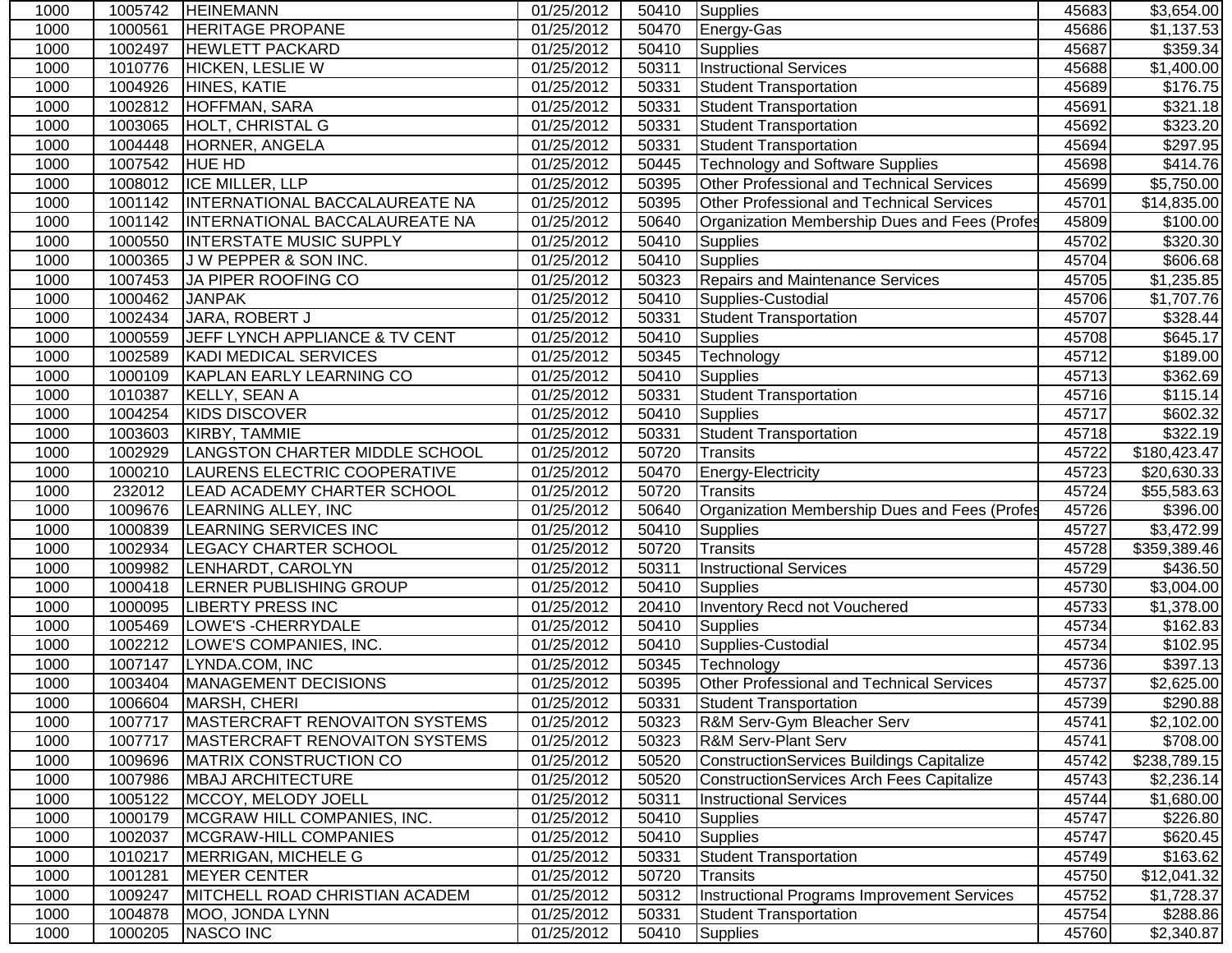| 1000 | 1003280 | NATIONAL ASSOC.OF ELEM. SCHOOL        | 01/25/2012 | 50640 | Organization Membership Dues and Fees (Profes     | 45761 | \$235.00             |
|------|---------|---------------------------------------|------------|-------|---------------------------------------------------|-------|----------------------|
| 1000 | 1004768 | NATIONAL GEOGRAPHIC SCHOOL PUB        | 01/25/2012 | 50420 | <b>Textbooks</b>                                  | 45762 | \$175.44             |
| 1000 | 1000228 | NATIONAL SCHOOL PRODUCTS              | 01/25/2012 | 50410 | <b>Supplies</b>                                   | 45763 | \$156.78             |
| 1000 | 1002566 | NETSUPPORT INC.                       | 01/25/2012 | 50345 | Technology                                        | 45765 | \$303.90             |
| 1000 | 1004876 | PANTEN, EVELYN                        | 01/25/2012 | 50331 | <b>Student Transportation</b>                     | 45768 | \$204.53             |
| 1000 | 1001946 | PAPA JOHN'S PIZZA                     | 01/25/2012 | 50490 | Supplies Food and Meals                           | 45770 | \$256.01             |
| 1000 | 1000243 | PEARSON EDUCATION, INC.               | 01/25/2012 | 50410 | Supplies-Testing                                  | 45764 | \$1,298.70           |
| 1000 | 1003614 | <b>PIEDMONT NATURAL GAS</b>           | 01/25/2012 | 50470 | Energy-Gas                                        | 45772 | \$37,487.74          |
| 1000 | 1002201 | <b>PITSCO</b>                         | 01/25/2012 | 50410 | <b>Supplies</b>                                   | 45773 | \$890.44             |
| 1000 | 1003416 | PLUMLEY, LISA K.                      | 01/25/2012 | 50331 | <b>Student Transportation</b>                     | 45774 | \$242.40             |
| 1000 | 1006453 | PORTER, MIRINDA B.                    | 01/25/2012 | 50331 | <b>Student Transportation</b>                     | 45775 | \$139.38             |
| 1000 | 1001339 | <b>PRESTWICK HOUSE</b>                | 01/25/2012 | 50410 | <b>Supplies</b>                                   | 45776 | \$347.19             |
| 1000 | 1000901 | QUILL CORPORATION                     | 01/25/2012 | 50410 | <b>Supplies</b>                                   | 45780 | \$3,878.48           |
| 1000 | 1000327 | <b>READING SOURCE</b>                 | 01/25/2012 | 50410 | <b>Supplies</b>                                   | 45781 | \$564.98             |
| 1000 | 1001573 | <b>REALLY GOOD STUFF</b>              | 01/25/2012 | 50410 | Supplies                                          | 45782 | $\overline{$}337.53$ |
| 1000 | 1001762 | <b>REDMOND, GLENIS</b>                | 01/25/2012 | 50312 | Instructional Programs Improvement Services       | 45783 | \$275.00             |
| 1000 | 1000815 | <b>RIVERSIDE PUBLISHING</b>           | 01/25/2012 | 50410 | Supplies-Testing                                  | 45690 | \$755.57             |
| 1000 | 1000049 | SAMMY W. SMITH PIANO TUNING           | 01/25/2012 | 50323 | Repairs and Maintenance Services                  | 45785 | \$1,320.00           |
| 1000 | 1010777 | SAMUELS, RHONDA SUE                   | 01/25/2012 | 50311 | <b>Instructional Services</b>                     | 45786 | \$1,500.00           |
| 1000 | 1003077 | SANDERS, ALICIA                       | 01/25/2012 | 50331 | <b>Student Transportation</b>                     | 45787 | \$355.52             |
| 1000 | 1001964 | <b>SC/NSPRA</b>                       | 01/25/2012 | 50410 | <b>Supplies</b>                                   | 45793 | \$125.00             |
| 1000 | 1006523 | SCHNEIDER ELECTRIC BUILDINGS A        | 01/25/2012 | 50520 | ConstructionServices (Temp) Building/Construction | 45795 | \$34,398.42          |
| 1000 | 1001268 | <b>SCHOLASTIC INC</b>                 | 01/25/2012 | 50345 | Technology                                        | 45796 | \$2,950.00           |
| 1000 | 1001268 | <b>SCHOLASTIC INC</b>                 | 01/25/2012 | 50410 | <b>Supplies</b>                                   | 45796 | \$722.60             |
| 1000 | 1000837 | SCHOLASTIC MAGAZINES                  | 01/25/2012 | 50410 | <b>Supplies</b>                                   | 45797 | \$290.80             |
| 1000 | 1003106 | SFI ELECTRONICS, INC                  | 01/25/2012 | 50445 | <b>Technology and Software Supplies</b>           | 45800 | $\overline{$272.08}$ |
| 1000 | 1004788 | SHARP BUSINESS SYSTEMS                | 01/25/2012 | 50345 | <b>Tech Srvc-Copier Contract</b>                  | 45803 | \$4,234.93           |
| 1000 | 1004788 | SHARP BUSINESS SYSTEMS                | 01/25/2012 | 50410 | <b>Supplies</b>                                   | 45803 | \$868.40             |
| 1000 | 1001800 | SIMPLEX GRINNELL                      | 01/25/2012 | 50329 | Other - Property Serv                             | 45804 | \$2,943.65           |
| 1000 | 1002057 | <b>SMITH DRAY LINE</b>                | 01/25/2012 | 50520 | ConstructionServices (Temp) Building/Construction | 45806 | \$552.00             |
| 1000 | 1002623 | SMITH, MONTI GALLOWAY                 | 01/25/2012 | 50331 | <b>Student Transportation</b>                     | 45807 | \$144.43             |
| 1000 | 1000954 | SMITH, SAMUEL (SECURITY)              | 01/25/2012 | 50395 | Other Professional and Technical Services         | 45808 | \$299.00             |
| 1000 | 1010524 | SOUTHERN ATHLETIC FIELDS INC          | 01/25/2012 | 50410 | Supplies-Athletic Fields                          | 45810 | \$18,921.00          |
| 1000 | 1010480 | SPARKFUN ELECTRONICS                  | 01/25/2012 | 50445 | <b>Technology and Software Supplies</b>           | 45812 | \$215.12             |
| 1000 | 1005110 | <b>STAPLES ADVANTAGE</b>              | 01/25/2012 | 50410 | <b>Supplies</b>                                   | 45814 | \$1,935.44           |
| 1000 | 1005110 | <b>STAPLES ADVANTAGE</b>              | 01/25/2012 | 50445 | <b>Technology and Software Supplies</b>           | 45814 | \$166.48             |
| 1000 |         | 1000377 STATE DEPARTMENT OF EDUCATION | 01/25/2012 |       | 50660 Pupil Activity                              | 45815 | \$5,322.70           |
| 1000 | 1004630 | <b>STORM SYSTEMS SERVICES</b>         | 01/25/2012 | 50323 | <b>R&amp;M Serv-Plant Serv</b>                    | 45816 | \$1,350.00           |
| 1000 | 1000809 | <b>SYLVAN LEARNING CENTER GREEN</b>   | 01/25/2012 | 50399 | Miscellaneous Purchased Services                  | 45818 | \$4,290.00           |
| 1000 | 1002615 | TOLLISON, SARAH JANE                  | 01/25/2012 | 50331 | <b>Student Transportation</b>                     | 45823 | \$151.50             |
| 1000 | 1002312 | TRANE COMFORT SOLUTIONS               | 01/25/2012 | 50410 | Supplies-HVAC supplies                            | 45824 | \$2,343.03           |
| 1000 | 1002312 | TRANE COMFORT SOLUTIONS               | 01/25/2012 | 50520 | ConstructionServices (Temp) Building/Constructio  | 45824 | \$18,816.00          |
| 1000 | 1003382 | <b>TRUCOLOR</b>                       | 01/25/2012 | 50360 | Printing and Binding                              | 45826 | \$308.07             |
| 1000 | 1002220 | TRUESDALE, ELATA                      | 01/25/2012 | 50331 | <b>Student Transportation</b>                     | 45827 | \$149.99             |
| 1000 | 1000494 | UNITED CHEMICAL AND SUPPLY INC        | 01/25/2012 | 50410 | Supplies-Custodial                                | 45828 | \$3,763.61           |
| 1000 | 1000494 | UNITED CHEMICAL AND SUPPLY INC        | 01/25/2012 | 50540 | Equipment Under 5000                              | 45828 | \$4,801.30           |
| 1000 | 1003828 | UNIVERSITY OF TOLEDO                  | 01/25/2012 | 50373 | Tuition to other Entity                           | 45829 | \$1,000.00           |
| 1000 | 1000302 | <b>US FOODSERVICE</b>                 | 01/25/2012 | 50410 | <b>Supplies</b>                                   | 45830 | \$870.04             |
| 1000 | 1009972 | <b>VIC BAILEY FORD LINCOLN</b>        | 01/25/2012 | 50550 | Equipment Licensed Vehicles Capitalize            | 45831 | \$1,590.00           |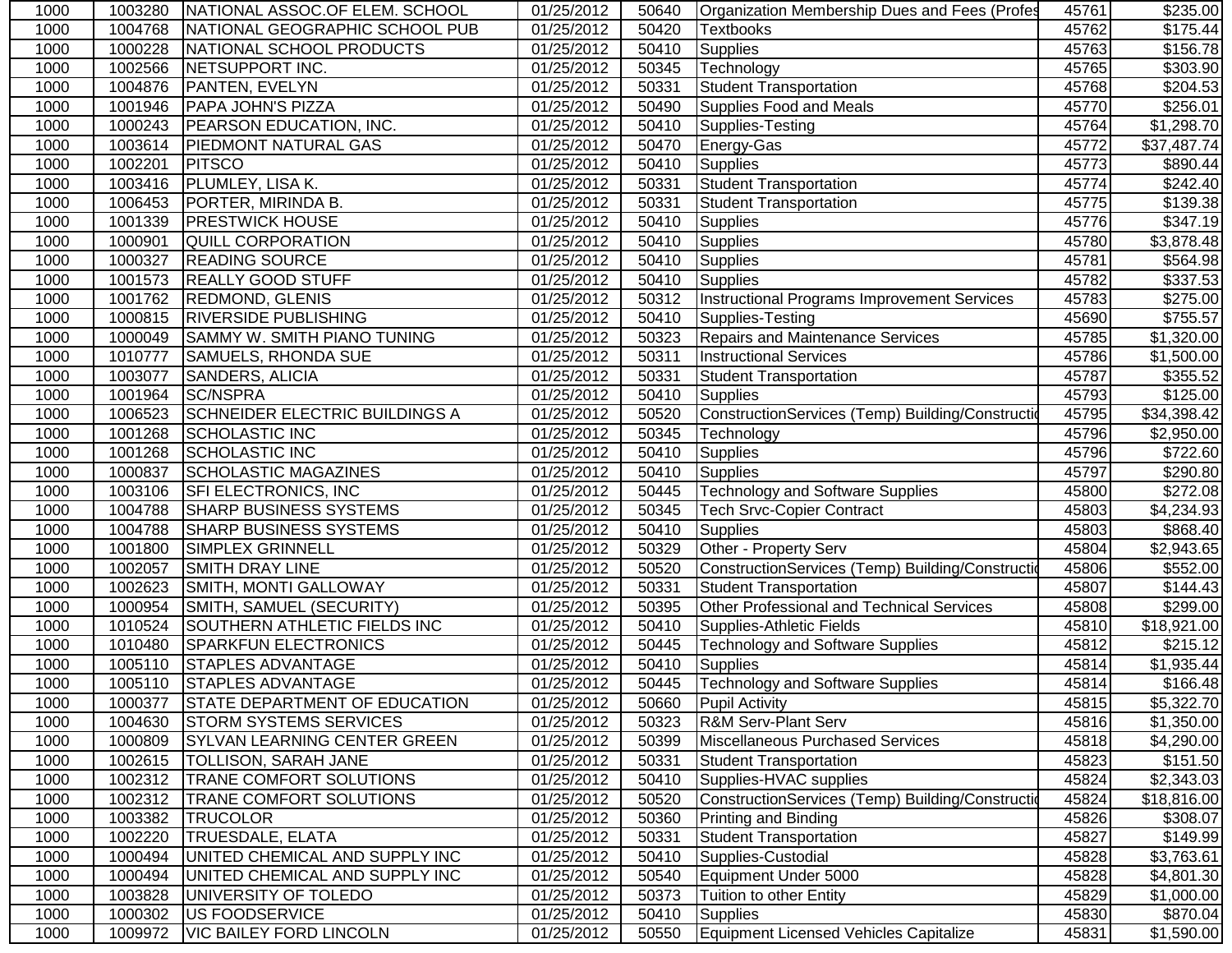| 1000 | 1007000 | VICK SR., DONALD S.                  | 01/25/2012 | 50311 | <b>Instructional Services</b>                 | 45832 | \$310.40               |
|------|---------|--------------------------------------|------------|-------|-----------------------------------------------|-------|------------------------|
| 1000 | 1005113 | <b>VIRTUCOM INC.</b>                 | 01/25/2012 | 50345 | <b>Tech Srvc-Copier Contract</b>              | 45833 | \$2,583.11             |
| 1000 | 1002811 | <b>WALLACE, GERALDINE ANN</b>        | 01/25/2012 | 50331 | Student Transportation                        | 45834 | \$357.54]              |
| 1000 | 1004432 | <b>WEISS, SARAH</b>                  | 01/25/2012 | 50331 | Student Transportation                        | 45836 | \$121.20               |
| 1000 | 1000479 | <b>WEST MUSIC COMPANY INC</b>        | 01/25/2012 | 50410 | <b>Supplies</b>                               | 45837 | \$122.03               |
| 1000 | 1004877 | <b>WILLIAMS, APRYLE</b>              | 01/25/2012 | 50331 | <b>Student Transportation</b>                 | 45839 | \$258.56               |
| 1000 | 1010495 | <b>WILLIAMS, FAYE</b>                | 01/25/2012 | 50331 | <b>Student Transportation</b>                 | 45840 | \$213.62               |
| 1000 | 1002719 | <b>WITMER, CONNIE A.</b>             | 01/25/2012 | 50331 | <b>Student Transportation</b>                 | 45841 | \$278.76               |
| 1000 | 1003294 | <b>WOODRUFF, NANCY</b>               | 01/25/2012 | 50395 | Other Professional and Technical Services     | 45842 | \$820.00               |
| 1000 | 1010778 | <b>WRIGHTEN, JR., QUINTUS</b>        | 01/25/2012 | 50311 | <b>Instructional Services</b>                 | 45844 | \$1,400.00             |
| 1000 | 1003406 | <b>WT COX SUBSCRIPTIONS</b>          | 01/25/2012 | 50430 | <b>Library Books and Materials</b>            | 45845 | \$308.93               |
| 1000 | 1000730 | <b>XPEDX</b>                         | 01/25/2012 | 50410 | Supplies-Custodial                            | 45846 | \$224.30               |
| 6000 | 1000025 | JOYCE EQUIPMENT COMPANY              | 01/25/2012 | 50323 | <b>Repairs and Maintenance Services</b>       | 61124 | \$784.67               |
| 6000 | 1000367 | <b>PEPSI-COLA BOTTLING COMPANY</b>   | 01/25/2012 | 50460 | <b>Food Purchases</b>                         | 61115 | \$10,062.07            |
| 6000 | 1000367 | <b>PEPSI-COLA BOTTLING COMPANY</b>   | 01/25/2012 | 50460 | <b>Food Purchases</b>                         | 61128 | \$3,977.94             |
| 6000 | 1000721 | <b>FORMS &amp; SUPPLY, INC.</b>      | 01/25/2012 | 50410 | <b>Supplies</b>                               | 61129 | \$199.37               |
| 6000 | 1001483 | <b>CC DICKSON</b>                    | 01/25/2012 | 50323 | <b>Repairs and Maintenance Services</b>       | 61130 | $\overline{$}361.44$   |
| 6000 | 1001483 | <b>CC DICKSON</b>                    | 01/25/2012 | 50460 | Food Purchases                                | 61130 | \$335.01               |
| 6000 | 1003265 | <b>SIGNS BY TOMORROW</b>             | 01/25/2012 | 50410 | <b>Supplies</b>                               | 61121 | \$474.20               |
| 6000 | 1005345 | <b>BLUE BELL CREAMERIES</b>          | 01/25/2012 | 50460 | <b>Food Purchases</b>                         | 61116 | \$3,973.76             |
| 6000 | 1005351 | <b>BULL'S EYE BRANDS</b>             | 01/25/2012 | 50460 | <b>Food Purchases</b>                         | 61117 | \$527.99               |
| 6000 | 1005396 | <b>DELI AT PELHAM FALLS</b>          | 01/25/2012 | 50312 | Instructional Programs Improvement Services   | 61118 | \$616.70               |
| 6000 | 1005417 | FUNACHO                              | 01/25/2012 | 50460 | <b>Food Purchases</b>                         | 61119 | \$2,178.34             |
| 6000 | 1005515 | <b>PLUS LINEN</b>                    | 01/25/2012 | 50490 | <b>Other Supplies and Materials</b>           | 61132 | \$126.14               |
| 6000 | 1005526 | SARA LEE BAKERY GROUP/ EARTHGR       | 01/25/2012 | 50460 | <b>Food Purchases</b>                         | 61120 | \$3,354.09             |
| 6000 | 1005526 | SARA LEE BAKERY GROUP/ EARTHGR       | 01/25/2012 | 50460 | <b>Food Purchases</b>                         | 61133 | \$3,523.16             |
| 6000 | 1000130 | <b>BALLENTINE EQUIPMENT COMPANY</b>  | 01/26/2012 | 50540 | Equipment Under 5000                          | 61144 | \$3,786.92             |
| 6000 | 1000367 | <b>PEPSI-COLA BOTTLING COMPANY</b>   | 01/26/2012 | 50460 | <b>Food Purchases</b>                         | 61139 | \$3,521.32             |
| 6000 | 1000721 | FORMS & SUPPLY, INC.                 | 01/26/2012 | 50410 | <b>Supplies</b>                               | 61145 | \$192.98               |
| 6000 | 1002695 | <b>DELL MARKETING</b>                | 01/26/2012 | 50545 | TechnologyEquipment Under 5000                | 61146 | \$3,895.52             |
| 6000 | 1004748 | <b>MARVIN'S PRODUCE</b>              | 01/26/2012 | 50460 | <b>Food Purchases</b>                         | 61147 | \$31,533.19            |
| 6000 | 1005345 | <b>BLUE BELL CREAMERIES</b>          | 01/26/2012 | 50460 | Food Purchases                                | 61140 | \$1,649.37             |
| 6000 | 1005351 | <b>BULL'S EYE BRANDS</b>             | 01/26/2012 | 50460 | <b>Food Purchases</b>                         | 61141 | \$564.76               |
| 6000 | 1005417 | FUNACHO                              | 01/26/2012 | 50460 | <b>Food Purchases</b>                         | 61142 | \$1,231.52             |
| 1000 | 1001623 | BENDER BURKOT EAST COAST SUPPL       | 01/27/2012 | 50410 | Supplies                                      | 777   | \$798.71               |
| 1000 | 1003917 | <b>CLASSROOM DIRECT</b>              | 01/27/2012 | 50410 | Supplies                                      | 784   | $\overline{$}2,715.82$ |
| 1000 |         | 1000014   DELTA EDUCATION            | 01/27/2012 |       | 50410 Supplies                                | 784   | \$33,762.92            |
| 1000 | 1002726 | ECHOLS OIL CO.                       | 01/27/2012 | 50410 | Supplies-Vehicle fuel                         | 779   | \$39,873.12            |
| 1000 | 1003021 | <b>FIRE PROTECTION SPECIALIST OF</b> | 01/27/2012 | 50323 | <b>R&amp;M Serv-Plant Serv</b>                | 782   | \$1,183.46             |
| 1000 | 1000431 | <b>FOLLETT EDUCATIONAL SERVICES</b>  | 01/27/2012 | 50430 | <b>Library Books and Materials</b>            | 770   | \$1,395.85             |
| 1000 | 1000567 | <b>FOLLETT LIBRARY RESOURCES</b>     | 01/27/2012 | 50430 | <b>Library Books and Materials</b>            | 770   | \$13,066.15            |
| 1000 | 1001225 | <b>FOLLETT SOFTWARE COMPANY</b>      | 01/27/2012 | 50445 | Technology and Software Supplies              | 774   | \$306.36               |
| 1000 | 1000721 | <b>FORMS &amp; SUPPLY, INC.</b>      | 01/27/2012 | 50410 | <b>Supplies</b>                               | 771   | \$4,078.77             |
| 1000 | 1000721 | <b>FORMS &amp; SUPPLY, INC.</b>      | 01/27/2012 | 50445 | <b>Technology and Software Supplies</b>       | 771   | \$459.90               |
| 1000 | 1001499 | G & K SERVICES                       | 01/27/2012 | 50329 | Oth Prop Srv-Uniform Services                 | 776   | \$3,080.82             |
| 1000 | 1002887 | <b>GREENVILLE OFFICE SUPPLY</b>      | 01/27/2012 | 50410 | <b>Supplies</b>                               | 780   | \$837.55               |
| 1000 | 1001790 | JOHNSTONE SUPPLY                     | 01/27/2012 | 50410 | Supplies-HVAC supplies                        | 778   | \$2,749.18             |
| 1000 | 1001790 | JOHNSTONE SUPPLY                     | 01/27/2012 | 50580 | Mobile Classrooms Construction Non Capitalize | 778   | \$2,784.51             |
| 1000 | 1000066 | LAKESHORE LEARNING MATERIALS         | 01/27/2012 | 50410 | Supplies                                      | 767   | \$1,882.27             |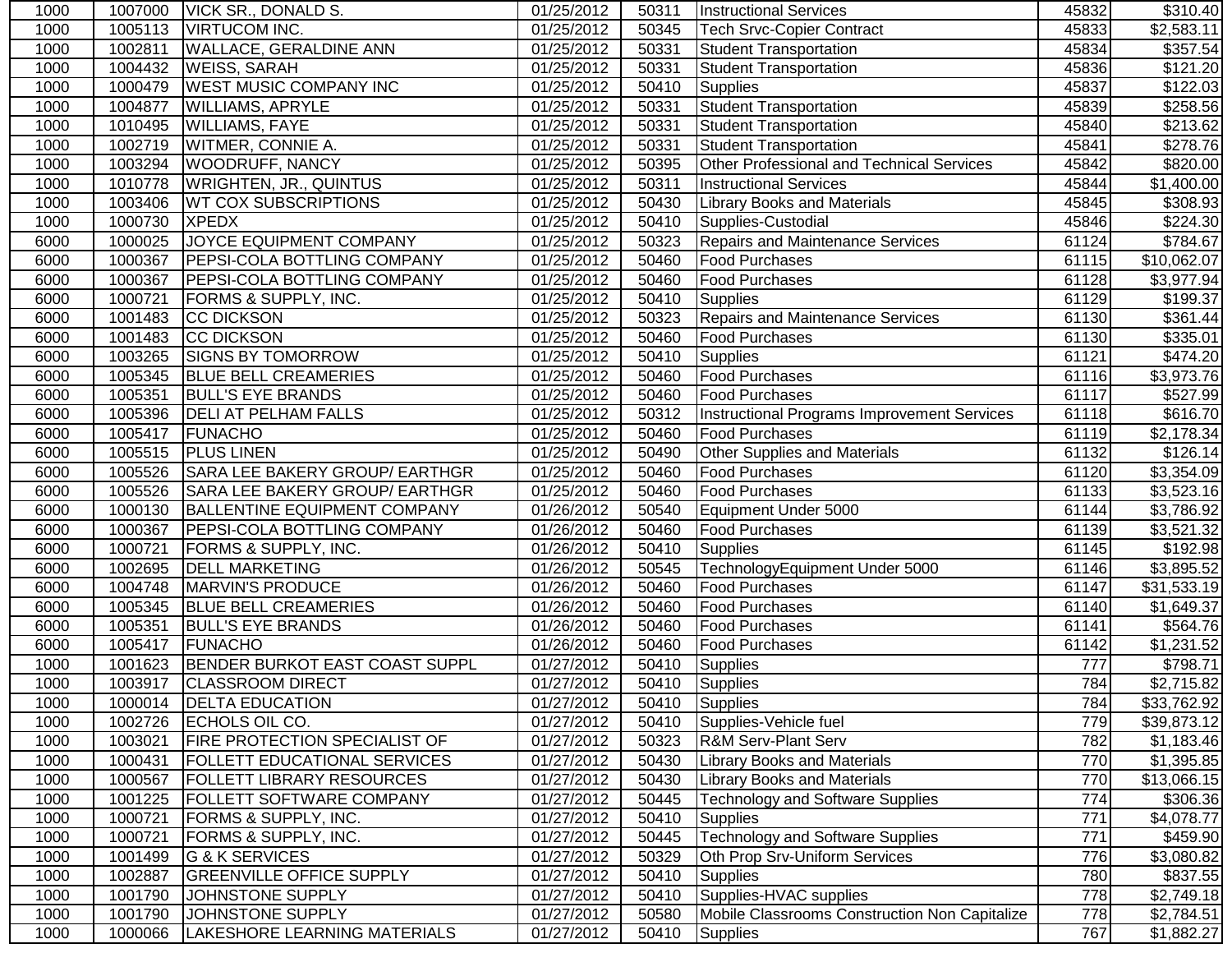| 1000 | 1003602 | <b>LEARNING FOCUSED</b>               | 01/27/2012 | 50312 | <b>Instructional Programs Improvement Services</b> | 781   | \$2,500.00  |
|------|---------|---------------------------------------|------------|-------|----------------------------------------------------|-------|-------------|
| 1000 | 1003602 | <b>LEARNING FOCUSED</b>               | 01/27/2012 | 50410 | Supplies                                           | 781   | \$1,932.50  |
| 1000 | 1001336 | <b>PALMETTO AIR AND WATER BALANCE</b> | 01/27/2012 | 50395 | Other Professional and Technical Services          | 775   | \$843.00    |
| 1000 | 1002336 | <b>PREMIER AGENDAS INC</b>            | 01/27/2012 | 50410 | <b>Supplies</b>                                    | 784   | \$1,662.51  |
| 1000 | 1003186 | <b>SCANTEX BUSINESS SYSTEMS</b>       | 01/27/2012 | 50410 | <b>Supplies</b>                                    | 783   | \$1,085.00  |
| 1000 | 1003927 | <b>SCHOOL SPECIALTY</b>               | 01/27/2012 | 50410 | Supplies                                           | 784   | \$158.47    |
| 1000 | 1000670 | <b>SCHOOL SPECIALTY INC</b>           | 01/27/2012 | 50410 | <b>Supplies</b>                                    | 784   | \$523.35    |
| 1000 | 1000542 | TMS SOUTH (IMSCO)                     | 01/27/2012 | 50410 | Supplies-Custodial                                 | 769   | \$159.53    |
| 1000 | 1000846 | VIRCO INC.                            | 01/27/2012 | 50410 | Supplies                                           | 772   | \$3,570.98  |
| 6000 | 1000017 | <b>AAA SUPPLY</b>                     | 01/30/2012 | 50323 | Repairs and Maintenance Services                   | 61150 | \$670.94    |
| 6000 | 1000018 | ROTO-ROOTER SEWER DRAIN SERVIC        | 01/30/2012 | 50323 | <b>Repairs and Maintenance Services</b>            | 61151 | \$490.00    |
| 6000 | 1000025 | JOYCE EQUIPMENT COMPANY               | 01/30/2012 | 10290 | <b>Asset Clearing</b>                              | 61152 | \$7,883.00  |
| 6000 | 1000340 | <b>CRESCENT SUPPLY CO INC</b>         | 01/30/2012 | 50323 | <b>Repairs and Maintenance Services</b>            | 61153 | \$350.96    |
| 6000 | 1000396 | POINSETT PLUMBING SUPPLY              | 01/30/2012 | 50323 | <b>Repairs and Maintenance Services</b>            | 61154 | \$232.95    |
| 6000 | 1001561 | <b>HOLDER ELECTRIC SUPPLY</b>         | 01/30/2012 | 50323 | <b>Repairs and Maintenance Services</b>            | 61155 | \$178.37    |
| 6000 | 1003202 | <b>HONEY BAKED HAM COMPANY</b>        | 01/30/2012 | 50312 | <b>Instructional Programs Improvement Services</b> | 61157 | \$467.59    |
| 6000 | 1003510 | FOX CREEK PRINTING CO., INC.          | 01/30/2012 | 50360 | Printing and Binding                               | 61158 | \$10,209.07 |
| 6000 | 1005526 | <b>SARA LEE BAKERY GROUP/ EARTHGR</b> | 01/30/2012 | 50460 | <b>Food Purchases</b>                              | 61159 | \$8,643.32  |
| 6000 | 1005791 | <b>OSORIA, DAYANA</b>                 | 01/30/2012 | 50312 | <b>Instructional Programs Improvement Services</b> | 61161 | \$1,579.30  |
| 6000 | 1000367 | <b>PEPSI-COLA BOTTLING COMPANY</b>    | 01/31/2012 | 50460 | <b>Food Purchases</b>                              | 61260 | \$4,571.00  |
| 6000 | 1002038 | PET DAIRY                             | 01/31/2012 | 50460 | <b>Food Purchases</b>                              | 61261 | \$96,738.47 |
| 6000 | 1004748 | <b>MARVIN'S PRODUCE</b>               | 01/31/2012 | 50460 | <b>Food Purchases</b>                              | 61262 | \$32,173.59 |
| 6000 | 1005345 | <b>BLUE BELL CREAMERIES</b>           | 01/31/2012 | 50460 | <b>Food Purchases</b>                              | 61263 | \$2,546.58  |
| 6000 | 1005403 | <b>EARTHFARE MARKET &amp; CAFE</b>    | 01/31/2012 | 50460 | <b>Food Purchases</b>                              | 61264 | \$950.00    |
| 6000 | 1005417 | <b>FUNACHO</b>                        | 01/31/2012 | 50460 | Food Purchases                                     | 61265 | \$6,842.38  |
|      |         |                                       |            |       | <b>Total</b>                                       |       | 17219592.75 |
|      |         |                                       |            |       |                                                    |       |             |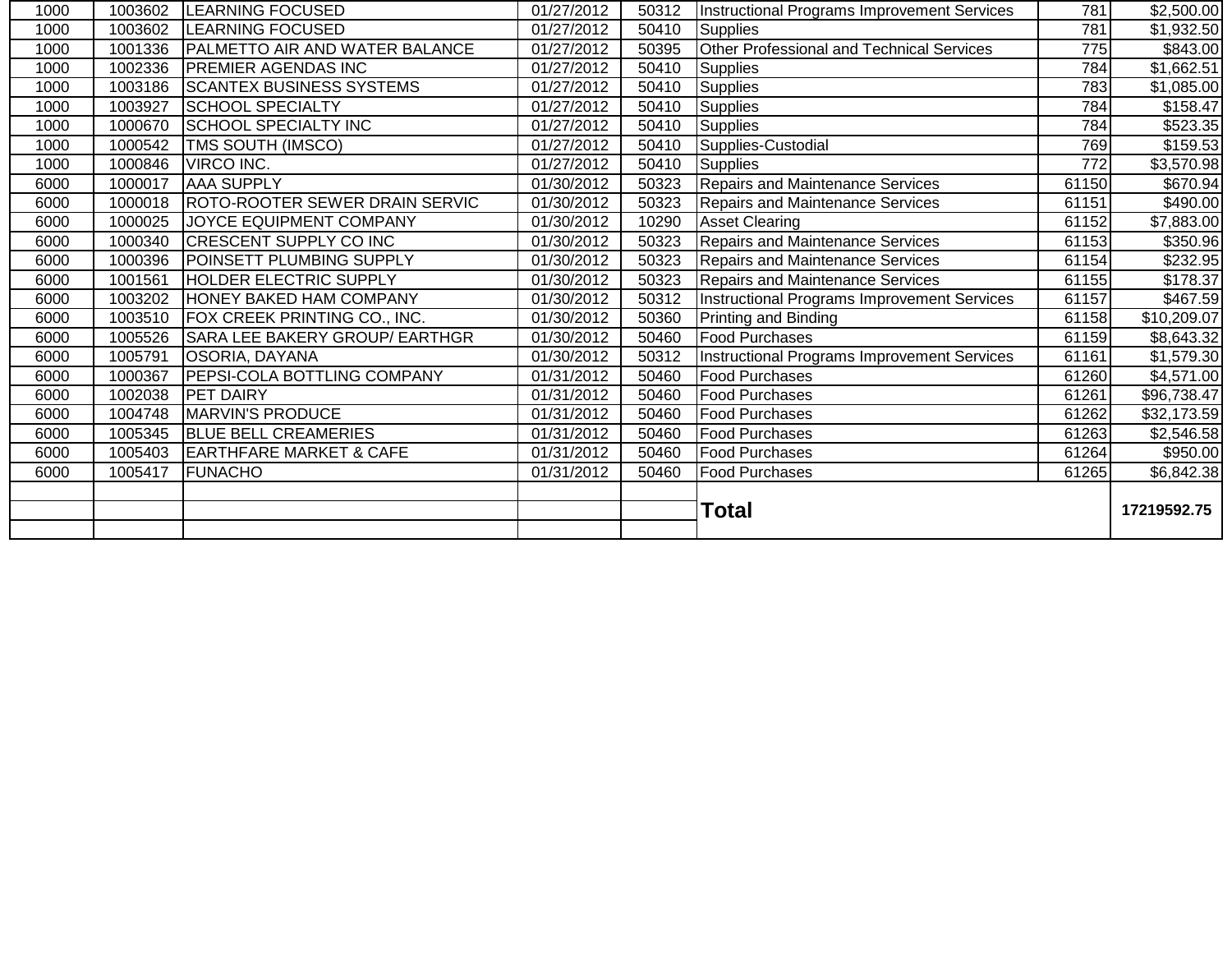|                  |            | <b>Greenville County Schools</b>      |
|------------------|------------|---------------------------------------|
|                  |            | <b>Purchasing Card - January 2012</b> |
|                  |            |                                       |
| Post Date Amount |            | <b>Vendor Name</b>                    |
| 1/2/2012         |            | \$2.58 INTERNATIONAL TRANSACTION      |
| 1/2/2012         |            | (\$140.25) JUST FOR KIX CATALOG LLC   |
| 1/2/2012         |            | \$105.99 MCBRIDES INC                 |
| 1/2/2012         |            | \$142.12 BAYMONT INN                  |
| 1/2/2012         |            | \$321.91 BOX CARS & ONE-EYES JACKS    |
| 1/2/2012         |            | \$1,836.72 CAMCOR INC                 |
| 1/2/2012         |            | \$188.50 CHICK-FIL-A #00663           |
| 1/2/2012         |            | \$85.82 CHICK-FIL-A #001162           |
| 1/2/2012         |            | \$142.12 BAYMONT INN                  |
| 1/2/2012         |            | \$142.12 BAYMONT INN                  |
| 1/2/2012         |            | \$111.62  IHOP #4416                  |
| 1/2/2012         |            | \$142.12 BAYMONT INN                  |
| 1/2/2012         |            | \$162.00 CHICK-FIL-A #00726           |
| 1/2/2012         |            | \$162.00 CHICK-FIL-A #00726           |
| 1/2/2012         |            | \$116.54 STEVI B'S PIZZA - AUGU       |
| 1/2/2012         |            | \$142.12 BAYMONT INN                  |
| 1/2/2012         |            | \$238.49 CPR CELL PHONE REPAIR        |
| 1/3/2012         |            | \$48.48 SMITHTURF AND IRRIGATI        |
| 1/3/2012         |            | \$11.42 WILSONS 5 TO \$1 STORES       |
| 1/3/2012         | \$25.00    | <b>SC LAW ENFORCEMENT</b>             |
| 1/3/2012         | \$25.00    | <b>SC LAW ENFORCEMENT</b>             |
| 1/3/2012         | \$25.00    | <b>SC LAW ENFORCEMENT</b>             |
| 1/3/2012         | \$1,015.46 | LONG TRAILER & BODY SERVI             |
| 1/3/2012         | \$25.00    | <b>SC LAW ENFORCEMENT</b>             |
| 1/3/2012         |            | \$3.15   LOWES #01718                 |
| 1/3/2012         |            | \$25.00 SC LAW ENFORCEMENT            |
| 1/3/2012         |            | \$654.05 MINDSTEPS INC                |
| 1/3/2012         | \$25.00    | <b>SC LAW ENFORCEMENT</b>             |
| 1/3/2012         |            | \$14.39 HOLDER ELECTRIC SUPPLY        |
| 1/3/2012         | \$25.00    | <b>SC LAW ENFORCEMENT</b>             |
| 1/3/2012         | \$25.00    | <b>SC LAW ENFORCEMENT</b>             |
| 1/3/2012         | \$25.00    | <b>SC LAW ENFORCEMENT</b>             |
| 1/3/2012         | \$25.00    | <b>SC LAW ENFORCEMENT</b>             |
| 1/3/2012         | \$356.48   | SMITHTURF AND IRRIGATI                |
| 1/3/2012         | \$21.14    | <b>LOWES #00528</b>                   |
| 1/3/2012         | \$25.00    | <b>SC LAW ENFORCEMENT</b>             |
| 1/3/2012         | \$10.55    | WALGREENS #10390                      |
| 1/3/2012         | \$25.00    | <b>SC LAW ENFORCEMENT</b>             |
| 1/3/2012         | \$25.00    | <b>SC LAW ENFORCEMENT</b>             |
| 1/3/2012         | \$25.00    | <b>SC LAW ENFORCEMENT</b>             |
| 1/3/2012         | \$25.00    | <b>SC LAW ENFORCEMENT</b>             |
| 1/3/2012         | \$42.89    | <b>FOOD LION # 2644</b>               |
| 1/3/2012         | \$25.00    | <b>SC LAW ENFORCEMENT</b>             |
| 1/3/2012         | \$25.00    | <b>SC LAW ENFORCEMENT</b>             |
| 1/3/2012         | \$25.00    | <b>SC LAW ENFORCEMENT</b>             |
| 1/3/2012         | \$25.00    | <b>SC LAW ENFORCEMENT</b>             |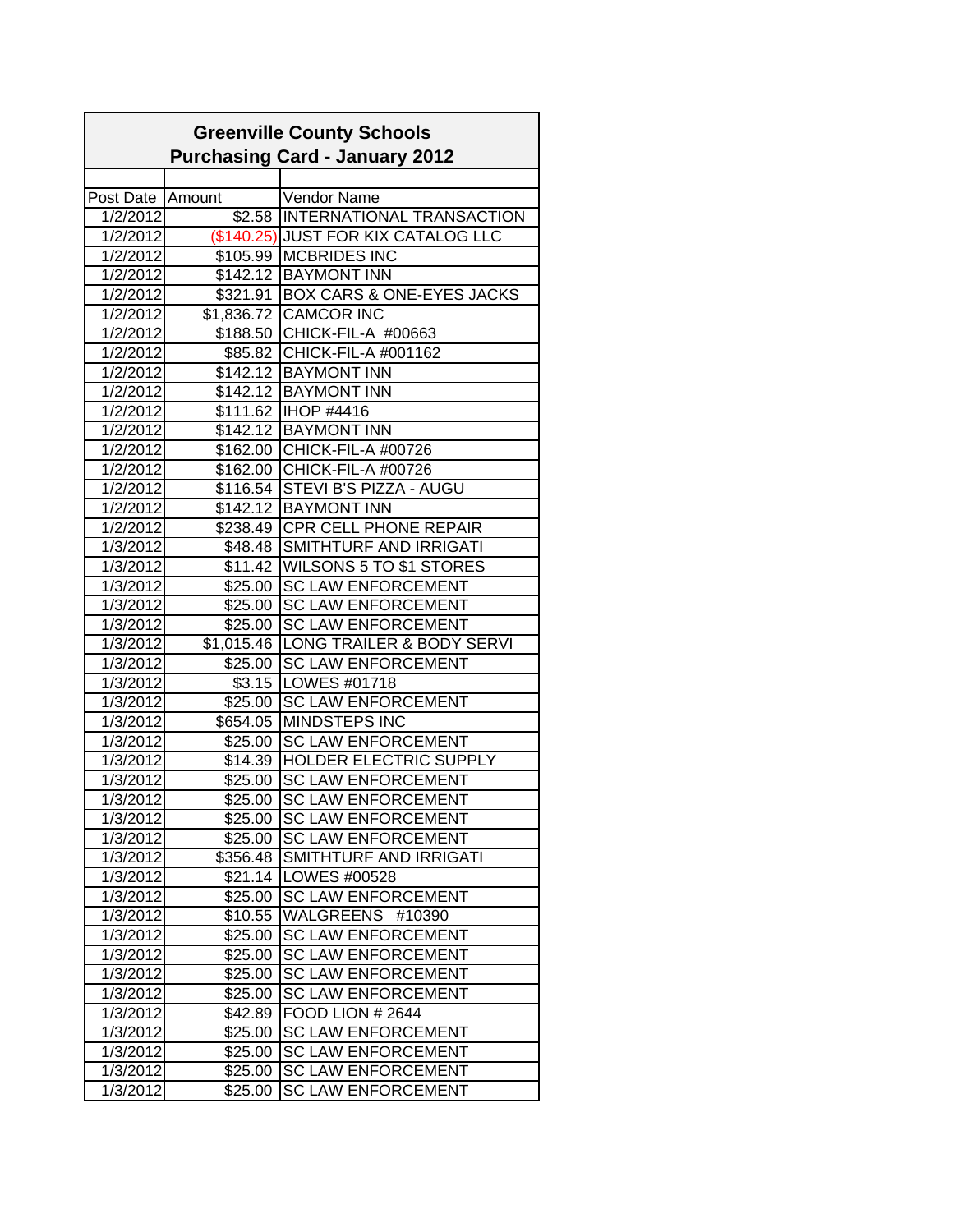| 1/3/2012 |          | \$16.85 HOLDER ELECTRIC SUPPLY       |
|----------|----------|--------------------------------------|
| 1/3/2012 |          | \$25.00 SC LAW ENFORCEMENT           |
| 1/3/2012 |          | \$20.00 VZWRLSS PRPAY AUTOPAY        |
| 1/3/2012 |          | \$25.00 SC LAW ENFORCEMENT           |
| 1/3/2012 | \$25.00  | <b>SC LAW ENFORCEMENT</b>            |
| 1/3/2012 |          | \$505.14 HOLDER ELECTRIC SUPPLY      |
| 1/3/2012 | \$25.00  | <b>SC LAW ENFORCEMENT</b>            |
| 1/3/2012 |          | \$1,015.46 LONG TRAILER & BODY SERVI |
| 1/3/2012 | \$25.00  | <b>SC LAW ENFORCEMENT</b>            |
| 1/3/2012 |          | \$25.00 SC LAW ENFORCEMENT           |
| 1/3/2012 | \$25.00  | <b>SC LAW ENFORCEMENT</b>            |
| 1/3/2012 | \$25.00  | <b>SC LAW ENFORCEMENT</b>            |
| 1/3/2012 | \$25.00  | <b>SC LAW ENFORCEMENT</b>            |
| 1/3/2012 | \$25.00  | <b>SC LAW ENFORCEMENT</b>            |
| 1/3/2012 | \$25.00  | <b>ISC LAW ENFORCEMENT</b>           |
| 1/3/2012 |          | \$25.00 SC LAW ENFORCEMENT           |
| 1/3/2012 | \$1.81   | WALGREENS #10390                     |
| 1/3/2012 | \$25.00  | <b>SC LAW ENFORCEMENT</b>            |
| 1/3/2012 | \$25.00  | <b>SC LAW ENFORCEMENT</b>            |
| 1/3/2012 | \$25.00  | <b>SC LAW ENFORCEMENT</b>            |
| 1/3/2012 | \$25.00  | <b>SC LAW ENFORCEMENT</b>            |
| 1/3/2012 | \$25.00  | <b>SC LAW ENFORCEMENT</b>            |
| 1/3/2012 | \$25.00  | <b>SC LAW ENFORCEMENT</b>            |
| 1/3/2012 | \$25.00  | <b>SC LAW ENFORCEMENT</b>            |
| 1/3/2012 |          | \$1,015.46 LONG TRAILER & BODY SERVI |
| 1/4/2012 |          | \$26.16 JOYCE EQUIPMENT COMPANY      |
| 1/4/2012 |          | \$25.00 SC LAW ENFORCEMENT           |
| 1/4/2012 |          | \$23.56   LOWES #01718               |
| 1/4/2012 |          | \$46.44   LOWES #00667               |
| 1/4/2012 |          | \$428.36 HOLDER ELECTRIC SUPPLY      |
| 1/4/2012 |          | \$5.88 ADVANCE AUTO PARTS #5440      |
| 1/4/2012 | \$25.00  | <b>SC LAW ENFORCEMENT</b>            |
| 1/4/2012 | \$47.65  | <b>TLF FLORAL DESIGN, LTD</b>        |
| 1/4/2012 | \$25.00  | <b>SC LAW ENFORCEMENT</b>            |
| 1/4/2012 |          | \$40.00 FICTION ADDICTION LLC        |
| 1/4/2012 | \$40.15  | <b>AEI TEACH DISCOVERY EN</b>        |
| 1/4/2012 |          | \$25.00 SC LAW ENFORCEMENT           |
| 1/4/2012 | \$25.00  | <b>SC LAW ENFORCEMENT</b>            |
| 1/4/2012 | \$23.56  | <b>CABLES TO GO</b>                  |
| 1/4/2012 | \$368.88 | <b>BWI-GREENVILLE-SPARTAN</b>        |
| 1/4/2012 | \$549.89 | C C DICKSON CO 1063                  |
| 1/4/2012 | \$25.00  | <b>SC LAW ENFORCEMENT</b>            |
| 1/4/2012 | \$25.00  | <b>SC LAW ENFORCEMENT</b>            |
| 1/4/2012 | \$25.00  | <b>SC LAW ENFORCEMENT</b>            |
| 1/4/2012 | \$52.95  | <b>BINSWANGER GLASS #043</b>         |
| 1/4/2012 | \$17.17  | <b>BI-LO 704</b>                     |
| 1/4/2012 | \$54.90  | <b>WM SUPERCENTER</b>                |
| 1/4/2012 | \$9.00   | BELK #16 HAYWOOD                     |
| 1/4/2012 | \$25.00  | <b>SC LAW ENFORCEMENT</b>            |
| 1/4/2012 | \$25.00  | <b>SC LAW ENFORCEMENT</b>            |
| 1/4/2012 | \$115.12 | HOLDER ELECTRIC SUPPLY               |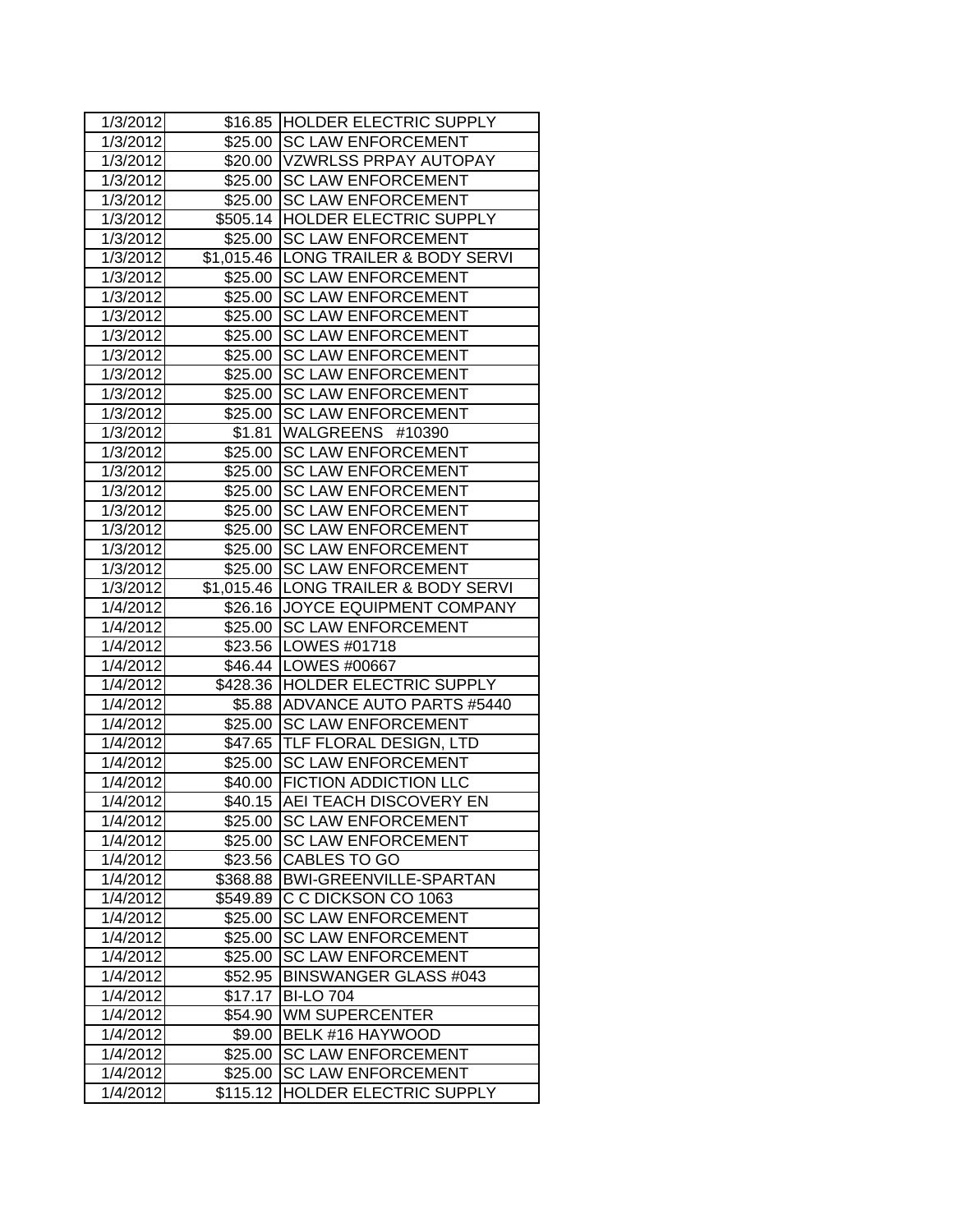| 1/4/2012 |            | \$25.00 SC LAW ENFORCEMENT         |
|----------|------------|------------------------------------|
| 1/4/2012 |            | \$234.00 ANTHONY GRAPHICS          |
| 1/4/2012 |            | \$80.44   LOWES #01718             |
| 1/4/2012 |            | \$285.38 JOHNSTONE SUPPLY-GREENVIL |
| 1/4/2012 |            | \$29.57 WHOLESALE INDUSTRIAL ELEC  |
| 1/4/2012 |            | \$85.04 OREILLY AUTO 00016253      |
| 1/4/2012 | \$25.00    | <b>SC LAW ENFORCEMENT</b>          |
| 1/4/2012 | \$39.74    | <b>FIS, INC. #125</b>              |
| 1/4/2012 | \$22.59    | THE HOME DEPOT 1127                |
| 1/4/2012 | \$16.83    | JOHNSTONE SUPPLY-GREENVIL          |
| 1/4/2012 |            | \$271.54   LOWES #00528            |
| 1/4/2012 |            | \$4.69 THE HOME DEPOT #1124        |
| 1/4/2012 | \$37.05    | JOHNSTONE SUPPLY-GREENVIL          |
| 1/4/2012 | \$294.44   | MCALISTERS DELI 1062               |
| 1/4/2012 | \$147.87   | <b>WHOLESALE INDUSTRIAL ELEC</b>   |
| 1/4/2012 |            | \$112.00 THOMAS SAND COMPANY INC   |
| 1/4/2012 | \$25.00    | <b>SC LAW ENFORCEMENT</b>          |
| 1/4/2012 | \$25.00    | <b>SC LAW ENFORCEMENT</b>          |
| 1/4/2012 | \$14.13    | JOHNSTONE SUPPLY-GREENVIL          |
| 1/4/2012 | \$25.00    | <b>SC LAW ENFORCEMENT</b>          |
| 1/4/2012 | \$3,574.40 | <b>BEST WESTERN HOTELS</b>         |
| 1/4/2012 | \$2.11     | HOBBY LOBBY #328                   |
| 1/4/2012 | \$25.00    | <b>SC LAW ENFORCEMENT</b>          |
| 1/4/2012 | \$5.47     | <b>DUNCANS HOME CENTER</b>         |
| 1/4/2012 |            | \$86.92 JJOHNSTONE SUPPLY-GREENVIL |
| 1/4/2012 | \$25.00    | <b>SC LAW ENFORCEMENT</b>          |
| 1/4/2012 |            | \$393.79   LOWES #00667            |
| 1/4/2012 |            | \$25.00 SC LAW ENFORCEMENT         |
| 1/4/2012 | \$25.00    | <b>ISC LAW ENFORCEMENT</b>         |
| 1/4/2012 |            | \$19.04   LOWES #01718             |
| 1/4/2012 | \$6.30     | LOWES #00667                       |
| 1/4/2012 | \$169.49   | <b>MSC WATERWORKS-GREENVILLE</b>   |
| 1/4/2012 | \$81.28    | JOHNSTONE SUPPLY-GREENVIL          |
| 1/4/2012 | \$17.94    | <b>WILSONS 5 TO \$1 STORES</b>     |
| 1/4/2012 | \$27.35    | C C DICKSON CO 1004                |
| 1/4/2012 |            | \$129.67 CHRISTOPHER TRUCKS 2      |
| 1/4/2012 | \$267.58   | JOHNSTONE SUPPLY-GREENVIL          |
| 1/4/2012 | \$25.00    | <b>SC LAW ENFORCEMENT</b>          |
| 1/4/2012 | \$25.00    | <b>SC LAW ENFORCEMENT</b>          |
| 1/4/2012 | \$133.75   | JOHNSTONE SUPPLY-GREENVIL          |
| 1/4/2012 | \$25.00    | <b>SC LAW ENFORCEMENT</b>          |
| 1/4/2012 | \$30.00    | <b>VZWRLSS PRPAY AUTOPAY</b>       |
| 1/4/2012 | \$20.25    | JOHNSTONE SUPPLY-GREENVIL          |
| 1/4/2012 | \$12.72    | <b>SOCAR CHEMICAL COMPANY</b>      |
| 1/4/2012 | \$186.96   | LOWES #01718                       |
| 1/4/2012 | \$256.77   | <b>HOLDER ELECTRIC SUPPLY</b>      |
| 1/5/2012 | \$8.42     | THE HOME DEPOT #1124               |
| 1/5/2012 | \$171.97   | <b>TMS SOUTH</b>                   |
| 1/5/2012 | \$6.33     | LOWES #01718                       |
| 1/5/2012 | \$52.65    | LOWES #00528                       |
| 1/5/2012 | \$322.62   | Amazon.com                         |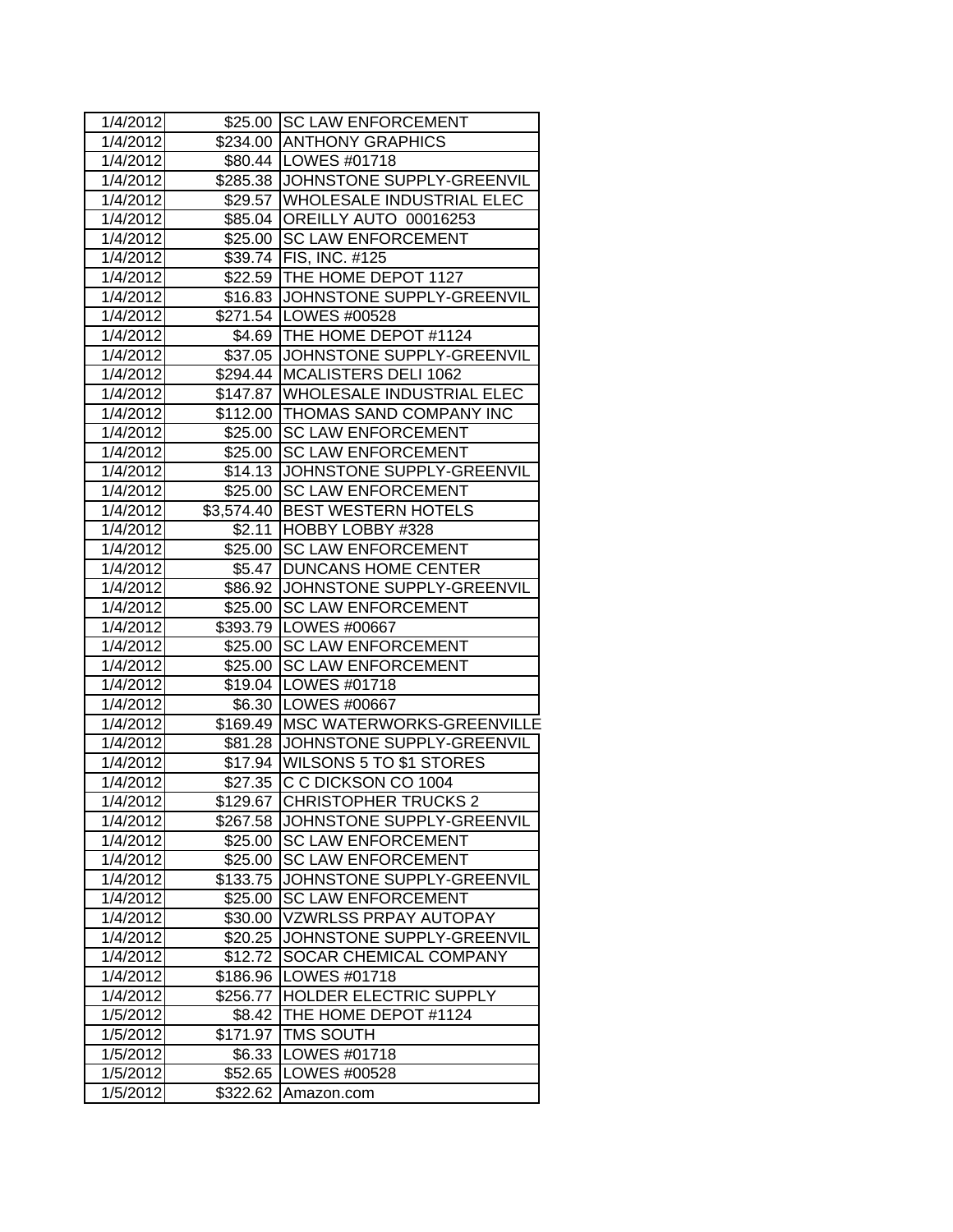| 1/5/2012 |            | \$88.40 MCABEE TRACTOR & TURF      |
|----------|------------|------------------------------------|
| 1/5/2012 |            | \$16.54 WHOLESALE INDUSTRIAL ELEC  |
| 1/5/2012 |            | \$49.17   LOWES #00528             |
| 1/5/2012 |            | \$46.06 THE TRANE COMPANY          |
| 1/5/2012 |            | \$403.92 WW GRAINGER               |
| 1/5/2012 |            | \$163.34 CE GREENVILLE             |
| 1/5/2012 |            | \$81.95 AMAZON MKTPLACE PMTS       |
| 1/5/2012 |            | \$119.99 OREILLY AUTO 00016253     |
| 1/5/2012 |            | \$68.07 C C DICKSON CO 1004        |
| 1/5/2012 |            | \$55.39 JOHNSTONE SUPPLY-GREENVIL  |
| 1/5/2012 |            | \$18.05 PUBLIX #602                |
| 1/5/2012 |            | \$17.67 AMAZON MKTPLACE PMTS       |
| 1/5/2012 |            | \$36.29 WW GRAINGER                |
| 1/5/2012 |            | \$260.73 ADI SECURITY PRD CB       |
| 1/5/2012 |            | \$80.96 AAA SUPPLY - GVILLE        |
| 1/5/2012 |            | \$338.86 THE TRANE COMPANY         |
| 1/5/2012 |            | \$254.40 AAA SUPPLY - GVILLE       |
| 1/5/2012 |            | \$5.47 CRESCENT SUPPLY COMPANY I   |
| 1/5/2012 |            | \$27.19 JOHNSTONE SUPPLY-GREENVIL  |
| 1/5/2012 |            | \$513.42 THE TRANE COMPANY         |
| 1/5/2012 |            | \$302.17 NATL BUS SALES & LEASING  |
| 1/5/2012 |            | \$349.43 LOWES #01718              |
| 1/5/2012 |            | \$43.75 LOWES #01718               |
| 1/5/2012 |            | \$239.16 CRESCENT SUPPLY COMPANY I |
| 1/5/2012 |            | \$307.53 LOWES #01718              |
| 1/5/2012 |            | \$220.96 OREILLY AUTO 00016253     |
| 1/5/2012 |            | \$155.15   TMS SOUTH               |
| 1/5/2012 |            | \$50.20   TMS SOUTH                |
| 1/5/2012 |            | \$4.69 TMS SOUTH                   |
| 1/5/2012 |            | \$16.03 THE TRANE COMPANY          |
| 1/5/2012 |            | \$517.96 CAROLINA LAWN & TRACTOR   |
| 1/5/2012 |            | \$46.19 CHRISTOPHER TRUCKS         |
| 1/5/2012 |            | \$45.13 ADVANCE AUTO PARTS #5440   |
| 1/5/2012 |            | \$40.89 NAPA AUTO PARTS OF         |
| 1/5/2012 |            | \$73.27 TMS SOUTH                  |
| 1/5/2012 |            | \$36.02 CARQUEST<br>01013663       |
| 1/5/2012 |            | \$89.99   LOWES #00528             |
| 1/5/2012 | \$67.75    | ADVANCE AUTO PARTS #5440           |
| 1/5/2012 |            | \$16.03 THE TRANE COMPANY          |
| 1/5/2012 | \$8.09     | <b>TMS SOUTH</b>                   |
| 1/5/2012 |            | \$50.20 TMS SOUTH                  |
| 1/5/2012 |            | \$342.89 C C DICKSON CO 1004       |
| 1/5/2012 | \$44.52    | <b>TLF GARLANDS FLOWERS &amp;</b>  |
| 1/5/2012 | \$46.06    | <b>THE TRANE COMPANY</b>           |
| 1/5/2012 | \$86.45    | <b>BLACK ELECTRICAL SUPPLY I</b>   |
| 1/5/2012 | \$1,409.80 | <b>INDUSTRIAL FIRE SYSTEMS</b>     |
| 1/5/2012 | \$65.56    | D & D MOTORS, INC.                 |
| 1/5/2012 | \$94.34    | DMI DELL K-12 PTR                  |
| 1/5/2012 | \$322.62   | Amazon.com                         |
| 1/5/2012 | \$2,800.00 | ROBERTSON'S COUNTERTOPS            |
| 1/5/2012 | \$10.60    | SOCAR CHEMICAL COMPANY             |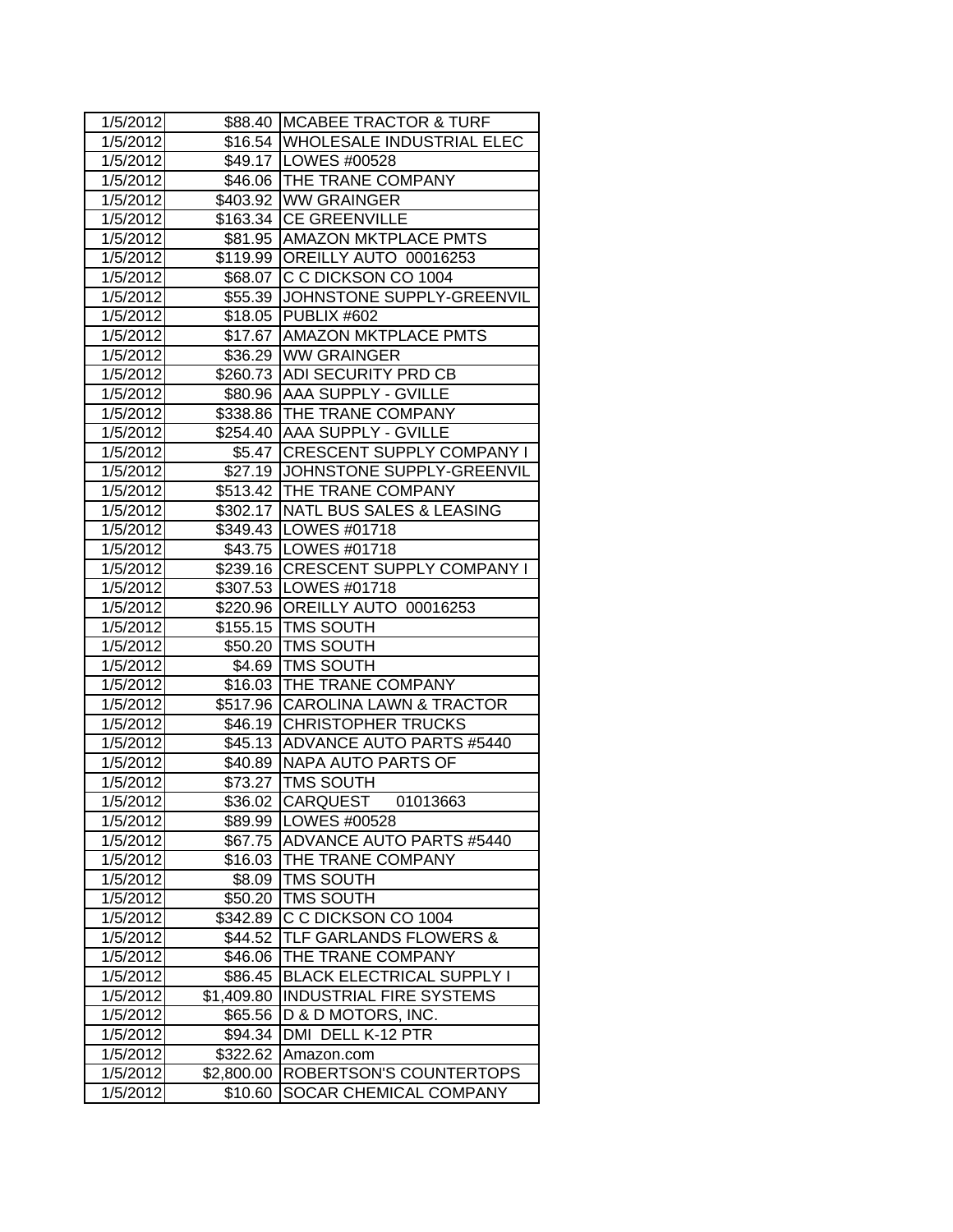| 1/5/2012 |            | \$353.99 CAROLINA LAWN & TRACTOR     |
|----------|------------|--------------------------------------|
| 1/5/2012 |            | \$146.50 HOLDER ELECTRIC SUPPLY      |
| 1/5/2012 |            | \$1,450.00 MAACO AUTO PAINTING       |
| 1/5/2012 |            | \$130.59 THE TRANE COMPANY           |
| 1/5/2012 |            | \$1,477.86 MOORE & BALLIEW OIL COMPA |
| 1/5/2012 |            | \$25.42 THE HOME DEPOT 1127          |
| 1/5/2012 |            | \$23.91 PRESTWICK HOUSE, I           |
| 1/5/2012 |            | \$786.60 HAMPTON INN PERIMETER       |
| 1/5/2012 |            | \$97.22 CRESCENT SUPPLY COMPANY I    |
| 1/5/2012 |            | \$188.14 FEDEXOFFICE 00030940        |
| 1/5/2012 |            | \$50.29   TMS SOUTH                  |
| 1/5/2012 |            | \$14.75 CARSON'S NUT-BOLT & TO       |
| 1/5/2012 |            | \$429.14 C C DICKSON CO 1004         |
| 1/5/2012 |            | \$50.00  TLF SIMPSONVILLE FLORI      |
| 1/5/2012 |            | \$175.59 WM SUPERCENTER              |
| 1/5/2012 |            | \$25.00 BI-LO 613                    |
| 1/5/2012 |            | \$930.15   BATTERIES PLUS            |
| 1/5/2012 |            | \$815.60 WW GRAINGER                 |
| 1/5/2012 |            | \$260.73 ADI SECURITY PRD CB         |
| 1/5/2012 |            | \$36.29 WW GRAINGER                  |
| 1/5/2012 |            | \$26.32   NAPA AUTO PARTS OF         |
| 1/5/2012 |            | \$7.42 CAROLINA LOCKSMITHS           |
| 1/5/2012 |            | \$28.14 HOLDER ELECTRIC SUPPLY       |
| 1/5/2012 |            | \$58.43 JJOHNSTONE SUPPLY-GREENVIL   |
| 1/5/2012 |            | \$22.77  HOLDER ELECTRIC SUPPLY      |
| 1/5/2012 |            | \$7.49   AMAZON MKTPLACE PMTS        |
| 1/5/2012 |            | \$43.35   LOWES #00667               |
| 1/5/2012 |            | \$285.92 CRESCENT SUPPLY COMPANY I   |
| 1/5/2012 |            | \$145.12 ADVANCE AUTO PARTS #5440    |
| 1/5/2012 |            | \$181.47   TMS SOUTH                 |
| 1/5/2012 |            | \$186.53 LOWES #00528                |
| 1/5/2012 | \$6.01     | CVS PHARMACY #4153 Q03               |
| 1/5/2012 | \$27.55    | ADVANCE AUTO PARTS #5440             |
| 1/5/2012 |            | \$187.20 SCHOLASTIC BOOK CLUB        |
| 1/5/2012 |            | \$448.00 BATTERY SPECIALISTS         |
| 1/5/2012 |            | \$40.42 CRESCENT SUPPLY COMPANY I    |
| 1/5/2012 | \$242.71   | CHICK-FIL-A #01076                   |
| 1/5/2012 | \$220.56   | <b>WW GRAINGER</b>                   |
| 1/5/2012 | \$12.53    | <b>TMS SOUTH</b>                     |
| 1/6/2012 | \$20.57    | <b>BLANCHARD MACHINERY</b>           |
| 1/6/2012 | \$52.96    | <b>ACADEMY SPORTS #219</b>           |
| 1/6/2012 | \$141.66   | <b>GATEWAY SUPPLY GP</b>             |
| 1/6/2012 | \$812.49   | JOHNSTONE SUPPLY-GREENVIL            |
| 1/6/2012 | \$192.92   | MODERN MATERIAL HANDLIN              |
| 1/6/2012 | \$9.62     | JOHNSTONE SUPPLY-GREENVIL            |
| 1/6/2012 | \$19.59    | JOHNSTONE SUPPLY-GREENVIL            |
| 1/6/2012 | \$439.99   | <b>RHYMES NTIMES</b>                 |
| 1/6/2012 | \$34.45    | D & D MOTORS, INC.                   |
| 1/6/2012 | \$133.61   | 240 C-K SIMPSONV                     |
| 1/6/2012 | \$4.78     | HOLDER ELECTRIC SUPPLY               |
| 1/6/2012 | \$1,065.64 | SKILLSOFT CORPORATION                |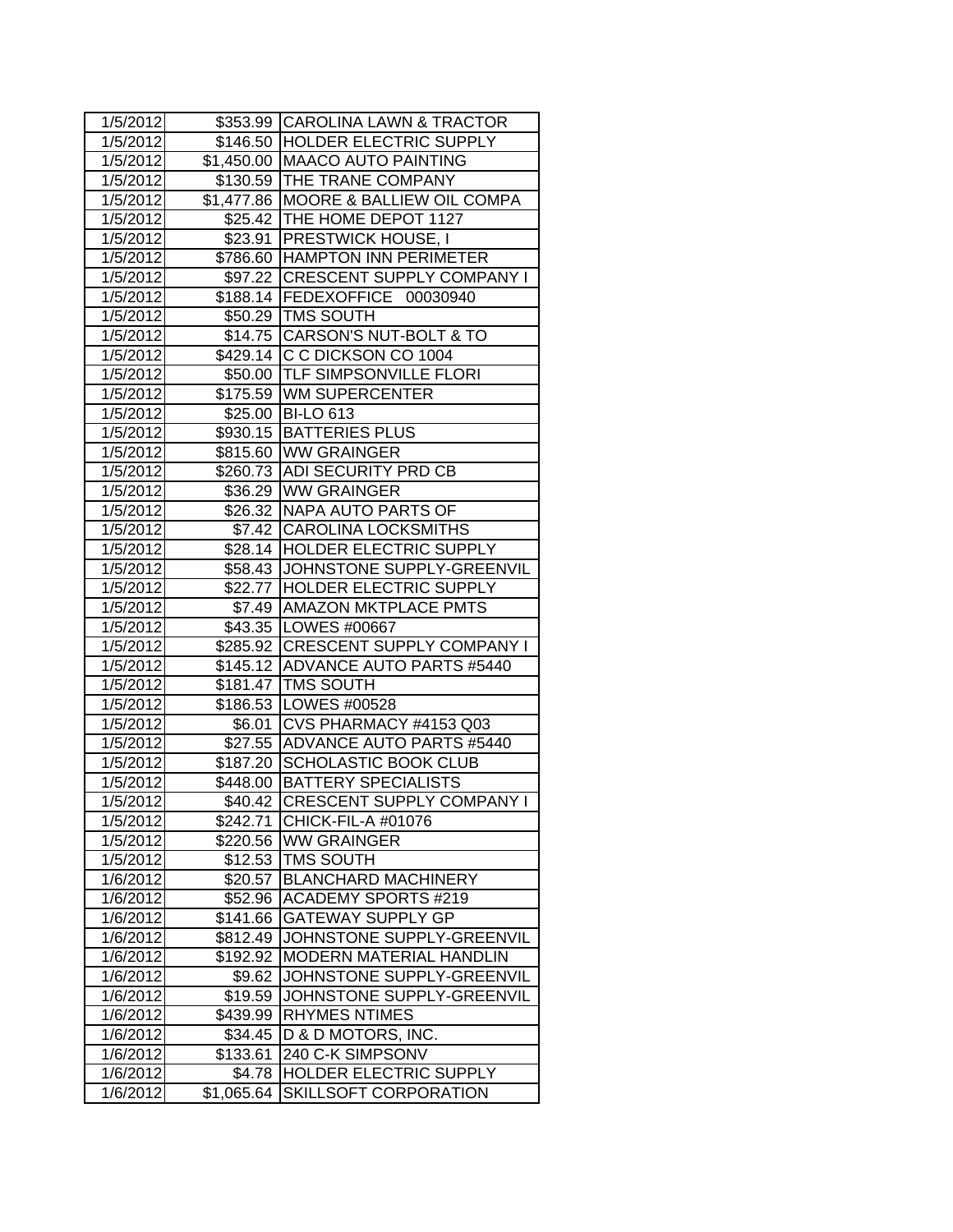| 1/6/2012 |            | \$186.46 SYSTEMS DISTRIBUTOR       |
|----------|------------|------------------------------------|
| 1/6/2012 |            | \$60.99 SOUTHEASTERN ELECTRICA     |
| 1/6/2012 |            | \$8.00 SC LAW ENFORCEMENT          |
| 1/6/2012 |            | \$147.38 THE TRANE COMPANY         |
| 1/6/2012 |            | \$25.00 SC LAW ENFORCEMENT         |
| 1/6/2012 |            | \$103.88 BC CANNON CO INC          |
| 1/6/2012 | \$18.00    | <b>SCHOLASTIC BOOK CLUB</b>        |
| 1/6/2012 | \$25.00    | <b>SC LAW ENFORCEMENT</b>          |
| 1/6/2012 | \$405.30   | JOHNSTONE SUPPLY-GREENVIL          |
| 1/6/2012 |            | \$25.00 SC LAW ENFORCEMENT         |
| 1/6/2012 |            | \$318.41 SELLSTROM MFG CO INC      |
| 1/6/2012 |            | \$65.56   TMS SOUTH                |
| 1/6/2012 |            | \$725.53 AAA SUPPLY - GVILLE       |
| 1/6/2012 |            | \$201.30 VISSAGE AUTO PARTS CO     |
| 1/6/2012 |            | \$185.50 MR. ALTERNATOR            |
| 1/6/2012 |            | \$311.43 HAWKINS TOWING INC        |
| 1/6/2012 |            | \$864.46 NAPA AUTO PARTS OF        |
| 1/6/2012 |            | \$25.00 SC LAW ENFORCEMENT         |
| 1/6/2012 |            | \$90.07 KEVIN WHITAKER CHEVROLET   |
| 1/6/2012 |            | \$145.52 CAROLINA SPORTS INC       |
| 1/6/2012 |            | \$30.70   LOWES #00667             |
| 1/6/2012 |            | \$560.94 INTERSTATE BATTERIES O    |
| 1/6/2012 |            | \$25.00 SC LAW ENFORCEMENT         |
| 1/6/2012 |            | \$19.16   LOWES #01983             |
| 1/6/2012 |            | \$39.95 GRAPHICSFACTORY.COM        |
| 1/6/2012 |            | \$370.63 THE TRANE COMPANY         |
| 1/6/2012 |            | \$27,284.83 SPRINT WIRELESS        |
| 1/6/2012 |            | \$173.40 SYSTEMS DISTRIBUTOR       |
| 1/6/2012 |            | \$341.28 Best Buy 00002725         |
| 1/6/2012 | \$25.00    | <b>SC LAW ENFORCEMENT</b>          |
| 1/6/2012 |            | \$6.38 JJOHNSTONE SUPPLY-GREENVIL  |
| 1/6/2012 |            | \$137.54 TMS SOUTH                 |
| 1/6/2012 | \$20.00    | SCHOLASTIC BOOK CLUB               |
| 1/6/2012 | \$25.00    | <b>SC LAW ENFORCEMENT</b>          |
| 1/6/2012 |            | \$257.74   DBC BLICK ART MATERIAL  |
| 1/6/2012 |            | \$21.19 BURDETTE HARDWARE SIMPSON  |
| 1/6/2012 |            | \$1,044.03 C C DICKSON CO 1004     |
| 1/6/2012 | \$643.25   | <b>SPECK PRODUCTS</b>              |
| 1/6/2012 | \$247.83   | <b>CLINE HOSE &amp; HYDRAULICS</b> |
| 1/6/2012 |            | \$130.23   TMS SOUTH               |
| 1/6/2012 | \$173.39   | <b>CRESCENT SUPPLY COMPANY I</b>   |
| 1/6/2012 |            | \$25.00 SC LAW ENFORCEMENT         |
| 1/6/2012 | \$112.49   | <b>TMS SOUTH</b>                   |
| 1/6/2012 | \$9.24     | <b>AAA SUPPLY - GVILLE</b>         |
| 1/6/2012 | \$54.74    | LOWES #00667                       |
| 1/6/2012 | \$52.60    | NAPA AUTO PARTS OF                 |
| 1/6/2012 | \$61.37    | <b>TMS SOUTH</b>                   |
| 1/6/2012 | \$1,036.78 | JOHNSTONE SUPPLY-GREENVIL          |
| 1/6/2012 | \$370.73   | <b>BATTERY SPECIALISTS</b>         |
| 1/6/2012 | \$54.76    | <b>FOOD LION # 2644</b>            |
| 1/6/2012 | \$137.59   | <b>GOS// GREENVILLE OFFICE S</b>   |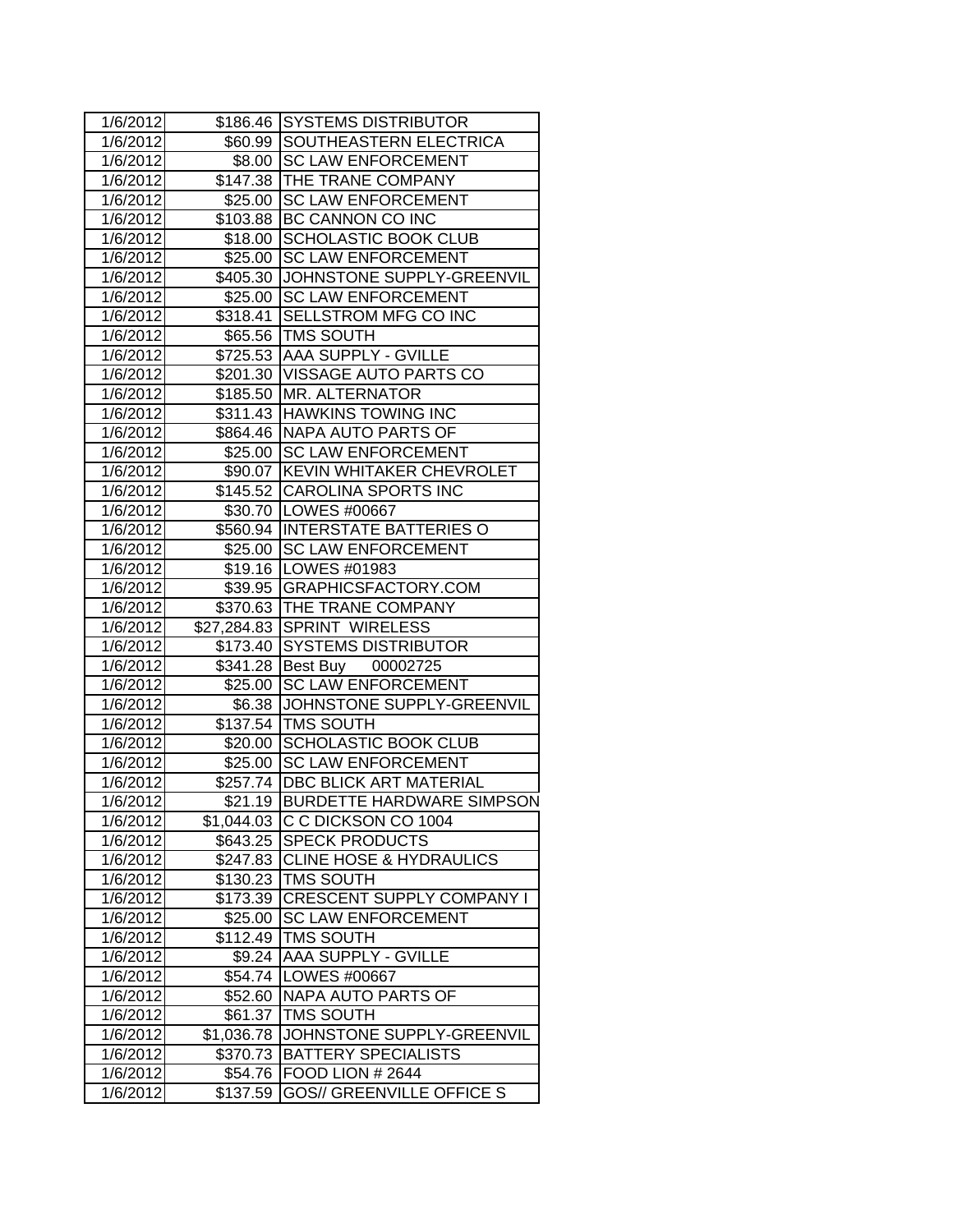| 1/6/2012           |             | \$35.00 SPINX #134                   |
|--------------------|-------------|--------------------------------------|
| 1/6/2012           |             | \$25.00 SC LAW ENFORCEMENT           |
| 1/6/2012           |             | \$600.47 NAPA AUTO PARTS OF          |
| 1/6/2012           |             | \$351.92 SILMAR ELECTRONICS-GRNVLE   |
| 1/6/2012           | \$190.68    | C C DICKSON CO 1004                  |
| 1/6/2012           | \$25.00     | <b>SC LAW ENFORCEMENT</b>            |
| 1/6/2012           | \$30.13     | LOWES #00528                         |
| 1/6/2012           | \$60.99     | <b>SOUTHEASTERN ELECTRICA</b>        |
| 1/6/2012           | \$6.93      | ADVANCE AUTO PARTS #5440             |
| 1/6/2012           | \$89.49     | <b>TEACHER STORE</b>                 |
| 1/6/2012           |             | \$31.10 JOHNSTONE SUPPLY-GREENVIL    |
| 1/6/2012           | \$25.00     | <b>SC LAW ENFORCEMENT</b>            |
| 1/6/2012           | \$39.05     | <b>CRESCENT SUPPLY COMPANY I</b>     |
| 1/6/2012           | \$49.65     | <b>PECKNEL MUSIC CO</b>              |
| 1/6/2012           | \$54.88     | <b>SIMMONS IRRIGATION SUPPLY</b>     |
| 1/6/2012           | \$8.00      | <b>SC LAW ENFORCEMENT</b>            |
| 1/6/2012           |             | \$24.13 ADVANCE AUTO PARTS #5440     |
| 1/6/2012           | \$364.30    | <b>HOLDER ELECTRIC SUPPLY</b>        |
| 1/6/2012           | \$3.10      | <b>OFFICE DEPOT #1214</b>            |
| 1/6/2012           | \$11.41     | <b>PIEDMONT ELEC DSTRBTRS</b>        |
| 1/6/2012           | \$396.78    | <b>AAA SUPPLY - GVILLE</b>           |
| 1/6/2012           | \$25.00     | <b>SC LAW ENFORCEMENT</b>            |
| 1/6/2012           | \$61.72     | <b>BLANCHARD MACHINERY</b>           |
| 1/6/2012           | \$762.58    | JOHNSTONE SUPPLY-GREENVIL            |
| 1/6/2012           | \$55.45     | ADVANCE AUTO PARTS #5440             |
| 1/9/2012           | \$61.05     | <b>QUALITY INNS</b>                  |
| 1/9/2012           | \$14.86     | JOHNSTONE SUPPLY-GREENVIL            |
| 1/9/2012           | \$8.60      | <b>TMS SOUTH</b>                     |
| 1/9/2012           | \$90.00     | SUBWAY 00482315                      |
| 1/9/2012           | \$830.36    | JOHNSTONE SUPPLY-GREENVIL            |
| 1/9/2012           | \$56.07     | JOHNSTONE SUPPLY-GREENVIL            |
| 1/9/2012           | \$54.84     | <b>FASTENAL COMPANY01</b>            |
| 1/9/2012           | \$97.45     | <b>HOLDER ELECTRIC SUPPLY</b>        |
| 1/9/2012           | \$11,810.52 | DMI DELL K-12 PTR                    |
| 1/9/2012           | \$70.89     | <b>TMS SOUTH</b>                     |
| $\frac{1}{9/2012}$ | \$379.92    | <b>GOLDEN CORRAL 2508</b>            |
| 1/9/2012           | \$165.25    | BATTERY SPECIALISTS                  |
| 1/9/2012           | \$32.61     | <b>TMS SOUTH</b>                     |
| 1/9/2012           | \$399.56    | THE TRANE COMPANY                    |
| 1/9/2012           | \$86.44     | <b>HILTON HOTELS EXEC PK</b>         |
| 1/9/2012           | \$466.20    | NATL BUS SALES & LEASING             |
| 1/9/2012           | \$48.65     | <b>NORTHERN TOOL EQUIPMNT</b>        |
| 1/9/2012           | \$52.95     | <b>BANKS APPLIANCE PARTS &amp; S</b> |
| 1/9/2012           | \$250.53    | BARNES & NOBLE #2221                 |
| 1/9/2012           | \$65.00     | <b>HAWKINS TOWING INC</b>            |
| 1/9/2012           | \$246.00    | <b>BOOSTERS</b>                      |
| 1/9/2012           | \$466.36    | Best Buy 00002725                    |
| 1/9/2012           | \$92.11     | THE TRANE COMPANY                    |
| 1/9/2012           | \$59.47     | <b>CDW GOVERNMENT</b>                |
| 1/9/2012           | \$61.05     | <b>QUALITY INNS</b>                  |
| 1/9/2012           | \$276.30    | JOHNSTONE SUPPLY-GREENVIL            |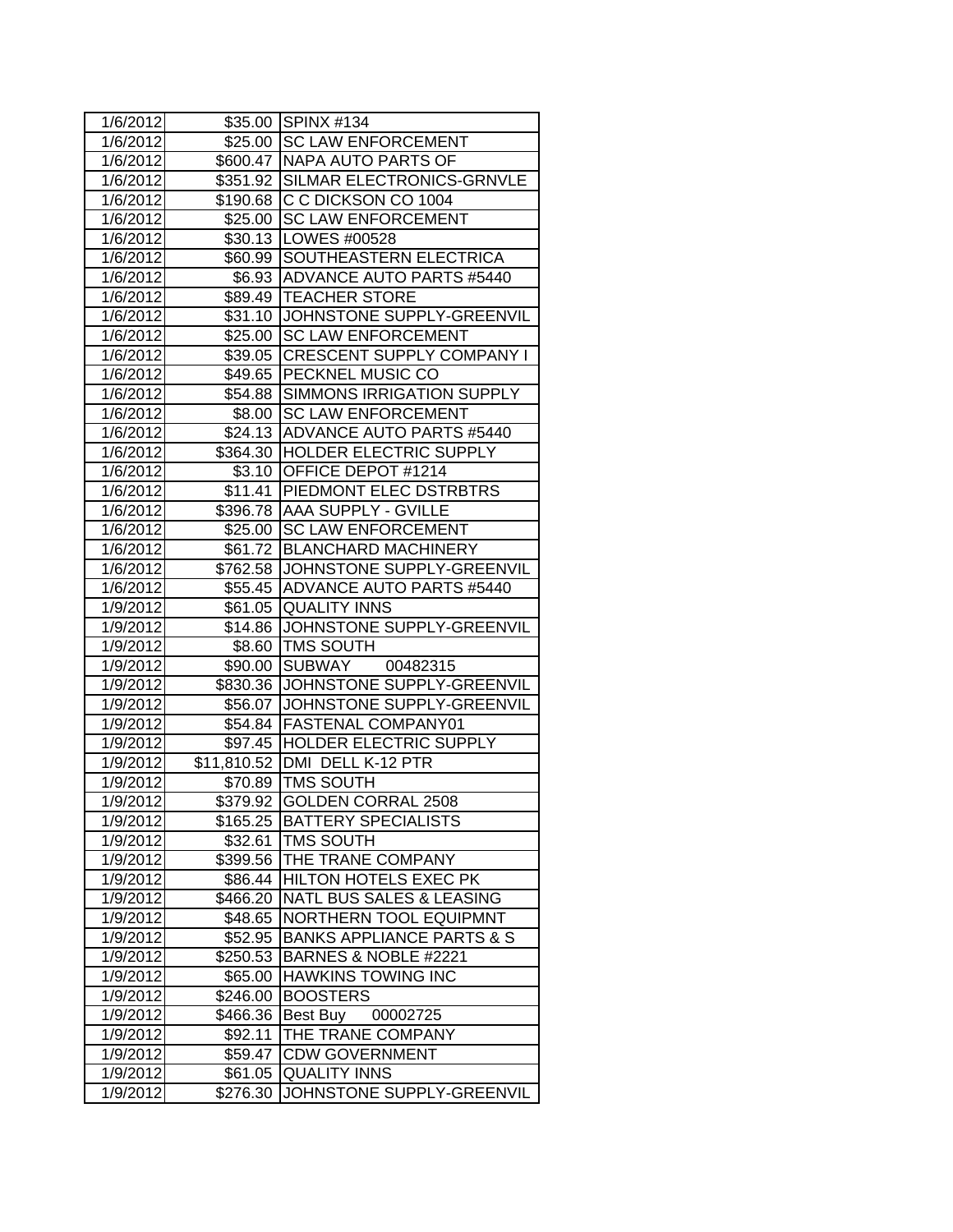| 1/9/2012           |                        | \$11.52   LOWES #00667             |
|--------------------|------------------------|------------------------------------|
| 1/9/2012           |                        | \$28.36 ADVANCE AUTO PARTS #5440   |
| 1/9/2012           |                        | \$293.58 JOHNSTONE SUPPLY-GREENVIL |
| 1/9/2012           |                        | \$210.00 SYSTEMS DISTRIBUTOR       |
| 1/9/2012           |                        | \$61.05 QUALITY INNS               |
| 1/9/2012           | \$205.00               | <b>CITY OF GREENVILLE ZOO</b>      |
| 1/9/2012           |                        | \$228.96 240 C-K SIMPSONV          |
| 1/9/2012           | \$242.92               | SOUTHEASTERN ELECTRICA             |
| 1/9/2012           | \$832.10               | <b>CDW GOVERNMENT</b>              |
| 1/9/2012           | \$68.68                | TARGET 00011825                    |
| 1/9/2012           |                        | \$43.80 WW GRAINGER                |
| 1/9/2012           |                        | \$289.56 VISSAGE AUTO PARTS CO     |
| 1/9/2012           |                        | \$635.75 THE TRANE COMPANY         |
| 1/9/2012           |                        | \$17.97 JOHNSTONE SUPPLY-GREENVIL  |
| 1/9/2012           |                        | \$1,259.27 THE TRANE COMPANY       |
| 1/9/2012           |                        | \$591.48 FIRST TEAM SPORTS         |
| 1/9/2012           |                        | \$10.07 PECKNEL MUSIC CO           |
| 1/9/2012           | $\overline{$}1,282.60$ | <b>FIRST TEAM SPORTS</b>           |
| 1/9/2012           | \$42.62                | JOHNSTONE SUPPLY-GREENVIL          |
| 1/9/2012           | \$147.38               | <b>THE TRANE COMPANY</b>           |
| 1/9/2012           |                        | \$1,170.00 ATHLETIC CHAMPIONSHIPS  |
| 1/9/2012           | \$47.91                | J W VAUGHN CO INC                  |
| 1/9/2012           | \$171.16               | D & D MOTORS, INC.                 |
| 1/9/2012           |                        | \$86.44 HILTON HOTELS EXEC PK      |
| 1/9/2012           | \$783.34               | <b>JOHNSTONE SUPPLY-GREENVIL</b>   |
| 1/9/2012           |                        | \$288.68 CHICK-FIL-A #02122        |
| 1/9/2012           |                        | \$508.79 COUNTRY BOY'S             |
| 1/9/2012           |                        | \$10.06 WARES AUTO AND TRUCK PART  |
| 1/9/2012           | \$81.91                | D & D MOTORS, INC.                 |
| 1/9/2012           |                        | \$252.02 THE HOME DEPOT 1119       |
| 1/9/2012           |                        | \$446.12 JOHNSTONE SUPPLY-GREENVIL |
| 1/9/2012           |                        | \$174.35 CDW GOVERNMENT            |
| 1/9/2012           |                        | \$7.40 TARGET 00019372             |
| 1/9/2012           | \$328.90               | <b>GENERAL WHOLESALE DIST</b>      |
| 1/9/2012           | \$306.26               | <b>HOLDER ELECTRIC SUPPLY</b>      |
| $\frac{1}{9/2012}$ |                        | \$89.95 LEARNING A-Z               |
| 1/9/2012           | \$66.65                | <b>WHITE BROS OF GREENVILLE</b>    |
| 1/9/2012           | \$111.94               | HOLDER ELECTRIC SUPPLY             |
| 1/9/2012           | \$103.71               | THE TRANE COMPANY                  |
| 1/9/2012           | \$618.34               | <b>AAA SUPPLY - GVILLE</b>         |
| 1/9/2012           | \$3,691.47             | <b>FIRST TEAM SPORTS</b>           |
| 1/9/2012           | \$126.00               | <b>SUBWAY</b><br>00482315          |
| 1/9/2012           | \$745.01               | <b>EASTERN INDUSTRIAL SUPPLI</b>   |
| 1/9/2012           | \$17.71                | <b>TMS SOUTH</b>                   |
| 1/9/2012           | \$175.11               | <b>BATTERY SPECIALISTS</b>         |
| 1/9/2012           | \$26.95                | <b>WW GRAINGER</b>                 |
| 1/9/2012           | \$377.83               | HANSON ME SANDY FLAT               |
| 1/9/2012           | \$49.19                | <b>SPARKFUN ELECTRONICS</b>        |
| 1/9/2012           | \$115.60               | JOHNSTONE SUPPLY-GREENVIL          |
| 1/9/2012           | \$140.59               | <b>CRESCENT SUPPLY COMPANY I</b>   |
| 1/9/2012           | \$18.74                | D & D MOTORS, INC.                 |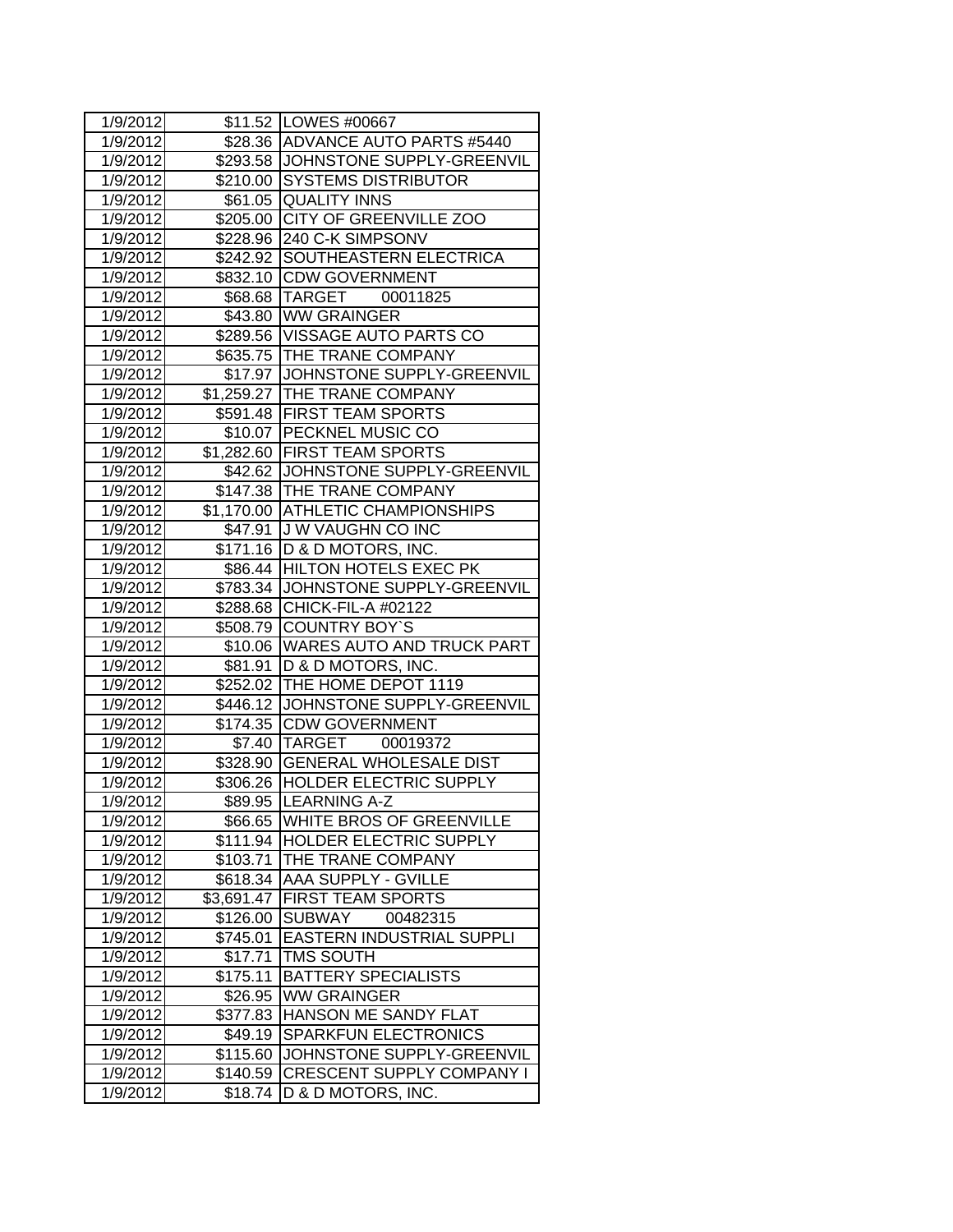| 1/9/2012               |          | \$508.22 JJOHNSTONE SUPPLY-GREENVIL |
|------------------------|----------|-------------------------------------|
| 1/9/2012               |          | \$178.41 THE PHOENIX INN            |
| 1/9/2012               |          | \$15.33 JJOHNSTONE SUPPLY-GREENVIL  |
| 1/9/2012               |          | \$125.00 ENCHANTED LEARNING LLC     |
| 1/9/2012               |          | \$86.44 HILTON HOTELS EXEC PK       |
| 1/9/2012               |          | \$14.23 HOLDER ELECTRIC SUPPLY      |
| 1/9/2012               |          | \$10.56 TMS SOUTH                   |
| 1/9/2012               |          | \$86.44 HILTON HOTELS EXEC PK       |
| 1/9/2012               | \$19.86  | <b>AMAZON MKTPLACE PMTS</b>         |
| 1/9/2012               |          | \$199.10 SYSTEMS DISTRIBUTOR        |
| 1/9/2012               |          | \$162.31 HAGEMEYER NA #13           |
| 1/9/2012               |          | \$30.45 SCRATCH MEALS               |
| 1/9/2012               |          | (\$171.16) D & D MOTORS, INC.       |
| 1/9/2012               | \$835.81 | <b>CDW GOVERNMENT</b>               |
| 1/9/2012               |          | \$215.90 THE TRANE COMPANY          |
| 1/9/2012               |          | \$8.48  DOLLAR GENERAL #10164       |
| 1/9/2012               |          | \$135.66 JJOHNSTONE SUPPLY-GREENVIL |
| 1/9/2012               | \$203.90 | <b>THE TRANE COMPANY</b>            |
| 1/9/2012               | \$27.90  | BOOKS A MILLIO00004184              |
| 1/9/2012               | \$217.62 | CHICK-FIL-A #01076                  |
| 1/9/2012               | \$19.86  | SPRINT STORE #3256                  |
| 1/9/2012               |          | \$61.05 QUALITY INNS                |
| 1/9/2012               |          | \$22.11   TMS SOUTH                 |
| 1/9/2012               |          | \$443.50 FIRST TEAM SPORTS          |
| 1/9/2012               |          | \$182.85 HOLDER ELECTRIC SUPPLY     |
| 1/9/2012               |          | \$68.02 ADVANCE AUTO PARTS #5440    |
| 1/9/2012               |          | \$5.59 USPS 45818006829808870       |
| 1/9/2012               |          | \$55.83 SHERWIN WILLIAMS #2194      |
| 1/9/2012               |          | \$1,061.87 FIRST TEAM SPORTS        |
| 1/9/2012               |          | \$86.44 HILTON HOTELS EXEC PK       |
| 1/9/2012               |          | \$104.77 STAPLES 00108688           |
| 1/9/2012               |          | \$14.18 WM SUPERCENTER              |
| 1/9/2012               |          | \$12.22 THE HOME DEPOT #1124        |
| 1/9/2012               |          | \$213.98 LOWES #00667               |
| 1/9/2012               |          | \$25.00 SC LAW ENFORCEMENT          |
| 1/9/2012               |          | \$77.00 WORK WELL OCCUPATIONAL      |
| 1/9/2012               | \$270.00 | <b>STARFALL PUBLICATIONS</b>        |
| 1/9/2012               | \$54.24  | <b>STAPLES</b><br>00118018          |
| 1/9/2012               | \$86.44  | <b>HILTON HOTELS EXEC PK</b>        |
| 1/9/2012               | \$797.92 | SHERWIN WILLIAMS #2194              |
| 1/9/2012               | \$113.96 | THE TRANE COMPANY                   |
| 1/9/2012               | \$51.10  | <b>TC G.NEIL</b>                    |
| 1/9/2012               | \$135.36 | <b>WM SUPERCENTER</b>               |
| 1/9/2012               | \$10.00  | DOLLAR GENERAL #12428               |
| 1/9/2012               | \$33.10  | CHICK-FIL-A #00713                  |
| 1/9/2012               | \$46.89  | PORTER PAINTS 9250                  |
| 1/9/2012               | \$25.31  | <b>TMS SOUTH</b>                    |
| 1/10/2012              | \$25.00  | <b>SC LAW ENFORCEMENT</b>           |
| $\overline{1}/10/2012$ | \$25.00  | <b>SC LAW ENFORCEMENT</b>           |
| 1/10/2012              | \$77.97  | LOWES #00528                        |
| 1/10/2012              | \$352.64 | THE TRANE COMPANY                   |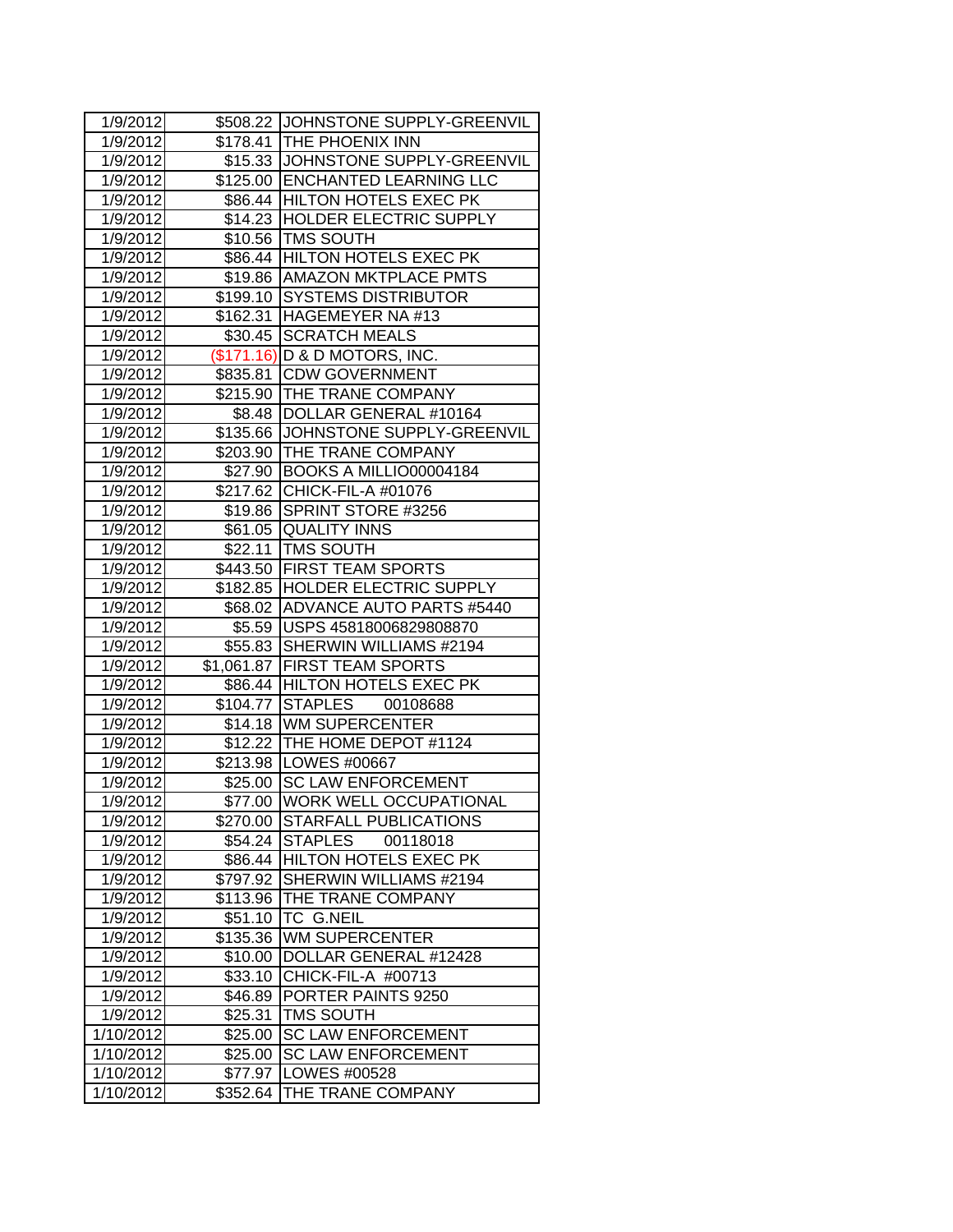| 1/10/2012 |            | \$21.14 SSI SCHOOL SPECIALTY       |
|-----------|------------|------------------------------------|
| 1/10/2012 |            | \$450.32 THE TRANE COMPANY         |
| 1/10/2012 |            | \$25.00 SC LAW ENFORCEMENT         |
| 1/10/2012 |            | \$25.00 SC LAW ENFORCEMENT         |
| 1/10/2012 | \$25.00    | <b>SC LAW ENFORCEMENT</b>          |
| 1/10/2012 |            | \$25.00 SC LAW ENFORCEMENT         |
| 1/10/2012 |            | \$9.91 LOWES #00667                |
| 1/10/2012 |            | \$51.94 WM SUPERCENTER             |
| 1/10/2012 |            | \$16.47   LOWES #00667             |
| 1/10/2012 |            | \$30.49 MICHAELS #6001             |
| 1/10/2012 |            | \$26.48   LOWES #00667             |
| 1/10/2012 |            | \$12.98   WALGREENS #10390         |
| 1/10/2012 |            | \$25.00 SC LAW ENFORCEMENT         |
| 1/10/2012 |            | \$136.35 CHRISTOPHER TRUCKS 2      |
| 1/10/2012 |            | \$52.58 WM SUPERCENTER             |
| 1/10/2012 |            | \$112.36 ALLSQUAREDIGITAL 01 OF 01 |
| 1/10/2012 |            | \$25.00 SC LAW ENFORCEMENT         |
| 1/10/2012 | \$25.00    | <b>SC LAW ENFORCEMENT</b>          |
| 1/10/2012 | \$25.00    | <b>SC LAW ENFORCEMENT</b>          |
| 1/10/2012 |            | \$44.01 THE TRANE COMPANY          |
| 1/10/2012 |            | (\$129.67) CHRISTOPHER TRUCKS 2    |
| 1/10/2012 |            | \$455.21 THE TRANE COMPANY         |
| 1/10/2012 |            | \$243.56 THE TRANE COMPANY         |
| 1/10/2012 |            | \$25.00 SC LAW ENFORCEMENT         |
| 1/10/2012 |            | \$273.59 C C DICKSON CO 1004       |
| 1/10/2012 |            | \$25.00 SC LAW ENFORCEMENT         |
| 1/10/2012 |            | \$25.00 SC LAW ENFORCEMENT         |
| 1/10/2012 |            | \$25.00 SC LAW ENFORCEMENT         |
| 1/10/2012 |            | \$48.30 INTERSTATE TRANSPORTATION  |
| 1/10/2012 | \$25.00    | <b>SC LAW ENFORCEMENT</b>          |
| 1/10/2012 | \$25.00    | <b>SC LAW ENFORCEMENT</b>          |
| 1/10/2012 | \$25.00    | <b>SC LAW ENFORCEMENT</b>          |
| 1/10/2012 | \$438.98   | <b>THE TRANE COMPANY</b>           |
| 1/10/2012 | \$25.00    | <b>SC LAW ENFORCEMENT</b>          |
| 1/10/2012 |            | \$93.87 BI-LO 704                  |
| 1/10/2012 | \$237.94   | <b>SMITHTURF AND IRRIGATI</b>      |
| 1/10/2012 |            | \$25.00 SC LAW ENFORCEMENT         |
| 1/10/2012 | \$231.99   | THE TRANE COMPANY                  |
| 1/10/2012 | \$1,409.80 | <b>INDUSTRIAL FIRE SYSTEMS</b>     |
| 1/10/2012 | \$153.20   | <b>GATEWAY SUPPLY GH</b>           |
| 1/10/2012 | \$78.69    | 240 C-K SIMPSONV                   |
| 1/10/2012 | \$242.74   | SILMAR ELECTRONICS-GRNVLE          |
| 1/10/2012 | \$25.00    | <b>SC LAW ENFORCEMENT</b>          |
| 1/10/2012 | \$25.00    | <b>SC LAW ENFORCEMENT</b>          |
| 1/10/2012 | \$47.65    | TLF FLORAL DESIGN, LTD             |
| 1/10/2012 | \$4,259.98 | <b>ATT BILL PAYMENT</b>            |
| 1/10/2012 | \$25.00    | <b>SC LAW ENFORCEMENT</b>          |
| 1/10/2012 | \$9.68     | C C DICKSON CO 1063                |
| 1/10/2012 | \$19.95    | <b>EYE ON EDUCATION</b>            |
| 1/10/2012 | \$25.00    | <b>SC LAW ENFORCEMENT</b>          |
| 1/10/2012 | \$386.76   | PARTS ASSOCIATES INC               |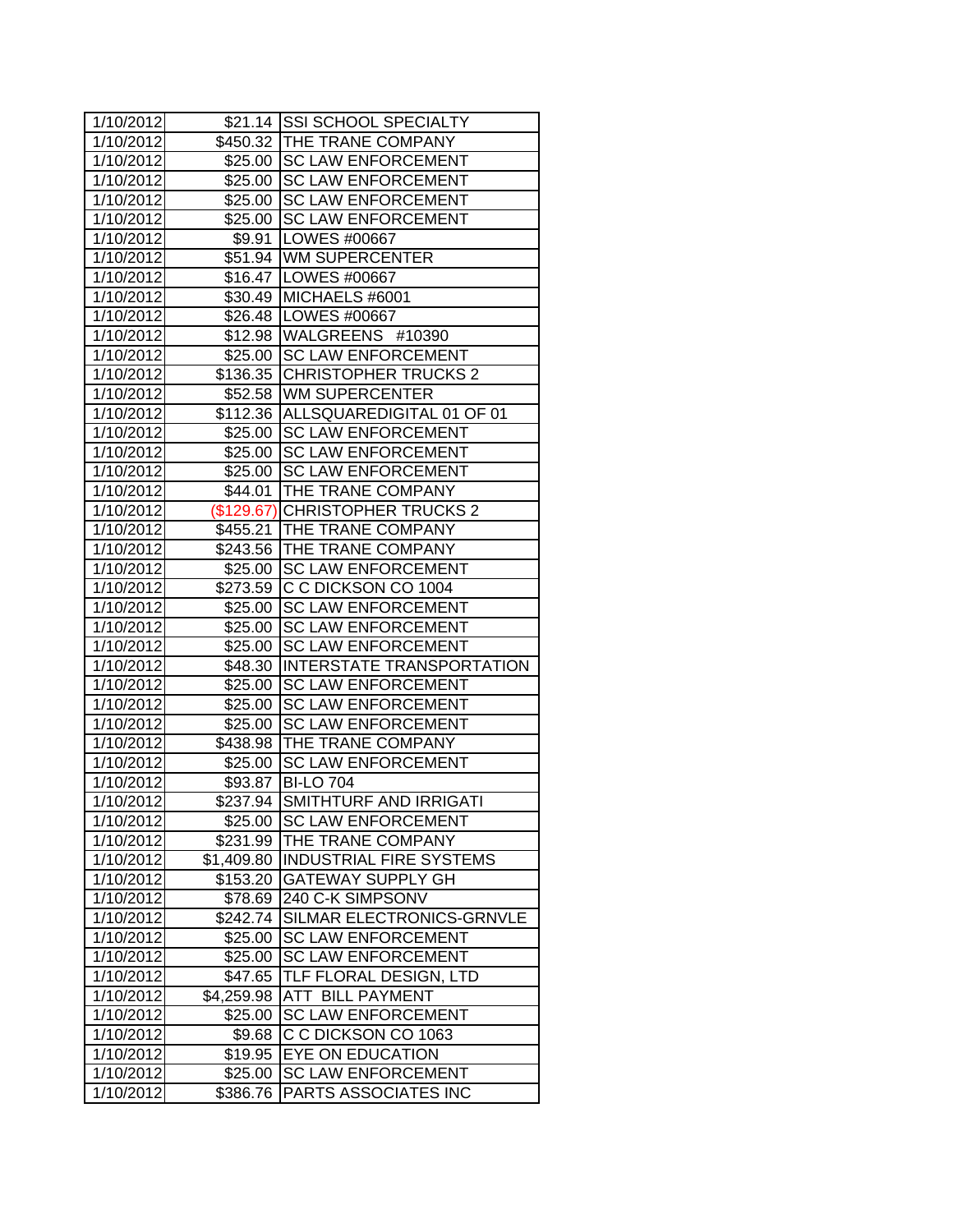| 1/10/2012              |          | \$25.00 INGLES STORE #073            |
|------------------------|----------|--------------------------------------|
| 1/10/2012              |          | \$13.08 SHEALY ELECT 803-227-0599    |
| 1/10/2012              |          | \$25.00 SC LAW ENFORCEMENT           |
| 1/10/2012              |          | \$25.00 SC LAW ENFORCEMENT           |
| 1/10/2012              |          | \$48.92 FGS HARDWARE                 |
| 1/10/2012              |          | \$25.00 SC LAW ENFORCEMENT           |
| 1/10/2012              |          | \$20.10   LOWES #01718               |
| 1/10/2012              |          | \$438.98 NETIXCHANGE                 |
| 1/10/2012              |          | \$14.27 C C DICKSON CO 1004          |
| 1/10/2012              |          | \$25.00 SC LAW ENFORCEMENT           |
| 1/10/2012              |          | \$667.93 SILMAR ELECTRONICS-GRNVLE   |
| 1/10/2012              |          | \$331.25   DISTRICT SPECIALTY SUPPLI |
| 1/10/2012              |          | \$25.00 SC LAW ENFORCEMENT           |
| 1/10/2012              |          | \$25.00 SC LAW ENFORCEMENT           |
| 1/10/2012              | \$54.05  | <b>QUILL CORPORATION</b>             |
| 1/10/2012              |          | \$25.00 SC LAW ENFORCEMENT           |
| 1/10/2012              |          | \$25.00 SC LAW ENFORCEMENT           |
| 1/10/2012              |          | \$285.14   LOWES #00667              |
| 1/10/2012              | \$25.00  | <b>SC LAW ENFORCEMENT</b>            |
| 1/10/2012              |          | \$12.80   LOWES #00528               |
| 1/10/2012              |          | \$322.42 SMITHTURF AND IRRIGATI      |
| 1/11/2012              |          | \$24.00   DOLLAR-GENERAL #6166       |
| 1/11/2012              |          | \$80.00 SC MUSIC ED ASSOCIATION      |
| 1/11/2012              |          | \$226.15 NATL BUS SALES & LEASING    |
| 1/11/2012              |          | \$105.90 ZAXBYS 001013 Q55           |
| 1/11/2012              |          | \$86.44 HILTON HOTELS EXEC PK        |
| 1/11/2012              |          | \$178.00 PAYPAL EXPANDINGEX          |
| 1/11/2012              |          | \$415.12 JOHNSTONE SUPPLY-GREENVIL   |
| 1/11/2012              |          | \$943.51 CDW GOVERNMENT              |
| 1/11/2012              |          | \$34.69  TRI STATE DISTRIBUTORS 2    |
| 1/11/2012              |          | \$199.82 JOHNSTONE SUPPLY-GREENVIL   |
| 1/11/2012              |          | \$1,416.16 CAROLINA LAWN & TRACTOR   |
| 1/11/2012              | \$25.00  | <b>SC LAW ENFORCEMENT</b>            |
| 1/11/2012              | \$28.56  | LOWES #01718                         |
| 1/11/2012              |          | \$46.54 TMS SOUTH                    |
| $\overline{1/11/2012}$ |          | \$943.51 CDW GOVERNMENT              |
| 1/11/2012              | \$29.66  | <b>STAPLES</b><br>00105536           |
| 1/11/2012              | \$27.64  | JOHNSTONE SUPPLY-GREENVIL            |
| 1/11/2012              | \$238.77 | <b>CAROLINA LAWN &amp; TRACTOR</b>   |
| 1/11/2012              | \$44.44  | <b>BLANCHARD MACHINERY</b>           |
| 1/11/2012              | \$80.96  | AAA SUPPLY - GVILLE                  |
| 1/11/2012              | \$86.44  | <b>HILTON HOTELS EXEC PK</b>         |
| 1/11/2012              | \$750.65 | <b>CRESCENT SUPPLY COMPANY I</b>     |
| 1/11/2012              | \$28.40  | LOWES #00528                         |
| 1/11/2012              | \$129.60 | <b>HAWKINS TOWING INC</b>            |
| 1/11/2012              | \$40.07  | <b>CRESCENT SUPPLY COMPANY I</b>     |
| 1/11/2012              | \$106.50 | JOHNSTONE SUPPLY-GREENVIL            |
| 1/11/2012              | \$68.90  | MR. ALTERNATOR                       |
| 1/11/2012              | \$103.12 | <b>WW GRAINGER</b>                   |
| 1/11/2012              | \$40.07  | <b>CRESCENT SUPPLY COMPANY I</b>     |
| 1/11/2012              | \$350.52 | HANSON ME SANDY FLAT                 |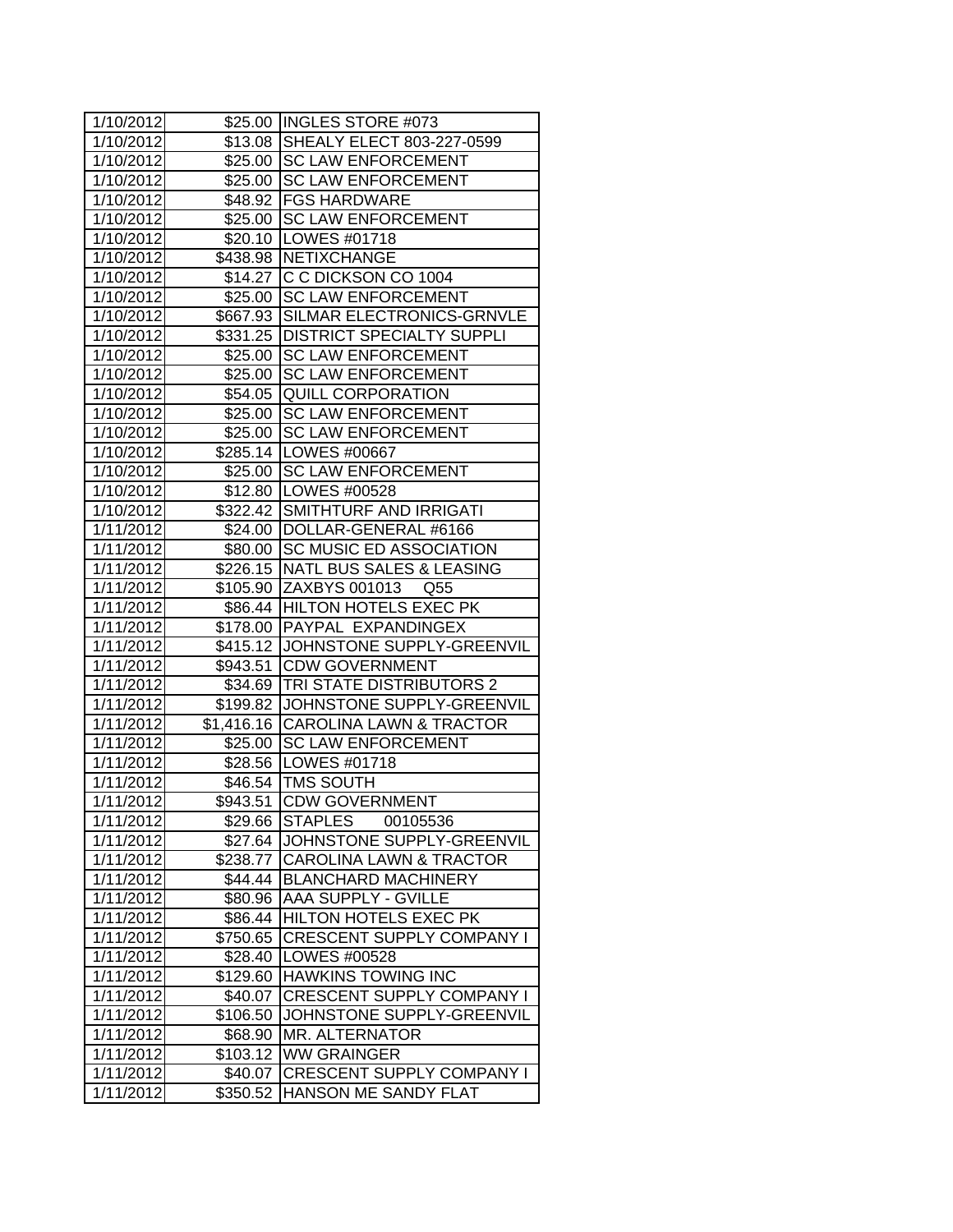| 1/11/2012 |          | \$30.00 VZWRLSS PRPAY AUTOPAY       |
|-----------|----------|-------------------------------------|
| 1/11/2012 |          | \$38.57   NAPA AUTO PARTS OF        |
| 1/11/2012 |          | \$433.61 CRESCENT SUPPLY COMPANY I  |
| 1/11/2012 |          | \$96.93 HOLDER ELECTRIC SUPPLY      |
| 1/11/2012 |          | \$26.95 WW GRAINGER                 |
| 1/11/2012 |          | \$10.62 BI-LO 161                   |
| 1/11/2012 |          | \$153.83 PC NAME TAG                |
| 1/11/2012 |          | \$3.15  LOWES #01718                |
| 1/11/2012 |          | \$86.44 HILTON HOTELS EXEC PK       |
| 1/11/2012 |          | \$86.44 HILTON HOTELS EXEC PK       |
| 1/11/2012 |          | \$64.23 C C DICKSON CO 1004         |
| 1/11/2012 |          | \$524.09 JJOHNSTONE SUPPLY-GREENVIL |
| 1/11/2012 |          | \$86.44 HILTON HOTELS EXEC PK       |
| 1/11/2012 |          | \$86.44 HILTON HOTELS EXEC PK       |
| 1/11/2012 |          | \$340.12 SOUTHEASTERN ELECTRICA     |
| 1/11/2012 |          | \$86.44 HILTON HOTELS EXEC PK       |
| 1/11/2012 |          | (\$86.44) HILTON HOTELS EXEC PK     |
| 1/11/2012 |          | \$893.56 AUTHORIZED APPLIANCE SERV  |
| 1/11/2012 |          | \$86.44 HILTON HOTELS EXEC PK       |
| 1/11/2012 |          | \$86.44 HILTON HOTELS EXEC PK       |
| 1/11/2012 |          | \$349.78 ADI SECURITY PRD CB        |
| 1/11/2012 |          | \$197.50 ANDERSON BROS              |
| 1/11/2012 |          | \$86.44 HILTON HOTELS EXEC PK       |
| 1/11/2012 |          | \$524.09 JOHNSTONE SUPPLY-GREENVIL  |
| 1/11/2012 |          | \$86.44 HILTON HOTELS EXEC PK       |
| 1/11/2012 |          | \$64.76  DOBSON TRUE VALUE HDWE     |
| 1/11/2012 |          | \$9.20 WW GRAINGER                  |
| 1/11/2012 |          | \$25.00 SC LAW ENFORCEMENT          |
| 1/11/2012 |          | \$10.02 JJOHNSTONE SUPPLY-GREENVIL  |
| 1/11/2012 |          | \$86.44 HILTON HOTELS EXEC PK       |
| 1/11/2012 |          | \$277.72 LOWES #00528               |
| 1/11/2012 |          | \$458.24 CRESCENT SUPPLY COMPANY I  |
| 1/11/2012 |          | \$188.50 CHICK-FIL-A #00663         |
| 1/11/2012 |          | \$1,189.04 PECKNEL MUSIC CO         |
| 1/11/2012 |          | \$7.31 JOHNSTONE SUPPLY-GREENVIL    |
| 1/11/2012 |          | \$84.40 SHERWIN WILLIAMS #2735      |
| 1/11/2012 | \$20.53  | JOHNSTONE SUPPLY-GREENVIL           |
| 1/11/2012 | \$215.75 | <b>BENSON CHRYSLER PLYMOUTH</b>     |
| 1/11/2012 | \$112.91 | <b>HOLDER ELECTRIC SUPPLY</b>       |
| 1/11/2012 | \$485.97 | <b>SCRUBS IN MOTION-GREEN</b>       |
| 1/11/2012 | \$270.24 | JOHNSTONE SUPPLY-GREENVIL           |
| 1/11/2012 | \$78.89  | JOHNSTONE SUPPLY-GREENVIL           |
| 1/11/2012 | \$13.78  | DOLRTREE 1965 00019653              |
| 1/11/2012 | \$64.02  | <b>CRESCENT SUPPLY COMPANY I</b>    |
| 1/11/2012 | \$61.13  | Amazon.com                          |
| 1/11/2012 | \$100.70 | <b>SCHOOL CHECK IN</b>              |
| 1/11/2012 | \$485.93 | AMERICAN TURF AND CARPET            |
| 1/11/2012 | \$75.00  | STARBUCKS CORP00105239              |
| 1/11/2012 | \$79.98  | ZAXBYS 001013<br>Q55                |
| 1/11/2012 | \$10.50  | <b>BI-LO 273</b>                    |
| 1/11/2012 | \$11.18  | USPS 45818106829832383              |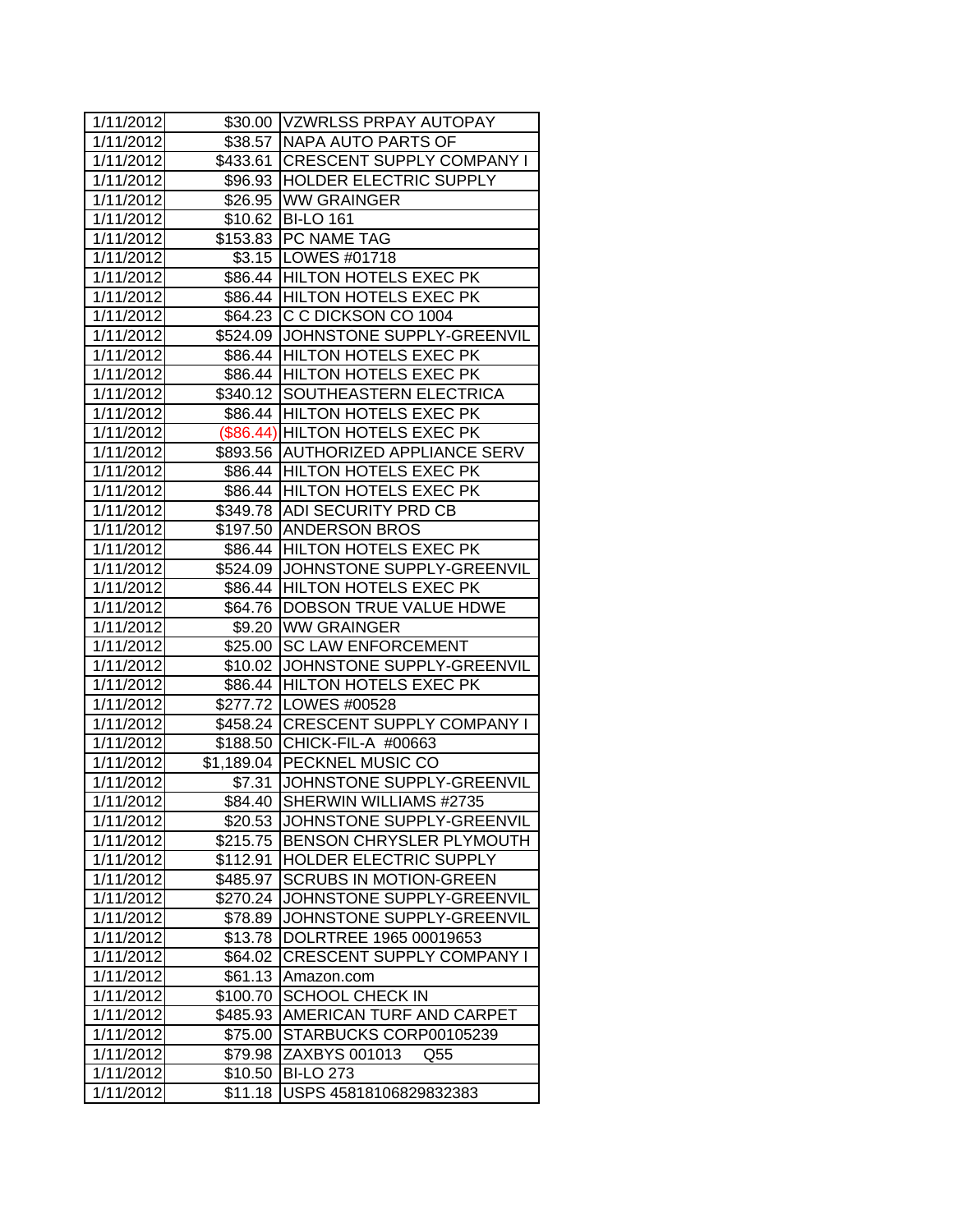| 1/11/2012              |                    | \$171.42 BI-LO 256                   |
|------------------------|--------------------|--------------------------------------|
| 1/11/2012              |                    | \$197.50 ANDERSON BROS               |
| 1/11/2012              |                    | \$86.44 HILTON HOTELS EXEC PK        |
| 1/11/2012              |                    | \$26.20 LOWES #01718                 |
| 1/11/2012              |                    | \$86.44 HILTON HOTELS EXEC PK        |
| 1/11/2012              |                    | \$68.00 USPS 45362602729803178       |
| 1/11/2012              |                    | \$238.69 LOWES #00667                |
| 1/11/2012              |                    | \$990.49 JOHNSTONE SUPPLY-GREENVIL   |
| 1/12/2012              |                    | \$473.61 WHOLESALE INDUSTRIAL ELEC   |
| 1/12/2012              |                    | \$10.34   LOWES #01718               |
| 1/12/2012              |                    | \$791.95 AAA SUPPLY - GVILLE         |
| 1/12/2012              |                    | \$61.82 JJOHNSTONE SUPPLY-GREENVIL   |
| 1/12/2012              |                    | \$16.05 J W VAUGHN CO INC            |
| 1/12/2012              |                    | \$413.00 AUM - K&K FIDUCIARY         |
| 1/12/2012              |                    | \$276.39   BATTERY SPECIALISTS       |
| 1/12/2012              |                    | \$6.73   THE TOOL SHED               |
| 1/12/2012              |                    | \$18.20   TMS SOUTH                  |
| 1/12/2012              |                    | \$116.98 C C DICKSON CO 1063         |
| 1/12/2012              |                    | \$548.05 C C DICKSON CO 1004         |
| 1/12/2012              |                    | \$523.34 AAA SUPPLY - GVILLE         |
| 1/12/2012              |                    | \$49.95 STICKY FINGERS               |
| 1/12/2012              |                    | \$18.95 GARDEN RIDGE - 018           |
| 1/12/2012              |                    | \$20.33 NAPA AUTO PARTS OF           |
| 1/12/2012              |                    | \$943.51 CDW GOVERNMENT              |
| 1/12/2012              |                    | \$299.97 GCI MSCN-FRND-WB            |
| 1/12/2012              |                    | \$57.67 PORTER PAINTS 9388           |
| 1/12/2012              |                    | \$1,028.30 THE TRANE COMPANY         |
| 1/12/2012              |                    | \$167.65 GOS// GREENVILLE OFFICE S   |
| 1/12/2012              |                    | \$309.00 ZZOUNDS.COM                 |
| 1/12/2012              |                    | \$25.00 SC LAW ENFORCEMENT           |
| 1/12/2012              |                    | \$832.00 AAA SUPPLY - GVILLE         |
| 1/12/2012              |                    | \$221.17 THE HOME DEPOT 1104         |
| 1/12/2012              |                    | \$52.82 J W VAUGHN CO INC            |
| 1/12/2012              |                    | \$7.72 LOWES #01983                  |
| 1/12/2012              |                    | \$62.26   LOWES #00528               |
| 1/12/2012              |                    | \$484.60 JJOHNSTONE SUPPLY-GREENVIL  |
| 1/12/2012              | \$210.73           | <b>THE TRANE COMPANY</b>             |
| 1/12/2012              | \$67.04            | THE R L BRYAN COMPANY                |
| 1/12/2012              | \$57.31            | <b>TMS SOUTH</b>                     |
| 1/12/2012              | \$41.40            | D & D MOTORS, INC.                   |
| 1/12/2012              | \$142.97           | JOHNSTONE SUPPLY-GREENVIL            |
| 1/12/2012              | \$114.90           | <b>BANKS APPLIANCE PARTS &amp; S</b> |
| 1/12/2012              | (\$635.75)         | <b>THE TRANE COMPANY</b>             |
| 1/12/2012              | \$687.92           | <b>HOLDER ELECTRIC SUPPLY</b>        |
| 1/12/2012              | \$1,000.00         | PAYPAL ABOVEGROUND                   |
| 1/12/2012              | \$27.79            | <b>LOWES #00667</b>                  |
| 1/12/2012              | \$12.97            | <b>B &amp; D INDUSTRIAL INC</b>      |
|                        |                    | <b>WM SUPERCENTER</b>                |
| 1/12/2012<br>1/12/2012 | \$55.06<br>\$15.90 | POINSETT PLUMBING SUPPLY             |
| 1/12/2012              | \$253.73           | THE TRANE COMPANY                    |
| 1/12/2012              | \$155.76           | LOWES #01983                         |
|                        |                    |                                      |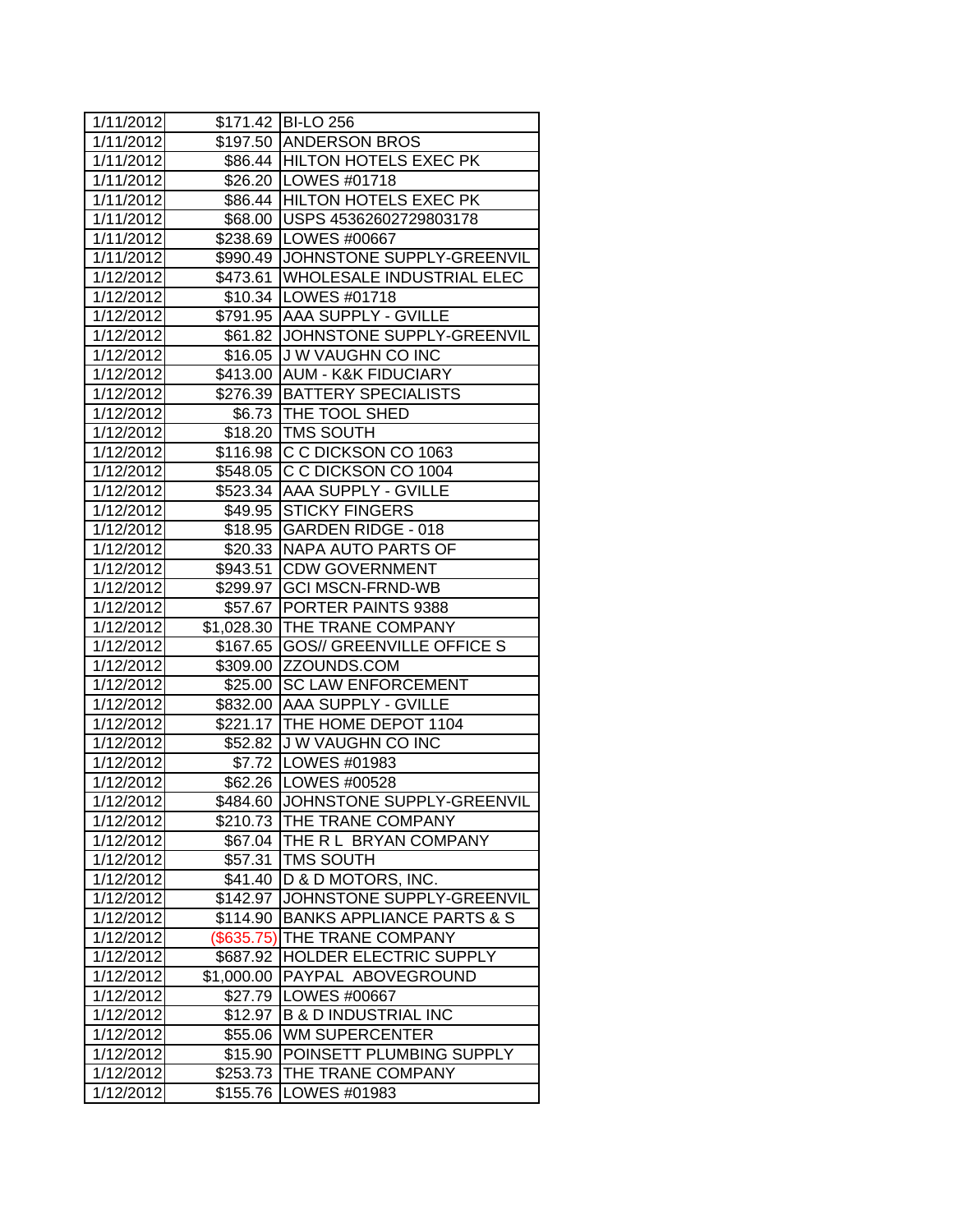| 1/12/2012 |            | \$943.51 CDW GOVERNMENT             |
|-----------|------------|-------------------------------------|
| 1/12/2012 |            | \$348.62 HOLDER ELECTRIC SUPPLY     |
| 1/12/2012 |            | \$15.92 JOHNSTONE SUPPLY-GREENVIL   |
| 1/12/2012 |            | \$471.39 2865-CED                   |
| 1/12/2012 |            | \$33.46 HOLDER ELECTRIC SUPPLY      |
| 1/12/2012 |            | \$200.00  THE WAREHOUSE THEATRE     |
| 1/12/2012 |            | \$30.13   LOWES #00667              |
| 1/12/2012 |            | \$26.50 MUSICAL INNOVATIONS         |
| 1/12/2012 |            | \$79.50 TLF A ARRANGEMENT           |
| 1/12/2012 |            | \$55.92 BARKER AIR & HYDRAULICS,    |
| 1/12/2012 |            | \$203.22 HOLDER ELECTRIC SUPPLY     |
| 1/12/2012 |            | \$60.00 CLEMSON UNIVERSITY          |
| 1/12/2012 |            | \$60.00 CLEMSON UNIVERSITY          |
| 1/12/2012 |            | \$14.99 JADVANCE AUTO PARTS #5440   |
| 1/12/2012 |            | \$89.90   DATAMATION SYSTEMS        |
| 1/12/2012 |            | \$54.96 CABLES TO GO                |
| 1/12/2012 |            | \$1,435.24 APPLE STORE #R355        |
| 1/12/2012 |            | \$60.00 CLEMSON UNIVERSITY          |
| 1/12/2012 |            | \$522.22 JJOHNSTONE SUPPLY-GREENVIL |
| 1/12/2012 |            | \$9.39 NAPA AUTO PARTS OF           |
| 1/12/2012 |            | \$423.83 THE TRANE COMPANY          |
| 1/12/2012 |            | \$115.54 DIXIE RUBBER & PLASTIC     |
| 1/12/2012 |            | \$493.00 FOLD A GOAL                |
| 1/12/2012 |            | \$171.56 ADVANCE AUTO PARTS #5440   |
| 1/12/2012 |            | \$1,067.85 RGS REALLY GOOD STUFF    |
| 1/12/2012 |            | \$66.78 COOK & BOARDMAN OF          |
| 1/12/2012 |            | \$99.41 2865-CED                    |
| 1/12/2012 |            | \$310.00 OPTEC DISPLAYS INC         |
| 1/12/2012 |            | \$380.54 AAA SUPPLY - GVILLE        |
| 1/12/2012 |            | \$39.94 LOWES #01983                |
| 1/12/2012 |            | \$22.24 RADIOSHACK COR00117465      |
| 1/12/2012 |            | \$50.84 ADVANCE AUTO PARTS #5440    |
| 1/12/2012 |            | \$26.48 RADIOSHACK COR00196238      |
| 1/12/2012 |            | \$10.78  HOLDER ELECTRIC SUPPLY     |
| 1/12/2012 |            | (\$29.26) JOHNSTONE SUPPLY-GREENVIL |
| 1/12/2012 |            | \$592.04 THE TRANE COMPANY          |
| 1/12/2012 |            | \$747.00 GOOGLE Stork Systems       |
| 1/12/2012 |            | (\$14.00) WORK WELL OCCUPATIONAL    |
| 1/12/2012 | \$182.53   | THE TRANE COMPANY                   |
| 1/12/2012 | \$1,480.00 | <b>MAACO AUTO PAINTING</b>          |
| 1/12/2012 | \$37.80    | SHERWIN WILLIAMS #2194              |
| 1/12/2012 | \$8,663.67 | <b>AUM - K&amp;K FIDUCIARY</b>      |
| 1/12/2012 | \$196.91   | <b>WW GRAINGER</b>                  |
| 1/12/2012 | \$596.65   | <b>TUCKER MATERIALS</b>             |
| 1/13/2012 | \$255.34   | THE SYSTEM DEPOT                    |
| 1/13/2012 | \$25.00    | <b>SC LAW ENFORCEMENT</b>           |
| 1/13/2012 | \$25.00    | <b>SC LAW ENFORCEMENT</b>           |
| 1/13/2012 | \$3,882.32 | <b>RAMADA MAIN GATE WEST</b>        |
| 1/13/2012 | \$25.00    | <b>SC LAW ENFORCEMENT</b>           |
| 1/13/2012 | \$103.35   | <b>CRESCENT SUPPLY COMPANY I</b>    |
| 1/13/2012 | \$39.62    | LOWES #00667                        |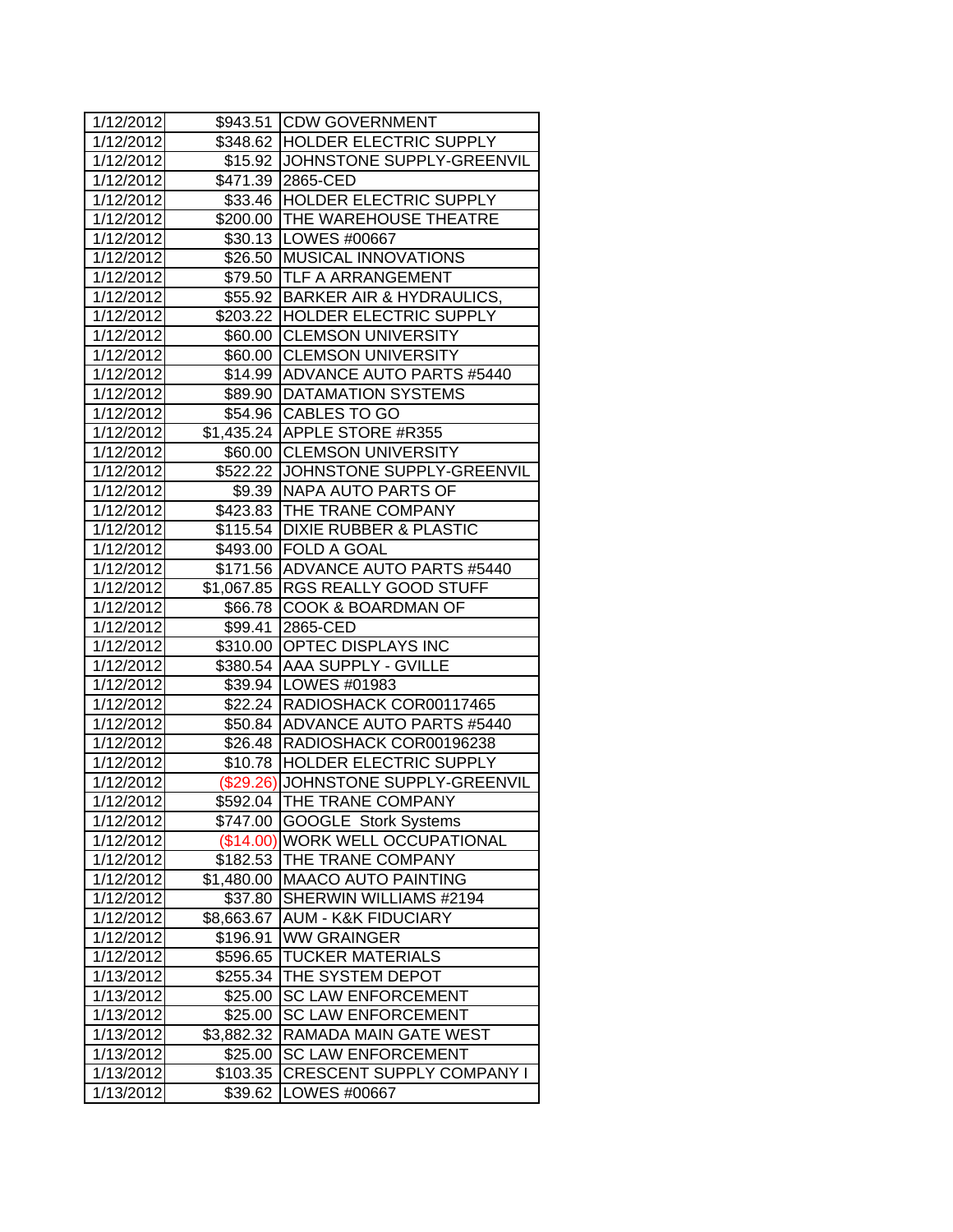| 1/13/2012 |                 | \$35.23 2865-CED                                                |
|-----------|-----------------|-----------------------------------------------------------------|
| 1/13/2012 |                 | \$25.00 SC LAW ENFORCEMENT                                      |
| 1/13/2012 |                 | \$18.00 LOWES #01718                                            |
| 1/13/2012 | \$265.50 KELVIN |                                                                 |
| 1/13/2012 |                 | \$300.00 SUPER TEACHER WORKSHEETS                               |
| 1/13/2012 |                 | \$36.04  DOLRTREE 4145 00041459                                 |
| 1/13/2012 |                 | \$36.93 ADVANCE AUTO PARTS #5440                                |
| 1/13/2012 |                 | \$25.55 SHEALY ELECT 803-227-0599                               |
| 1/13/2012 |                 | \$25.00 SC LAW ENFORCEMENT                                      |
| 1/13/2012 |                 | \$68.19   TMS SOUTH                                             |
| 1/13/2012 |                 | \$25.00 SC LAW ENFORCEMENT                                      |
| 1/13/2012 |                 | \$7.22   LOWES #00528                                           |
| 1/13/2012 |                 | \$12.19 J W VAUGHN CO INC                                       |
| 1/13/2012 |                 | \$85.20 FOOD LION # 2644                                        |
| 1/13/2012 |                 | \$375.00 SWANK MOTION PICTURES                                  |
| 1/13/2012 |                 | \$6.00   THE SYSTEM DEPOT                                       |
| 1/13/2012 |                 | \$9.73 ADVANCE AUTO PARTS #5440                                 |
| 1/13/2012 |                 | \$40.81 ADVANCE AUTO PARTS #5440                                |
| 1/13/2012 |                 | \$25.31 C C DICKSON CO 1004                                     |
| 1/13/2012 |                 | \$40.00 UNTD WAY OF GREENVILLE                                  |
| 1/13/2012 |                 | \$40.00 UNTD WAY OF GREENVILLE                                  |
| 1/13/2012 |                 | \$16.09 THE TRANE COMPANY                                       |
| 1/13/2012 |                 | \$23.16   THE HOME DEPOT 1127                                   |
|           |                 |                                                                 |
| 1/13/2012 |                 | \$1,937.00 CHEERSPORT                                           |
| 1/13/2012 |                 | \$25.00 SC LAW ENFORCEMENT                                      |
| 1/13/2012 |                 | \$25.00 SC LAW ENFORCEMENT                                      |
| 1/13/2012 |                 | \$25.00 SC LAW ENFORCEMENT                                      |
| 1/13/2012 |                 | \$1,409.80  INDUSTRIAL FIRE SYSTEMS                             |
| 1/13/2012 |                 | \$16.33 THE HOME DEPOT 1127                                     |
| 1/13/2012 |                 | \$169.56 NORTHERN TOOL EQUIPMNT                                 |
| 1/13/2012 |                 | \$25.00 SC LAW ENFORCEMENT                                      |
| 1/13/2012 |                 | \$370.92 HOLDER ELECTRIC SUPPLY<br>\$1,454.32 JAMES M PLEASANTS |
| 1/13/2012 |                 | \$8.99 CVS PHARMACY #205                                        |
| 1/13/2012 |                 |                                                                 |
| 1/13/2012 |                 | \$41.97 ADVANCE AUTO PARTS #5330                                |
| 1/13/2012 |                 | \$270.00 STARFALL PUBLICATIONS                                  |
| 1/13/2012 | \$25.00         | <b>SC LAW ENFORCEMENT</b>                                       |
| 1/13/2012 | \$89.01         | <b>HD SUPPLY</b>                                                |
| 1/13/2012 | \$61.42         | <b>BATTERY SPECIALISTS</b>                                      |
| 1/13/2012 | \$25.00         | <b>SC LAW ENFORCEMENT</b>                                       |
| 1/13/2012 | \$1,499.00      | SOUTHERN BURGLAR AND                                            |
| 1/13/2012 | \$8.63          | <b>AMAZON MKTPLACE PMTS</b>                                     |
| 1/13/2012 | (\$21.65)       | <b>HOLDER ELECTRIC SUPPLY</b>                                   |
| 1/13/2012 | \$25.00         | <b>SC LAW ENFORCEMENT</b>                                       |
| 1/13/2012 | \$147.29        | <b>NAPA AUTO PARTS OF</b>                                       |
| 1/13/2012 | \$16.92         | <b>LOWES #01718</b>                                             |
| 1/13/2012 | \$31.19         | HOLDER ELECTRIC SUPPLY                                          |
| 1/13/2012 | \$25.00         | <b>SC LAW ENFORCEMENT</b>                                       |
| 1/13/2012 | \$31.79         | RADIOSHACK COR00187518                                          |
| 1/13/2012 | \$163.66        | 2865-CED                                                        |
| 1/13/2012 | \$25.00         | <b>SC LAW ENFORCEMENT</b>                                       |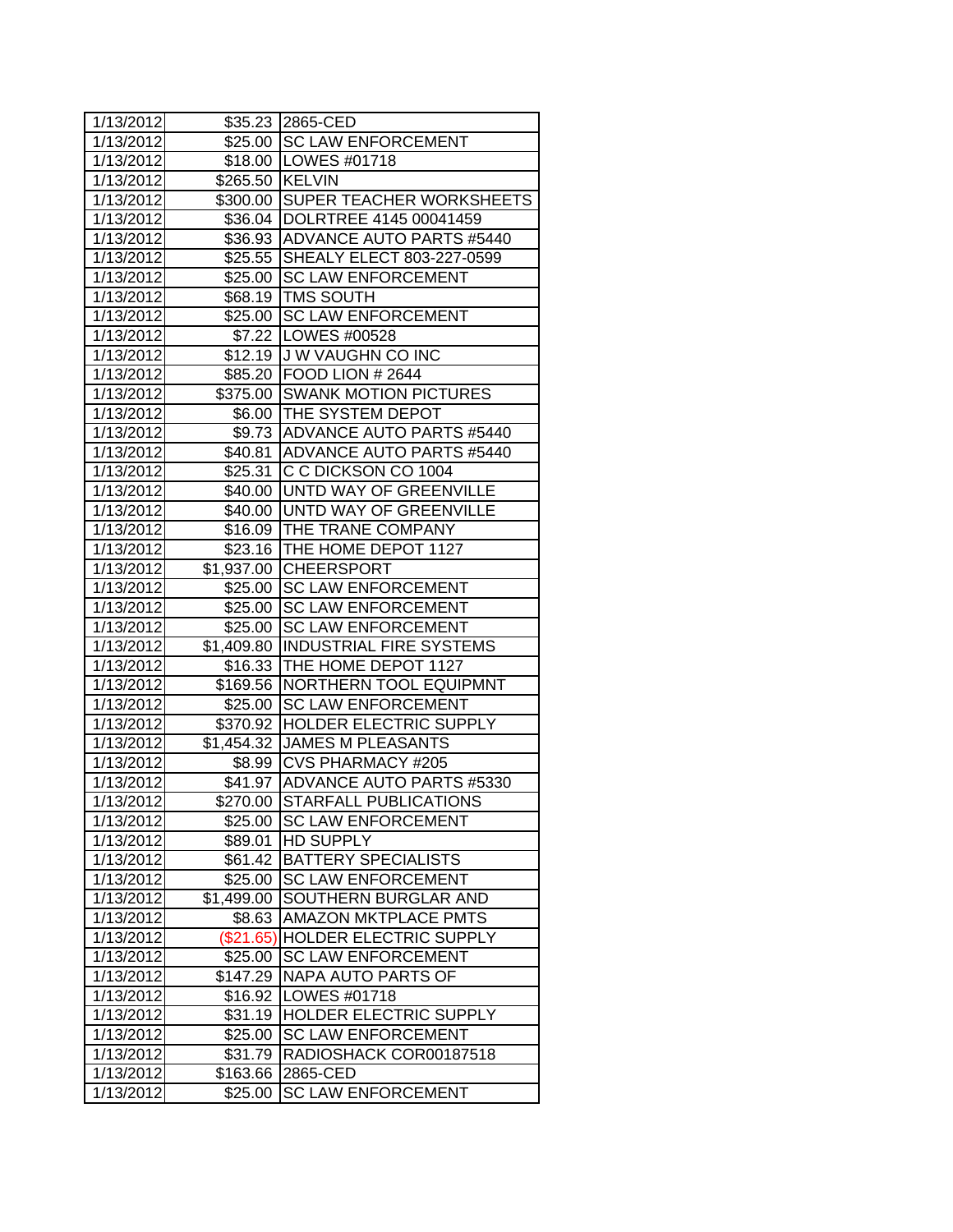| 1/13/2012 |            | \$25.00 SC LAW ENFORCEMENT          |
|-----------|------------|-------------------------------------|
| 1/13/2012 |            | \$29.47 HOLDER ELECTRIC SUPPLY      |
| 1/13/2012 |            | \$126.29 STAPLS9223811204000        |
| 1/13/2012 |            | \$57.37   PORTER PAINTS 9388        |
| 1/13/2012 |            | \$25.00 SC LAW ENFORCEMENT          |
| 1/13/2012 |            | \$586.21 NETWORK CONTROLS & E       |
| 1/13/2012 |            | \$66.00 SHEALY ELECT 803-227-0599   |
| 1/13/2012 |            | \$60.93 AAA SUPPLY - GVILLE         |
| 1/13/2012 |            | \$146.49 HOLDER ELECTRIC SUPPLY     |
| 1/13/2012 |            | \$91.31 PENN PRINTS INC             |
| 1/13/2012 |            | \$88.87 MONTERREY MEXICAN RE        |
| 1/13/2012 |            | \$357.00 KRISPY KREME DOUGH         |
| 1/13/2012 |            | \$31.06   LOWES #00667              |
| 1/13/2012 |            | \$68.77   LOWES #01718              |
| 1/13/2012 |            | \$65.30 CRESCENT SUPPLY COMPANY I   |
| 1/13/2012 |            | \$27.80   LOWES #01718              |
| 1/13/2012 |            | \$66.04   LOWES #00667              |
| 1/13/2012 |            | \$283.70 USAIRWAYS 0378735358272    |
| 1/13/2012 |            | \$30.64 ADVANCE AUTO PARTS #5440    |
| 1/13/2012 |            | \$175.64 JJOHNSTONE SUPPLY-GREENVIL |
| 1/13/2012 |            | \$25.00 SC LAW ENFORCEMENT          |
| 1/13/2012 |            | \$226.13 LIBRARY VIDEO COMP         |
| 1/13/2012 |            | \$21.31 CRESCENT SUPPLY COMPANY I   |
| 1/13/2012 |            | \$25.00 SC LAW ENFORCEMENT          |
| 1/13/2012 |            | \$35.36   TMS SOUTH                 |
| 1/13/2012 |            | \$111.00 GREER DMV 49               |
| 1/13/2012 |            | \$20.00 UNTD WAY OF GREENVILLE      |
| 1/13/2012 |            | \$25.00 SC LAW ENFORCEMENT          |
| 1/13/2012 |            | \$11.29 ADVANCE AUTO PARTS #5440    |
| 1/13/2012 |            | \$114.48 CRESCENT SUPPLY COMPANY I  |
| 1/13/2012 |            | \$25.00 SC LAW ENFORCEMENT          |
| 1/13/2012 |            | \$582.78 THE TRANE COMPANY          |
| 1/13/2012 |            | \$1,392.87 BINSWANGER GLASS #043    |
| 1/13/2012 |            | \$38.26 CARO TILE                   |
| 1/13/2012 |            | \$1,179.46 CDW GOVERNMENT           |
| 1/13/2012 |            | \$302.32 JJOHNSTONE SUPPLY-GREENVIL |
| 1/13/2012 | \$80.81    | JOHNSTONE SUPPLY-GREENVIL           |
| 1/13/2012 | \$118.87   | <b>HAJOCA TAYLORS 72</b>            |
| 1/13/2012 | \$42.29    | <b>ADVANCE AUTO PARTS #5440</b>     |
| 1/13/2012 | \$1,263.89 | <b>FIRST TEAM SPORTS</b>            |
| 1/13/2012 | \$85.84    | RADIOSHACK COR00196238              |
| 1/13/2012 | \$25.00    | <b>SC LAW ENFORCEMENT</b>           |
| 1/13/2012 | \$60.00    | <b>CLEMSON UNIVERSITY</b>           |
| 1/13/2012 | \$28.14    | JOHNSTONE SUPPLY-GREENVIL           |
| 1/13/2012 | \$4.17     | <b>AAA SUPPLY - GVILLE</b>          |
| 1/13/2012 | \$283.70   | USAIRWAYS 0378735358273             |
| 1/13/2012 | \$25.00    | <b>SC LAW ENFORCEMENT</b>           |
| 1/13/2012 | \$152.74   | <b>CRESCENT SUPPLY COMPANY I</b>    |
| 1/16/2012 | \$116.22   | H.H. GREGG AUGUSTA #103             |
| 1/16/2012 | \$84.98    | <b>TMS SOUTH</b>                    |
| 1/16/2012 | \$348.74   | LOWES #00667                        |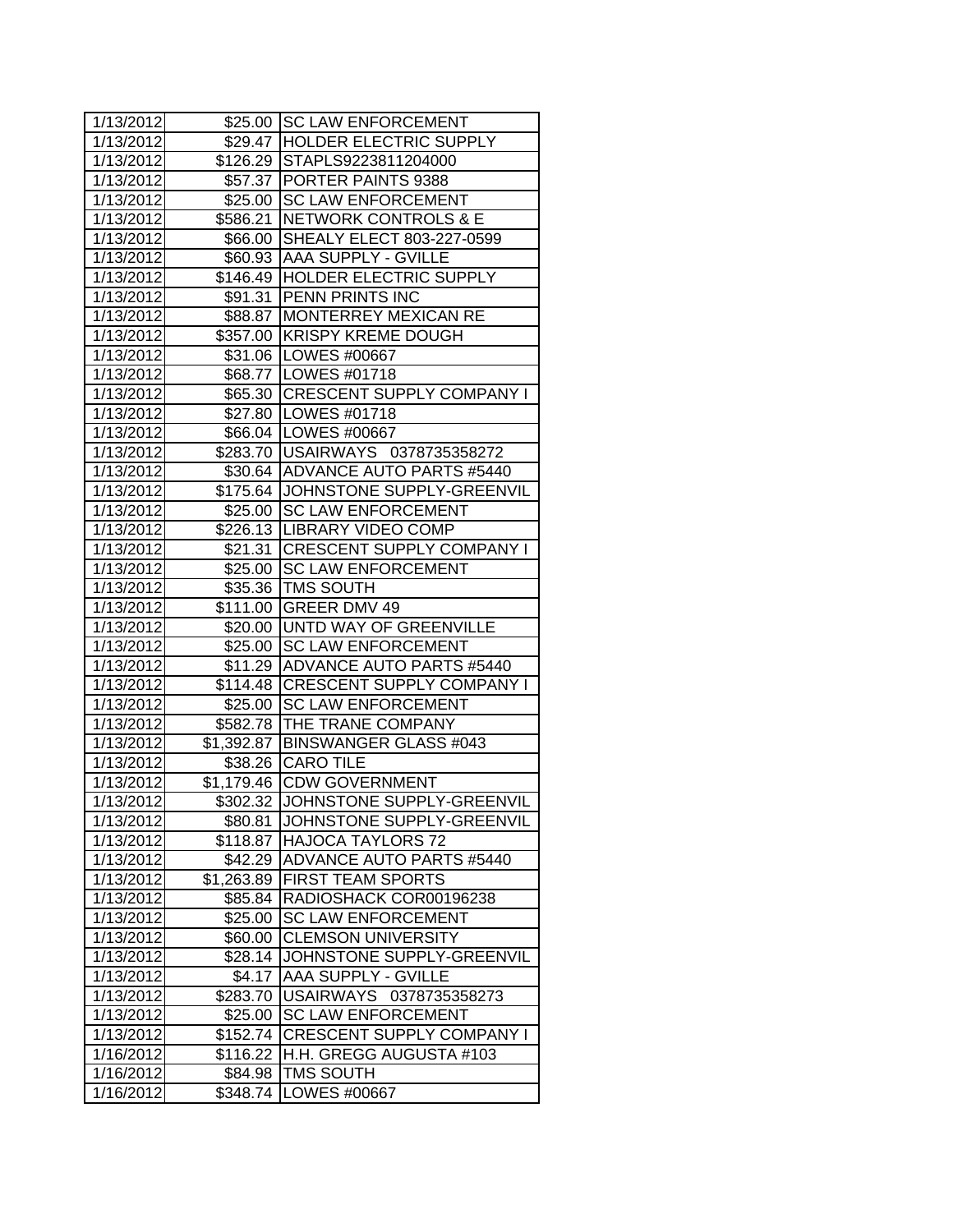| 1/16/2012 |            | \$736.20 PC NAME TAG                 |
|-----------|------------|--------------------------------------|
| 1/16/2012 |            | \$125.86 JJOHNSTONE SUPPLY-GREENVIL  |
| 1/16/2012 |            | \$40.97   TMS SOUTH                  |
| 1/16/2012 |            | \$75.94 LOWES #00528                 |
| 1/16/2012 |            | \$659.15 AAA SUPPLY - GVILLE         |
| 1/16/2012 |            | \$115.03 CAROLINA LAWN & TRACTOR     |
| 1/16/2012 |            | \$1,075.00 JOHNSTONE SUPPLY-GREENVIL |
| 1/16/2012 | \$125.86   | JOHNSTONE SUPPLY-GREENVIL            |
| 1/16/2012 |            | \$13.33 THE HOME DEPOT 1127          |
| 1/16/2012 |            | \$128.72 PIEDMONT PLASTICS GR #05    |
| 1/16/2012 |            | \$329.05  TUCKER MATERIALS           |
| 1/16/2012 |            | \$5.57 THE HOME DEPOT 1104           |
| 1/16/2012 |            | \$405.10  LANDSCAPER'S SUPPLY        |
| 1/16/2012 |            | \$73.42 BLACK ELECTRICAL SUPPLY I    |
| 1/16/2012 |            | \$163.90 JJOHNSTONE SUPPLY-GREENVIL  |
| 1/16/2012 |            | \$45.86 TMS SOUTH                    |
| 1/16/2012 |            | \$32.71 PARTY CITY #200              |
| 1/16/2012 |            | \$5.46 ADVANCE AUTO PARTS #5330      |
| 1/16/2012 |            | \$415.12 JOHNSTONE SUPPLY-GREENVIL   |
| 1/16/2012 | \$167.48   | DMI DELL K-12 PTR                    |
| 1/16/2012 |            | \$20.38 WM SUPERCENTER               |
| 1/16/2012 |            | \$70.62 CRESCENT SUPPLY COMPANY I    |
| 1/16/2012 |            | \$33.67 HOBBY LOBBY #0318            |
| 1/16/2012 |            | \$10.54 THE HOME DEPOT 1127          |
| 1/16/2012 |            | \$399.95 LOWES #01983                |
| 1/16/2012 |            | \$19.38 WM SUPERCENTER               |
| 1/16/2012 |            | \$348.74   LOWES #01718              |
| 1/16/2012 |            | \$6.75   THE HOME DEPOT 1127         |
| 1/16/2012 |            | \$96.08 WW GRAINGER                  |
| 1/16/2012 |            | \$162.00 CHICK-FIL-A #00726          |
| 1/16/2012 |            | \$88.00 USPS 45818106829832383       |
| 1/16/2012 |            | \$27.45 ELLIS FLOORING SALES #43     |
| 1/16/2012 |            | \$114.40 CRESCENT SUPPLY COMPANY I   |
| 1/16/2012 |            | \$73.81 WW GRAINGER                  |
| 1/16/2012 |            | \$158.05 TMS SOUTH                   |
| 1/16/2012 |            | \$109.92 CARQUEST<br>01013663        |
| 1/16/2012 |            | \$32.46   TMS SOUTH                  |
| 1/16/2012 | \$910.00   | <b>REGAL GROUP SALES</b>             |
| 1/16/2012 | \$126.00   | <b>SUBWAY</b><br>00482315            |
| 1/16/2012 | \$12.00    | USAIRWAYS 0372172043738              |
| 1/16/2012 |            | (\$86.44) HILTON HOTELS EXEC PK      |
| 1/16/2012 | \$33.88    | LOWES #01718                         |
| 1/16/2012 | \$925.29   | <b>NATL BUS SALES &amp; LEASING</b>  |
| 1/16/2012 | (\$86.44)  | <b>HILTON HOTELS EXEC PK</b>         |
| 1/16/2012 | \$50.37    | <b>TMS SOUTH</b>                     |
| 1/16/2012 | \$1,002.65 | <b>CAROLINA LAWN &amp; TRACTOR</b>   |
| 1/16/2012 | \$94.35    | <b>HOLIDAY INN</b>                   |
| 1/16/2012 | \$79.02    | <b>TMS SOUTH</b>                     |
| 1/16/2012 | \$6.03     | <b>ADVANCE AUTO PARTS #5330</b>      |
| 1/16/2012 | \$335.91   | <b>TMS SOUTH</b>                     |
| 1/16/2012 | \$125.03   | <b>TMS SOUTH</b>                     |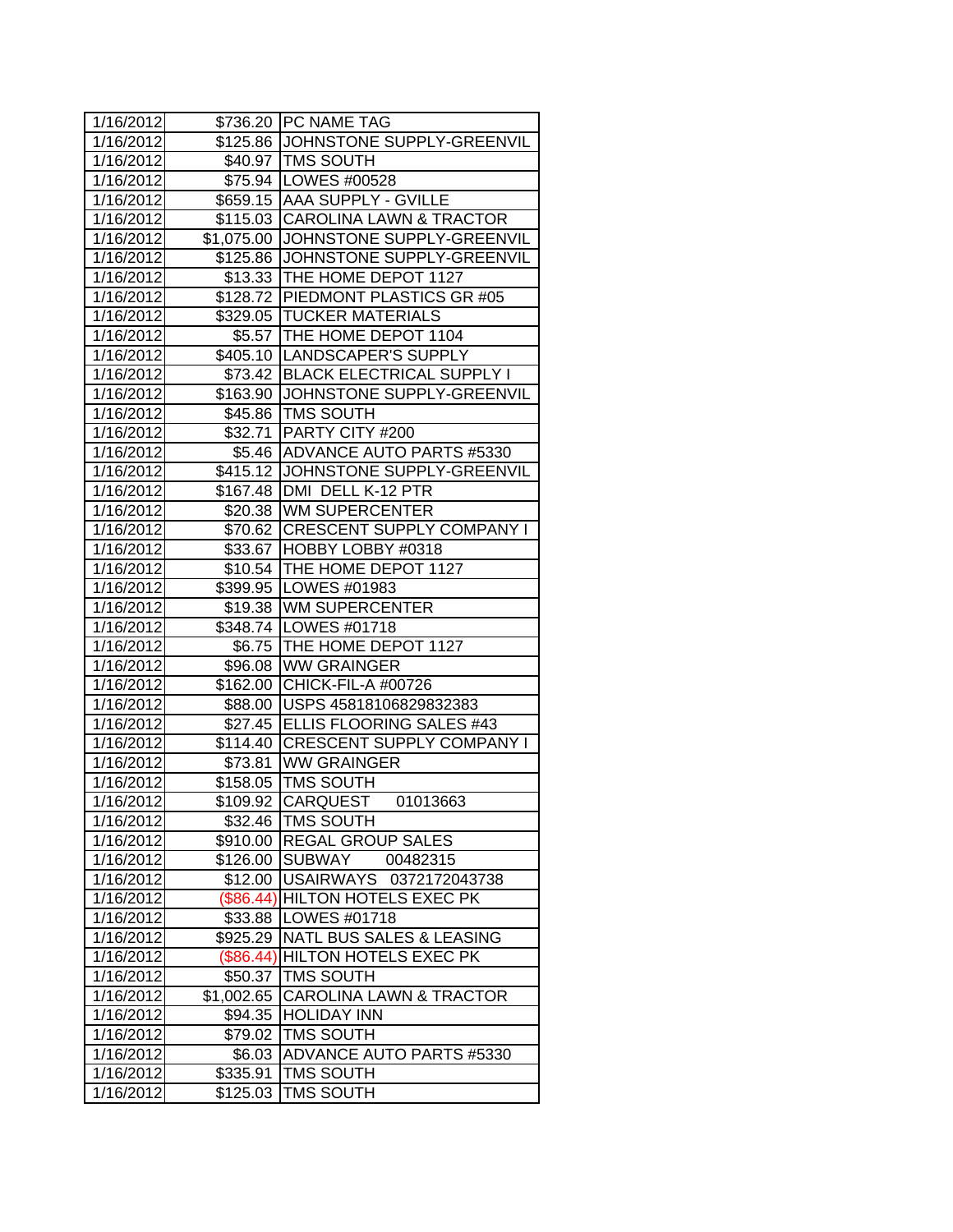| 1/16/2012 |            | \$2.55 INTERNATIONAL TRANSACTION    |
|-----------|------------|-------------------------------------|
| 1/16/2012 |            | \$240.60 AAA SUPPLY - GVILLE        |
| 1/16/2012 |            | (\$78.00) ADVANCE AUTO PARTS #5440  |
| 1/16/2012 |            | \$33.86 LOWES #00667                |
| 1/16/2012 |            | \$150.77 CAROLINA LAWN & TRACTOR    |
| 1/16/2012 |            | \$113.82 SHERWIN WILLIAMS #2194     |
| 1/16/2012 |            | \$487.60 SHEALY ELECT 803-227-0599  |
| 1/16/2012 |            | \$22.32 TMS SOUTH                   |
| 1/16/2012 |            | (\$33.87) THE HOME DEPOT #1126      |
| 1/16/2012 |            | \$29.76 NAPA AUTO PARTS OF          |
| 1/16/2012 |            | \$142.04 NAPA AUTO PARTS OF         |
| 1/16/2012 |            | \$22.04 BI-LO 704                   |
| 1/16/2012 |            | \$319.00 PLAYFUL INVENTION CO       |
| 1/16/2012 |            | \$833.70 USAIRWAYS 0372457259874    |
| 1/16/2012 |            | \$57.69   THE HOME DEPOT #1124      |
| 1/16/2012 |            | \$162.00 CHICK-FIL-A #00726         |
| 1/16/2012 |            | \$9.54   TMS SOUTH                  |
| 1/16/2012 |            | \$8.40   TMS SOUTH                  |
| 1/16/2012 |            | \$137.78 CARQUEST 01013663          |
| 1/16/2012 |            | (\$6.03) ADVANCE AUTO PARTS #5330   |
| 1/16/2012 |            | \$11,587.84 DISNEY TICKETS EPCO     |
| 1/16/2012 |            | (\$86.44) HILTON HOTELS EXEC PK     |
| 1/16/2012 |            | \$120.41 HOLDER ELECTRIC SUPPLY     |
| 1/16/2012 |            | \$415.12 JOHNSTONE SUPPLY-GREENVIL  |
| 1/16/2012 |            | \$333.87 JJOHNSTONE SUPPLY-GREENVIL |
| 1/16/2012 |            | \$70.80 MCCALLS SUPPLY INC 19       |
| 1/16/2012 | \$48.11    | MICHAELS #6001                      |
| 1/16/2012 |            | \$254.40 AAA SUPPLY - GVILLE        |
| 1/16/2012 |            | \$125.86 JOHNSTONE SUPPLY-GREENVIL  |
| 1/16/2012 |            | (\$5.69) ADVANCE AUTO PARTS #5330   |
| 1/16/2012 |            | \$126.69 HOLDER ELECTRIC SUPPLY     |
| 1/16/2012 | \$5.92     | USPS 45362502729803095              |
| 1/16/2012 | \$98.87    | <b>BLACK ELECTRICAL SUPPLY I</b>    |
| 1/16/2012 | \$1,545.48 | <b>APL APPLE ONLINE STORE</b>       |
| 1/16/2012 |            | \$207.84   LOWES #00667             |
| 1/16/2012 |            | \$96.00 SUBWAY<br>00482315          |
| 1/16/2012 | \$345.51   | JOHNSTONE SUPPLY-GREENVIL           |
| 1/16/2012 | \$60.72    | HOLDER ELECTRIC SUPPLY              |
| 1/16/2012 | \$11.00    | DOLLAR GENERAL #12428               |
| 1/16/2012 | \$48.76    | DOLRTREE 930 00009308               |
| 1/16/2012 | \$1,288.00 | <b>MEDIEVAL SHOW INC</b>            |
| 1/16/2012 | \$447.01   | JOHNSTONE SUPPLY-GREENVIL           |
| 1/16/2012 | \$12.72    | <b>NAPA AUTO PARTS OF</b>           |
| 1/16/2012 | \$162.00   | CHICK-FIL-A #00726                  |
| 1/16/2012 | \$94.35    | <b>HOLIDAY INN</b>                  |
| 1/16/2012 | \$51.02    | C C DICKSON CO 1063                 |
| 1/16/2012 | \$14.12    | JOHNSTONE SUPPLY-GREENVIL           |
| 1/16/2012 | \$42.21    | <b>TMS SOUTH</b>                    |
| 1/16/2012 | \$692.55   | JOHNSTONE SUPPLY-GREENVIL           |
| 1/16/2012 | \$1,179.46 | <b>CDW GOVERNMENT</b>               |
| 1/16/2012 | \$16.05    | <b>JW VAUGHN CO INC</b>             |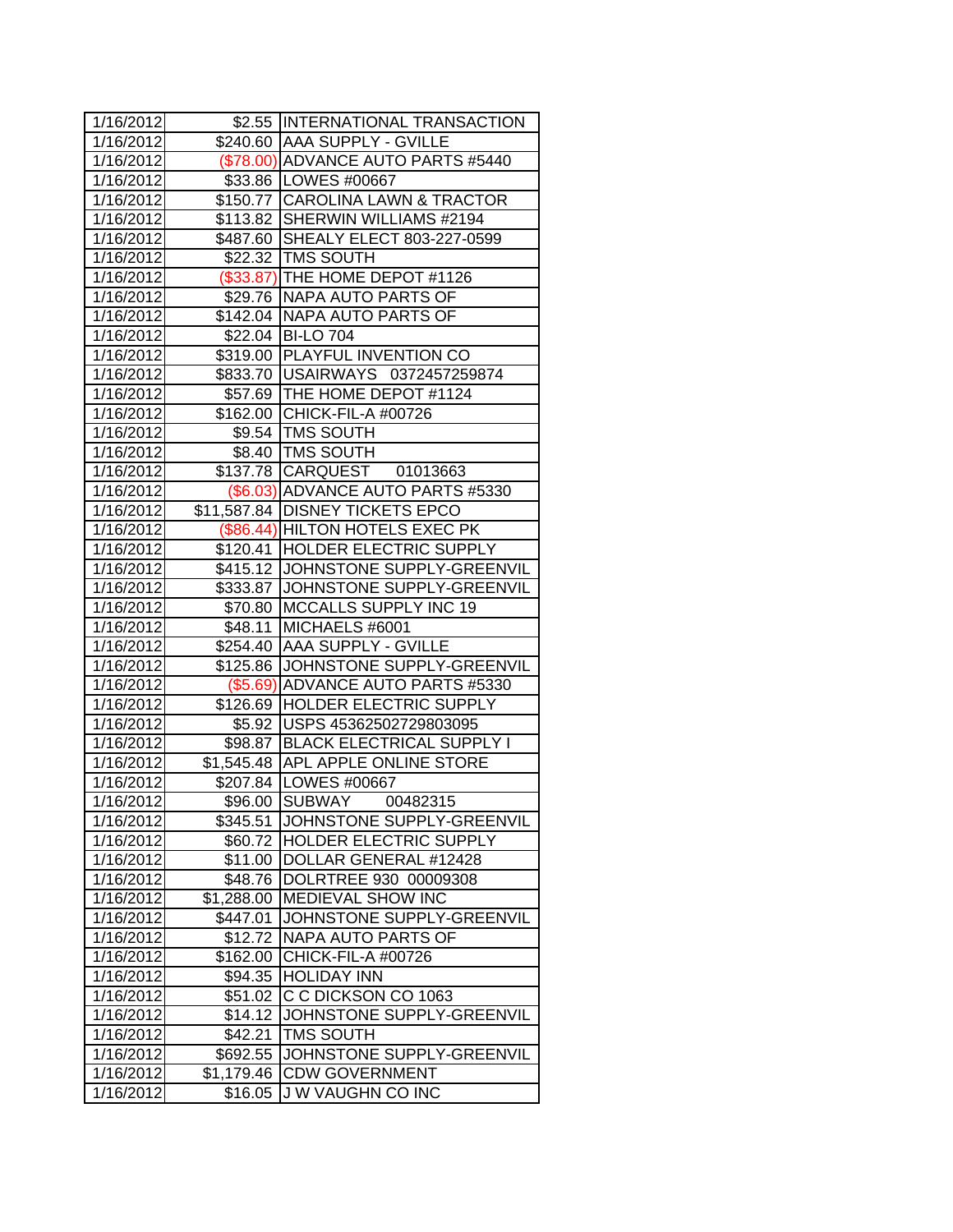| 1/16/2012              |             | \$322.13 AAA SUPPLY - GVILLE         |
|------------------------|-------------|--------------------------------------|
| 1/16/2012              |             | \$1,066.96 CAROLINA LAWN & TRACTOR   |
| 1/16/2012              |             | (\$72.08) CARQUEST 01013663          |
| 1/16/2012              |             | (\$348.74) LOWES #01718              |
| 1/16/2012              |             | \$44.00 USPS 45362502729803095       |
| 1/16/2012              |             | \$12.06 NAPA AUTO PARTS OF           |
| 1/16/2012              |             | \$20.13 ELLIS FLOORING SALES #43     |
| 1/16/2012              |             | \$20.50 W. W. WILLIAMS               |
| 1/16/2012              |             | \$39.27 THE HOME DEPOT #1126         |
| 1/16/2012              |             | \$316.94 NAPA AUTO PARTS OF          |
| 1/16/2012              |             | \$4.56 ADVANCE AUTO PARTS #5440      |
| 1/16/2012              |             | \$877.16 JOHNSTONE SUPPLY-GREENVIL   |
| 1/16/2012              |             | \$162.00 CHICK-FIL-A #00726          |
| 1/16/2012              |             | \$155.54 ADVANCE AUTO PARTS #5440    |
| 1/16/2012              |             | \$389.35 HONEYBAKED HAM #902         |
| 1/17/2012              |             | \$68.35 THE TRANE COMPANY            |
| 1/17/2012              |             | \$250.16 FAIRFIELD INN&SUITES CLVL   |
| 1/17/2012              |             | \$29.66   TONY'S FABRICS             |
| 1/17/2012              |             | \$20.00 VZWRLSS PRPAY AUTOPAY        |
| 1/17/2012              |             | \$20.00 VZWRLSS PRPAY AUTOPAY        |
| 1/17/2012              |             | \$156.67 MERUS WATER SYSTEMS         |
| 1/17/2012              |             | \$183.10 KINGSTON PLANTATION         |
| 1/17/2012              |             | \$10.62 KINGSTON PLANTATION          |
| 1/17/2012              |             | \$250.16 FAIRFIELD INN&SUITES CLVL   |
| 1/17/2012              |             | \$9,719.82   USF GROUP SALE01400027  |
| 1/17/2012              |             | \$250.16   FAIRFIELD INN&SUITES CLVL |
| 1/17/2012              |             | \$165.00 SOUTH CAROLINA ASSOCIATIO   |
| 1/17/2012              |             | (\$68.35) THE TRANE COMPANY          |
| 1/17/2012              |             | \$250.16   FAIRFIELD INN&SUITES CLVL |
| 1/17/2012              |             | \$359.68 THE TRANE COMPANY           |
| 1/17/2012              |             | \$250.16 FAIRFIELD INN&SUITES CLVL   |
| 1/17/2012              |             | \$34.17 THE TRANE COMPANY            |
| 1/17/2012              |             | \$47.67 SHOE CARNIVAL #0048          |
| 1/17/2012              |             | \$165.00 SOUTH CAROLINA ASSOCIATIO   |
| 1/17/2012              |             | \$46.46 KINGSTON PLANTATION          |
| $\overline{1}/17/2012$ |             | \$370.63 THE TRANE COMPANY           |
| 1/17/2012              | \$250.16    | <b>FAIRFIELD INN&amp;SUITES CLVL</b> |
| 1/17/2012              | \$203.32    | THE TRANE COMPANY                    |
| 1/17/2012              | \$992.14    | <b>THE TRANE COMPANY</b>             |
| 1/17/2012              | \$70.06     | <b>WILSONS 5 TO \$1 STORES</b>       |
| 1/17/2012              | \$366.25    | THE TRANE COMPANY                    |
| 1/17/2012              | \$10.62     | KINGSTON PLANTATION                  |
| 1/17/2012              | \$35.65     | AC MOORE STR 58                      |
| 1/17/2012              | \$47.65     | <b>SSI SCHOOL SPECIALTY</b>          |
| 1/17/2012              | \$365.06    | THE TRANE COMPANY                    |
| 1/18/2012              | \$82.00     | <b>GOOGLE Stork Systems</b>          |
| 1/18/2012              | \$15,124.12 | DMI DELL K-12 PTR                    |
| 1/18/2012              | \$352.95    | <b>DBC BLICK ART MATERIAL</b>        |
| 1/18/2012              | \$25.00     | <b>SC LAW ENFORCEMENT</b>            |
| 1/18/2012              | \$10,733.80 | DMI DELL K-12 PTR                    |
| 1/18/2012              | \$25.00     | <b>SC LAW ENFORCEMENT</b>            |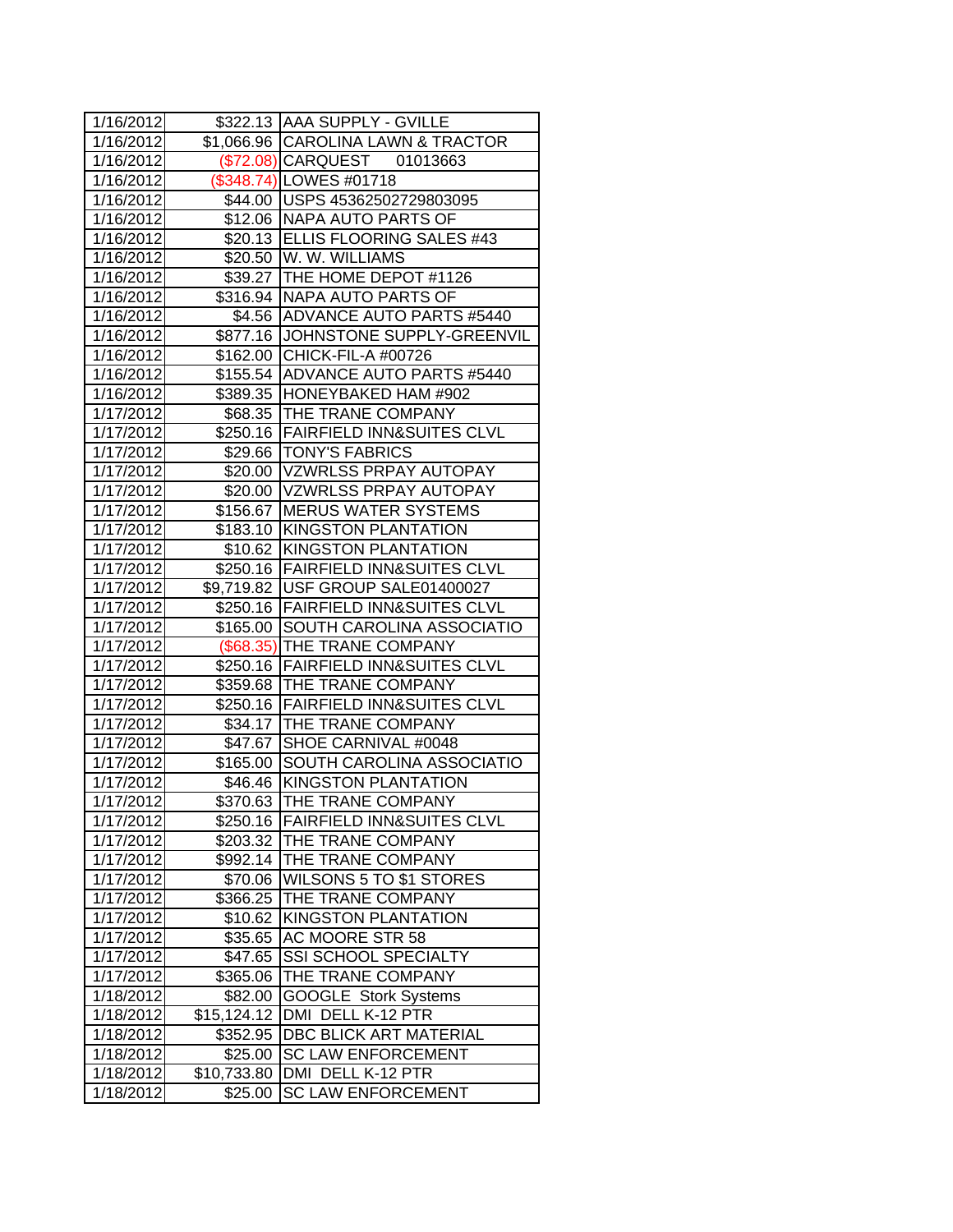| 1/18/2012 |             | \$25.00 SC LAW ENFORCEMENT              |
|-----------|-------------|-----------------------------------------|
| 1/18/2012 |             | \$25.00 SC LAW ENFORCEMENT              |
|           |             | 1/18/2012 \$16,755.64 DMI DELL K-12 PTR |
|           |             | 1/18/2012 \$16,366.06 DMI DELL K-12 PTR |
| 1/18/2012 |             | \$25.00 SC LAW ENFORCEMENT              |
| 1/18/2012 |             | \$292.50 RAMADA MAIN GATE WEST          |
| 1/18/2012 |             | \$39.35 HOLDER ELECTRIC SUPPLY          |
| 1/18/2012 |             | \$15,865.08 DMI DELL K-12 PTR           |
| 1/18/2012 |             | \$106.47 C C DICKSON CO 1063            |
| 1/18/2012 |             | \$99.55  WM SUPERCENTER                 |
| 1/18/2012 |             | \$25.00 SC LAW ENFORCEMENT              |
| 1/18/2012 |             | \$2,618.00 DMI DELL K-12 PTR            |
| 1/18/2012 |             | \$25.00 SC LAW ENFORCEMENT              |
| 1/18/2012 |             | \$15.35   LOWES #01983                  |
| 1/18/2012 |             | \$25.00 SC LAW ENFORCEMENT              |
| 1/18/2012 |             | \$25.00 SC LAW ENFORCEMENT              |
| 1/18/2012 |             | \$20.00 HAWKINS TOWING INC              |
| 1/18/2012 |             | \$25.00 SC LAW ENFORCEMENT              |
| 1/18/2012 |             | \$33.90 STAPLES 00105536                |
| 1/18/2012 |             | \$25.00 SC LAW ENFORCEMENT              |
| 1/18/2012 |             | \$142.70 AMAZON MKTPLACE PMTS           |
| 1/18/2012 |             | \$215.73 240 C-K SIMPSONV               |
| 1/18/2012 |             | \$21.95 BARNES&NOBLE COM                |
| 1/18/2012 |             | \$332.99 LIFE SAFETY & COMM. SYS.       |
| 1/18/2012 |             | \$81.09 OLD NAVY #6212                  |
| 1/18/2012 |             | \$36.23   LOWES #01718                  |
| 1/18/2012 |             | \$25.00 SC LAW ENFORCEMENT              |
| 1/18/2012 |             | \$43.07 SHERWIN WILLIAMS #2194          |
| 1/18/2012 |             | \$25.00 SC LAW ENFORCEMENT              |
| 1/18/2012 |             | \$1,189.49 HYDROTEX                     |
| 1/18/2012 |             | \$31.04 LOWES #00528                    |
| 1/18/2012 |             | \$25.00 SC LAW ENFORCEMENT              |
| 1/18/2012 |             | \$336.87 BAKER DIST CO 578              |
| 1/18/2012 |             | \$15,236.76 DMI DELL K-12 PTR           |
| 1/18/2012 |             | \$214.29 D & D MOTORS, INC.             |
| 1/18/2012 |             | \$14.60 DUNCANS HOME CENTER             |
| 1/18/2012 | \$13.64     | <b>DUNCANS HOME CENTER</b>              |
| 1/18/2012 | \$20,996.36 | DMI DELL K-12 PTR                       |
| 1/18/2012 | \$62.15     | <b>WM SUPERCENTER</b>                   |
| 1/18/2012 | \$25.00     | <b>SC LAW ENFORCEMENT</b>               |
| 1/18/2012 | \$210.00    | <b>SKILLSUSA ORG</b>                    |
| 1/18/2012 | \$16,366.06 | DMI DELL K-12 PTR                       |
| 1/18/2012 | \$25.00     | <b>SC LAW ENFORCEMENT</b>               |
| 1/18/2012 | \$25.00     | <b>SC LAW ENFORCEMENT</b>               |
| 1/18/2012 | \$25.00     | <b>SC LAW ENFORCEMENT</b>               |
| 1/18/2012 | \$8,011.08  | DMI DELL K-12 PTR                       |
| 1/18/2012 | \$207.21    | LOWES #00528                            |
| 1/18/2012 | \$217.64    | <b>DEMCO INC</b>                        |
| 1/18/2012 | \$6.89      | POINSETT PLUMBING SUPPLY                |
| 1/18/2012 | \$52.37     | LOWES #01983                            |
| 1/18/2012 | \$16,366.06 | DELL K-12 PTR<br>DMI                    |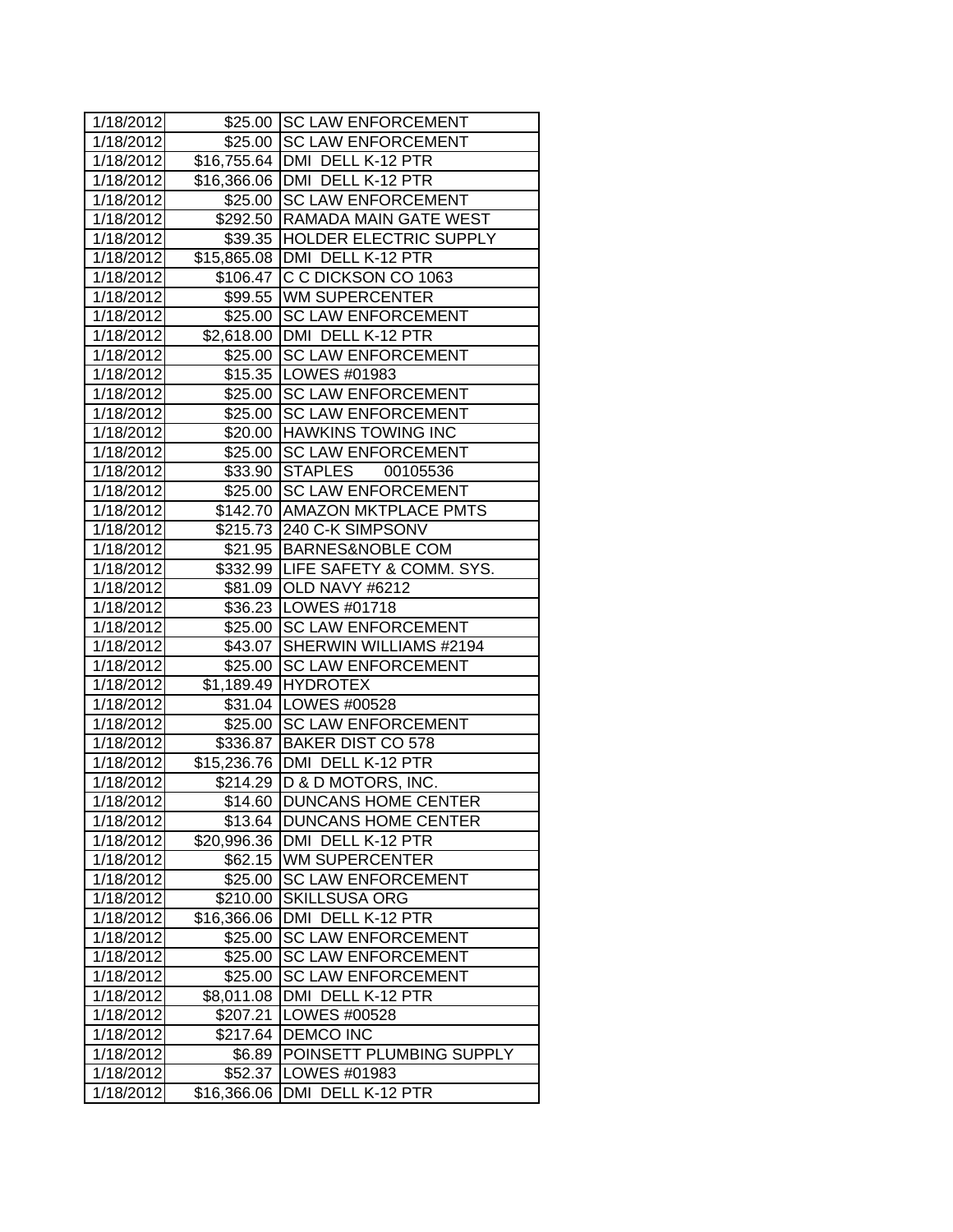| 1/18/2012 |          | \$6,963.88   DMI DELL K-12 PTR     |
|-----------|----------|------------------------------------|
| 1/18/2012 |          | \$28.96  TEACHERS' DISCOUNT        |
| 1/18/2012 |          | \$16,366.06 DMI DELL K-12 PTR      |
| 1/18/2012 |          | \$1,136.65 MAACO AUTO PAINTING     |
| 1/18/2012 |          | \$162.51 LIQUID HIGHWAY ON LINE    |
| 1/18/2012 |          | \$8,193.02   DMI DELL K-12 PTR     |
| 1/18/2012 |          | \$27.17   LOWES #00528             |
| 1/18/2012 |          | \$4,091.50 DMI DELL K-12 PTR       |
| 1/18/2012 |          | \$12.69  LOWES #01983              |
| 1/18/2012 |          | \$25.00 SC LAW ENFORCEMENT         |
| 1/18/2012 |          | \$8,183.03 DMI DELL K-12 PTR       |
| 1/18/2012 |          | \$16,366.06 DMI DELL K-12 PTR      |
| 1/18/2012 |          | \$25.00 SC LAW ENFORCEMENT         |
| 1/18/2012 |          | \$25.00 SC LAW ENFORCEMENT         |
| 1/18/2012 |          | \$6,093.12 DMI DELL K-12 PTR       |
| 1/18/2012 |          | \$25.00 SC LAW ENFORCEMENT         |
| 1/18/2012 |          | \$244.53 SHERWIN WILLIAMS #2785    |
| 1/18/2012 |          | \$88.12 WM SUPERCENTER             |
| 1/19/2012 |          | \$19.07 NAPA AUTO PARTS OF         |
| 1/19/2012 | \$74.97  | SHERWIN WILLIAMS #2194             |
| 1/19/2012 |          | \$1,179.46 CDW GOVERNMENT          |
| 1/19/2012 |          | \$138.78 CHARTER COMM              |
| 1/19/2012 |          | \$35.88 HOLDER ELECTRIC SUPPLY     |
| 1/19/2012 |          | \$690.00 GOOGLE Stork Systems      |
| 1/19/2012 |          | \$128.93 HD SUPPLY WATERWORKS 551  |
| 1/19/2012 |          | \$76.29 WW GRAINGER                |
| 1/19/2012 |          | \$222.52   LOWES #00667            |
| 1/19/2012 |          | \$61.57 WM SUPERCENTER             |
| 1/19/2012 |          | \$248.94 PATRICIAS                 |
| 1/19/2012 |          | \$7.92   LOWES #01718              |
| 1/19/2012 |          | \$434.60 BC CANNON CO INC          |
| 1/19/2012 |          | \$199.69 ADVANCE AUTO PARTS #5440  |
| 1/19/2012 | \$115.54 | <b>DIXIE RUBBER &amp; PLASTIC</b>  |
| 1/19/2012 |          | \$157.94 WHOLESALE INDUSTRIAL ELEC |
| 1/19/2012 |          | \$6.78 J W VAUGHN CO INC           |
| 1/19/2012 | \$8.00   | <b>SC LAW ENFORCEMENT</b>          |
| 1/19/2012 | \$114.48 | <b>BAKER DIST CO 578</b>           |
| 1/19/2012 | \$25.00  | <b>SC LAW ENFORCEMENT</b>          |
| 1/19/2012 | \$25.00  | <b>SC LAW ENFORCEMENT</b>          |
| 1/19/2012 | \$67.80  | JOHN DEERE LANDSCAPES522           |
| 1/19/2012 | \$8.44   | <b>LOWES #01718</b>                |
| 1/19/2012 | \$202.52 | <b>BURDETTE HARDWARE SIMPSON</b>   |
| 1/19/2012 | \$38.03  | PARTY CITY #200                    |
| 1/19/2012 | \$79.50  | <b>DIVERSIFIED ELECTRONICS</b>     |
| 1/19/2012 | \$15.96  | PECKEL MUSIC CO                    |
| 1/19/2012 | \$49.99  | Amazon.com                         |
| 1/19/2012 | \$88.52  | J W VAUGHN CO INC                  |
| 1/19/2012 | \$242.10 | <b>EDUCATIONAL PRODUCTS</b>        |
| 1/19/2012 | \$25.00  | <b>SC LAW ENFORCEMENT</b>          |
| 1/19/2012 | \$128.71 | THE UPS STORE 5875                 |
| 1/19/2012 | \$6.78   | J W VAUGHN CO INC                  |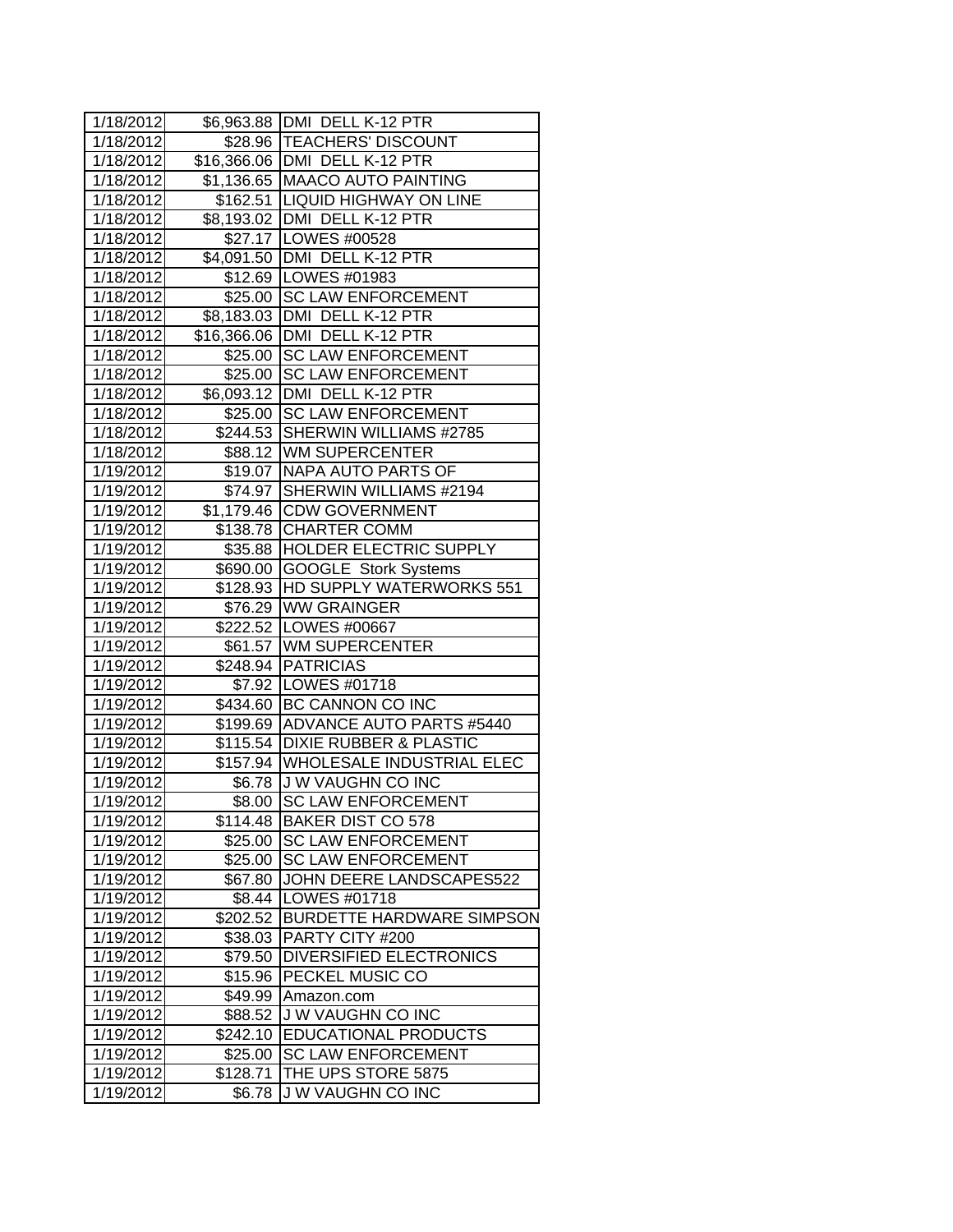| 1/19/2012 |                        | \$110.09 Amazon.com                  |
|-----------|------------------------|--------------------------------------|
| 1/19/2012 |                        | \$57.66 Amazon.com                   |
| 1/19/2012 |                        | \$6.96   LOWES #00528                |
| 1/19/2012 |                        | \$293.70 THE READING SOURCE          |
| 1/19/2012 |                        | \$1,427.80 NETWORK CONTROLS & E      |
| 1/19/2012 |                        | \$287.28 ADVANCE AUTO PARTS #5440    |
| 1/19/2012 |                        | \$19.07 NAPA AUTO PARTS OF           |
| 1/19/2012 | \$373.92               | <b>CAROLINA LAWN &amp; TRACTOR</b>   |
| 1/19/2012 |                        | \$1,090.00 STALLARD TECHNOLOGIES INC |
| 1/19/2012 |                        | \$1,311.22 APPLE STORE #R355         |
| 1/19/2012 |                        | \$98.00 ADVANCE AUTO PARTS #5330     |
| 1/19/2012 |                        | \$85.50   TOOL PLUS                  |
| 1/19/2012 |                        | \$41.95 Amazon.com                   |
| 1/19/2012 |                        | \$4.37   LOWES #01718                |
| 1/19/2012 |                        | \$24.95 ASSOC SUPERV AND CURR        |
| 1/19/2012 |                        | \$35.43 JJOHNSTONE SUPPLY-GREENVIL   |
| 1/19/2012 |                        | \$15.50 LOWES #01718                 |
| 1/19/2012 |                        | (\$30.00) ADVANCE AUTO PARTS #5440   |
| 1/19/2012 | \$49.92                | C C DICKSON CO 1004                  |
| 1/19/2012 |                        | \$14.86 J W VAUGHN CO INC            |
| 1/19/2012 |                        | \$4.41 THE HOME DEPOT 1127           |
| 1/19/2012 |                        | \$90.00 PHI DELTA KAPPA INTL         |
| 1/19/2012 |                        | \$169.60 CRESCENT SUPPLY COMPANY I   |
| 1/19/2012 |                        | \$264.35 CDW GOVERNMENT              |
| 1/19/2012 |                        | \$18.57  D & D MOTORS, INC.          |
| 1/19/2012 |                        | \$15.89   NORTHERN TOOL EQUIPMNT     |
| 1/19/2012 |                        | \$53.93   LOWES #00667               |
| 1/19/2012 |                        | \$7,276.77 CHARTER COMM              |
| 1/19/2012 | \$80.81                | JOHNSTONE SUPPLY-GREENVIL            |
| 1/19/2012 |                        | \$39.47 C C DICKSON CO 1004          |
| 1/19/2012 | \$21.71                | ADVANCE AUTO PARTS #5440             |
| 1/19/2012 |                        | \$1,301.19 NETWORK CONTROLS & E      |
| 1/19/2012 | \$42.20                | ADVANCE AUTO PARTS #5330             |
| 1/19/2012 |                        | \$308.19 JOHNSTONE SUPPLY-GREENVIL   |
| 1/19/2012 |                        | \$30.90 BI-LO 92                     |
| 1/19/2012 |                        | \$157.94 WHOLESALE INDUSTRIAL ELEC   |
| 1/19/2012 | \$131.63               | <b>BERNHARDT MUSIC HOUSE</b>         |
| 1/19/2012 | \$10.58                | LOWES #01983                         |
| 1/19/2012 | \$1,225.00             | ST CHRISTOPHER CAMP AND C            |
| 1/20/2012 | \$1,363.83             | DMI DELL K-12 PTR                    |
| 1/20/2012 | \$90.40                | THE TRANE COMPANY                    |
| 1/20/2012 | \$68.41                | <b>TMS SOUTH</b>                     |
| 1/20/2012 | \$41,321.53            | DMI DELL K-12 PTR                    |
| 1/20/2012 | \$10,330.38            | DMI DELL K-12 PTR                    |
| 1/20/2012 | \$150.37               | <b>CHRISTOPHER TRUCKS</b>            |
| 1/20/2012 | $\overline{$}1,363.83$ | DMI DELL K-12 PTR                    |
| 1/20/2012 | \$34.39                | LOWES #00667                         |
| 1/20/2012 | \$600.00               | <b>ANTHONY GRAPHICS</b>              |
| 1/20/2012 | \$25.31                | THE HOME DEPOT 1127                  |
| 1/20/2012 | \$156.20               | <b>ROBBINS TIRE SERVI</b>            |
| 1/20/2012 | \$156.88               | DMI DELL K-12 PTR                    |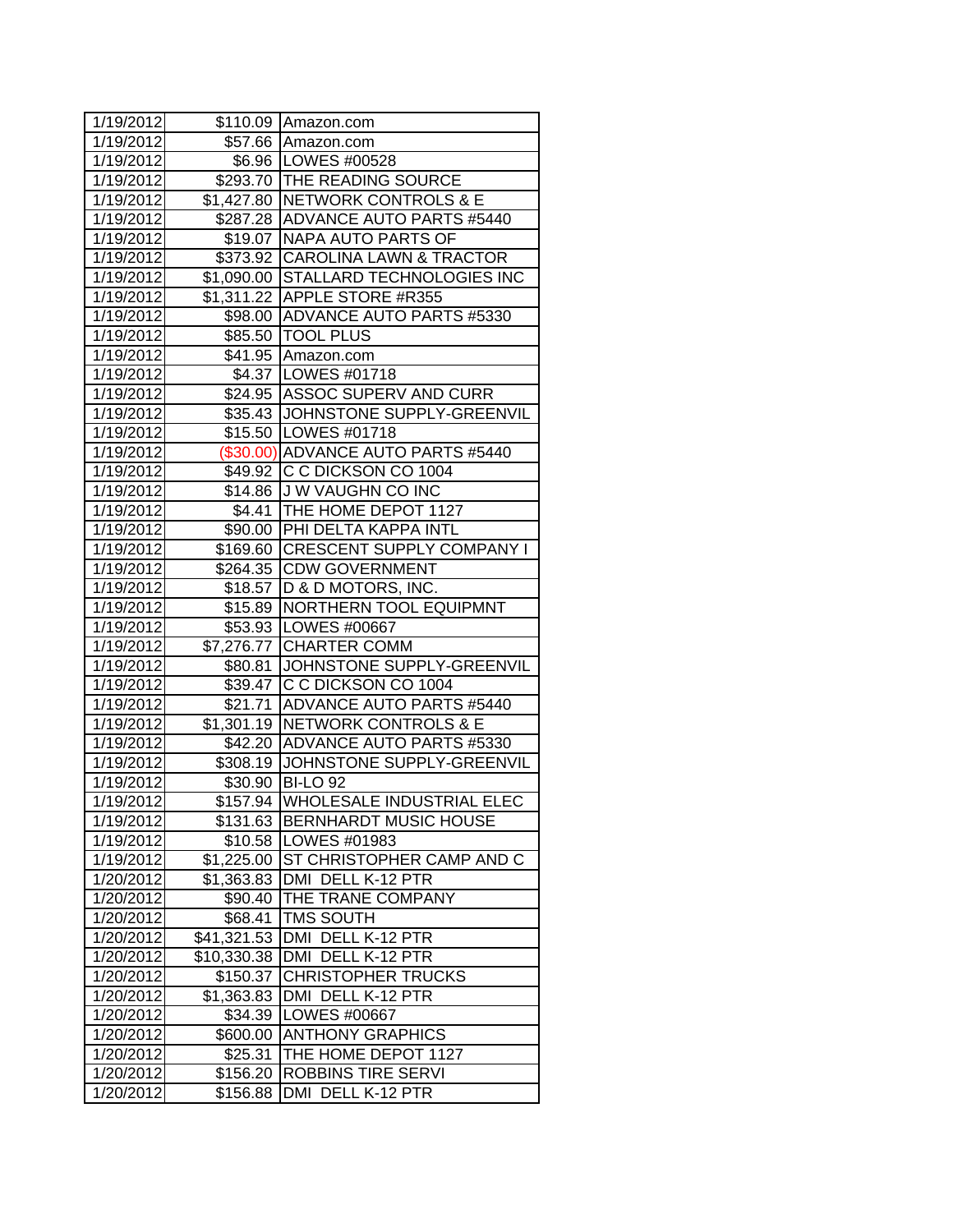| 1/20/2012 |            | \$7.04 THE HOME DEPOT 1127         |
|-----------|------------|------------------------------------|
| 1/20/2012 |            | \$3,198.50 BARCO PRODUCTS          |
| 1/20/2012 |            | \$168.03 ROBBINS TIRE SERVI        |
| 1/20/2012 |            | \$364.50 AMAZING THREADS           |
| 1/20/2012 |            | \$8,879.08 DMI DELL K-12 PTR       |
| 1/20/2012 |            | \$589.33 THE TRANE COMPANY         |
| 1/20/2012 |            | \$5,635.85   DMI DELL K-12 PTR     |
| 1/20/2012 |            | \$27,427.80 DMI DELL K-12 PTR      |
| 1/20/2012 |            | \$467.10 J W PEPPER                |
| 1/20/2012 |            | \$78.27 THE TOOL SHED              |
| 1/20/2012 |            | \$2,225.75  TAMS-WITMARKMUSICLIBRA |
| 1/20/2012 |            | \$61.42   BATTERY SPECIALISTS      |
| 1/20/2012 |            | \$3,398.11 FIRST TEAM SPORTS       |
| 1/20/2012 |            | \$42.35 TLF FLORAL DESIGN, LTD     |
| 1/20/2012 |            | \$10,285.44 DMI DELL K-12 PTR      |
| 1/20/2012 |            | \$27,427.79 DMI DELL K-12 PTR      |
| 1/20/2012 |            | \$847.97 AAA SUPPLY - GVILLE       |
| 1/20/2012 |            | \$86.93 BANKS APPLIANCE PARTS & S  |
| 1/20/2012 |            | \$172.10 CONTINENTAL ENGINE        |
| 1/20/2012 |            | \$286.35 GREENVILLE TURF & TRACTOR |
| 1/20/2012 |            | \$22.10  THE HOME DEPOT 1127       |
| 1/20/2012 |            | \$12,684.40   DMI DELL K-12 PTR    |
| 1/20/2012 |            | \$15.97   NAPA AUTO PARTS OF       |
| 1/20/2012 |            | \$967.40 JOHNSTONE SUPPLY-GREENVIL |
| 1/20/2012 |            | \$677.85   DBC BLICK ART MATERIAL  |
| 1/20/2012 |            | \$58.25  TLF FLORAL DESIGN, LTD    |
| 1/20/2012 |            | \$6,403.79 FIRST TEAM SPORTS       |
| 1/20/2012 |            | \$450.32 THE TRANE COMPANY         |
| 1/20/2012 |            | \$31.60 DOLLAR GENERAL #10164      |
| 1/20/2012 |            | \$4.11   LOWES #00667              |
| 1/20/2012 |            | \$27,427.79 DMI DELL K-12 PTR      |
| 1/20/2012 |            | \$14,715.84 DMI DELL K-12 PTR      |
| 1/20/2012 |            | \$436.39 FIRST TEAM SPORTS         |
| 1/20/2012 |            | \$128.68 ADVANCE AUTO PARTS #5440  |
| 1/20/2012 |            | \$256.00 ANTHONY GRAPHICS          |
| 1/20/2012 |            | \$1,179.46 CDW GOVERNMENT          |
| 1/20/2012 |            | \$24.85 W.P.LAW, INC #5            |
| 1/20/2012 |            | \$33.85   FGS HARDWARE             |
| 1/20/2012 | \$129.20   | SHERWIN WILLIAMS #2785             |
| 1/20/2012 |            | \$20.47 BENSON CHRYSLER PLYMOUTH   |
| 1/20/2012 | \$431.59   | <b>NETWORK CONTROLS &amp; E</b>    |
| 1/20/2012 | \$57.46    | <b>OPTEC DISPLAYS INC</b>          |
| 1/20/2012 | \$36.25    | LOWES #00667                       |
| 1/20/2012 | \$1,363.83 | DMI DELL K-12 PTR                  |
| 1/20/2012 | \$25.00    | USAIRWAYS 0372457929719            |
| 1/20/2012 | \$105.99   | Best Buy<br>00002725               |
| 1/20/2012 | \$160.59   | BENSON CHRYSLER PLYMOUTH           |
| 1/20/2012 | \$117.31   | LOWES #00528                       |
| 1/20/2012 | \$238.50   | <b>RENTAL ONE</b>                  |
| 1/20/2012 | \$35.68    | THE HOME DEPOT 1127                |
| 1/20/2012 | \$541.52   | <b>AAA SUPPLY - GVILLE</b>         |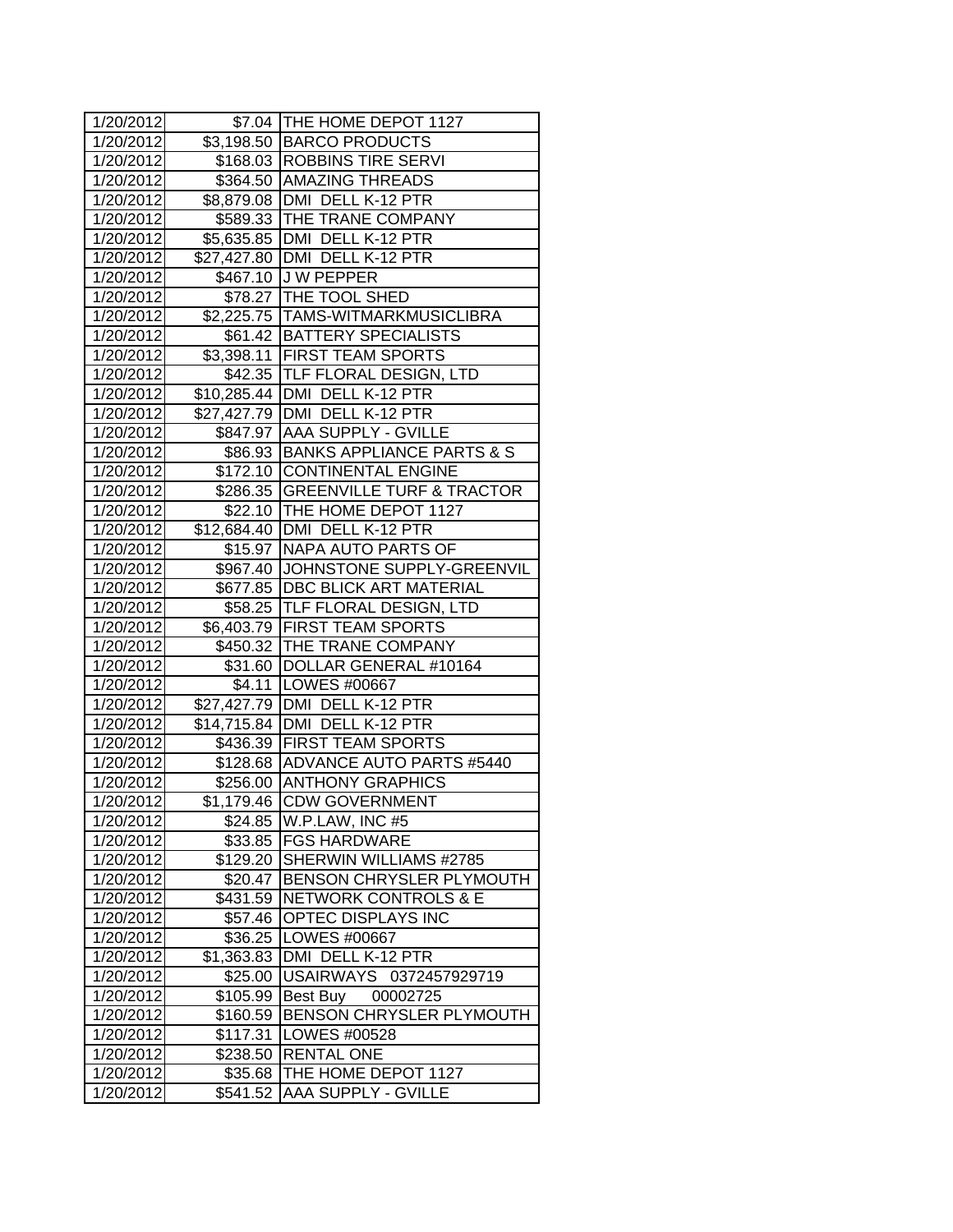| 1/20/2012 |             | \$6,342.20 DMI DELL K-12 PTR          |
|-----------|-------------|---------------------------------------|
| 1/20/2012 |             | \$10,387.68   DMI DELL K-12 PTR       |
| 1/20/2012 |             | \$45.90 BENSON CHRYSLER PLYMOUTH      |
| 1/20/2012 |             | \$16,366.06 DMI DELL K-12 PTR         |
| 1/20/2012 |             | \$80.43 THE HOME DEPOT 1104           |
| 1/20/2012 |             | \$308.46 TWIN BRIDGE NURSERY          |
| 1/20/2012 |             | \$65.86 LOWES #00528                  |
| 1/20/2012 |             | \$775.52 ROBBINS TIRE SERVI           |
| 1/20/2012 |             | \$12,913.00 DMI DELL K-12 PTR         |
| 1/20/2012 |             | \$244.64 WM SUPERCENTER               |
| 1/20/2012 |             | \$24.42 GATEWAY SUPPLY GH             |
| 1/20/2012 |             | \$699.28 JJOHNSTONE SUPPLY-GREENVIL   |
| 1/20/2012 |             | \$29,269.41 DMI DELL K-12 PTR         |
| 1/20/2012 |             | \$41.88  INGLES STORE #073            |
| 1/20/2012 |             | \$1,495.66 FIRST TEAM SPORTS          |
| 1/20/2012 |             | \$2,285.64   DMI DELL K-12 PTR        |
| 1/20/2012 |             | \$11,117.28 DMI DELL K-12 PTR         |
| 1/20/2012 |             | \$22.22 C C DICKSON CO 1004           |
| 1/20/2012 |             | \$24,104.23 DMI DELL K-12 PTR         |
| 1/20/2012 |             | \$194.02 AAA SUPPLY - GVILLE          |
| 1/20/2012 |             | \$25.00 SC LAW ENFORCEMENT            |
| 1/20/2012 |             | \$1,363.82   DMI DELL K-12 PTR        |
| 1/20/2012 |             | \$41,321.53 DMI DELL K-12 PTR         |
| 1/20/2012 |             | \$169.60 2865-CED                     |
| 1/23/2012 |             | \$51.71 OFFICE DEPOT #5910            |
| 1/23/2012 |             | \$356.43 CARQUEST 01013663            |
| 1/23/2012 |             | \$209.43   TPC GOPHER                 |
| 1/23/2012 |             | \$39.23 KOHL'S #0493                  |
| 1/23/2012 |             | (\$2,288.34) NETWORK CONTROLS & E     |
| 1/23/2012 |             | \$151.18 GOS// GREENVILLE OFFICE S    |
| 1/23/2012 |             | \$8,776.80 DMI DELL K-12 PTR          |
| 1/23/2012 |             | \$2,712.86   LAKESHORE LEARNING MATER |
| 1/23/2012 | \$1,293.19  | <b>NORTHERN TOOL EQUIPMNT</b>         |
| 1/23/2012 |             | \$201.35 HARBOR FREIGHT TOOLS 96      |
| 1/23/2012 |             | \$254.36 OFFICE DEPOT #62             |
| 1/23/2012 |             | \$51.03 JJOHNSTONE SUPPLY-GREENVIL    |
| 1/23/2012 |             | \$23.29 AC MOORE STR 58               |
| 1/23/2012 | \$39.50     | <b>LOWES #00667</b>                   |
| 1/23/2012 | \$3,180.00  | <b>FIRST TEAM SPORTS</b>              |
| 1/23/2012 | \$74.53     | THE TRANE COMPANY                     |
| 1/23/2012 | \$27,427.79 | DMI DELL K-12 PTR                     |
| 1/23/2012 | \$46.33     | <b>BREAKERS RESORT SOUTH</b>          |
| 1/23/2012 | \$16.58     | <b>WM SUPERCENTER</b>                 |
| 1/23/2012 | \$27,427.79 | DMI DELL K-12 PTR                     |
| 1/23/2012 | \$257.30    | <b>MARRIOTT HOTELS &amp; RESORTS</b>  |
| 1/23/2012 | \$1,383.61  | JOHNSTONE SUPPLY-GREENVIL             |
| 1/23/2012 | \$200.00    | THE WAREHOUSE THEATRE                 |
| 1/23/2012 | \$35.09     | <b>JW VAUGHN CO INC</b>               |
| 1/23/2012 | \$10,332.36 | DMI DELL K-12 PTR                     |
| 1/23/2012 | \$26.28     | SHERWIN WILLIAMS #2194                |
| 1/23/2012 | \$14.42     | LONG TRAILER & BODY SERVI             |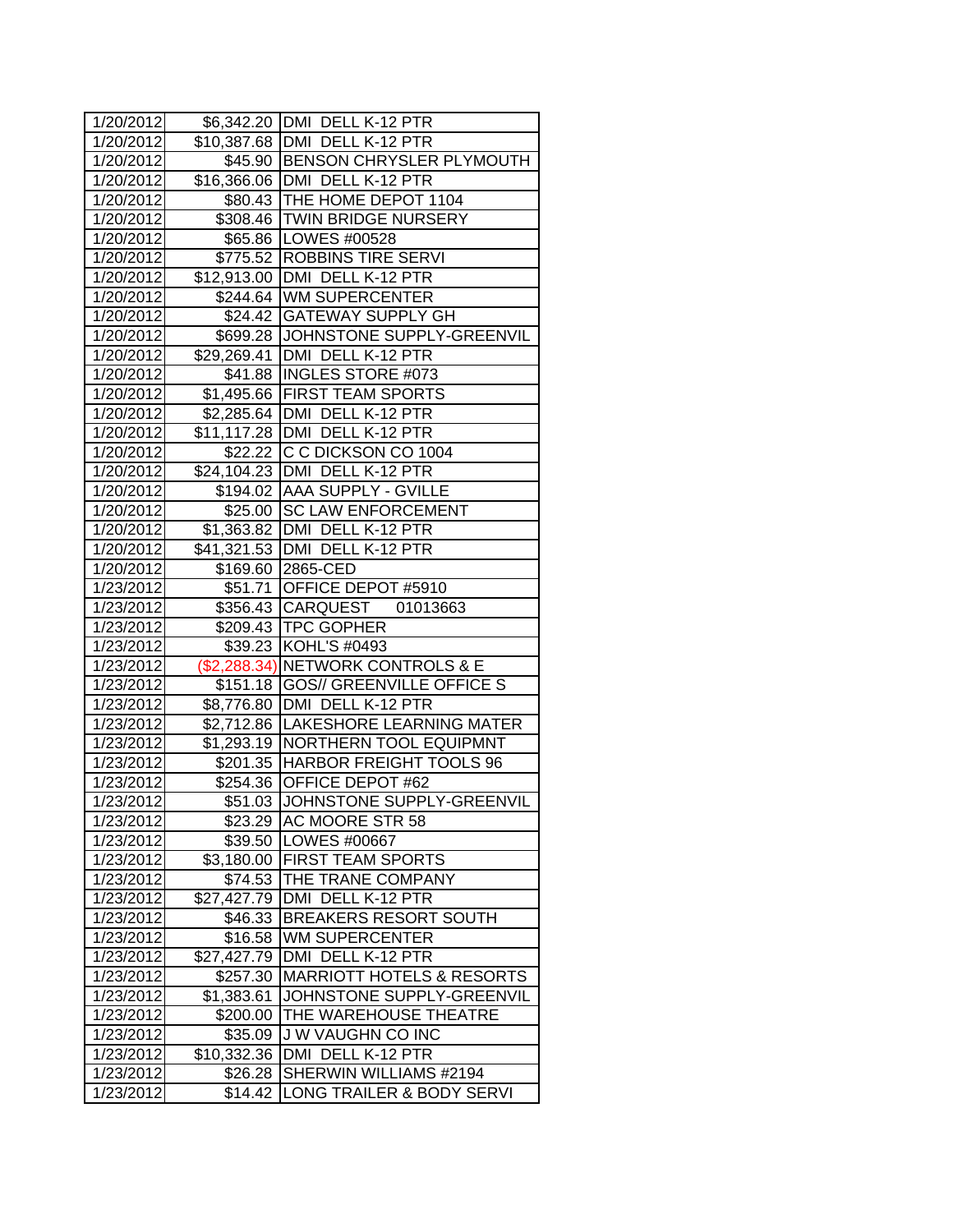| 1/23/2012 |             | \$894.71 THE TRANE COMPANY          |
|-----------|-------------|-------------------------------------|
| 1/23/2012 |             | \$55.00 JOURNALISM EDU ASSN         |
| 1/23/2012 |             | \$313.46  LEGO EDUCATION            |
| 1/23/2012 |             | \$28.62 CHICK-FIL-A #01309          |
| 1/23/2012 |             | \$257.30 MARRIOTT HOTELS & RESORTS  |
| 1/23/2012 |             | \$202.50 CHICK-FIL-A #00726         |
| 1/23/2012 |             | \$10,812.00 DMI DELL K-12 PTR       |
| 1/23/2012 |             | \$53.55 AAA SUPPLY - GVILLE         |
| 1/23/2012 |             | \$79.12 WW GRAINGER                 |
| 1/23/2012 |             | \$20.00 VZWRLSS PRPAY AUTOPAY       |
| 1/23/2012 |             | \$21.41 WW GRAINGER                 |
| 1/23/2012 |             | \$204.66 GOS// GREENVILLE OFFICE S  |
| 1/23/2012 |             | \$58.00 SOUTHEASTERN PERFORMAN      |
| 1/23/2012 |             | \$1,342.58   DBC BLICK ART MATERIAL |
| 1/23/2012 |             | \$22,543.32 DMI DELL K-12 PTR       |
| 1/23/2012 |             | \$77.66 TOSHIBA BUSINESS SOLUT      |
| 1/23/2012 |             | \$54.57 WHITE BROS OF GREENVILLE    |
| 1/23/2012 |             | \$312.17 EXTREMETEES                |
| 1/23/2012 |             | \$34.41 CDW GOVERNMENT              |
| 1/23/2012 |             | \$46.33 BREAKERS RESORT SOUTH       |
| 1/23/2012 |             | \$84.33 TMS SOUTH                   |
| 1/23/2012 |             | \$220.50 THE SYSTEM DEPOT           |
| 1/23/2012 |             | \$200.20 WM SUPERCENTER             |
| 1/23/2012 |             | \$3.98   NAPA AUTO PARTS OF         |
| 1/23/2012 |             | \$47.54 VISTAPR VistaPrint.com      |
| 1/23/2012 |             | \$64.34   DICK'S CLOTHING&SPORTING  |
| 1/23/2012 |             | \$17.10 PAYPAL KAHINGCHENG          |
| 1/23/2012 |             | \$288.47 CARQUEST 01013663          |
| 1/23/2012 |             | \$27,427.79   DMI DELL K-12 PTR     |
| 1/23/2012 |             | \$190.68 WM SUPERCENTER             |
| 1/23/2012 |             | \$28.09 2865-CED                    |
| 1/23/2012 |             | \$351.00 KRISPY KREME DOUGH         |
| 1/23/2012 |             | \$723.00 BENNETTS' FRAME & ART GAL  |
| 1/23/2012 |             | \$263.35 AAA SUPPLY - GVILLE        |
| 1/23/2012 |             | \$85.17 WHITE BROS OF GREENVILLE    |
| 1/23/2012 |             | \$1,304.64 SOUTHEASTERN PERFORMAN   |
| 1/23/2012 |             | \$13,695.20 DMI DELL K-12 PTR       |
| 1/23/2012 |             | \$55.12 HOBBY LOBBY #0318           |
| 1/23/2012 |             | \$2.73   LOWES #00667               |
| 1/23/2012 |             | \$92.66 BREAKERS RESORT SOUTH       |
| 1/23/2012 | \$57.83     | <b>HOLDER ELECTRIC SUPPLY</b>       |
| 1/23/2012 | \$12.24     | 2865-CED                            |
| 1/23/2012 | \$2,288.34  | <b>NETWORK CONTROLS &amp; E</b>     |
| 1/23/2012 | \$19,428.03 | DMI DELL K-12 PTR                   |
| 1/23/2012 | \$9.52      | NAPA AUTO PARTS OF                  |
| 1/23/2012 | \$434.43    | THE TRANE COMPANY                   |
| 1/23/2012 | \$44.62     | BARNES & NOBLE #2558                |
| 1/23/2012 | \$35.31     | LOWES #00528                        |
| 1/23/2012 | \$38.27     | HOLDER ELECTRIC SUPPLY              |
| 1/23/2012 | \$25.22     | <b>ADVANCE AUTO PARTS #5440</b>     |
| 1/23/2012 | \$101.38    | LOWES #00528                        |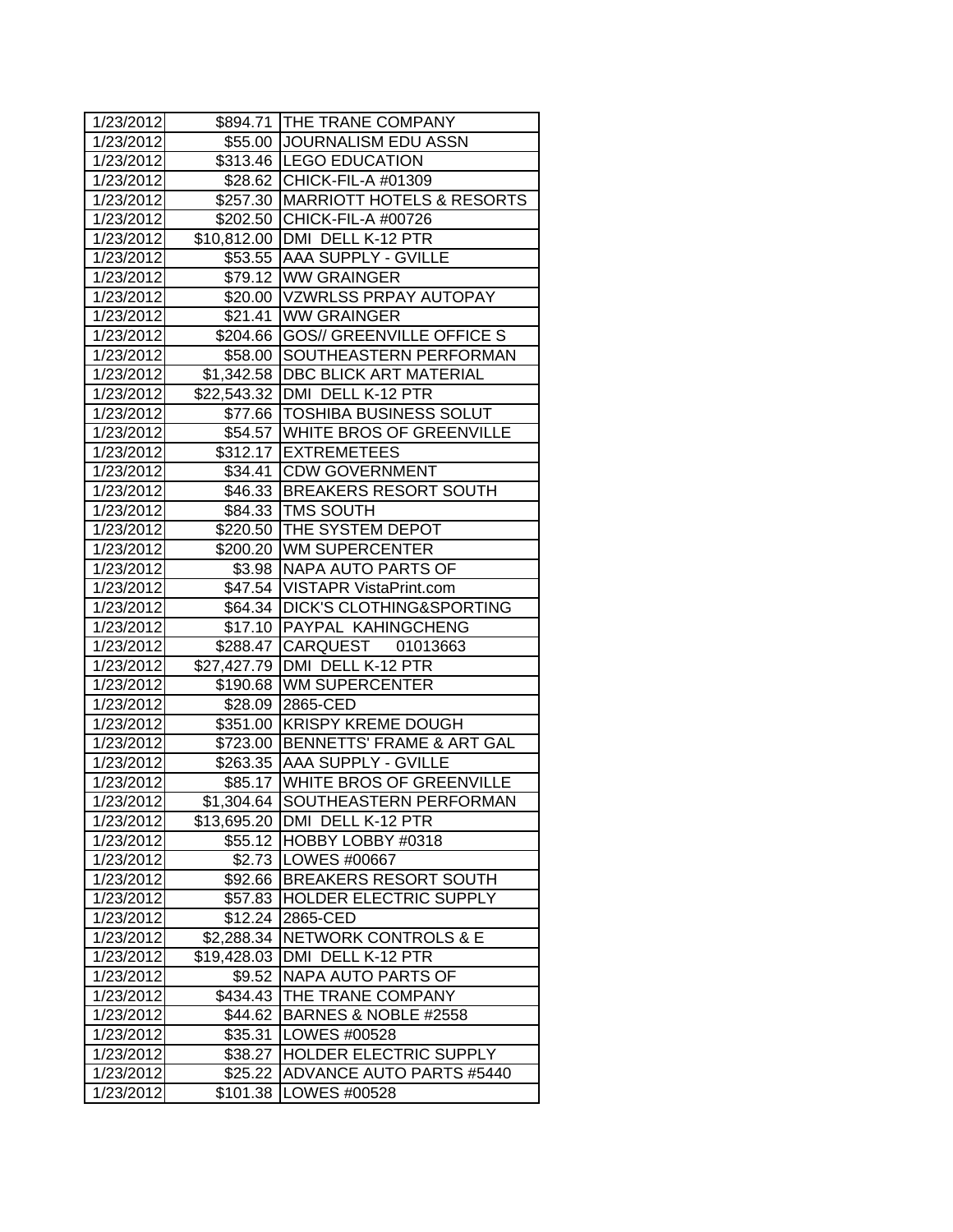| 1/23/2012 |            | \$217.62 CHICK-FIL-A #01076         |
|-----------|------------|-------------------------------------|
| 1/23/2012 |            | \$46.33 BREAKERS RESORT SOUTH       |
| 1/23/2012 |            | \$5.55 ADVANCE AUTO PARTS #5440     |
| 1/23/2012 |            | (\$35.84) KINGSTON PLANTATION       |
| 1/23/2012 |            | \$963.87 JJOHNSTONE SUPPLY-GREENVIL |
| 1/23/2012 |            | \$107.00 NATIONAL SPORTS CLINICS    |
| 1/23/2012 |            | \$25.00 USAIRWAYS 0372458144739     |
| 1/23/2012 |            | \$102.46 MCBRIDES INC               |
| 1/23/2012 |            | \$27,427.80 DMI DELL K-12 PTR       |
| 1/23/2012 |            | \$27,427.79 DMI DELL K-12 PTR       |
| 1/23/2012 |            | \$189.90 MF ATLETIC AND PERF BETTE  |
| 1/23/2012 |            | \$246.50 ADVANCE AUTO PARTS #5440   |
| 1/23/2012 |            | \$984.53 CDW GOVERNMENT             |
| 1/23/2012 |            | \$107.96 ADVANCE AUTO PARTS #5440   |
| 1/23/2012 |            | \$1,170.00 EMBASSY SUITES GREENVILL |
| 1/23/2012 |            | \$274.43 BANKS APPLIANCE PARTS & S  |
| 1/23/2012 |            | \$422.83 AAA SUPPLY - GVILLE        |
| 1/23/2012 |            | \$22.05 AAA FASTENER AND SUPPLY L   |
| 1/23/2012 |            | \$82.51 FERGUSON ENT #43            |
| 1/23/2012 |            | \$32.37 J W VAUGHN CO INC           |
| 1/23/2012 | \$10.32    | THE HOME DEPOT 1127                 |
| 1/23/2012 |            | \$90.26 ZAXBYS 001013 Q55           |
| 1/23/2012 |            | \$381.94 COURTYARD BY MARRIOTT UDY  |
| 1/23/2012 |            | \$22,543.32   DMI DELL K-12 PTR     |
| 1/23/2012 |            | \$92.66 BREAKERS RESORT SOUTH       |
| 1/23/2012 |            | \$13.02 SAMUEL FRENCH - NEW YORK    |
| 1/23/2012 |            | \$53.59 SPINX #128                  |
| 1/23/2012 |            | \$159.91 BWI-GREENVILLE-SPARTAN     |
| 1/23/2012 |            | \$80.18   TMS SOUTH                 |
| 1/23/2012 |            | \$15.65 J W VAUGHN CO INC           |
| 1/23/2012 |            | \$25.44 COMMUNICATION SERVICE CEN   |
| 1/23/2012 |            | (\$345.48) ADVANCED ELECTRONICS     |
| 1/23/2012 |            | \$16.58 TMS SOUTH                   |
| 1/23/2012 |            | \$55.82 WM SUPERCENTER              |
| 1/23/2012 |            | \$124.62 OFFICE DEPOT #62           |
| 1/23/2012 |            | \$31.78   LOWES #00667              |
| 1/23/2012 | \$19.90    | <b>THEATRE HOUSE</b>                |
| 1/23/2012 | \$16.21    | <b>ADVANCE AUTO PARTS #5440</b>     |
| 1/23/2012 | \$12.05    | JOHNSTONE SUPPLY-GREENVIL           |
| 1/23/2012 | \$212.36   | IADVANCE AUTO PARTS #5440           |
| 1/23/2012 | \$151.90   | JOHNSTONE SUPPLY-GREENVIL           |
| 1/23/2012 | \$85.17    | WHITE BROS OF GREENVILLE            |
| 1/23/2012 | \$111.72   | ZAXBYS 001013<br>Q55                |
| 1/23/2012 | \$85.59    | <b>GCI GUITAR CENTER SPO</b>        |
| 1/23/2012 | \$2,370.22 | <b>FIRST TEAM SPORTS</b>            |
| 1/23/2012 | \$288.68   | CHICK-FIL-A #00466                  |
| 1/23/2012 | \$6.49     | <b>AAA SUPPLY - GVILLE</b>          |
| 1/23/2012 |            | (\$6.02) INGLES STORE #073 S7U      |
| 1/23/2012 | \$20.00    | <b>VZWRLSS PRPAY AUTOPAY</b>        |
| 1/23/2012 | \$36.03    | LOWES #00667                        |
| 1/23/2012 | (\$212.36) | <b>ADVANCE AUTO PARTS #5440</b>     |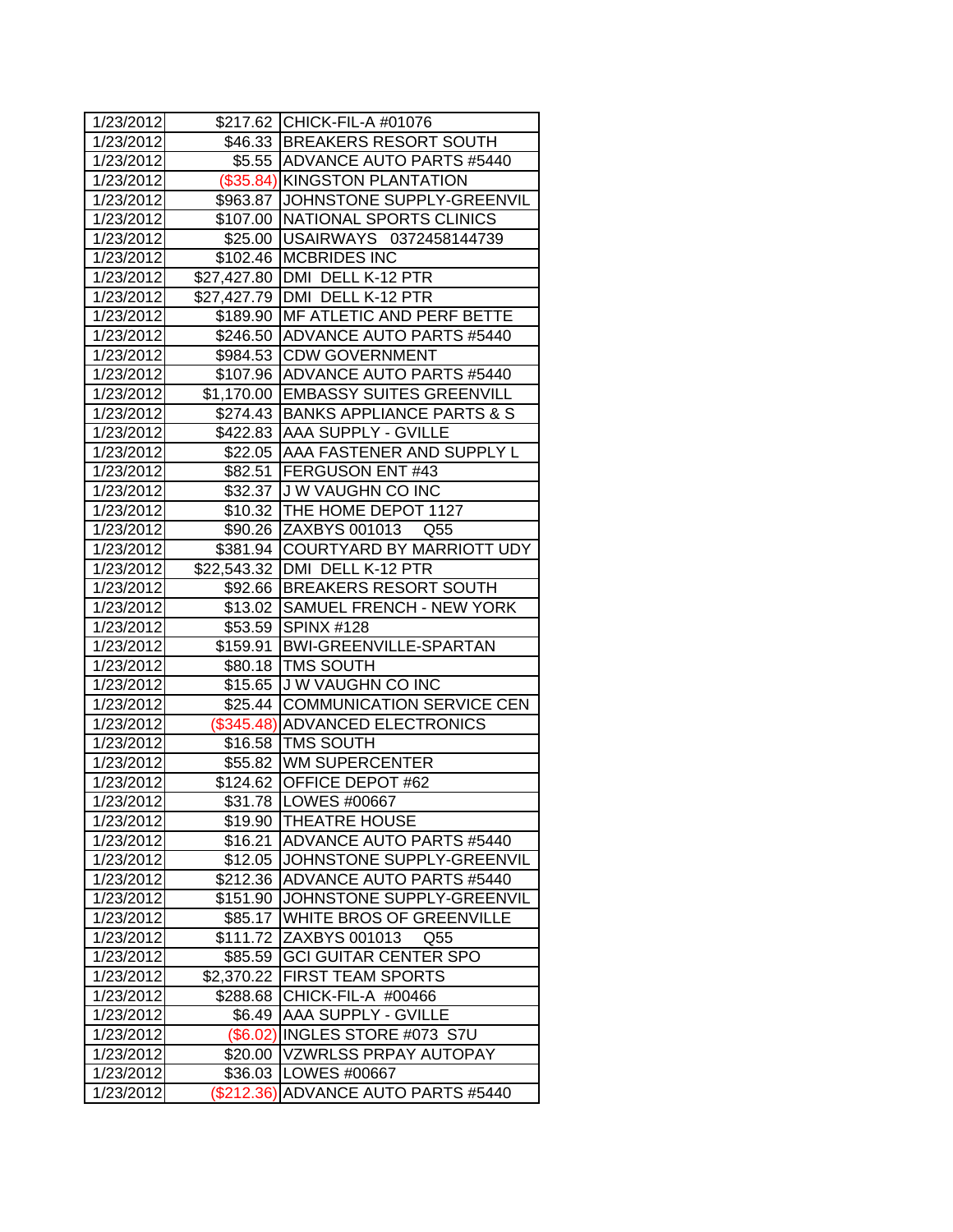| 1/23/2012 |          | \$287.98 STAPLES 00105536          |
|-----------|----------|------------------------------------|
| 1/23/2012 |          | \$889.95   DIGITAL WISH            |
| 1/23/2012 |          | \$92.66 BREAKERS RESORT SOUTH      |
| 1/23/2012 |          | \$8,879.08   DMI DELL K-12 PTR     |
| 1/24/2012 |          | \$232.00 THE CHILDRENS MUSEUM OF T |
| 1/24/2012 |          | \$7.34 THE TOOL SHED               |
| 1/24/2012 |          | \$354.00 WWW.FAMEEVENTS.COM        |
| 1/24/2012 |          | \$333.99 THE TRANE COMPANY         |
| 1/24/2012 |          | \$24.00 THE CHILDRENS MUSEUM OF T  |
| 1/24/2012 |          | \$374.45 GCI GUITAR CENTER SPO     |
| 1/24/2012 |          | \$146.92 CRESCENT SUPPLY COMPANY I |
| 1/24/2012 |          | \$4.95   USPS 45366006529808201    |
| 1/24/2012 |          | \$90.90 SHERWIN WILLIAMS #2785     |
| 1/24/2012 |          | \$56.51   LOWES #01983             |
| 1/24/2012 |          | \$20.00 VZWRLSS PRPAY AUTOPAY      |
| 1/24/2012 |          | \$22.38   LOWES #00667             |
| 1/24/2012 |          | \$48.38 CRESCENT SUPPLY COMPANY I  |
| 1/24/2012 |          | \$30.44 C C DICKSON CO 1004        |
| 1/24/2012 |          | \$34.45   LOWES #01718             |
| 1/24/2012 |          | \$1,022.45 WEST MUSIC CATALOG      |
| 1/24/2012 | \$43.26  | <b>SFI PHOTOSBYSHUTTERFLY</b>      |
| 1/24/2012 |          | \$21.95 WWW EARTHLINK.NET          |
| 1/24/2012 |          | \$25.00 SC LAW ENFORCEMENT         |
| 1/24/2012 |          | \$194.99 C C DICKSON CO 1004       |
| 1/24/2012 | \$8.00   | <b>SC LAW ENFORCEMENT</b>          |
| 1/24/2012 |          | \$1,201.29 DIESEL POWER INC.       |
| 1/24/2012 |          | \$17.94   FOOD LION # 2644         |
| 1/24/2012 |          | \$48.38   LOWES #00528             |
| 1/24/2012 |          | \$482.30 LOWES #01718              |
| 1/24/2012 |          | \$35.00 SAMS RENEWAL               |
| 1/24/2012 |          | \$655.44 JOEDBANDS COM             |
| 1/24/2012 |          | \$27.50 HOLDER ELECTRIC SUPPLY     |
| 1/24/2012 | \$100.00 | DOLLAR CAR RENTAL 151              |
| 1/24/2012 | \$21.35  | Amazon.com                         |
| 1/24/2012 |          | \$559.99 SPECIALTY STEELS INC 1    |
| 1/24/2012 |          | \$274.75 CEMEX INC PLANT#4642      |
| 1/24/2012 | \$294.15 | <b>CRESCENT SUPPLY COMPANY I</b>   |
| 1/24/2012 | \$25.00  | <b>SC LAW ENFORCEMENT</b>          |
| 1/24/2012 | \$249.68 | SYX GLOBALINDUSTRIALEQ             |
| 1/24/2012 | \$282.62 | <b>DURACO INC</b>                  |
| 1/24/2012 | \$120.07 | <b>BLANCHARD MACHINERY</b>         |
| 1/24/2012 | \$310.96 | <b>CRESCENT SUPPLY COMPANY I</b>   |
| 1/24/2012 | \$190.69 | <b>HAWKINS TOWING INC</b>          |
| 1/24/2012 | \$78.90  | SAUNDERS OFFICE SUPPLY             |
| 1/24/2012 | \$164.06 | <b>HUBERT COMPANY</b>              |
| 1/24/2012 | \$231.00 | SIMPLEX GRINNELL WEB P             |
| 1/25/2012 | (\$9.52) | LOWES #01983                       |
| 1/25/2012 | \$25.00  | <b>SC LAW ENFORCEMENT</b>          |
| 1/25/2012 | \$31.60  | PECKEL MUSIC CO                    |
| 1/25/2012 | \$282.00 | THE GREAT WALL                     |
| 1/25/2012 | \$61.13  | PUBLIX #613                        |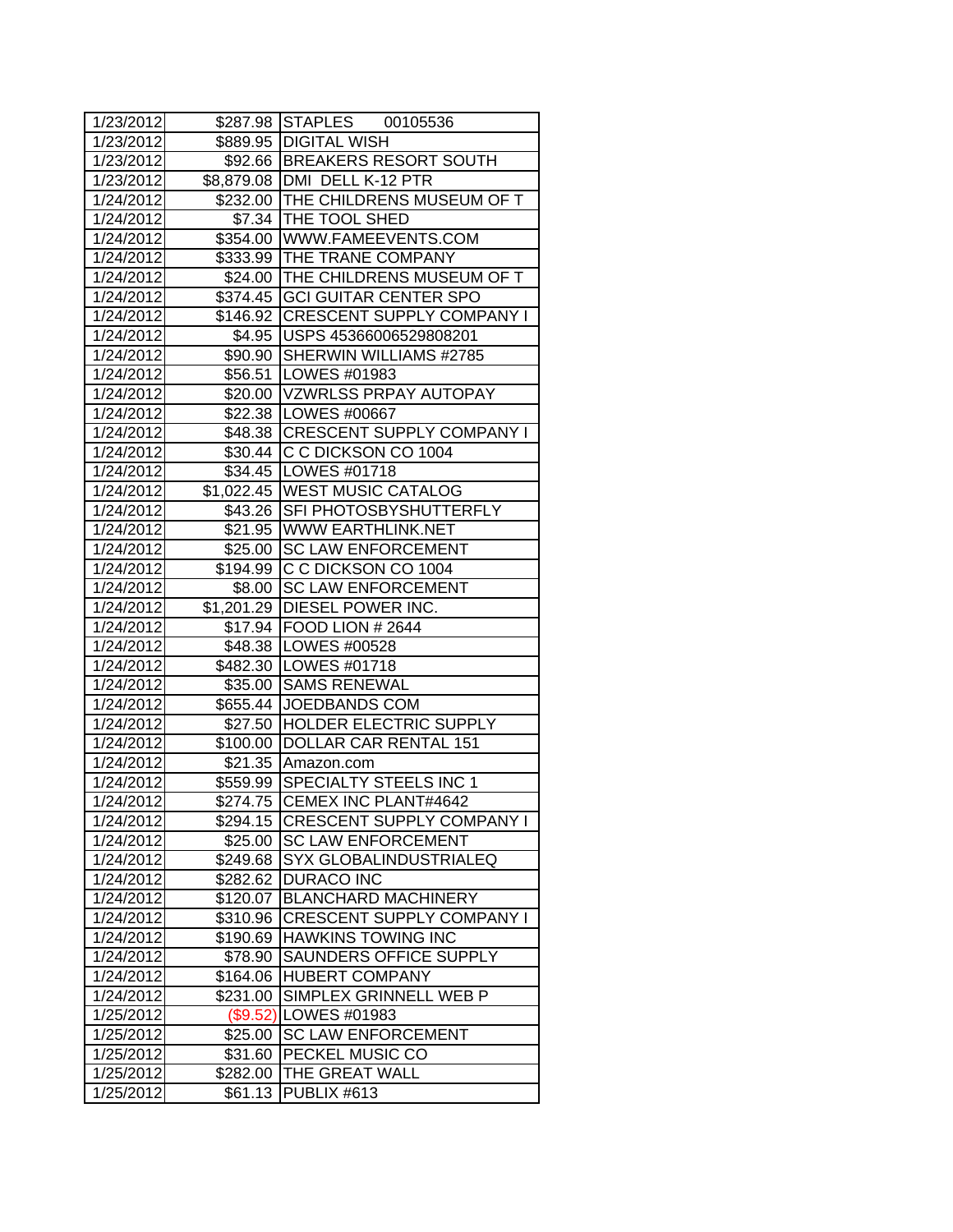| 1/25/2012 |                | \$75.74   TMS SOUTH               |  |
|-----------|----------------|-----------------------------------|--|
| 1/25/2012 |                | \$20.59 GREENVILLE FENCE CO       |  |
| 1/25/2012 |                | \$561.31 KING ASPHALT INC         |  |
| 1/25/2012 |                | \$16.90 LOWES #01983              |  |
| 1/25/2012 |                | \$88.21 LOWES #00528              |  |
| 1/25/2012 |                | \$289.66 LOWES #00667             |  |
| 1/25/2012 |                | \$126.00 SUBWAY 00482315          |  |
| 1/25/2012 |                | \$42.35 NASCO CATALOG SALES       |  |
| 1/25/2012 |                | \$51.34 ADVANCE AUTO PARTS #5330  |  |
| 1/25/2012 |                | \$31.70 WM SUPERCENTER            |  |
| 1/25/2012 |                | \$116.45 CLASSIC HWD & POSTAL     |  |
| 1/25/2012 |                | \$49.13   LOWES #01983            |  |
| 1/25/2012 |                | \$106.40 J W VAUGHN CO INC        |  |
| 1/25/2012 |                | \$453.00 USPS 45568006629808466   |  |
| 1/25/2012 |                | \$44.27 C C DICKSON CO 1004       |  |
| 1/25/2012 |                | \$90.00 SUBWAY 00482315           |  |
| 1/25/2012 |                | \$34.98 EVAN MOOR EDUCATIONAL PUB |  |
| 1/25/2012 |                | \$203.94   DMI DELL K-12 PTR      |  |
| 1/25/2012 |                | \$73.08 LOWES #01718              |  |
| 1/25/2012 |                | \$113.00 KEVIN WHITAKER CHEVROLET |  |
| 1/25/2012 | \$86.95        | ADVANCE AUTO PARTS #5440          |  |
| 1/25/2012 | \$181.84 KELLE |                                   |  |
| 1/25/2012 |                | \$34.34   TMS SOUTH               |  |
| 1/25/2012 |                | \$6.36 WM SUPERCENTER             |  |
| 1/25/2012 |                | \$20.04 ADVANCE AUTO PARTS #5440  |  |
| 1/25/2012 |                | \$19.28 SAUNDERS OFFICE SUPPLY    |  |
| 1/25/2012 |                | \$397.31   TMS SOUTH              |  |
| 1/25/2012 |                | \$0.16   MARATHON PETRO136648     |  |
| 1/25/2012 |                | \$5.30 WM SUPERCENTER             |  |
| 1/25/2012 |                | \$1,525.00 PASS ASSURED LLC       |  |
| 1/25/2012 |                | \$176.49 FOOD LION # 2644         |  |
| 1/25/2012 |                | \$15.98   AMAZON MKTPLACE PMTS    |  |
| 1/25/2012 |                | \$352.75 THE GREAT WALL           |  |
| 1/25/2012 | \$201.81       | JOHNSTONE SUPPLY-GREENVIL         |  |
| 1/25/2012 |                | \$104.10 J P CARLTON              |  |
| 1/25/2012 |                | \$29.78 LOWES #01983              |  |
| 1/25/2012 |                | \$120.00 WILD WING CAFE GREENVILL |  |
| 1/25/2012 |                | \$272.02 SSI CLASSROOM DIRECT     |  |
| 1/25/2012 | \$8.10         | <b>AAA SUPPLY - GVILLE</b>        |  |
| 1/25/2012 | \$132.50       | <b>MR. ALTERNATOR</b>             |  |
| 1/25/2012 | \$9.52         | SHERWIN WILLIAMS #2785            |  |
| 1/25/2012 | \$302.10       | <b>MR. ALTERNATOR</b>             |  |
| 1/25/2012 | \$25.00        | <b>SC LAW ENFORCEMENT</b>         |  |
| 1/25/2012 | \$215.48       | <b>AMAZON MKTPLACE PMTS</b>       |  |
| 1/25/2012 | \$121.12       | <b>KING ASPHALT INC</b>           |  |
| 1/25/2012 | \$84.78        | RADIOSHACK COR00123695            |  |
| 1/25/2012 | \$26.80        | MIXED BAG DESIGNS, INC            |  |
| 1/25/2012 | \$25.00        | <b>SC LAW ENFORCEMENT</b>         |  |
| 1/25/2012 | \$30.08        | <b>VZWRLSS APOCC VISE</b>         |  |
| 1/25/2012 | \$16.20        | MARATHON PETRO136648              |  |
| 1/25/2012 | \$30.09        | <b>CAMCOR INC</b>                 |  |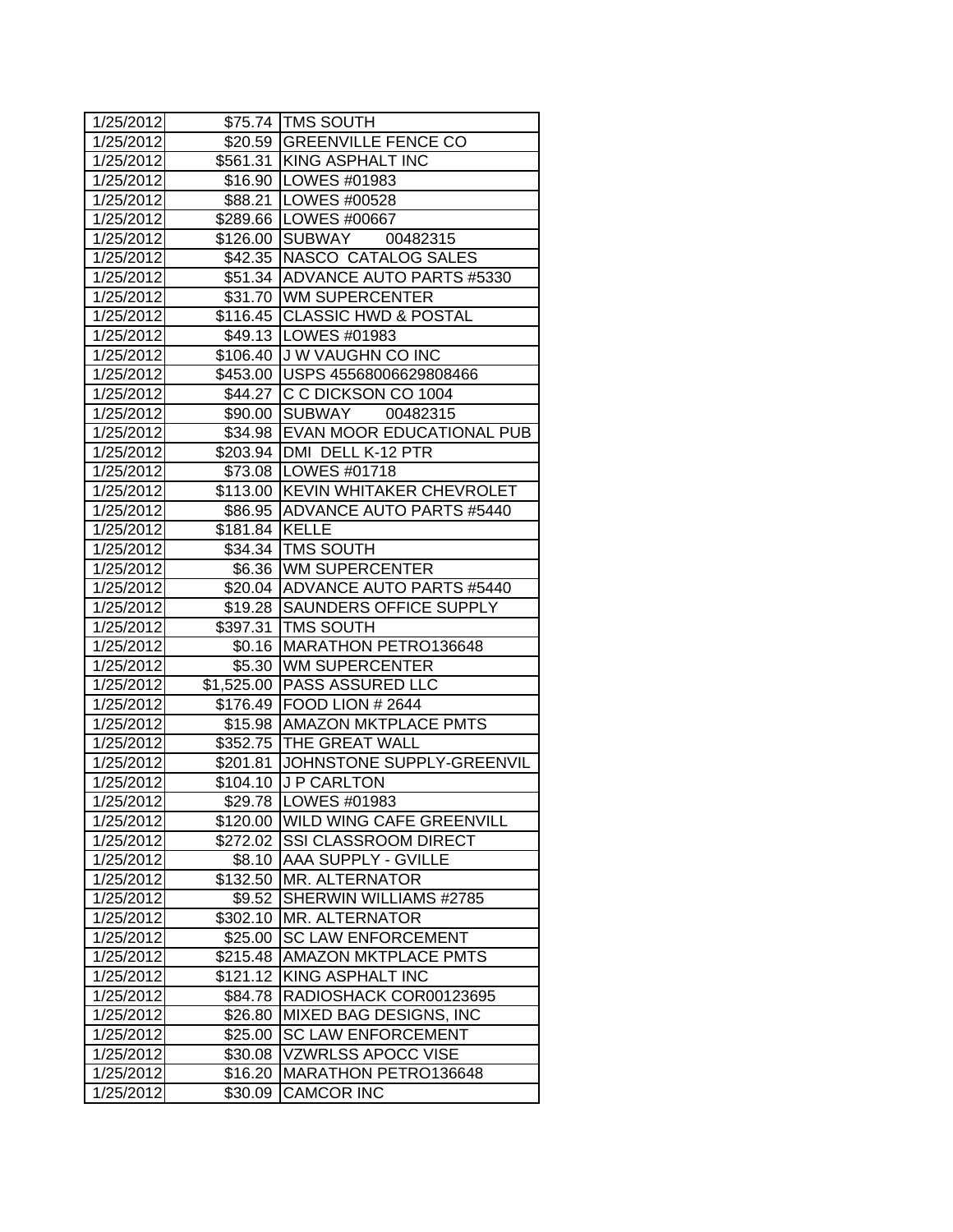| 1/25/2012           |          | \$25.00 SC LAW ENFORCEMENT          |  |
|---------------------|----------|-------------------------------------|--|
| 1/25/2012           |          | \$18.98 ADVANCE AUTO PARTS #5440    |  |
| 1/25/2012           |          | \$13.07   LOWES #00528              |  |
| 1/25/2012           |          | \$786.44 FERGUSON ENT #43           |  |
| 1/25/2012           |          | \$48.04 SHERWIN WILLIAMS #2735      |  |
| 1/25/2012           |          | \$22.13   LOWES #01718              |  |
| 1/25/2012           |          | \$209.44   DMI DELL K-12 PTR        |  |
| 1/25/2012           | \$56.00  | <b>MORETTI'S</b>                    |  |
| 1/25/2012           |          | \$984.53 CDW GOVERNMENT             |  |
| 1/25/2012           |          | \$9.09 BURDETTE HARDWARE SIMPSON    |  |
| 1/25/2012           |          | \$20.00 COMBAT SPORTS INC           |  |
| 1/25/2012           |          | \$130.99 ADVANCE AUTO PARTS #5440   |  |
| 1/25/2012           |          | \$65.00  LIQUID HIGHWAY ON LINE     |  |
| 1/25/2012           |          | \$66.96   LOWES #00667              |  |
| 1/25/2012           |          | \$32.72   LOWES #00528              |  |
| 1/25/2012           |          | \$360.40 DMI DELL K-12 PTR          |  |
| 1/25/2012           |          | \$3,966.60 TAM RETAIL - MOTO        |  |
| 1/25/2012           |          | \$437.84 BLANCHARD MACHINERY        |  |
| 1/25/2012           |          | \$292.56   DMI DELL K-12 PTR        |  |
| 1/25/2012           |          | (\$84.35) GOS// GREENVILLE OFFICE S |  |
| 1/25/2012           |          | \$397.70 CRESCENT SUPPLY COMPANY I  |  |
| 1/25/2012           |          | \$136.95 PREFERRED EDUCATIONAL SOF  |  |
| 1/25/2012           |          | \$2,731.74 TAM RETAIL - MOTO        |  |
| 1/25/2012           |          | \$363.06 AAA SUPPLY - GVILLE        |  |
| 1/25/2012           |          | \$50.52 HOLDER ELECTRIC SUPPLY      |  |
| 1/25/2012           |          | \$50.30 USPS 45366006529808201      |  |
| 1/25/2012           |          | \$58.29   DMI DELL K-12 PTR         |  |
| 1/25/2012           |          | \$652.17   TAM RETAIL - MOTO        |  |
| 1/25/2012           |          | \$44.20 CRESCENT SUPPLY COMP INC    |  |
| 1/25/2012           |          | \$148.40 LAKE MURRAY FLOWER SHO     |  |
| 1/25/2012           |          | \$15.22 J W VAUGHN CO INC           |  |
| 1/26/2012           | \$3.18   | DOLRTREE 930 00009308               |  |
| 1/26/2012           |          | \$105.96 AMAZING THREADS            |  |
| 1/26/2012           |          | \$55.31  LOWES #01718               |  |
| 1/26/2012           |          | \$31.49 BI-LO 612                   |  |
| 1/26/2012           | \$913.36 | <b>DISTRICT SPECIALTY SUPPLI</b>    |  |
| 1/26/2012           |          | \$1,200.00 GOOGLE Stork Systems     |  |
| 1/26/2012           | \$54.43  | THE TRANE COMPANY                   |  |
| 1/26/2012           | \$50.00  | <b>EDVENTURE INC-ADMISSIONS</b>     |  |
| 1/26/2012           | \$37.71  | LOWES #01983                        |  |
| 1/26/2012           | \$9.92   | J W VAUGHN CO INC                   |  |
| 1/26/2012           | \$280.22 | <b>GOS// GREENVILLE OFFICE S</b>    |  |
| 1/26/2012           | \$62.76  | <b>HD SUPPLY</b>                    |  |
| 1/26/2012           | \$5.54   | PUBLIX #530                         |  |
| 1/26/2012           | \$264.74 | <b>THE TRANE COMPANY</b>            |  |
| 1/26/2012           | \$88.40  | JOHNSTONE SUPPLY-GREENVIL           |  |
| 1/26/2012           | \$16.30  | SHERWIN WILLIAMS #2735              |  |
| 1/26/2012           | \$272.09 | <b>FOLLETT LIBRARY RES</b>          |  |
| 1/26/2012           | \$44.42  | <b>BI-LO 661</b>                    |  |
| 1/26/2012           | \$35.76  | THE HOME DEPOT 1127                 |  |
| $\frac{1}{26/2012}$ | \$49.81  | JOHNSTONE SUPPLY-GREENVIL           |  |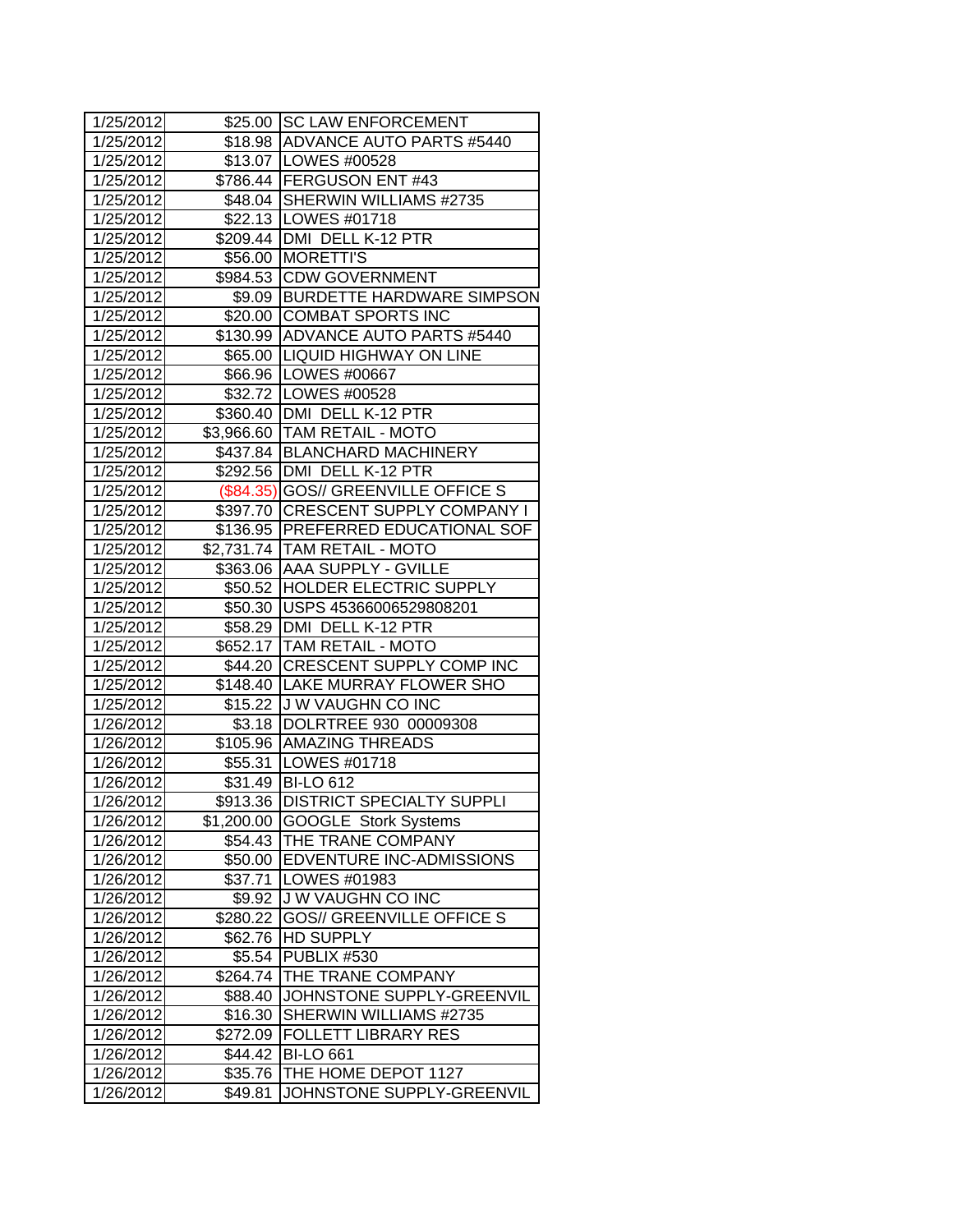| 1/26/2012 |          | \$7.39   LOWES #01718               |  |  |  |
|-----------|----------|-------------------------------------|--|--|--|
| 1/26/2012 |          | \$13,334.80 CAMCOR INC              |  |  |  |
| 1/26/2012 |          | \$14.59   LOWES #01718              |  |  |  |
| 1/26/2012 |          | \$5.82 JOHNSTONE SUPPLY-GREENVIL    |  |  |  |
| 1/26/2012 |          | \$338.13 SSI CLASSROOM DIRECT       |  |  |  |
| 1/26/2012 |          | \$125.00 TARGET<br>00011825         |  |  |  |
| 1/26/2012 |          | \$268.45   DMI DELL K-12 PTR        |  |  |  |
| 1/26/2012 |          | \$36.52 CLASSIC HWD & POSTAL        |  |  |  |
| 1/26/2012 |          | \$59.57 KEVIN WHITAKER CHEVROLET    |  |  |  |
| 1/26/2012 |          | \$31.04   LOWES #00667              |  |  |  |
| 1/26/2012 |          | \$56.86 LOWES #00667                |  |  |  |
| 1/26/2012 |          | \$2,949.34 CAMCOR INC               |  |  |  |
| 1/26/2012 |          | \$1,059.58 LOWES #00528             |  |  |  |
| 1/26/2012 |          | \$73.07 FICTION ADDICTION LLC       |  |  |  |
| 1/26/2012 |          | \$150.45 Best Buy 00002725          |  |  |  |
| 1/26/2012 |          | \$539.00 BATTERY SPECIALISTS        |  |  |  |
| 1/26/2012 |          | (\$50.43) GOS// GREENVILLE OFFICE S |  |  |  |
| 1/26/2012 |          | \$14.78   LOWES #01983              |  |  |  |
| 1/26/2012 |          | \$245.92 SOUTHEASTERN ELECTRICA     |  |  |  |
| 1/26/2012 |          | \$49.00 EDWEEK.ORG                  |  |  |  |
| 1/26/2012 |          | \$197.05 2865-CED                   |  |  |  |
| 1/26/2012 |          | \$25.84   LOWES #01983              |  |  |  |
| 1/26/2012 |          | \$334.95 LOWES #01718               |  |  |  |
| 1/26/2012 |          | \$13.00 BARBARA'S HALLMARK SHOP     |  |  |  |
| 1/26/2012 |          | \$1,333.48 CAMCOR INC               |  |  |  |
| 1/26/2012 |          | \$725.84 JOHNSTONE SUPPLY-GREENVIL  |  |  |  |
| 1/26/2012 |          | \$215.34 SHERWIN WILLIAMS #2735     |  |  |  |
| 1/26/2012 |          | \$24.99 TMS SOUTH                   |  |  |  |
| 1/26/2012 |          | \$648.19 NETWORK CONTROLS & E       |  |  |  |
| 1/26/2012 |          | \$26.49 ACADEMY SPORTS #219         |  |  |  |
| 1/26/2012 |          | \$44.52 GREENVILLE INDUSTRIAL       |  |  |  |
| 1/26/2012 |          | \$10.58 ACADEMY SPORTS #219         |  |  |  |
| 1/26/2012 |          | \$37.50 J W VAUGHN CO INC           |  |  |  |
| 1/26/2012 |          | \$64.17 AMAZON MKTPLACE PMTS        |  |  |  |
| 1/26/2012 |          | \$131.92 FOOD LION #2644            |  |  |  |
| 1/26/2012 |          | \$35.27 JJOHNSTONE SUPPLY-GREENVIL  |  |  |  |
| 1/26/2012 |          | \$1,498.63 CAROLINA LAWN & TRACTOR  |  |  |  |
| 1/26/2012 | \$106.10 | <b>AAA SUPPLY - GVILLE</b>          |  |  |  |
| 1/26/2012 | \$960.00 | <b>CARRIER COMMERCIAL SVC</b>       |  |  |  |
| 1/26/2012 | \$25.00  | <b>SC LAW ENFORCEMENT</b>           |  |  |  |
| 1/26/2012 |          | \$594.12 SMITHTURF AND IRRIGATI     |  |  |  |
| 1/26/2012 | \$76.77  | C C DICKSON CO 1004                 |  |  |  |
| 1/26/2012 | \$39.60  | <b>AMAZON MKTPLACE PMTS</b>         |  |  |  |
| 1/26/2012 | \$44.99  | <b>WRITEEXPRESS CORPORATION</b>     |  |  |  |
| 1/26/2012 | \$419.83 | JOHNSTONE SUPPLY-GREENVIL           |  |  |  |
| 1/26/2012 | \$96.34  | LANDSCAPER'S SUPPLY                 |  |  |  |
| 1/26/2012 | \$123.06 | SUNBELT RENTALS #002                |  |  |  |
| 1/26/2012 | \$173.77 | <b>GOS// GREENVILLE OFFICE S</b>    |  |  |  |
| 1/26/2012 | \$36.39  | PORTER PAINTS 9388                  |  |  |  |
| 1/26/2012 |          | (\$1.06) WM SUPERCENTER             |  |  |  |
| 1/26/2012 | \$42.23  | SHERWIN WILLIAMS #2785              |  |  |  |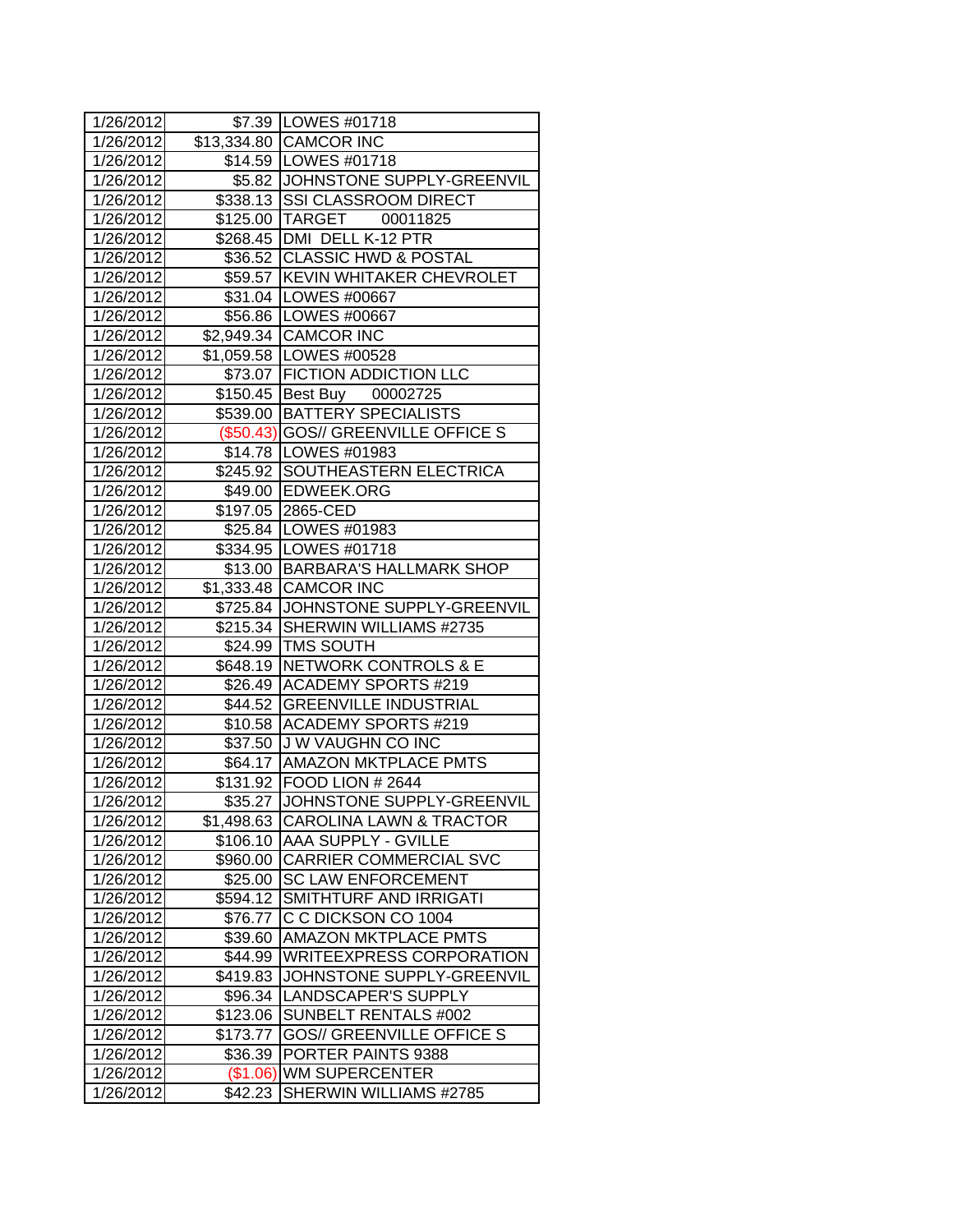| 1/26/2012              |            | (\$20.94) LOWES #00667               |  |
|------------------------|------------|--------------------------------------|--|
| 1/26/2012              |            | \$232.14   LOWES #00528              |  |
| 1/26/2012              |            | \$36.02 GOS// GREENVILLE OFFICE S    |  |
| 1/26/2012              |            | \$224.67 TRACTOR-SUPPLY-CO #0474     |  |
| 1/26/2012              |            | \$159.54 LOWES #00528                |  |
| 1/26/2012              |            | \$561.32 JJOHNSTONE SUPPLY-GREENVIL  |  |
| 1/26/2012              |            | \$25.00 SC LAW ENFORCEMENT           |  |
| 1/26/2012              |            | \$18.17 BI-LO 150                    |  |
| 1/26/2012              |            | \$2,000.22 CAMCOR INC                |  |
| 1/26/2012              |            | \$25.00 SC LAW ENFORCEMENT           |  |
| 1/26/2012              |            | \$11.96 LOWES #00528                 |  |
| 1/26/2012              |            | \$978.12 FIRST TEAM SPORTS           |  |
| 1/26/2012              |            | \$1,972.66 CAMCOR INC                |  |
| 1/26/2012              |            | \$39.46  RGS REALLY GOOD STUFF       |  |
| 1/26/2012              |            | \$36.01 AC MOORE STR 58              |  |
| 1/26/2012              |            | \$1,060.00 GOLF TEAM PRODUCTS        |  |
| 1/26/2012              |            | \$10.92 TMS SOUTH                    |  |
| 1/26/2012              |            | \$25.00 SC LAW ENFORCEMENT           |  |
| 1/26/2012              |            | \$25.00 SC LAW ENFORCEMENT           |  |
| 1/26/2012              | \$2,838.68 | DMI DELL K-12 PTR                    |  |
| 1/26/2012              |            | \$19.05 PARTY CITY #200              |  |
| 1/26/2012              |            | \$45.73 CHRISTOPHER TRUCKS           |  |
| 1/26/2012              |            | \$40.17 FIRST TEAM SPORTS            |  |
| 1/26/2012              |            | \$42.65 BI-LO 161                    |  |
| 1/26/2012              |            | \$25.00 SC LAW ENFORCEMENT           |  |
| 1/26/2012              |            | \$119.63 CARQUEST 01013663           |  |
| 1/26/2012              |            | \$62.60 LOWES #00667                 |  |
| 1/26/2012              |            | \$12.96 PIZZA HUT #9506              |  |
| 1/26/2012              |            | \$19.00 LOWES #00667                 |  |
| 1/27/2012              |            | \$306.48 SHERWIN WILLIAMS #2785      |  |
| 1/27/2012              |            | \$33.05 TMS SOUTH                    |  |
| 1/27/2012              | \$25.00    | <b>SC LAW ENFORCEMENT</b>            |  |
| 1/27/2012              |            | \$38.56 BI-LO 704                    |  |
| 1/27/2012              |            | \$162.00 CHICK-FIL-A #00726          |  |
| 1/27/2012              |            | \$43.25 BI-LO 283                    |  |
| $\overline{1/27}/2012$ |            | \$349.74 CARQUEST 01013663           |  |
| 1/27/2012              |            | \$81.02 ADVANCE AUTO PARTS #5440     |  |
| 1/27/2012              | \$309.35   | <b>TMS SOUTH</b>                     |  |
| 1/27/2012              | \$2.23     | <b>TMS SOUTH</b>                     |  |
| 1/27/2012              | \$5.67     | LOWES #00528                         |  |
| 1/27/2012              | \$33.00    | THOMAS SAND COMPANY INC              |  |
| 1/27/2012              | \$39.20    | THE HOME DEPOT #1124                 |  |
| 1/27/2012              | \$24.77    | HOBBY LOBBY #0318                    |  |
| 1/27/2012              | \$25.00    | <b>SC LAW ENFORCEMENT</b>            |  |
| 1/27/2012              | \$101.41   | <b>WW GRAINGER</b>                   |  |
| 1/27/2012              | \$32.01    | J W VAUGHN CO INC                    |  |
| 1/27/2012              | \$17.33    | <b>BANKS APPLIANCE PARTS &amp; S</b> |  |
| 1/27/2012              | \$43.78    | <b>HOLDER ELECTRIC SUPPLY</b>        |  |
| 1/27/2012              | \$165.25   | <b>BATTERY SPECIALISTS</b>           |  |
| 1/27/2012              | \$10.00    | YOGURT MOUNTAIN - THE                |  |
| 1/27/2012              | \$171.03   | <b>LOWES #01718</b>                  |  |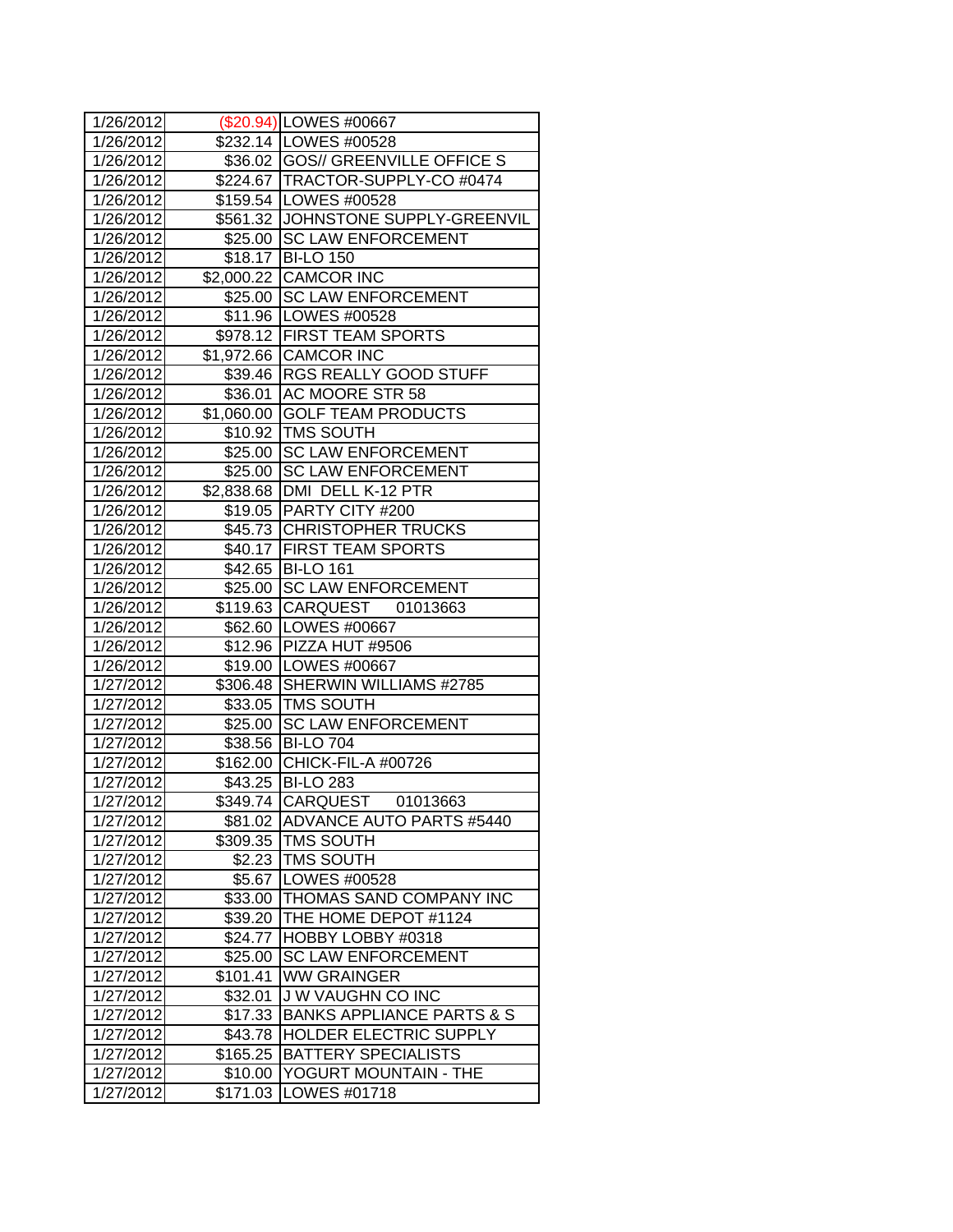| 1/27/2012 |          | \$86.17 WW GRAINGER                 |  |  |  |
|-----------|----------|-------------------------------------|--|--|--|
| 1/27/2012 |          | \$368.88 HAWKINS TOWING INC         |  |  |  |
| 1/27/2012 |          | \$57.66   BLACK ELECTRICAL SUPPLY I |  |  |  |
| 1/27/2012 |          | \$80.81 JJOHNSTONE SUPPLY-GREENVIL  |  |  |  |
| 1/27/2012 |          | \$63.47 GARDEN RIDGE - 018          |  |  |  |
| 1/27/2012 |          | \$8.99  LOWES #00528                |  |  |  |
| 1/27/2012 |          | \$129.36 TMS SOUTH                  |  |  |  |
| 1/27/2012 |          | \$144.97 ADVANCE AUTO PARTS #5440   |  |  |  |
| 1/27/2012 |          | \$378.95 PIP PRINTING               |  |  |  |
| 1/27/2012 |          | \$288.00 LIQUID HIGHWAY ON LINE     |  |  |  |
| 1/27/2012 |          | \$162.00 CHICK-FIL-A #00726         |  |  |  |
| 1/27/2012 |          | \$766.85 CDW GOVERNMENT             |  |  |  |
| 1/27/2012 |          | \$30.32 TMS SOUTH                   |  |  |  |
| 1/27/2012 |          | \$95.78 BENDER BURKOT EAST COAST    |  |  |  |
| 1/27/2012 |          | \$55.53  NASCO CATALOG SALES        |  |  |  |
| 1/27/2012 |          | \$19.11 THE TOOL SHED               |  |  |  |
| 1/27/2012 |          | \$5.83 SOCAR CHEMICAL COMPANY       |  |  |  |
| 1/27/2012 | \$77.21  | <b>MCABEE TRACTOR &amp; TURF</b>    |  |  |  |
| 1/27/2012 | \$128.51 | <b>GATEWAY SUPPLY GH</b>            |  |  |  |
| 1/27/2012 |          | \$33.28   LOWES #01718              |  |  |  |
| 1/27/2012 |          | \$875.00 PAYPAL BRIAN KELLY         |  |  |  |
| 1/27/2012 |          | (\$152.01) LOWES #00667             |  |  |  |
| 1/27/2012 |          | \$62.74 CARQUEST 01013663           |  |  |  |
| 1/27/2012 |          | \$44.75 HOLDER ELECTRIC SUPPLY      |  |  |  |
| 1/27/2012 |          | \$240.00 THE CHILDRENS MUSEUM OF T  |  |  |  |
| 1/27/2012 |          | \$28.09 HOLDER ELECTRIC SUPPLY      |  |  |  |
| 1/27/2012 |          | \$54.23 PUBLIX #530                 |  |  |  |
| 1/27/2012 |          | \$31.58 STAPLES 00105536            |  |  |  |
| 1/27/2012 |          | \$20.90 THE HOME DEPOT 1127         |  |  |  |
| 1/27/2012 | \$132.45 | <b>MCABEE TRACTOR &amp; TURF</b>    |  |  |  |
| 1/27/2012 | \$25.00  | <b>SC LAW ENFORCEMENT</b>           |  |  |  |
| 1/27/2012 | \$48.78  | <b>SHERWIN WILLIAMS #2785</b>       |  |  |  |
| 1/27/2012 | \$95.00  | <b>GOOGLE</b> Stork Systems         |  |  |  |
| 1/27/2012 | \$51.50  | PUBLIX #1148                        |  |  |  |
| 1/27/2012 |          | \$9.44   TMS SOUTH                  |  |  |  |
| 1/27/2012 | \$12.84  | BARKER AIR & HYDRAULICS,            |  |  |  |
| 1/27/2012 |          | \$17.94   TMS SOUTH                 |  |  |  |
| 1/27/2012 | \$20.67  | <b>MCABEE TRACTOR &amp; TURF</b>    |  |  |  |
| 1/27/2012 | \$41.47  | <b>TMS SOUTH</b>                    |  |  |  |
| 1/27/2012 | \$105.97 | THE HOME DEPOT #1124                |  |  |  |
| 1/27/2012 | \$25.00  | <b>BIN 112</b>                      |  |  |  |
| 1/27/2012 | \$211.31 | <b>CAMCOR INC</b>                   |  |  |  |
| 1/27/2012 | \$98.67  | <b>WM SUPERCENTER</b>               |  |  |  |
| 1/27/2012 | \$465.86 | TRUCKPRO INC 022                    |  |  |  |
| 1/27/2012 | \$12.75  | <b>BI-LO 661</b>                    |  |  |  |
| 1/27/2012 | \$55.34  | TRADER JOE'S #751 QPS               |  |  |  |
| 1/27/2012 | \$82.04  | LAKESHORE LEARNING MATER            |  |  |  |
| 1/27/2012 | \$8.47   | <b>ADVANCE AUTO PARTS #5440</b>     |  |  |  |
| 1/27/2012 | \$13.63  | <b>BLACK ELECTRICAL SUPPLY I</b>    |  |  |  |
| 1/27/2012 | \$9.03   | <b>MCABEE TRACTOR &amp; TURF</b>    |  |  |  |
| 1/27/2012 | \$354.54 | <b>STORE FIXTURES USA</b>           |  |  |  |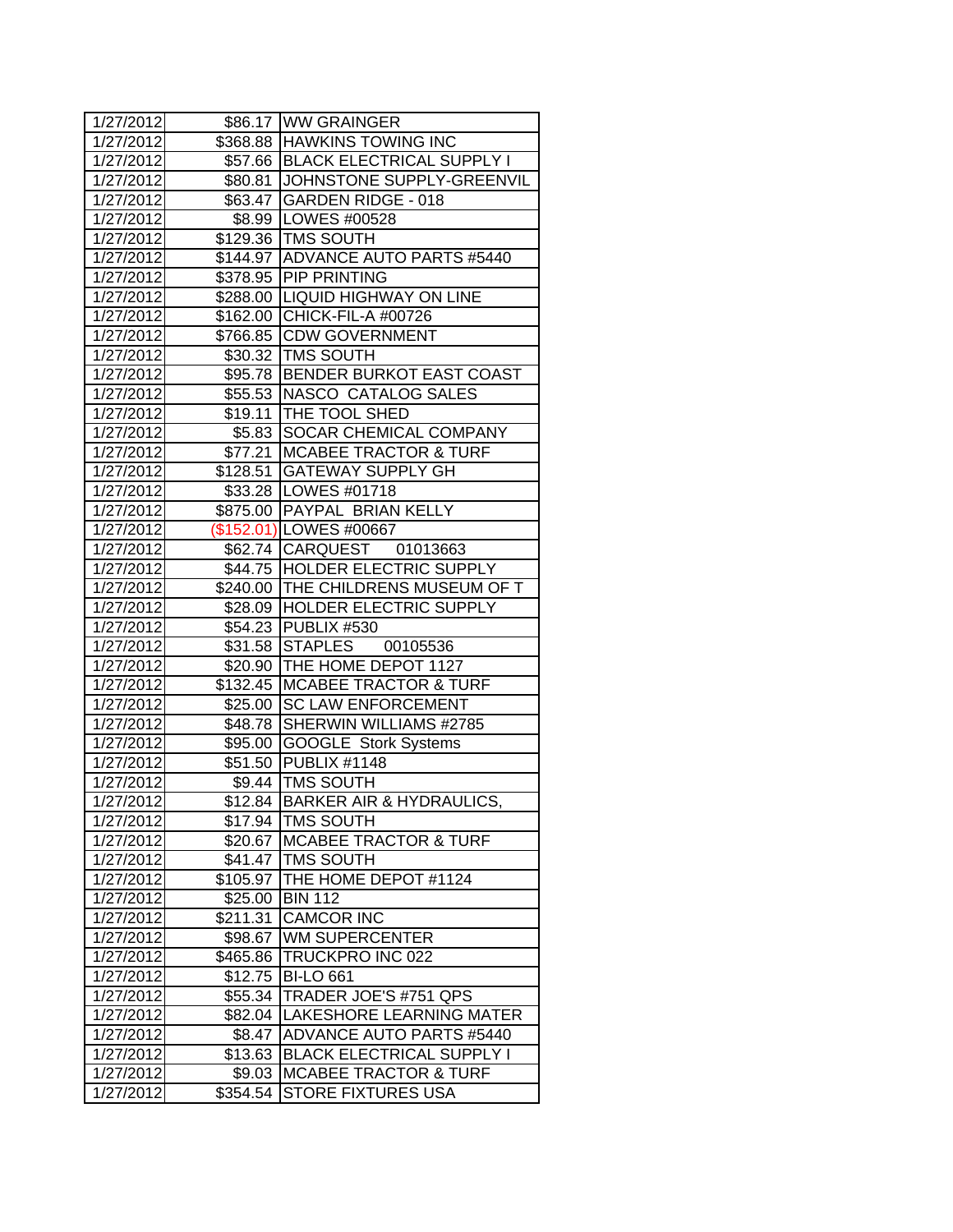| 1/27/2012 |              | \$158.45 SCHOLASTIC INC. KEY 22    |  |  |
|-----------|--------------|------------------------------------|--|--|
| 1/27/2012 |              | \$193.03 HOLDER ELECTRIC SUPPLY    |  |  |
| 1/27/2012 |              | \$284.76   THE TOOL SHED           |  |  |
| 1/27/2012 |              | \$39.77 PUBLIX #531                |  |  |
| 1/27/2012 |              | \$35.96 NAPA AUTO PARTS OF         |  |  |
| 1/27/2012 |              | \$33.06 ULINE SHIP SUPPLIES        |  |  |
| 1/27/2012 |              | \$9.92 LOWES #00667                |  |  |
| 1/27/2012 |              | \$47.65 TLF FLORAL DESIGN, LTD     |  |  |
| 1/27/2012 |              | \$21.16 ACADEMY SPORTS #219        |  |  |
| 1/27/2012 |              | \$162.00 CHICK-FIL-A #00726        |  |  |
| 1/27/2012 |              | \$39.01  LE BLEU                   |  |  |
| 1/27/2012 |              | \$233.41 WW GRAINGER               |  |  |
| 1/27/2012 |              | \$122.00 HOBBY LOBBY #0318         |  |  |
| 1/27/2012 |              | \$79.42 BLACK ELECTRICAL SUPPLY I  |  |  |
| 1/27/2012 |              | \$65.00 HAWKINS TOWING INC         |  |  |
| 1/27/2012 |              | \$79.73 BINSWANGER GLASS #043      |  |  |
| 1/27/2012 |              | \$476.81   THE TRANE COMPANY       |  |  |
| 1/27/2012 |              | \$12.70 TARGET 00011825            |  |  |
| 1/27/2012 |              | \$163.67 LOWES #00667              |  |  |
| 1/27/2012 |              | \$29.73 CDW GOVERNMENT             |  |  |
| 1/27/2012 |              | \$152.01   LOWES #00667            |  |  |
| 1/27/2012 |              | \$15.56 KEVIN WHITAKER CHEVROLET   |  |  |
| 1/27/2012 |              | \$108.52 TMS SOUTH                 |  |  |
| 1/30/2012 |              | \$67.74 SYSTEMS DISTRIBUTOR        |  |  |
| 1/30/2012 |              | \$375.00 FIND GREAT PEOPLE         |  |  |
| 1/30/2012 |              | \$34.24 GRAYBAR ELECTRIC COMPANY   |  |  |
| 1/30/2012 |              | \$25.00 SC LAW ENFORCEMENT         |  |  |
| 1/30/2012 |              | \$128.96 CHAMPIONSHIP PRODUCTIONS  |  |  |
| 1/30/2012 |              | \$104.05 BI-LO 188                 |  |  |
| 1/30/2012 |              | \$34.70 ADVANCE AUTO PARTS #5440   |  |  |
| 1/30/2012 |              | \$31.11 HOLDER ELECTRIC SUPPLY     |  |  |
| 1/30/2012 | \$94.51      | JOHNSTONE SUPPLY-GREENVIL          |  |  |
| 1/30/2012 |              | \$80.24 PROSOURCE                  |  |  |
| 1/30/2012 |              | \$20.00 VZWRLSS PRPAY AUTOPAY      |  |  |
| 1/30/2012 |              | \$25.00 SC LAW ENFORCEMENT         |  |  |
| 1/30/2012 |              | \$25.00 SC LAW ENFORCEMENT         |  |  |
| 1/30/2012 | \$254.81     | <b>EXCLAMARK AWARDS AND ENGR</b>   |  |  |
| 1/30/2012 | \$15.50      | <b>FABRIC PARADISE</b>             |  |  |
| 1/30/2012 | \$20.00      | <b>VZWRLSS PRPAY AUTOPAY</b>       |  |  |
| 1/30/2012 | $(\$594.12)$ | ISMITHTURF AND IRRIGATI            |  |  |
| 1/30/2012 | \$343.12     | SMITHTURF AND IRRIGATI             |  |  |
| 1/30/2012 |              | \$100.00 MY ONLINE CAMP            |  |  |
| 1/30/2012 | \$12.30      | <b>HARDEE'S 1501715</b>            |  |  |
| 1/30/2012 | \$27.94      | <b>CAROLINA LAWN &amp; TRACTOR</b> |  |  |
| 1/30/2012 | \$20.00      | <b>VZWRLSS PRPAY AUTOPAY</b>       |  |  |
| 1/30/2012 | \$23.32      | ANDY OXY CO INC 6                  |  |  |
| 1/30/2012 | \$61.75      | <b>CRESCENT SUPPLY COMPANY I</b>   |  |  |
| 1/30/2012 | \$415.12     | JOHNSTONE SUPPLY-GREENVIL          |  |  |
| 1/30/2012 | \$25.00      | <b>SC LAW ENFORCEMENT</b>          |  |  |
| 1/30/2012 | \$46.62      | PARTY CITY #200                    |  |  |
| 1/30/2012 | \$451.48     | <b>HOLDER ELECTRIC SUPPLY</b>      |  |  |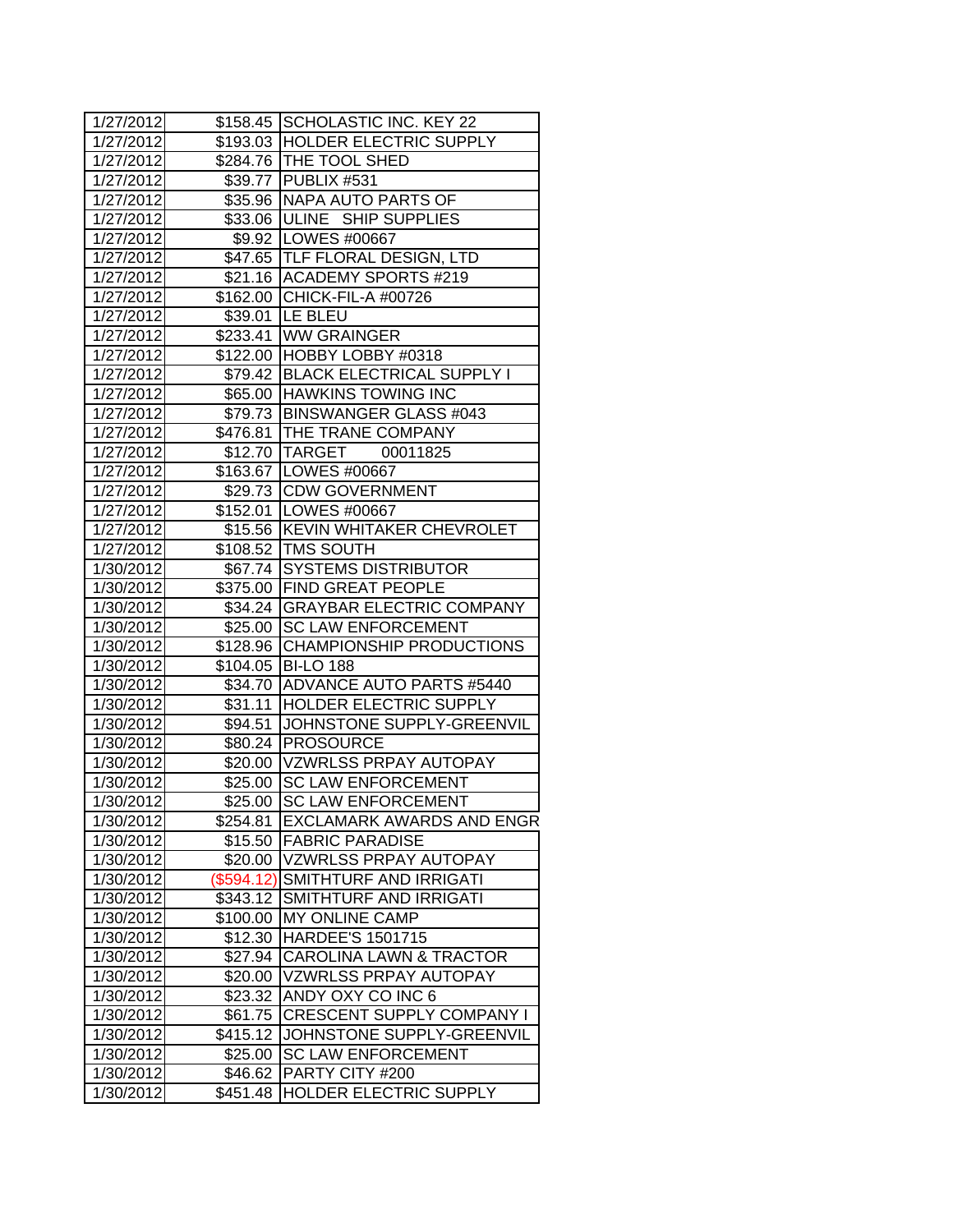| 1/30/2012 |            | \$6,463.88 DMI DELL K-12 PTR        |  |  |  |
|-----------|------------|-------------------------------------|--|--|--|
| 1/30/2012 |            | \$24.84 CHICK-FIL-A #02122          |  |  |  |
| 1/30/2012 |            | \$43.69   TMS SOUTH                 |  |  |  |
| 1/30/2012 |            | \$84.52 BLUE RAVEN TECHNOLOGY       |  |  |  |
| 1/30/2012 |            | \$20.00 VZWRLSS PRPAY AUTOPAY       |  |  |  |
| 1/30/2012 |            | \$282.67 JJOHNSTONE SUPPLY-GREENVIL |  |  |  |
| 1/30/2012 |            | \$100.00 MY ONLINE CAMP             |  |  |  |
| 1/30/2012 | \$25.00    | <b>SC LAW ENFORCEMENT</b>           |  |  |  |
| 1/30/2012 | \$9.52     | STAPLES 00105536                    |  |  |  |
| 1/30/2012 |            | \$19.79 HAGEMEYER NA #13            |  |  |  |
| 1/30/2012 |            | \$42.63 MICHAELS #6001              |  |  |  |
| 1/30/2012 |            | \$151.05 NORFOLK WIRE & ELECTRONIC  |  |  |  |
| 1/30/2012 |            | \$25.00 SC LAW ENFORCEMENT          |  |  |  |
| 1/30/2012 |            | \$45.34 WM SUPERCENTER              |  |  |  |
| 1/30/2012 |            | \$185.12 ANDY OXY CO INC 6          |  |  |  |
| 1/30/2012 |            | \$48.11 FLINT EQUIP CO SIMPSONV     |  |  |  |
| 1/30/2012 |            | \$300.61 ATLANTIC SUPPLY& EQUIP     |  |  |  |
| 1/30/2012 |            | \$9.13 THE TRANE COMPANY            |  |  |  |
| 1/30/2012 |            | \$85.61 CLINE HOSE & HYDRAULICS     |  |  |  |
| 1/30/2012 | \$8.78     | KONICA MINOLTA BUSINESS             |  |  |  |
| 1/30/2012 |            | \$99.20 WM SUPERCENTER              |  |  |  |
| 1/30/2012 | \$297.00   | <b>SYSTEMS DISTRIBUTOR</b>          |  |  |  |
| 1/30/2012 |            | \$65.00 KIAWAH ISLAND RESORT #1     |  |  |  |
| 1/30/2012 |            | \$41.51 GOS// GREENVILLE OFFICE S   |  |  |  |
| 1/30/2012 | \$2,375.00 | <b>MUSIC IN THE PARKS</b>           |  |  |  |
| 1/30/2012 |            | \$25.00 APERTURE FOUNDATION         |  |  |  |
| 1/30/2012 |            | \$288.68 CHICK-FIL-A #02122         |  |  |  |
| 1/30/2012 |            | \$21.90   LOWES #00667              |  |  |  |
| 1/30/2012 |            | \$775.35 CAROLINA LAWN & TRACTOR    |  |  |  |
| 1/30/2012 |            | \$41.68   TMS SOUTH                 |  |  |  |
| 1/30/2012 |            | \$107.18 ADVANCE AUTO PARTS #5440   |  |  |  |
| 1/30/2012 |            | \$31.48 THE TRANE COMPANY           |  |  |  |
| 1/30/2012 |            | \$23.31 STAPLES 00105536            |  |  |  |
| 1/30/2012 |            | \$76.93 TMS SOUTH                   |  |  |  |
| 1/30/2012 |            | \$34.16 HIBACHI GRILL&BUFFET        |  |  |  |
| 1/30/2012 |            | \$55.04 TMS SOUTH                   |  |  |  |
| 1/30/2012 | \$5.24     | THE HOME DEPOT #1124                |  |  |  |
| 1/30/2012 | \$24.80    | <b>TMS SOUTH</b>                    |  |  |  |
| 1/30/2012 | \$222.64   | <b>GRAYBAR ELECTRIC COMPANY</b>     |  |  |  |
| 1/30/2012 | \$83.74    | <b>JDMI DELL K-12 PTR</b>           |  |  |  |
| 1/30/2012 | \$31.23    | LOWES #00667                        |  |  |  |
| 1/30/2012 | \$2,840.80 | DMI DELL K-12 PTR                   |  |  |  |
| 1/30/2012 | \$78.82    | <b>CAROLINA ALE HOUSE</b>           |  |  |  |
| 1/30/2012 | \$20.00    | VZWRLSS PRPAY AUTOPAY               |  |  |  |
| 1/30/2012 | \$1,399.20 | DMI DELL K-12 PTR                   |  |  |  |
| 1/30/2012 | \$42.40    | <b>WM SUPERCENTER</b>               |  |  |  |
| 1/30/2012 | \$7.93     | THE HOME DEPOT #1124                |  |  |  |
| 1/30/2012 | \$25.00    | <b>SC LAW ENFORCEMENT</b>           |  |  |  |
| 1/30/2012 | \$130.34   | KING ASPHALT INC                    |  |  |  |
| 1/30/2012 | \$20.68    | <b>INGLES STORE #206</b>            |  |  |  |
| 1/30/2012 | \$11.63    | LOWES #01983                        |  |  |  |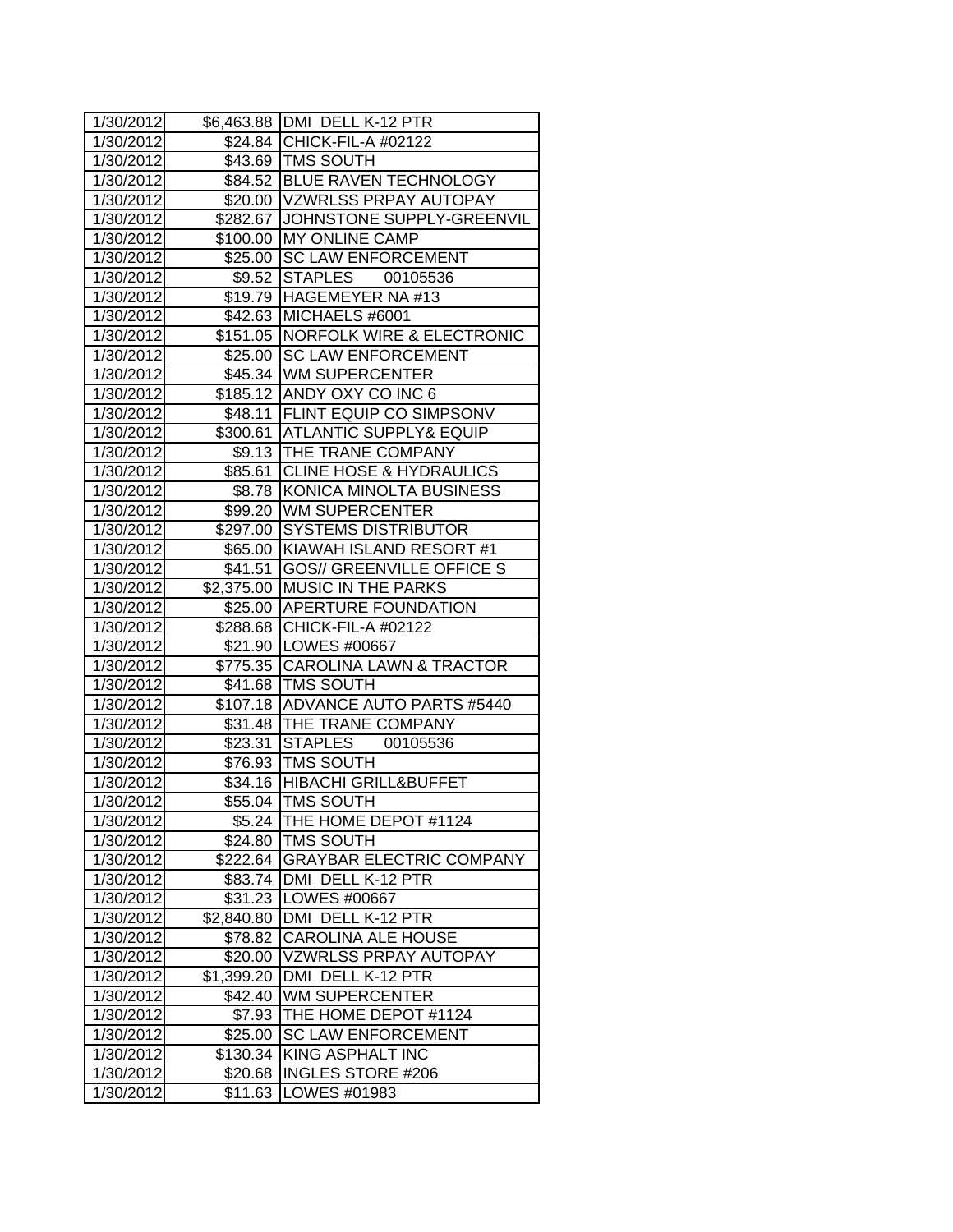| 1/30/2012 |          | \$100.00 MY ONLINE CAMP              |  |  |
|-----------|----------|--------------------------------------|--|--|
| 1/30/2012 |          | \$1,033.75 BENSON CHRYSLER PLYMOUTH  |  |  |
| 1/30/2012 |          | \$48.91   TMS SOUTH                  |  |  |
| 1/30/2012 |          | \$20.00 VZWRLSS PRPAY AUTOPAY        |  |  |
| 1/30/2012 |          | \$25.98 ADVANCE AUTO PARTS #5440     |  |  |
| 1/30/2012 |          | \$42.71 WM SUPERCENTER               |  |  |
| 1/30/2012 |          | \$87.50 SCASA<br>00 OF 00            |  |  |
| 1/30/2012 | \$20.08  | PARTY CITY #200                      |  |  |
| 1/30/2012 |          | \$397.34 THE TRANE COMPANY           |  |  |
| 1/30/2012 |          | \$33.04 SOUTHEASTERN ELECTRICA       |  |  |
| 1/30/2012 |          | \$31.90 TONYS PIZZA & SUBS           |  |  |
| 1/30/2012 |          | \$84.76 AAA SUPPLY - GVILLE          |  |  |
| 1/30/2012 |          | \$50.75 BED BATH & BEYOND #349       |  |  |
| 1/30/2012 |          | \$92.32 CAROLINA LAWN & TRACTOR      |  |  |
| 1/30/2012 |          | \$302.21 THE SYSTEM DEPOT            |  |  |
| 1/30/2012 |          | \$113.76   FOLLETT EDUCATIONAL SERVI |  |  |
| 1/30/2012 |          | \$95.39 HOBBY LOBBY #0318            |  |  |
| 1/30/2012 |          | \$18.51   TMS SOUTH                  |  |  |
| 1/30/2012 |          | \$53.00 TUCKER MATERIALS             |  |  |
| 1/30/2012 | \$321.33 | JOHNSTONE SUPPLY-GREENVIL            |  |  |
| 1/30/2012 | \$29.15  | 2865-CED                             |  |  |
| 1/30/2012 |          | \$30.62 SHERWIN WILLIAMS #2735       |  |  |
| 1/30/2012 |          | \$85.76   PARTY CITY #200            |  |  |
| 1/30/2012 |          | \$100.85 AMAZON MKTPLACE PMTS        |  |  |
| 1/30/2012 |          | \$27.00 MUSICAL INNOVATIONS          |  |  |
| 1/30/2012 |          | \$27.48   LOWES #00667               |  |  |
| 1/30/2012 |          | \$60.40 KRISPY KREME DOUGH           |  |  |
| 1/30/2012 |          | \$47.51 BENDER BURKOT EAST COAST     |  |  |
| 1/30/2012 |          | \$72.93 WM SUPERCENTER               |  |  |
| 1/30/2012 | \$100.00 | <b>MY ONLINE CAMP</b>                |  |  |
| 1/30/2012 |          | (\$86.44) HILTON HOTELS EXEC PK      |  |  |
| 1/30/2012 |          | \$23.85 NORFOLK WIRE & ELECTRONIC    |  |  |
| 1/30/2012 | \$129.99 | ADVANCE AUTO PARTS #5440             |  |  |
| 1/30/2012 | \$516.00 | <b>DUNLOP SPORTS</b>                 |  |  |
| 1/30/2012 |          | \$162.43 TMS SOUTH                   |  |  |
| 1/30/2012 | \$75.81  | ADVANCE AUTO PARTS #5440             |  |  |
| 1/30/2012 |          | \$27.94 RGS REALLY GOOD STUFF        |  |  |
| 1/30/2012 | \$89.45  | <b>COMPUSULT INC</b>                 |  |  |
| 1/30/2012 | \$35.96  | <b>ADVANCE AUTO PARTS #5440</b>      |  |  |
| 1/30/2012 | \$266.45 | <b>WHITE BROS OF GREENVILLE</b>      |  |  |
| 1/30/2012 |          | \$20.47 FOOD LION # 2644             |  |  |
| 1/30/2012 | \$25.00  | <b>SC LAW ENFORCEMENT</b>            |  |  |
| 1/30/2012 | \$15.26  | <b>CRESCENT SUPPLY COMPANY I</b>     |  |  |
| 1/30/2012 | \$185.49 | <b>GOS// GREENVILLE OFFICE S</b>     |  |  |
| 1/30/2012 | \$291.92 | COMPUTER DIRECT OUTLET               |  |  |
| 1/31/2012 | \$82.73  | <b>HOLDER ELECTRIC SUPPLY</b>        |  |  |
| 1/31/2012 | \$169.26 | <b>THE TRANE COMPANY</b>             |  |  |
| 1/31/2012 | \$87.36  | <b>COURTYARD BY MARRIOTT-ATL</b>     |  |  |
| 1/31/2012 | \$25.00  | <b>SC LAW ENFORCEMENT</b>            |  |  |
| 1/31/2012 | \$63.94  | SKILLSOFT CORPORATION                |  |  |
| 1/31/2012 | \$87.36  | <b>COURTYARD BY MARRIOTT-ATL</b>     |  |  |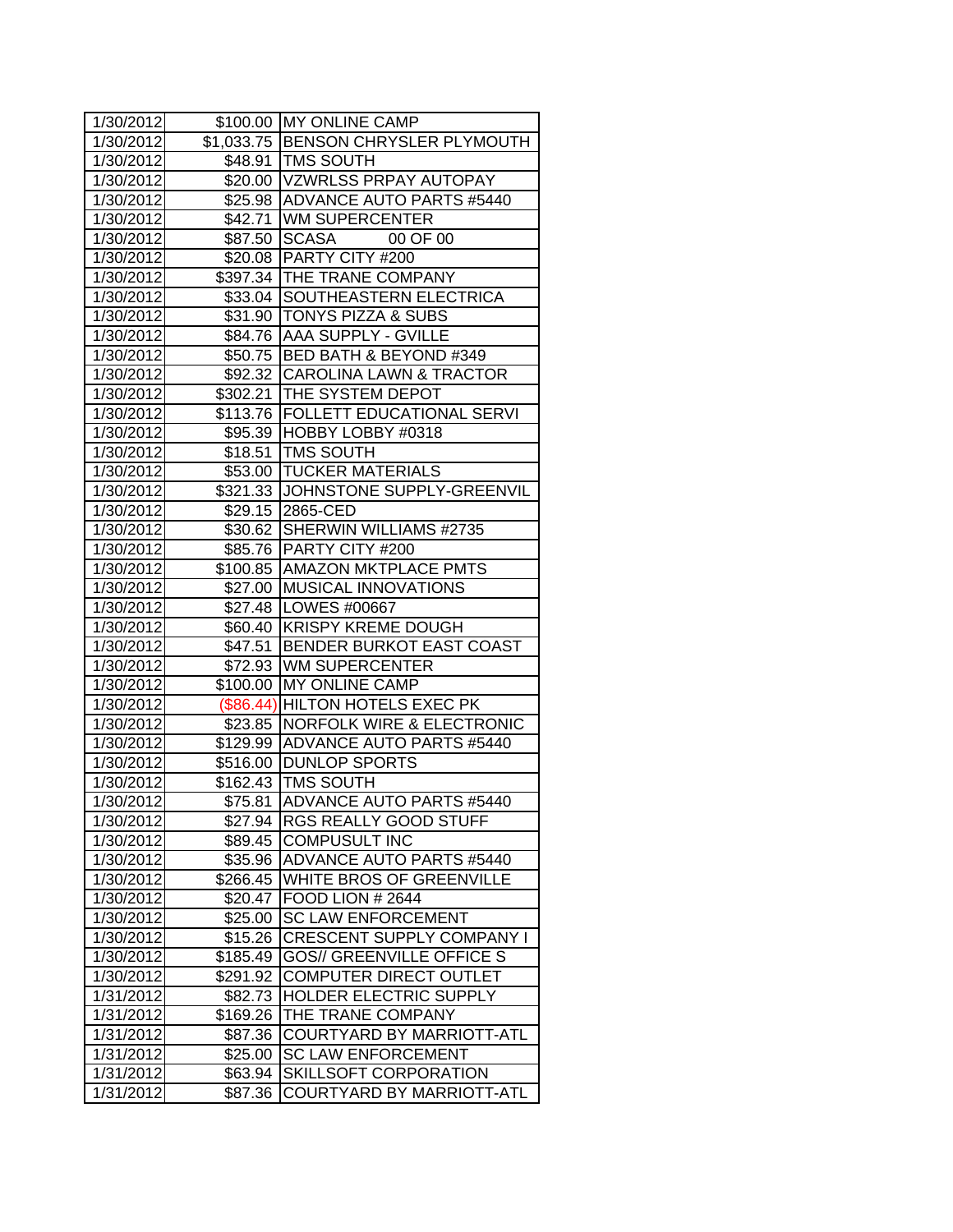| 1/31/2012 |          | \$25.00 SC LAW ENFORCEMENT         |  |  |
|-----------|----------|------------------------------------|--|--|
| 1/31/2012 |          | \$330.23 HOLDER ELECTRIC SUPPLY    |  |  |
| 1/31/2012 |          | \$25.00 SC LAW ENFORCEMENT         |  |  |
| 1/31/2012 |          | \$12.94 LOWES #01718               |  |  |
| 1/31/2012 |          | \$50.33 AMAZON MKTPLACE PMTS       |  |  |
| 1/31/2012 |          | \$84.00 KEVIN WHITAKER CHEVROLET   |  |  |
| 1/31/2012 |          | \$61.13  THE TRANE COMPANY         |  |  |
| 1/31/2012 |          | \$114.17 AMAZON MKTPLACE PMTS      |  |  |
| 1/31/2012 |          | \$221.76 COURTYARD BY MARRIOTT-ATL |  |  |
| 1/31/2012 |          | \$393.95 THE TRANE COMPANY         |  |  |
| 1/31/2012 |          | \$25.00 SC LAW ENFORCEMENT         |  |  |
| 1/31/2012 |          | \$87.36 COURTYARD BY MARRIOTT-ATL  |  |  |
| 1/31/2012 | \$29.00  | MICHAELS #6001                     |  |  |
| 1/31/2012 |          | \$82.27 WM SUPERCENTER             |  |  |
| 1/31/2012 |          | \$11.83   LOWES #00667             |  |  |
| 1/31/2012 |          | \$25.31 MICHAELS #6001             |  |  |
| 1/31/2012 |          | \$25.00 SC LAW ENFORCEMENT         |  |  |
| 1/31/2012 | \$14.70  | LOWES #01718                       |  |  |
| 1/31/2012 | \$25.00  | <b>SC LAW ENFORCEMENT</b>          |  |  |
| 1/31/2012 | \$25.00  | <b>SC LAW ENFORCEMENT</b>          |  |  |
| 1/31/2012 |          | \$1,499.90 THE TRANE COMPANY       |  |  |
| 1/31/2012 |          | \$29.57   LOWES #01718             |  |  |
| 1/31/2012 |          | \$146.65 THE READING SOURCE        |  |  |
| 1/31/2012 |          | \$25.00 SC LAW ENFORCEMENT         |  |  |
| 1/31/2012 |          | \$25.00 SC LAW ENFORCEMENT         |  |  |
| 1/31/2012 |          | \$15.68 OPRAH MAGAZINE             |  |  |
| 1/31/2012 |          | \$7,571.58 CLARK POWELL ASSOCIATES |  |  |
| 1/31/2012 |          | \$25.00 SC LAW ENFORCEMENT         |  |  |
| 1/31/2012 |          | \$2.93 MCABEE TRACTOR & TURF       |  |  |
| 1/31/2012 |          | \$112.21 THE TRANE COMPANY         |  |  |
| 1/31/2012 |          | \$368.88 BWI-GREENVILLE-SPARTAN    |  |  |
| 1/31/2012 |          | \$6.77 SHERWIN WILLIAMS #2735      |  |  |
| 1/31/2012 |          | \$31.02   LOWES #01718             |  |  |
| 1/31/2012 |          | \$24.95 LIBRARY VIDEO COMP         |  |  |
| 1/31/2012 |          | \$189.27 LOWES #00667              |  |  |
| 1/31/2012 |          | \$227.57 M AND A SUPPLY CO GREENVI |  |  |
| 1/31/2012 |          | \$25.00 SC LAW ENFORCEMENT         |  |  |
| 1/31/2012 | \$257.58 | SILMAR ELECTRONICS-VT              |  |  |
| 1/31/2012 |          | \$55.67 TARGET<br>00011825         |  |  |
| 1/31/2012 | \$25.00  | <b>SC LAW ENFORCEMENT</b>          |  |  |
| 1/31/2012 | \$47.84  | <b>FOLLETT LIBRARY RES</b>         |  |  |
| 1/31/2012 | \$13.89  | <b>LOWES #00667</b>                |  |  |
| 1/31/2012 | \$25.00  | <b>SC LAW ENFORCEMENT</b>          |  |  |
| 1/31/2012 | \$124.95 | <b>NAPA OF TRAVELERS REST</b>      |  |  |
| 1/31/2012 | \$577.14 | THE TRANE COMPANY                  |  |  |
| 1/31/2012 | \$25.00  | <b>SC LAW ENFORCEMENT</b>          |  |  |
| 1/31/2012 | \$88.55  | <b>WM SUPERCENTER</b>              |  |  |
| 1/31/2012 | \$49.19  | <b>WEST END FABRICS</b>            |  |  |
| 1/31/2012 | \$25.00  | <b>SC LAW ENFORCEMENT</b>          |  |  |
| 1/31/2012 | \$25.00  | <b>SC LAW ENFORCEMENT</b>          |  |  |
| 1/31/2012 | \$13.21  | <b>BI-LO 624</b>                   |  |  |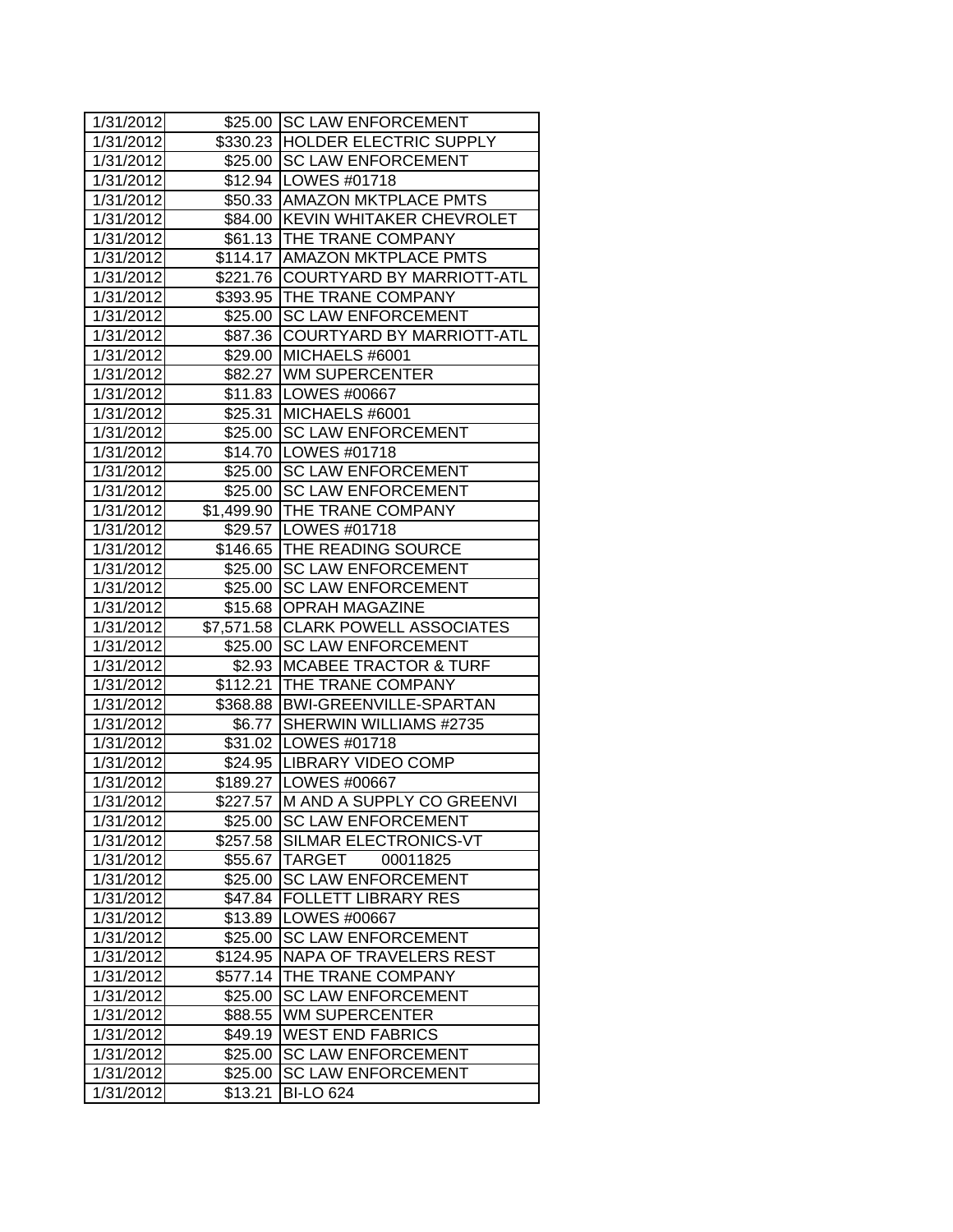| 1/31/2012 | \$577.14       | THE TRANE COMPANY                |  |  |
|-----------|----------------|----------------------------------|--|--|
| 1/31/2012 | \$580.00       | LIGHTSABERPROMOTIONS INC         |  |  |
| 1/31/2012 | \$48.74        | LOWES #01718                     |  |  |
| 1/31/2012 | \$55.11        | AAA LOCKSMITH & ALARM COM        |  |  |
| 1/31/2012 | \$5.43         | LOWES #00528                     |  |  |
| 1/31/2012 | \$25.00        | <b>SC LAW ENFORCEMENT</b>        |  |  |
| 1/31/2012 | \$25.00        | <b>SC LAW ENFORCEMENT</b>        |  |  |
| 1/31/2012 | \$145.96       | <b>MCABEE TRACTOR &amp; TURF</b> |  |  |
| 1/31/2012 | \$221.76       | <b>COURTYARD BY MARRIOTT-ATL</b> |  |  |
| 1/31/2012 | \$423.83       | THE TRANE COMPANY                |  |  |
| 1/31/2012 | \$209.79       | Amazon.com                       |  |  |
| 1/31/2012 |                | (\$31.02)ILOWES #01718           |  |  |
| 1/31/2012 | \$221.76       | COURTYARD BY MARRIOTT-ATL        |  |  |
| 1/31/2012 | \$23.31        | SHERWIN WILLIAMS #2735           |  |  |
| 1/31/2012 | \$50.00        | <b>ZOO ATLANTAWEB RES</b>        |  |  |
| 1/31/2012 | \$87.36        | <b>COURTYARD BY MARRIOTT-ATL</b> |  |  |
| 1/31/2012 | \$35.00        | <b>CITY WELDING SERVICES</b>     |  |  |
|           |                |                                  |  |  |
|           | \$1,288,976.25 |                                  |  |  |